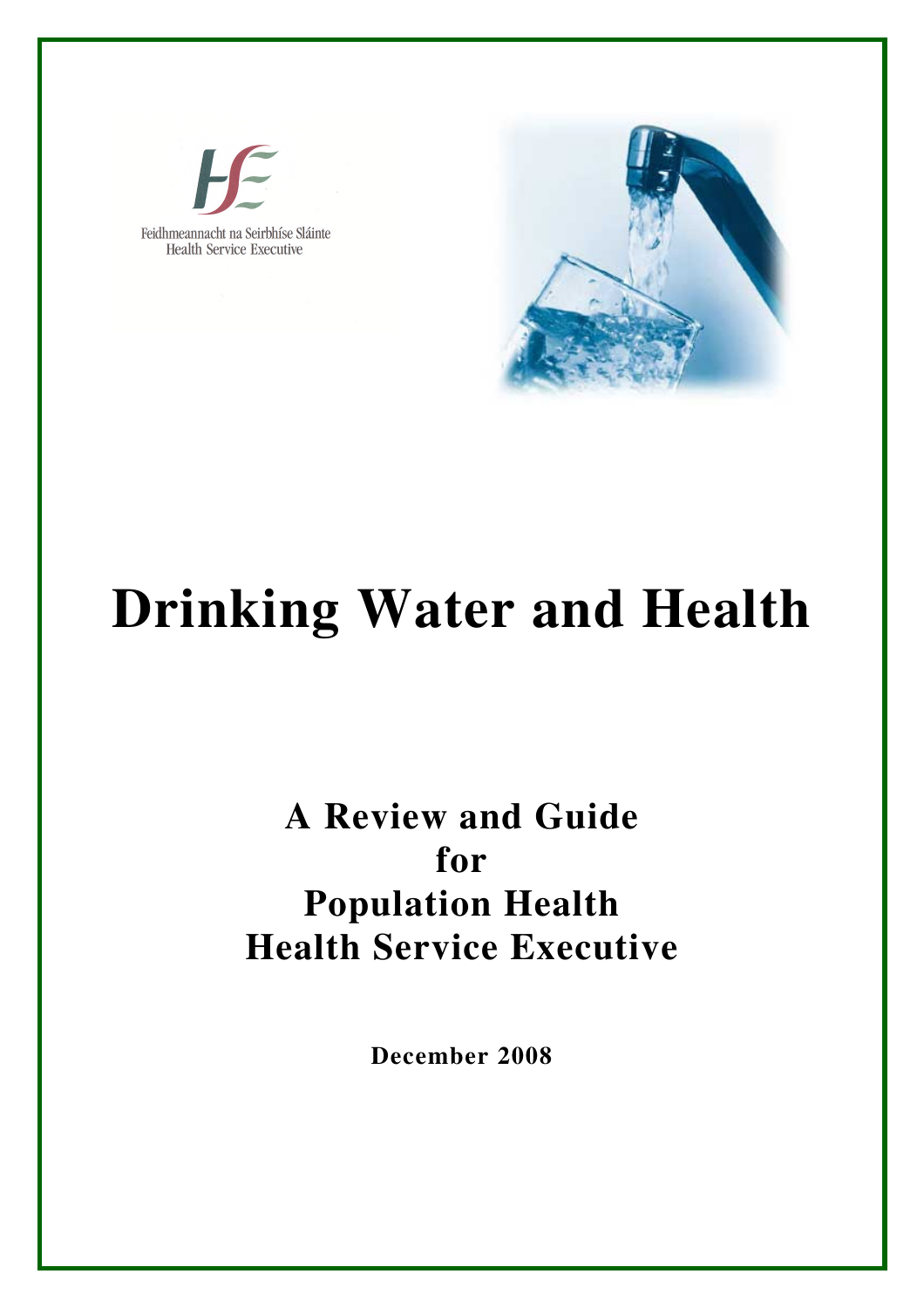## **Foreword**

The safety of drinking water has a direct influence on the health of consumers. Here in Ireland the provision of safe drinking water is a complex process, involving different agencies and professional groups.

The responsibility for the provision of safe drinking water rests with the Local Authorities, Committees of Group Water Schemes and those who individually provide their own drinking water. The Health Service Executive has a key role in assessing and advising on potential risks to human health. This role is acknowledged within the framework of legislation that governs drinking water provision.

*"Drinking Water and Health – A Review and Guide for Population Health, Health Service Executive, 2008"* is a resource for HSE Public Health Departments and Environmental Health Service. The document is based on an original document "*Drinking Water and Public Health,*  2005", that was designed primarily for the guidance of Public Health Physicians. This document has been revised and updated by the HSE Population Health Water Group. The primary purpose of the document is to assure increased consistency of approach from and between HSE staff of different professional backgrounds who are involved with drinking water safety. It should be used as a dynamic document which is updated as necessary and reviewed every two years or earlier as required.

In compiling this document the priorities were:

- To summarise the legislative basis
- To outline the respective roles and responsibilities of relevant agencies and professional groups
- To clarify communication and information exchange mechanisms within the HSE and between the HSE and other agencies
- To advise on risk assessment for exceedances, incidents and departures
- To advise on mechanisms for protecting human health
- To outline related areas of work including surveillance of waterborne illness, outbreaks, deliberate release and fluoridation.

*"Drinking Water and Health – A Review and Guide for Population Health, Health Service Executive"* is available on the HSE intranet at:

http://hsenet.hse.ie/HSE\_Central/Population\_Health/Health\_Protection/Drinking\_Water/ and http://hsenet.hse.ie/HSE\_Central/Population\_Health/Environmental\_Health/

HSE Drinking Water Health Advice for individual parameters is being developed and will be available on the HSE intranet Drinking Water A-Z Directory at:

http://hsenet.hse.ie/HSE\_Central/Population\_Health/Health\_Protection/Drinking\_Water/A\_to \_Z\_Directory/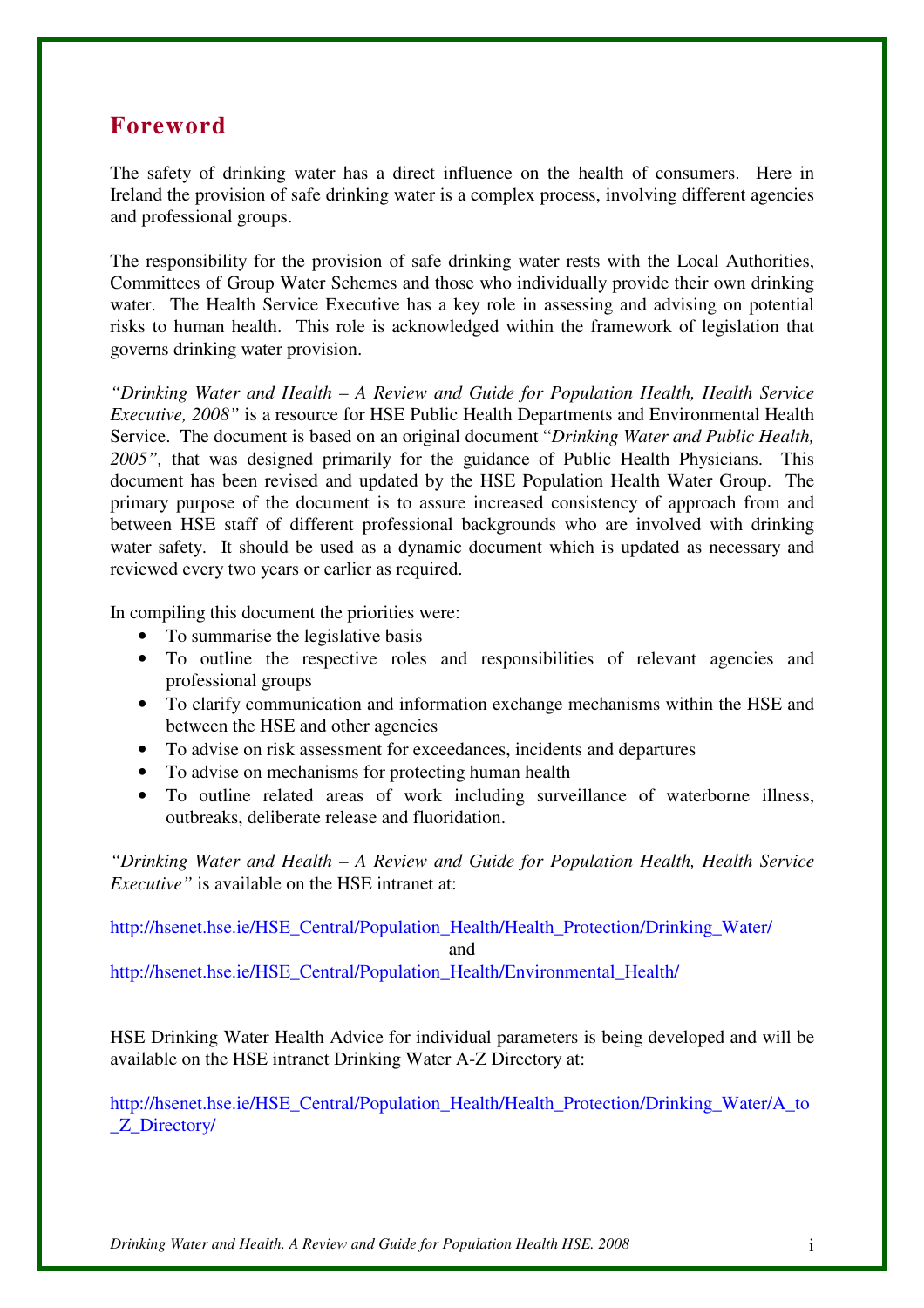## **Contents**

| Foreword<br>Abbreviations<br>Definitions | Members of Population Health Water Group                                             | $\mathbf{i}$<br>iii<br>iv<br>vi |
|------------------------------------------|--------------------------------------------------------------------------------------|---------------------------------|
| Chapter 1:                               | Introduction                                                                         | $\mathbf{1}$                    |
| Chapter 2:                               | Legislation                                                                          | 5                               |
| Chapter 3:                               | Roles and responsibilities                                                           | 14                              |
| Chapter 4:                               | Communication and information exchange                                               | 22                              |
| Chapter 5:                               | Risk assessment for exceedances, incidents and departures                            | 28                              |
| Chapter 6:                               | Surveillance of waterborne illness                                                   | 34                              |
| Chapter 7:                               | Outbreaks                                                                            | 38                              |
| Chapter 8:                               | Deliberate release                                                                   | 43                              |
| Chapter 9:                               | When normal water supply cannot be maintained                                        | 46                              |
| Chapter 10:                              | Fluoridation                                                                         | 51                              |
| Appendix 1:                              | Relevant websites                                                                    | 55                              |
| Appendix 2:                              | Drinking water legislation and regulations                                           | 56                              |
|                                          | Appendix 3: Algorithm for total coliforms                                            | 63                              |
|                                          | Appendix 4: Algorithm for <i>Escherichia coli</i>                                    | 66                              |
| Appendix 5:                              | Clostridium perfringens                                                              | 69                              |
| Appendix 6:                              | Algorithm for Cryptosporidia                                                         | 70                              |
| Appendix 7:                              | Algorithm for exceedance of chemical parameter or<br>chemical contamination of water | 72                              |
| Appendix 8:                              | Chemical incident checklist: water incidents                                         | 73                              |
|                                          | Appendix 9: Algorithm for nitrate exceedance                                         | 74                              |

*Drinking Water and Health. A Review and Guide for Population Health HSE. 2008* ii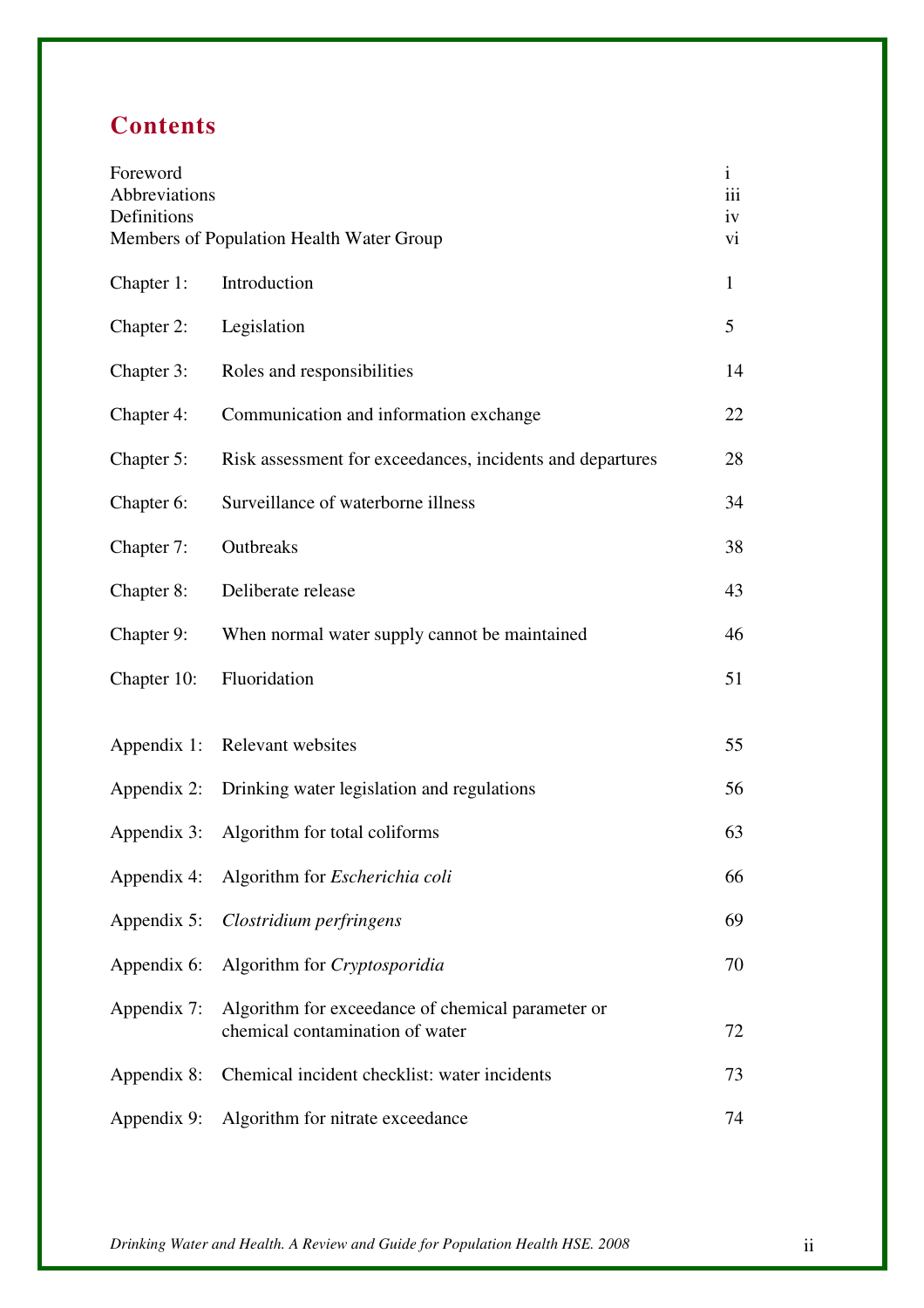## **Abbreviations**

| <b>ADI</b>       | <b>Acceptable Daily Intake</b>                                       |
|------------------|----------------------------------------------------------------------|
| <b>ATSDR</b>     | Agency for Toxic Substances and Disease Registry                     |
| <b>CCMA</b>      | County and City Managers' Association                                |
| <b>CIDR</b>      | <b>Computerised Infectious Disease Reporting</b>                     |
| DoHC             | Department of Health and Children                                    |
| <b>DPH</b>       | Director of Public Health                                            |
| <b>DWIRP</b>     | Drinking Water Incidence Response Plan                               |
| <b>EDEN</b>      | <b>Environmental Data Exchange Network</b>                           |
| <b>EHO</b>       | <b>Environmental Health Officer</b>                                  |
| <b>EPA</b>       | <b>Environmental Protection Agency</b>                               |
| FAQ <sub>s</sub> | <b>Frequently Asked Questions</b>                                    |
| <b>FSAI</b>      | Food Safety Authority of Ireland                                     |
| <b>GIS</b>       | Geographical Information Systems                                     |
| <b>HPSC</b>      | Health Protection Surveillance Centre - previously known as National |
|                  | Disease Surveillance Centre (NDSC)                                   |
| <b>HSE</b>       | <b>Health Service Executive</b>                                      |
| <b>IRT</b>       | <b>Incident Response Team</b>                                        |
| <b>MOH</b>       | Medical Officer of Health                                            |
| <b>NFGWS</b>     | National Federation of Group Water Schemes                           |
| <b>NSAI</b>      | National Standards Authority of Ireland                              |
| <b>OCT</b>       | <b>Outbreak Control Team</b>                                         |
| <b>PCR</b>       | Polymerase Chain Reaction                                            |
| <b>PEHO</b>      | Principal Environmental Health Officer                               |
| <b>SMO</b>       | Senior Medical Officer                                               |
| <b>SPHM</b>      | Specialist in Public Health Medicine (also known as Consultant in    |
|                  | <b>Public Health Medicine)</b>                                       |
| <b>TDI</b>       | Tolerable Daily Intake                                               |
| <b>WHO</b>       | World Health Organisation                                            |
| <b>WSIP</b>      | Water Services Investment Programme                                  |
| <b>WSNTG</b>     | Water Services National Training Group                               |
| XML              | <b>Extensible Markup Language</b>                                    |

*Drinking Water and Health. A Review and Guide for Population Health HSE. 2008* iii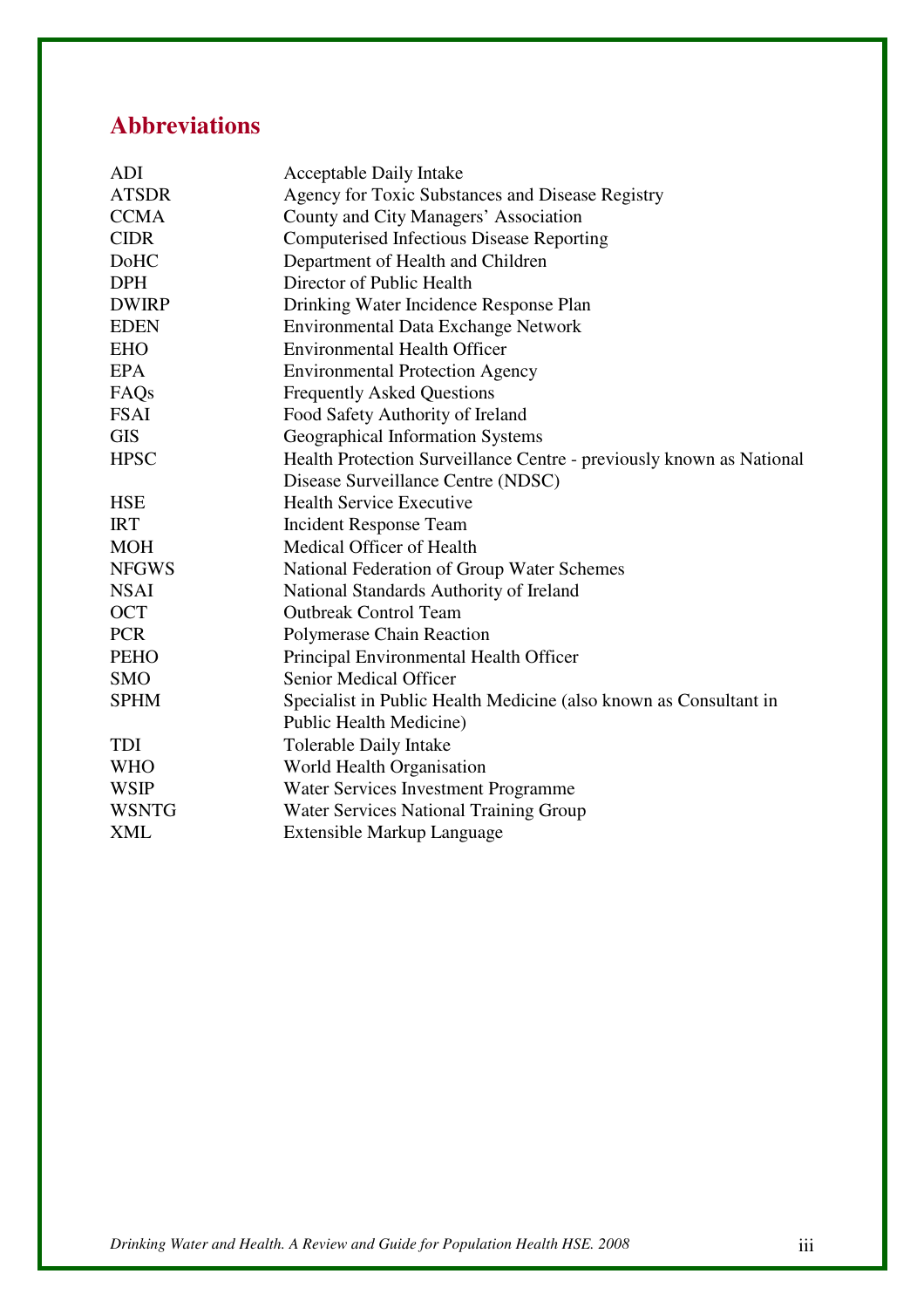## **Definitions**

| <b>Acceptable Daily Intake</b><br>(ADI)                       | Estimated maximum amount of an agent, expressed on a<br>body mass basis, to which an individual in a (sub) population<br>may be exposed daily over its lifetime without appreciable<br>health risk.                                                                                                                                                                                                                                                                                      |
|---------------------------------------------------------------|------------------------------------------------------------------------------------------------------------------------------------------------------------------------------------------------------------------------------------------------------------------------------------------------------------------------------------------------------------------------------------------------------------------------------------------------------------------------------------------|
| <b>Aquifer</b>                                                | Underground water-bearing rock or gravel.                                                                                                                                                                                                                                                                                                                                                                                                                                                |
| <b>Biofilm</b>                                                | A surface layer of micro-organisms which may form, for<br>example, on the inner surface of pipe work.                                                                                                                                                                                                                                                                                                                                                                                    |
| <b>Bowser</b>                                                 | A portable water tank used to supply water to an area when<br>normal mains water distribution is unavailable.                                                                                                                                                                                                                                                                                                                                                                            |
| <b>Ground Water</b>                                           | That part of the subsurface water that is in the saturated<br>zone, i.e. below the water table.                                                                                                                                                                                                                                                                                                                                                                                          |
| <b>Hard Water</b>                                             | Water containing dissolved calcium and magnesium ions;<br>tends to be neutral or basic.                                                                                                                                                                                                                                                                                                                                                                                                  |
| <b>Lowest Observed Adverse</b><br><b>Effect Level (LOAEL)</b> | If a NOAEL is not available, a LOAEL is defined as the<br>lowest observed dose or concentration of a substance at<br>which there is a detectable adverse health effect.                                                                                                                                                                                                                                                                                                                  |
| <b>No Observed Adverse</b><br><b>Effect Level (NOAEL)</b>     | The highest dose or concentration of a chemical which<br>causes no detectable adverse health effect. Wherever<br>possible, the NOAEL is based on long term studies,<br>preferably of ingestion in drinking water. NOAEL is a<br>toxicology concept used to derive ADI and define acceptable<br>and safe limits for given constituents.                                                                                                                                                   |
| <b>Outbreak</b>                                               | An outbreak of infection or foodborne illness may be defined<br>as two or more linked cases of the same illness or the<br>situation where the observed number of cases exceeds the<br>expected number, or a single case of disease caused by a<br>significant pathogen (e.g. diphtheria or viral haemorrhagic<br>fever). Outbreaks may be confined to some of the members<br>of one family or may be more widespread and involve cases<br>either locally, nationally or internationally. |
| <b>Soft Water</b>                                             | Water not containing dissolved calcium and magnesium<br>ions; tends to be acidic.                                                                                                                                                                                                                                                                                                                                                                                                        |
| <b>Standpipe</b>                                              | A vertical pipe which allows direct access to the water main<br>in a street etc.                                                                                                                                                                                                                                                                                                                                                                                                         |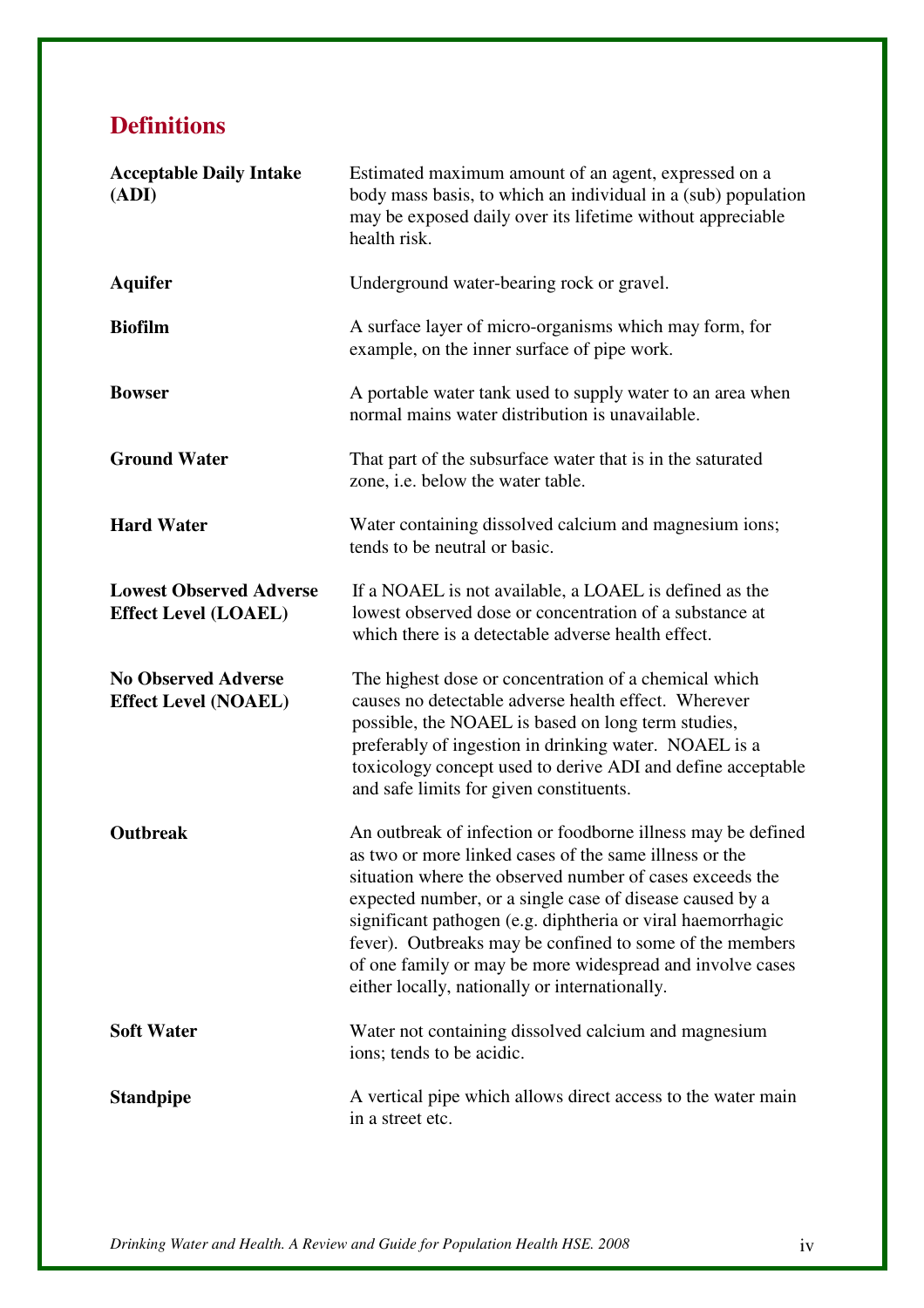| <b>Surface Water</b>                   | Surface fresh water from which drinking water is abstracted,<br>or intended to be abstracted, and supplied by a distribution<br>network for public use.                                                                                                                                                                                                                                                                                                                                   |
|----------------------------------------|-------------------------------------------------------------------------------------------------------------------------------------------------------------------------------------------------------------------------------------------------------------------------------------------------------------------------------------------------------------------------------------------------------------------------------------------------------------------------------------------|
| <b>Tolerable Daily Intake</b><br>(TDI) | Analogous to ADI.<br>The term Tolerable is used for agents which are not<br>deliberately added such as contaminants in food.                                                                                                                                                                                                                                                                                                                                                              |
| <b>Water Quality Exceedance</b>        | A monitoring result which exceeds the accepted value for<br>that parameter.                                                                                                                                                                                                                                                                                                                                                                                                               |
| <b>Water Quality Incident</b>          | A situation where, following local risk assessment, it is<br>considered that the quality of drinking water represents an<br>actual or potential danger to the health of consumers and<br>where there is need for emergency action (intra-agency or<br>inter-agency) to intervene in the interests of public health.                                                                                                                                                                       |
| <b>Water Services Authority</b>        | Water Services or Local Authorities are those authorities that<br>carry out statutory water services functions including<br>provision of clean drinking water, management of waste and<br>waste water, provision of fit housing, water fluoridation and<br>management of pollution issues. The Water Services Act<br>2007 replaced the term Sanitary Authorities with Water<br>Services Authorities. There are 34 designated WSAs - these<br>are the city and county councils in Ireland. |
| <b>Water Table</b>                     | A water table is the upper level of an aquifer; the very top of<br>the zone at which the earth and rock is saturated with water.                                                                                                                                                                                                                                                                                                                                                          |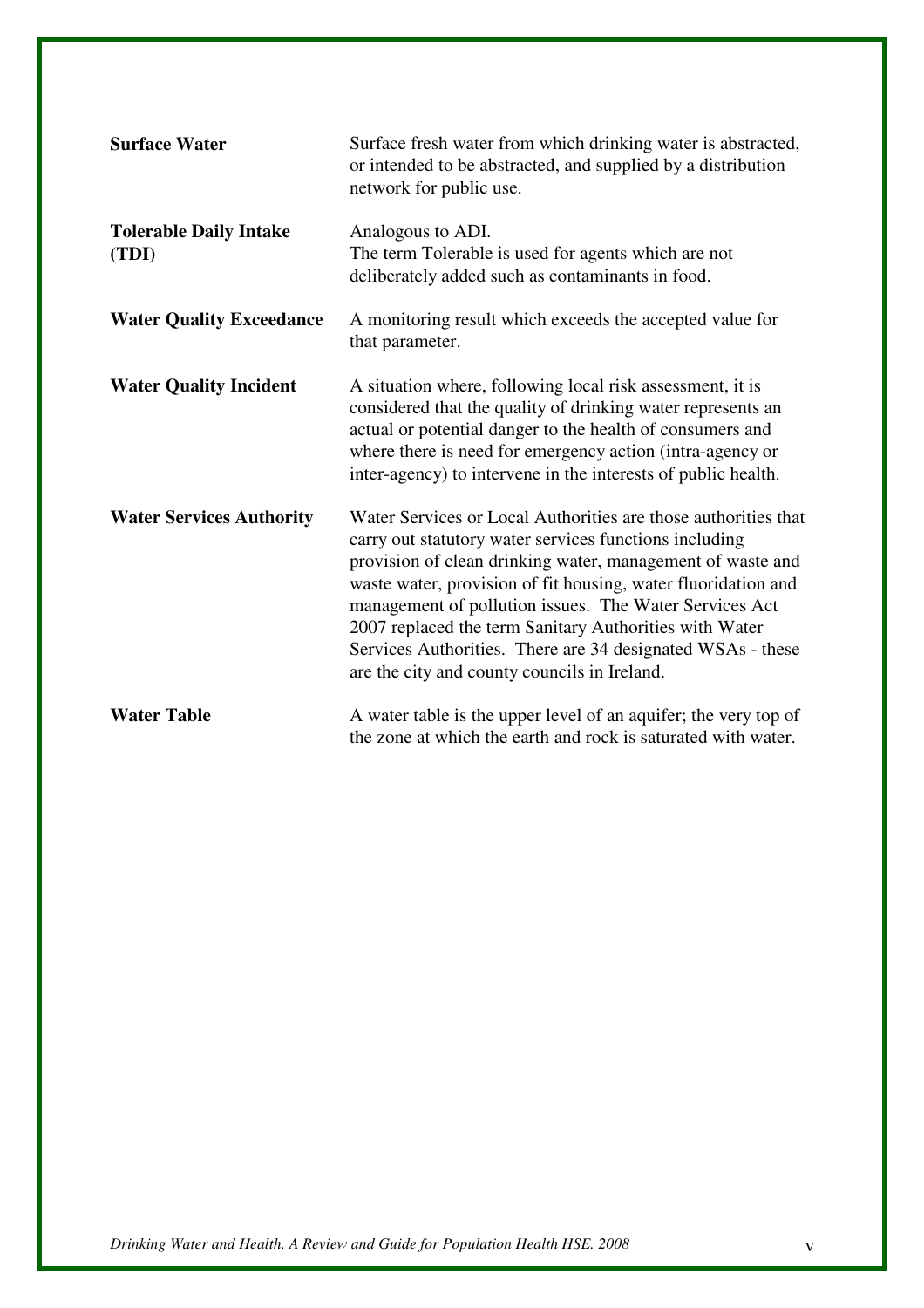## **Members of Population Health Water Group**

| Mr. Andrew Curtin        | Senior Environmental Health Officer, HSE West                           |
|--------------------------|-------------------------------------------------------------------------|
| Dr. Patricia Garvey      | Surveillance Scientist, HPSC                                            |
| Dr. Tessa Greally        | Acting Director of Public Health, HSE West (Mid West)                   |
| Dr. Paul Kavanagh        | Specialist Registrar in Public Heath Medicine (secretary until June 08) |
| Dr. Patricia McDonald    | Specialist in Public Health Medicine, HSE Dublin                        |
| Mr. Paul McGuinness      | Senior Environmental Health Officer, HSE Dublin Mid Leinster            |
| Dr. Paul McKeown         | Specialist in Public Health Medicine, HPSC                              |
| Mr. Dave Molloy          | Area Chief Environmental Health Officer, HSE Dublin North East          |
|                          | (from October 08)                                                       |
| Dr. Margaret O'Sullivan  | Specialist in Public Health Medicine, HSE South (Cork/Kerry)            |
| Mr. Ray Parle            | Principal Environmental Health Officer, HSE South                       |
| Dr. Heidi Pelly          | Specialist in Public Health Medicine, HSE West (Galway)                 |
| Dr. BethAnn Roch (Chair) | Specialist in Public Health Medicine, HSE South (South East)            |
| Mr. George Sharpson      | Principal Environmental Health Officer, HSE Dublin North East           |
| Dr. Jane Whelan          | Specialist Registrar in Public Heath Medicine (secretary from July 08)  |

The group thanks Mr. Cathal Kearney, Principal Environmental Health Officer, HSE West and Ms. Gemma Leane, Research Officer, HSE South (SE) for their work in compiling the report and Dr. Peter Finnegan, Specialist in Public Health Medicine, HSE Dublin (North East) for his work on the exceedances subgroup.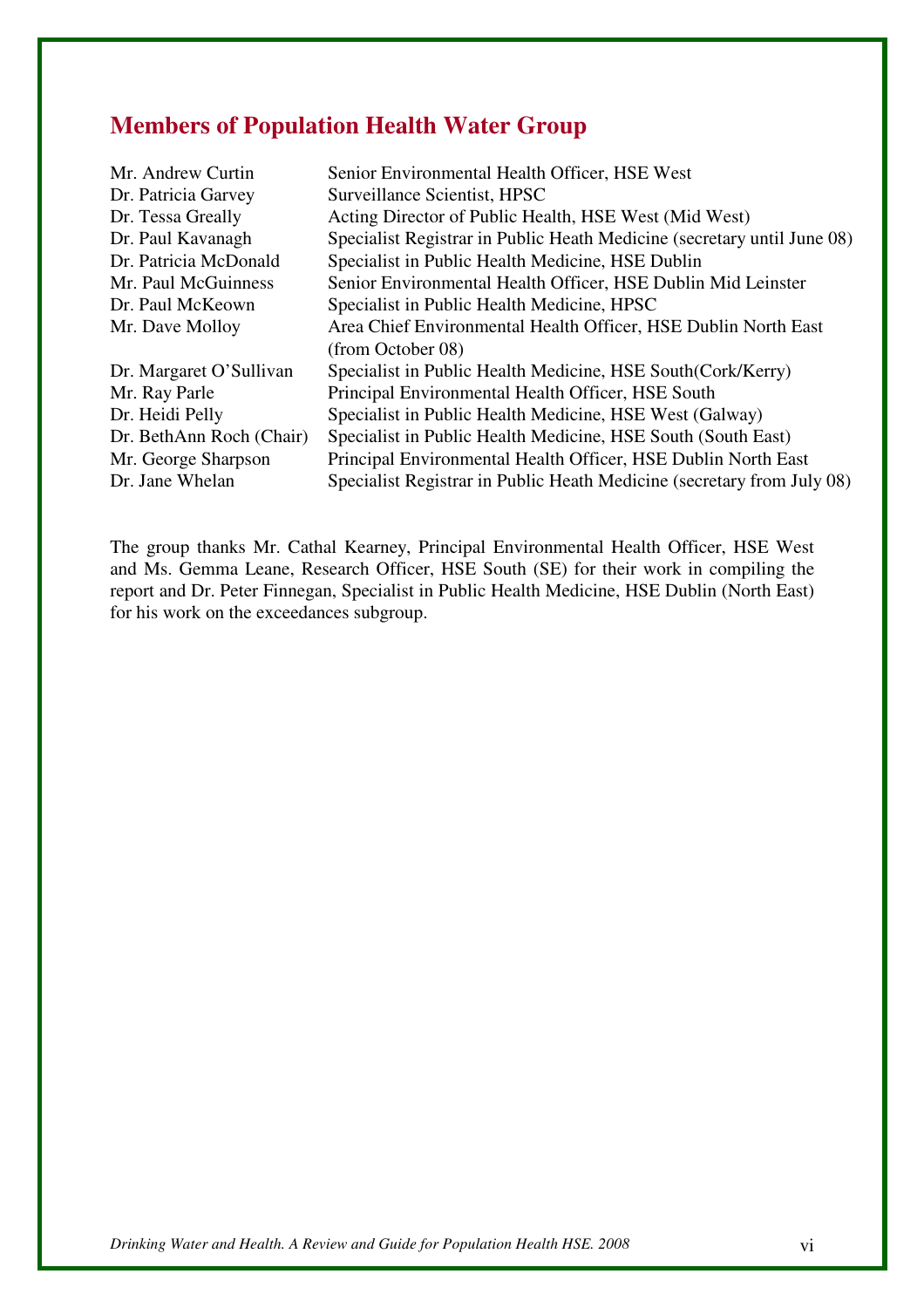## **Chapter 1** - **Introduction**

This document refers to and should be read in conjunction with:

- WHO (2006) Guidelines for Drinking Water Quality, First Addendum to  $3<sup>rd</sup>$  Edition. Vol 1, Recommendations.
- WHO (2008) Guidelines for Drinking Water Quality, Second Addendum to  $3<sup>rd</sup>$ Edition, Vol 1, Recommendations.
- European Communities (Drinking Water) (No. 2) Regulations 2007 (S.I. No. 278 of 2007).
- EPA (2007) Drinking Water Regulations Guidance Booklet No. 1. (Guidance for Local Authorities on Regulation 9 and Regulation 10 of the European Communities (Drinking Water) (No. 2) Regulations 2007 (S.I. No. 278 of 2007).
- INDSC (2004) Report of the Waterborne Cryptosporidiosis Subcommittee of the Scientific Advisory Committee.
- WSNTG (2007) Drinking Water Incident Management. Guidance on Preparing and Implementing a Drinking Water Incident Response Plan.
- **EPA Annual Report on the Quality of Drinking Water in Ireland.**
- Hunter PR (2000) Advice on the response from public health and environmental health to the detection of cryptosporidial oocysts in treated drinking water. *Communicable Disease and Public Health*; 3: 24-27.

Water is essential to life. A person's survival depends on the availability of clean drinking water and is therefore a necessary requirement for all people. Water is used for a wide variety of activities and some of these are more important than others, for example, having a few litres of water to drink a day is more vital than washing clothes. Each additional use has health and other benefits, but with decreasing urgency (see Figure 1). Minimum international guidelines require that each person have access to at least 20 litres per day.



**Figure 1: Hierarchy of water requirements**  (after Abraham Maslow's hierarchy of needs) (Source: WHO (2005) Minimum water quantity needed for domestic use in emergencies)

Waterborne disease accounts for a substantial proportion of notified infectious disease and for several high profile incidents in recent years. Serious illness and death was associated with *E. coli* O157 in Walkerton, Canada (2000). A large outbreak of cryptosporidiosis in Milkwaukee, USA in 1993 led to worldwide awareness of infection associated with waterborne *Cryptosporidium*. *Cryptosporidium* has been associated with outbreaks in Ireland,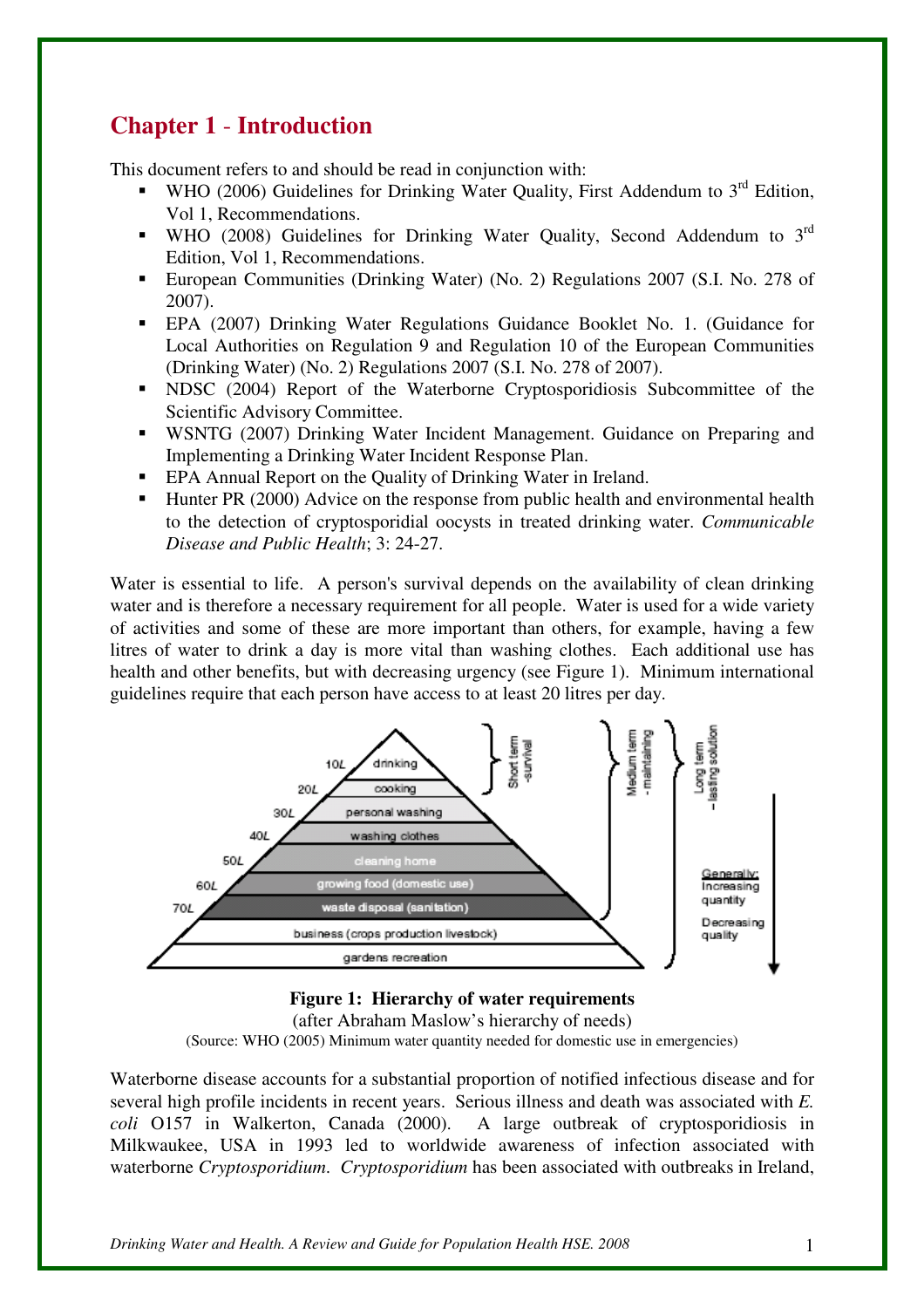including Mullingar (2002), Carlow (2005), Ennis (2005), Portlaw (2006) and Galway (2007). In Co. Meath in 2004 there were three outbreaks of VTEC infections related to drinking water from private wells. In Ireland, although only 8% (25/315) of non-viral infectious intestinal disease outbreaks between 2004 and 2007 were associated with a suspected waterborne route, these outbreaks accounted for 17% of cases of illness. Many barriers are already in place to prevent waterborne illness, but as several outbreaks have demonstrated, any breakdown in these barriers has the potential to cause large outbreaks with considerable morbidity.

In other incidents attention has focused on industrial water pollution, for example contamination with an industrial chemical in Nenagh (1996), hydrocarbons in Co. Leitrim (2004) and naturally occurring chemicals, for example uranium in Co. Wicklow (2002). In 2007 five Group Water Schemes in counties Cavan and Monaghan were contaminated with phenols, acetic acid, aromatic hydrocarbons and other compounds found in the aluminium chloride product used in the water treatment process. Public concern has emerged about the health effects of additives to drinking water, for example, fluoride. National and Regional Emergency Plans are drafted and the awareness of potential threats to water supplies from bioterrorism has increased since September  $11<sup>th</sup> 2001$ .

In the Republic of Ireland it is estimated that the following types of water supply serve the indicated proportions of the population;

- **944 public water supplies** serve almost 82% of the population
- **777 public group water schemes** serve just over 3% ('public' group water schemes obtain their water from the Water Services Authority and distribute it themselves)
- **706 private group water schemes** serve 6% ('private' group water schemes which source and distribute their own water)
- **624 small private supplies** serve 0.3% and
- **an unknown number of exempted supplies** serve almost 9%.

[Exempted supplies are supplies that are provided from either an individual supply providing less than  $10m<sup>3</sup>$  a day on average or serving fewer than 50 persons and do not supply water as part of a public or commercial activity (EPA, 2007a)].

Ireland has a large proportion of low-volume water supplies compared with other EU countries, due to the policy of development of rural areas. Also, Ireland has a large proportion of water supplies from surface water sources (83% surface water, 11% ground water, 5% spring water and 1% unknown). Low-volume supplies may fail to adequately dilute contaminants and surface water supplies are particularly vulnerable.

Drinking water supply systems consist of:

- a **water source,** such as a lake, reservoir, river intake, spring catchment tank, or groundwater borehole;
- a **raw water main,** which connects the drinking water source via a pipeline or aqueduct to a water-treatment plant;
- a **treatment plant,** in which processes such as coagulation, sedimentation, filtration, active carbon treatment, ozonisation, and chlorination are carried out;
- a **piped distribution** system in which drinking water is transported to end-users or, more commonly, to water tanks or water towers elevated above the end-users;
- **water tanks and towers,** which can provide a steady supply of drinking water at a more constant pressure;
- a **local piped distribution** system in which pumped or gravity-fed water under pressure is provided to residential water tanks and taps or other end-users.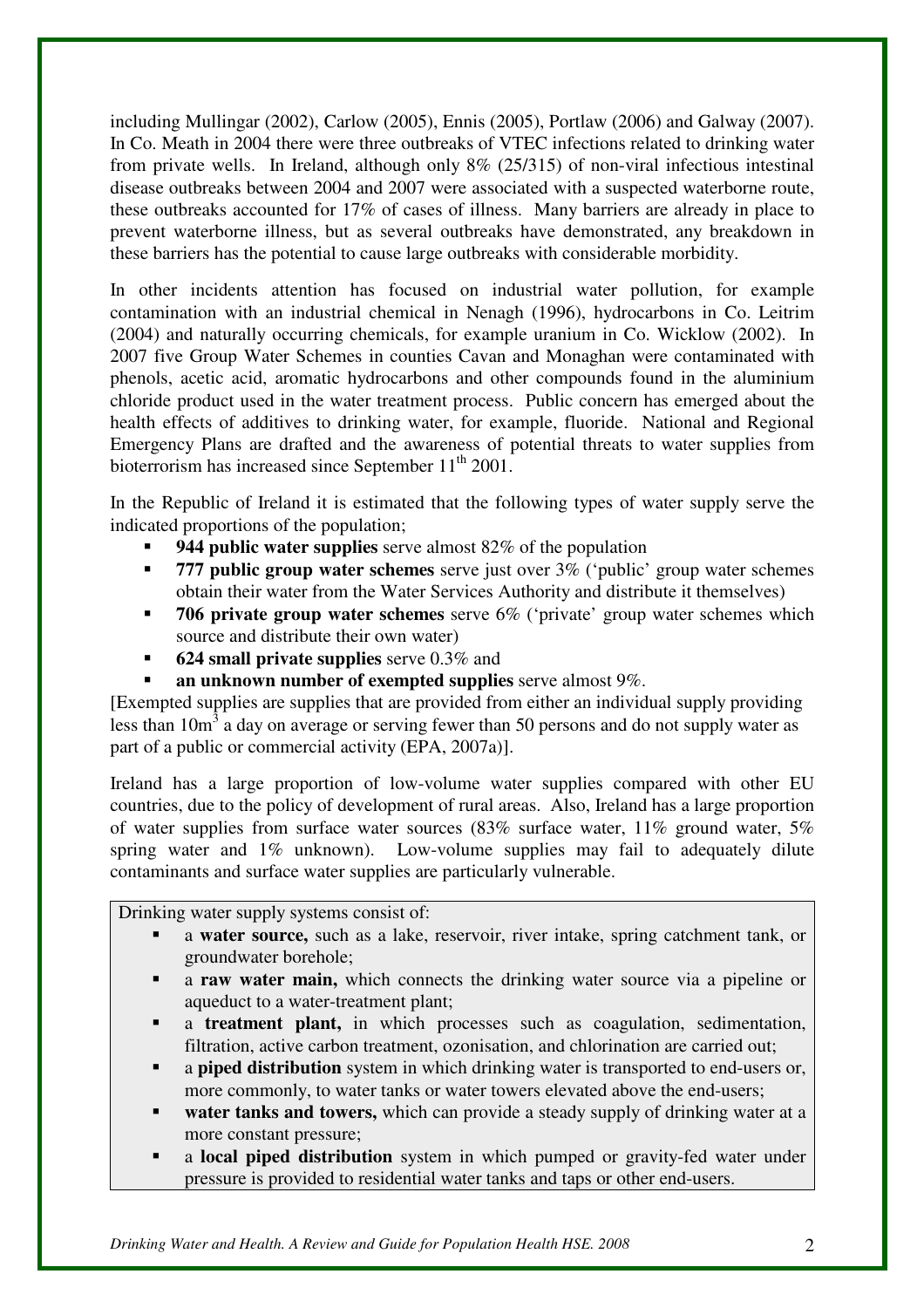The HSE was established on January  $1<sup>st</sup>$  2005 and assumed the responsibilities of the former Health Boards. HSE services involved with drinking water are the Environmental Health Service, Public Health Departments, Health Protection Surveillance Centre (HPSC), microbiologists, laboratory and dental services and emergency planning structures. The table below summarises the HSE role but is not intended to be exhaustive.

| Role                         | <b>Basis</b>                                             | <b>Responsibility</b>                                                |
|------------------------------|----------------------------------------------------------|----------------------------------------------------------------------|
| Surveillance of human        | Infectious disease legislation                           | <b>Public Health Departments</b>                                     |
| illness                      | - Medical Officer of Health (MOH)                        | (local)                                                              |
|                              | function                                                 | HPSC (national)                                                      |
| Identification and           | Infectious disease legislation                           | <b>Public Health Departments</b>                                     |
| investigation of outbreaks   | - MOH function                                           | (local)                                                              |
|                              |                                                          | HPSC (national)                                                      |
|                              |                                                          | <b>Environmental Health Service</b>                                  |
| Sampling/monitoring water    | Service Level Agreement with                             | <b>Environmental Health Service</b>                                  |
| quality                      | <b>Local Authorities</b>                                 |                                                                      |
|                              | Food safety legislation                                  |                                                                      |
| Laboratory services          | Infectious disease legislation                           | <b>Public Health laboratories</b>                                    |
|                              | Food safety legislation                                  | (microbiological parameters,                                         |
|                              | Service Level Agreement with<br><b>Local Authorities</b> | clinical specimens)                                                  |
|                              |                                                          | <b>Public Analyst laboratories</b><br>(chemical analytical services) |
| Fluoridation of public       | Fluoridation of water supplies                           | <b>Environmental Health Service</b>                                  |
| water supplies               | regulations                                              | <b>Dental Service</b>                                                |
|                              |                                                          | Public Health Physicians*                                            |
| Public health medical risk   | Infectious disease legislation                           | <b>Public Health Physicians</b>                                      |
| assessment and advice to     | - MOH function                                           | <b>Communications Department</b>                                     |
| other health professionals,  |                                                          |                                                                      |
| other agencies and the       |                                                          |                                                                      |
| public                       |                                                          |                                                                      |
| Identification of vulnerable | Infectious disease legislation                           | Public Health Physicians                                             |
| and risk groups              | Food safety legislation                                  | <b>Environmental Health Service</b>                                  |
| Environmental health risk    |                                                          | <b>Environmental Health Service</b>                                  |
| assessment and advice        |                                                          |                                                                      |
| Liaison with Local           | Local protocols/guidelines                               | <b>Public Health Departments</b>                                     |
| Authorities                  | Water liaison groups                                     | <b>Environmental Health Service</b>                                  |
|                              | Incident response teams                                  |                                                                      |
|                              | Emergency planning                                       |                                                                      |
| Advocacy on behalf of the    |                                                          | <b>HSE</b>                                                           |
| public's health              |                                                          |                                                                      |
| Response to                  | Infectious disease legislation                           | <b>Public Health Departments</b>                                     |
| outbreaks/incidents          | Drinking water regulations                               | <b>Environmental Health Service</b>                                  |
|                              | Emergency planning framework                             | <b>Laboratory Service</b>                                            |
|                              |                                                          | Clinical microbiologists                                             |
|                              |                                                          | Emergency management                                                 |
| Emergency planning           | Emergency planning framework                             | <b>Public Health Departments</b>                                     |
|                              |                                                          | <b>Emergency Planning</b>                                            |
|                              |                                                          | Local Health Office                                                  |
|                              |                                                          | <b>Environmental Health Service</b>                                  |
|                              |                                                          | <b>Hospital Network</b>                                              |

**The role of the HSE in relation to drinking water** 

\* Public Health Physicians include Director of Public Health, Specialist/Consultant in Public Health Medicine, Senior Medical Officer and Specialist Registrar.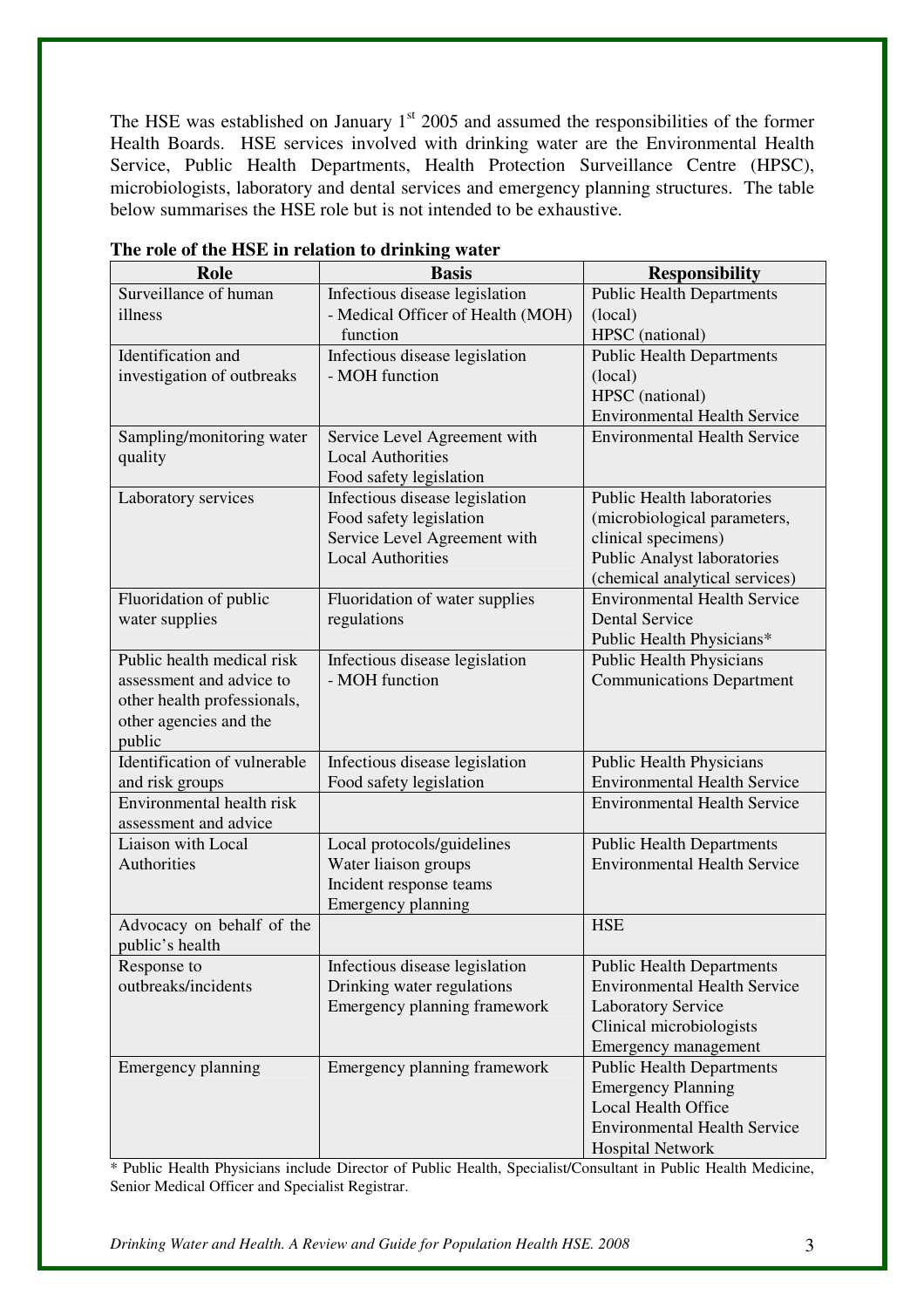#### **References**

EPA Annual Report on the Quality of Drinking Water in Ireland.

EPA (2007). Drinking Water Regulations Guidance Booklet No. 1. (Guidance for Local Authorities on Regulation 9 and Regulation 10 of the European Communities (Drinking Water) (No. 2) Regulations 2007 (S.I. No. 278 of 2007). Issued November 2007. EPA: Wexford.

EPA (2007a). The Provision and Quality of Drinking Water in Ireland. A report for the years 2006-2007. EPA: Wexford.

European Communities (Drinking Water) (No. 2) Regulations 2007 (S.I. No. 278 of 2007). The Stationery Office: Dublin.

FSAI (2006). Safety of Potable Water in Ireland. Report to the Board of the Food Safety Authority of Ireland.

Hunter PR (2000). Advice on the response from public health and environmental health to the detection of cryptosporidial oocysts in treated drinking water. *Communicable Disease and Public Health*; **3**: 24-27.

NDSC (2004). Report of the Waterborne Cryptosporidiosis Subcommittee of the Scientific Advisory Committee.

WHO (2005). Minimum water quantity needed for domestic use in emergencies. WHO Technical Notes for Emergencies. Technical Note No. 9.

WHO (2006). Guidelines for Drinking Water Quality, First Addendum to  $3<sup>rd</sup>$  Edition, Vol 1, Recommendations. WHO: Geneva.

WHO (2008). Guidelines for Drinking Water Quality, Second Addendum to 3<sup>rd</sup> Edition, Vol 1, Recommendations. WHO: Geneva.

WSNTG (2007). Drinking Water Incident Management. Guidance on Preparing and Implementing a Drinking Water Incident Response Plan.

Refer to Appendix 1 for relevant websites.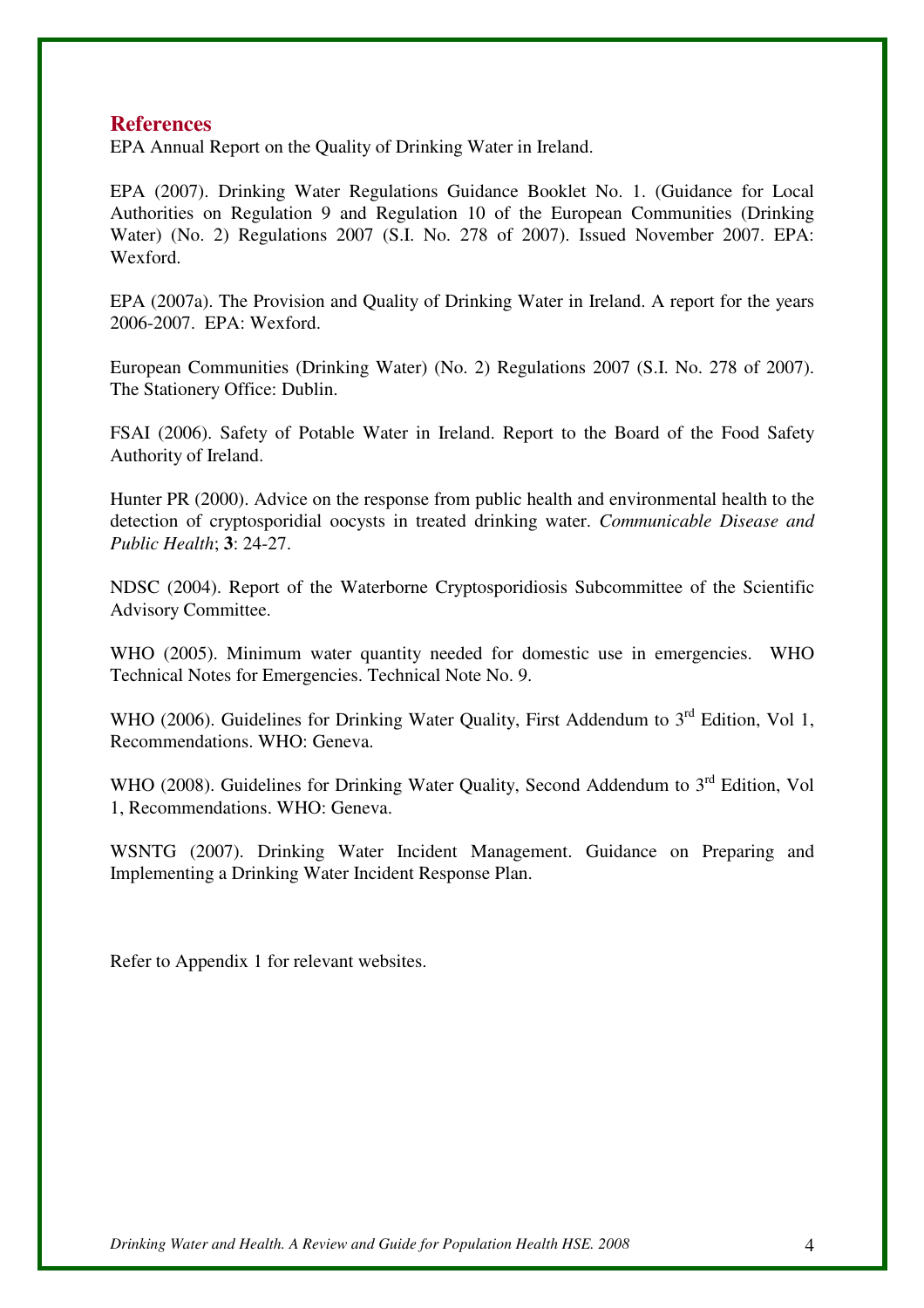## **Chapter 2** - **Legislation**

## **Drinking Water Legislation**

The **Water Services Act 2007** stresses the importance of the protection of human and public health and replaces the term Sanitary Authority with Water Services Authority. The legal framework relating to the provision of water supplies by Water Services Authorities in Ireland dates back to the mid-nineteenth century. The relevant Acts and Regulations relating to the provision of water supplies and their principal provisions are included in Appendix 2.

The European Union Drinking Water Directive (98/83/EC of 3 November 1998) set standards (levels) for the most common substances (so-called parameters) that can be found in drinking water. These standards were translated into Irish law by the European Communities (Drinking Water) (No.2) Regulations 2007 (S.I. No. 278 of 2007).

The **European Communities (Drinking Water) (No. 2) Regulations 2007 (S.I. No. 278 of 2007)** prescribe the **quality standards** to be applied, and related **supervision and enforcement procedures** in relation to supplies of drinking water, including requirements as to **sampling frequency, methods of analysis, the provision of information to consumers** and related matters. Where the water quality does not meet the specified standards, remedial measures are outlined. These regulations do not change the monitoring requirements or water quality standards (except for fluoride), from previous regulations but do change the enforcement of the regulations, assigning new powers to the Environmental Protection Agency (EPA) and Local Authorities, and explicitly refer to the role of the HSE in relation to both the water supplier and the supervisory authority. **Consultation with** and **agreement of** the HSE are required where there are implications for public health. Failure of the water supplier to comply with specific aspects of the regulations is an **offence** and **prosecution** may be taken by the supervisory authority.

The main provisions of these regulations from HSE perspective are summarised below in terms of:

- **1. Protection of human health**
- **2. Supervisory authority**
- **3. Definitions of 'water for human consumption', 'water supplier', 'exempted supply'**
- **4. Notification of consumers**
- **5. Parameters and parametric values**
- **6. Monitoring**

## **1. Protection of Human Health**

Paragraph 9 (1) of the Regulations states "Where a sanitary authority, **in consultation with the Health Service Executive**, considers that a supply of water intended for human consumption constitutes a potential danger to human health, the authority shall, **subject to agreement with the Health Service Executive**, ensure that –

- a) the supply of such water is prohibited, or the use of such water is restricted, or such other action is taken as is necessary to protect human health
- b) consumers are informed promptly thereof and given the necessary advice, and
- c) in the case of a public water supply, the Agency (EPA) is informed promptly."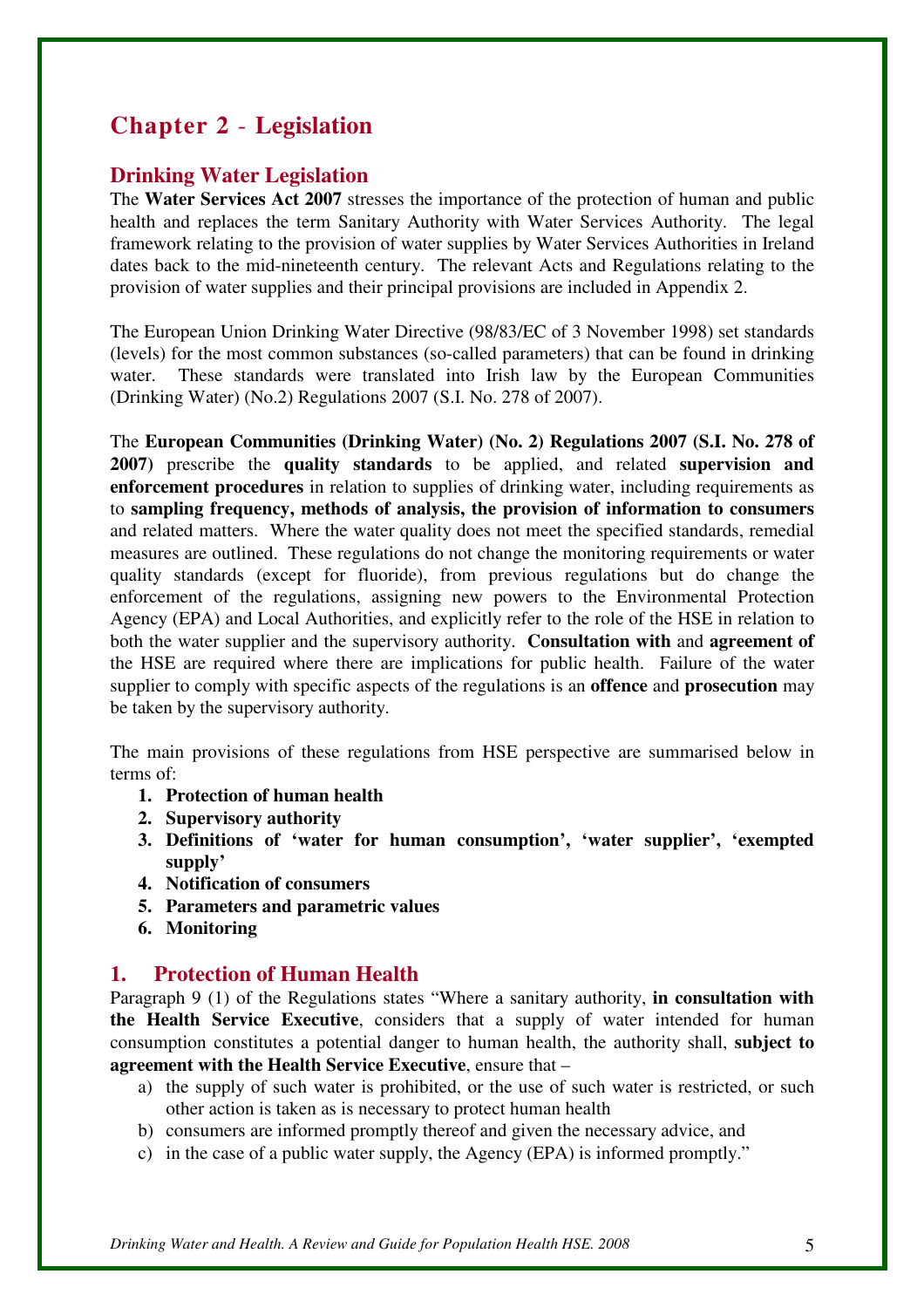## **2. Supervisory Authority**

Supervisory authority is assigned to the EPA and Local Authorities. The EPA has supervisory authority over the sanitary authority where the latter is the water supplier, while the Local Authority has supervisory powers over private water supplies including group water schemes and private commercial supplies where water is supplied to the public or as part of a commercial activity. The supervisory authority may issue a **direction "subject to agreement**  with the HSE" where water intended for human consumption constitutes, or may constitute, a risk to human health' and grant a **departure** from the parametric values **"subject to the agreement with the HSE".** Failure of the water supplier to comply with specific aspects of the regulations is an offence and prosecution may be taken by the supervisory authority. In premises where water is supplied for human consumption as part of a commercial or public activity maintenance of internal distribution systems is the responsibility of the owner of that premises.

## **3. Definitions**

## **Water intended for human consumption** is defined as:

- a) all water, either in its original state or after treatment, intended for drinking, cooking, food preparation, or other domestic purposes, regardless of its origin and whether it is supplied from a distribution network, from a private source or by tanker or similar means,
- b) all water used in any food production undertaking for the manufacture, processing, preservation or marketing of products or substances intended for human consumption unless the supervisory authority is satisfied that the quality of the water cannot affect the wholesomeness of the foodstuff in its finished form,
- other than
- natural mineral waters, recognised as such by the responsible authority as defined in the European Communities (Natural Mineral Waters, Spring Waters and Other Waters in Bottles or Containers) Regulations 2007 (S.I .No. 225 of 2007),
- water supplied in bottles or containers,
- waters which are medicinal products within the meaning of Council Directive 65/65/EEC of 26 January 1965,
- or an exempted supply.

**Water supplier** means any person supplying water intended for human consumption.

**Exempted supply** means a supply of water which

- a) (i) constitutes an individual supply of less than 10 cubic metres a day on average or serves fewer than 50 persons, and
	- (ii) is not supplied as part of a commercial or public activity, or
- b) is used exclusively for purposes in respect of which the relevant supervisory authority is satisfied that the quality of the water has no influence, either directly or indirectly, on the health of the consumers concerned.

## **4. Notification of Consumers**

Where a Water Services Authority considers that a water supply constitutes a potential danger to human health, the Water Services Authority should notify consumers promptly and provide appropriate advice. Where remedial action is taken in relation to a water supply, the water supplier shall ensure that consumers are informed of such action, save where the supervisory authority considers the non-compliance with the parametric value to be trivial in nature or extent.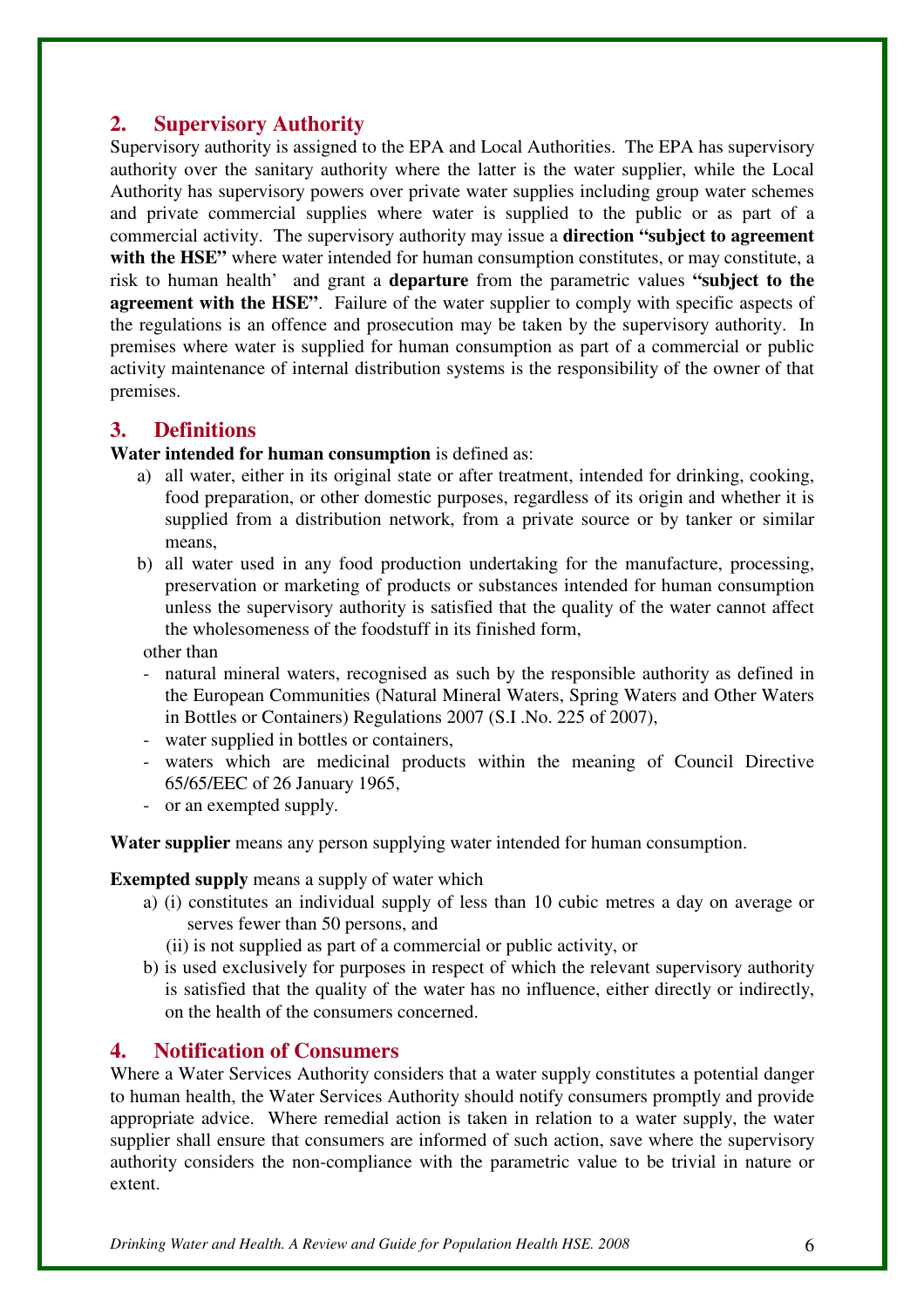## **5. Parameters and Parametric Values**

The regulations include **48 parameters** in three categories, **microbiological**, **chemical** and **indicator** parameters. The indicator category includes some chemical and biological parameters together with other factors (colour, conductivity, odour, taste and turbidity) and two indicators of **radioactivity**.

| <b>1 avic A.</b> MICI UDIOIOGICAL LALAMETERS (1 all 1, 5.1. 190. 270 OL 2007, $\mu$ 21) |                            |                  |  |  |
|-----------------------------------------------------------------------------------------|----------------------------|------------------|--|--|
|                                                                                         | <b>Parameter</b>           | Parametric value |  |  |
|                                                                                         |                            | (number/100 ml)  |  |  |
|                                                                                         | Escherichia coli (E. coli) |                  |  |  |
|                                                                                         | Enterococci                |                  |  |  |

**Table A: Microbiological Parameters (Part 1, S.I. No. 278 of 2007, p21)** 

## **Table B: Chemical Parameters (Part 1, S.I. No. 278 of 2007, p21)**

|                 | <b>Parameter</b>                   | <b>Parametric value</b> | Unit      | <b>Comment</b>              |
|-----------------|------------------------------------|-------------------------|-----------|-----------------------------|
|                 |                                    |                         |           | (see S.I. No. 278 of 2007)  |
| 3               | Acrylamide                         | 0.10                    | $\mu$ g/l | Note 1                      |
| $\overline{4}$  | Antimony                           | $\overline{5.0}$        | $\mu$ g/l |                             |
| 5               | Arsenic                            | 10                      | $\mu$ g/l |                             |
| 6               | Benzene                            | 1.0                     | $\mu g/l$ |                             |
| $\overline{7}$  | Benzo(a)pyrene                     | 0.010                   | $\mu$ g/l |                             |
| 8               | Boron                              | 1.0                     | $\mu$ g/l |                             |
| 9               | <b>Bromate</b>                     |                         |           |                             |
|                 | until 24 Dec 2008                  | 25                      | $\mu$ g/l |                             |
|                 | from 25 Dec 2008<br>$\blacksquare$ | 10                      | $\mu$ g/l |                             |
| 10              | Cadmium                            | 5.0                     | $\mu$ g/l |                             |
| 11              | Chromium                           | 50                      | $\mu$ g/l |                             |
| 12              | Copper                             | 2.0                     | mg/l      | Note 2                      |
| $\overline{13}$ | Cyanide                            | $\overline{50}$         | $\mu g/l$ |                             |
| 14              | 1,2-dichlorethane                  | 3.0                     | $\mu$ g/l |                             |
| $\overline{15}$ | Epichlorohydrin                    | 0.10                    | $\mu$ g/l | Note 1                      |
| 16              | Fluoride                           |                         |           |                             |
|                 | (a) fluoridated supplies           |                         |           |                             |
|                 | until 30 June 2007                 | 1.0                     | mg/l      |                             |
|                 | from 1 July 2007                   | 0.8                     | mg/l      |                             |
|                 | (b) supplies with naturally        | 1.5                     | mg/l      |                             |
|                 | occurring fluoride, not            |                         |           |                             |
|                 | needing further fluoridation       |                         |           |                             |
| 17              | Lead                               |                         |           | Notes 2 and 3               |
|                 | until 24 Dec 2013                  | 25                      | $\mu$ g/l |                             |
|                 | from 25 Dec 2013<br>Ξ              | 10                      | $\mu$ g/l |                             |
| 18              | Mercury                            | 1.0                     | $\mu$ g/l |                             |
| 19              | Nickel                             | 20                      | $\mu$ g/l | Note 2                      |
| 20              | Nitrate                            | $\overline{50}$         | mg/l      | Note 4                      |
| 21              | Nitrite                            | 0.50                    | mg/l      | Note 4                      |
| $\overline{22}$ | Pesticides                         | 0.10                    | $\mu$ g/l | Notes 5 and 6               |
| 23              | Pesticides - Total                 | 0.50                    | $\mu$ g/l | Notes 5 and 7               |
| 24              | Polycyclic aromatic hydrocarbons   | 0.10                    | $\mu$ g/l | Sum of concentrations of    |
|                 |                                    |                         |           | specified compounds; Note 8 |
| 25              | Selenium                           | 10                      | $\mu$ g/l |                             |
| 26              | Tetrachloroethene and              | 10                      | $\mu$ g/l | Sum of concentrations<br>of |
|                 | Trichloroethene                    |                         |           | specified parameters        |
| 27              | Trihalomethanes - Total            |                         |           | Sum of concentrations of    |
|                 | until 24 Dec 2008                  | 150                     | $\mu$ g/l | specified compounds; Note 9 |
|                 | from 25 Dec 2008                   | 100                     | $\mu$ g/l |                             |
| 28              | Vinyl chloride                     | 0.50                    | $\mu$ g/l | Note 1                      |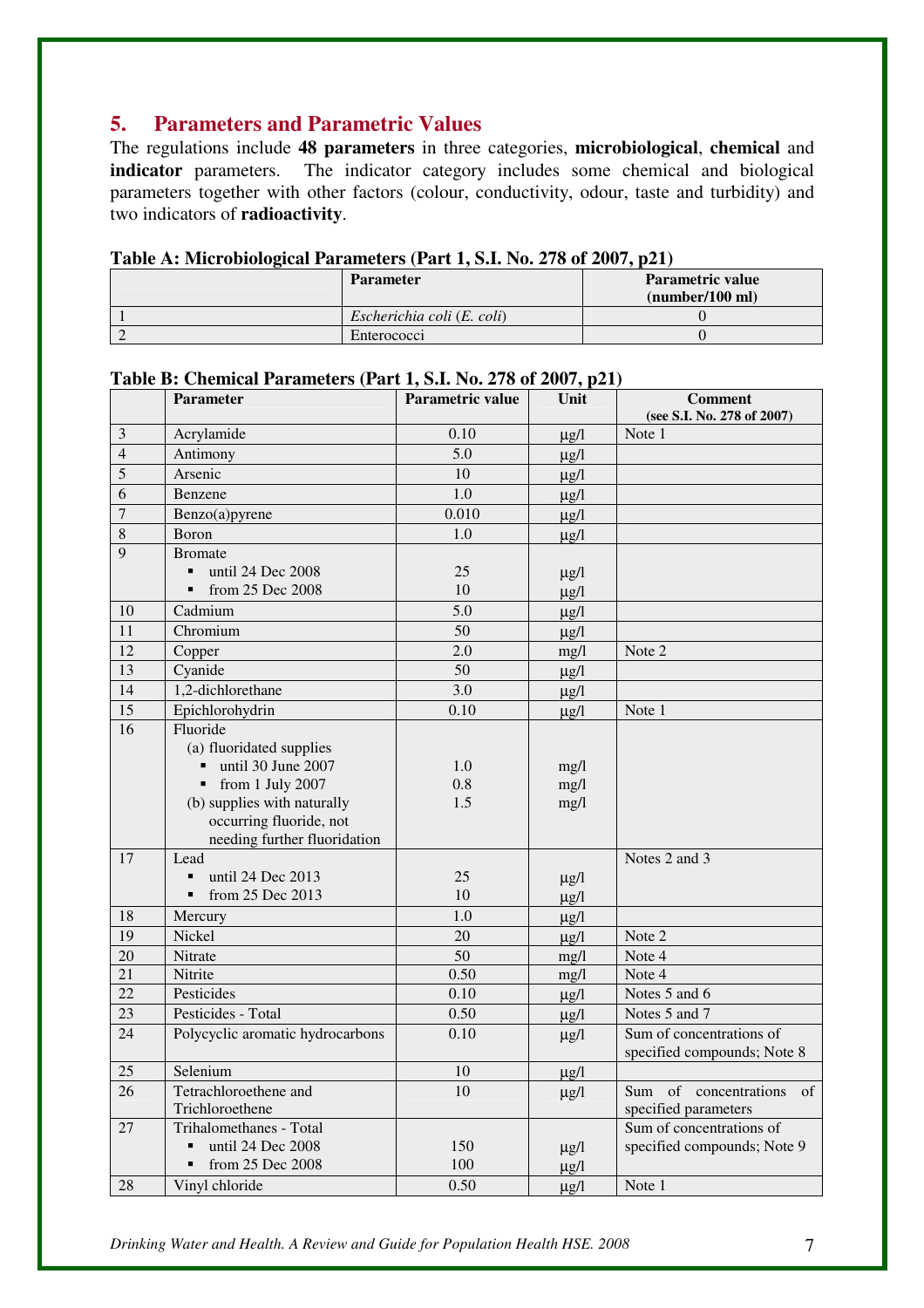|    | Parameter                    | $(1.441)$ $(2.44)$ $(2.40)$<br><b>Parametric value</b> | $\cdots$ or $\cdots$ , $\gamma$ , $\cdots$<br>Unit | <b>Comment</b>             |
|----|------------------------------|--------------------------------------------------------|----------------------------------------------------|----------------------------|
|    |                              |                                                        |                                                    | (see S.I. No. 278 of 2007) |
| 29 | Aluminium                    | 200                                                    | $\mu$ g/l                                          |                            |
| 30 | Ammonium                     | 0.30                                                   | mg/l                                               |                            |
| 31 | Chloride                     | 250                                                    | mg/l                                               | Note 1                     |
| 32 | Clostridium perfringens      | $\Omega$                                               | number/100 ml                                      | Note 2                     |
| 33 | Colour                       | Acceptable to                                          |                                                    |                            |
|    |                              | consumers and no                                       |                                                    |                            |
|    |                              | abnormal change                                        |                                                    |                            |
| 34 | Conductivity                 | 2,500                                                  | $\mu$ S cm <sup>-1</sup> at 20 <sup>o</sup> C      | Note 1                     |
| 35 | Hydrogen ion concentration   | $\geq 6.5$ and $\leq 9.5$                              | pH units                                           | Note 1                     |
| 36 | Iron                         | 200                                                    | $\mu$ g/l                                          |                            |
| 37 | Manganese                    | 50                                                     | $\mu$ g/l                                          |                            |
| 38 | Odour                        | Acceptable to                                          |                                                    |                            |
|    |                              | consumers and no                                       |                                                    |                            |
|    |                              | abnormal change                                        |                                                    |                            |
| 39 | Oxidisability                | 5.0                                                    | mg/l $O2$                                          | Note 3                     |
| 40 | Sulphate                     | 250                                                    | mg/l                                               | Note 1                     |
| 41 | Sodium                       | 200                                                    | mg/l                                               |                            |
| 42 | Taste                        | Acceptable to                                          |                                                    |                            |
|    |                              | consumers and no                                       |                                                    |                            |
|    |                              | abnormal change                                        |                                                    |                            |
| 43 | Colony count 22 <sup>°</sup> | No abnormal                                            |                                                    |                            |
|    |                              | change                                                 |                                                    |                            |
| 44 | Coliform bacteria            | $\Omega$                                               | number/100 ml                                      |                            |
| 45 | Total organic carbon (TOC)   | No abnormal                                            |                                                    | Note 4                     |
|    |                              | change                                                 |                                                    |                            |
| 46 | Turbidity                    | Acceptable to                                          |                                                    | Note 5                     |
|    |                              | consumers and no                                       |                                                    |                            |
|    |                              | abnormal change                                        |                                                    |                            |

## **Table C: Indicator Parameters (Part 1, S.I. No. 278 of 2007, p24)**

## **Radioactivity**

|                   | <b>Parameter</b>      | Parametric value | Unit     | Comment                       |
|-------------------|-----------------------|------------------|----------|-------------------------------|
|                   |                       |                  |          | (see S.I. No. 278 of $2007$ ) |
| $\overline{1}$ 47 | Tritium               | 100              | Ba/l     | Notes 6 and 8                 |
| $\overline{1}$ 48 | Total indicative dose | $0.10\,$         | mSv/vear | Notes 7 and 8                 |

*Drinking Water and Health. A Review and Guide for Population Health HSE. 2008* 8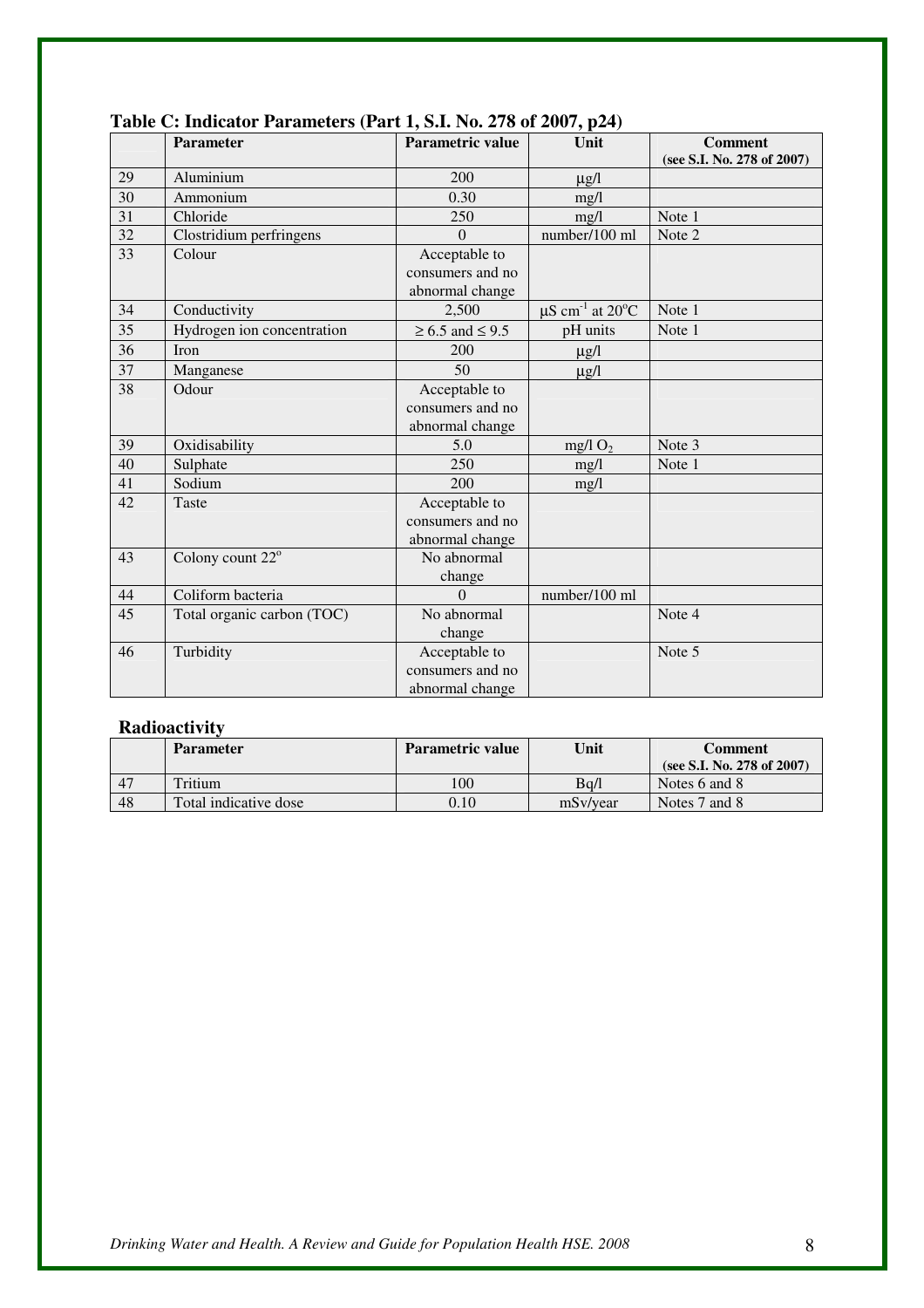## **6. Monitoring**

There are two monitoring categories, **check** monitoring and **audit** monitoring, the latter requiring fewer samples which are more demanding in terms of analysis.

**Check monitoring** provides information on the organoleptic (e.g. taste, odour) and microbiological quality of water and on the effectiveness of drinking water treatment. Only some parameters require monitoring in certain circumstances.

| The following parameters must be subject to check monitoring:                               |
|---------------------------------------------------------------------------------------------|
| Aluminium (when used as flocculant)                                                         |
| Ammonium                                                                                    |
| Colour                                                                                      |
| Conductivity                                                                                |
| <i>Clostridium perfringens</i> (if water originates from or is influenced by surface water) |
| Escherichia coli (E. coli)                                                                  |
| Hydrogen ion concentration                                                                  |
| Iron (when used as flocculant)                                                              |
| Nitrite (when chloramination used)                                                          |
| Odour                                                                                       |
| Taste                                                                                       |
| Coliform bacteria                                                                           |
| Turbidity                                                                                   |

**Audit monitoring** determines compliance with the all parameters given in Tables above. All parameters are subject to audit monitoring unless it can be established by a supervisory authority, for a period of time to be determined by it, that a parameter is unlikely to be present in concentrations that would breach the values.

The minimum monitoring frequencies are related to the volume of water distributed or produced each day within a supply zone. The number of inhabitants in a supply zone may be used instead of the volume of water to determine the minimum frequency, assuming a water consumption of 200 litres/day/capita. Where the values of the results obtained from samples taken during the preceding two years are constant and are significantly better than the parametric values, the number of samples specified in Table B of Part 2 may be reduced for supplies producing greater than 100  $m^3$ , but not by more than 50%.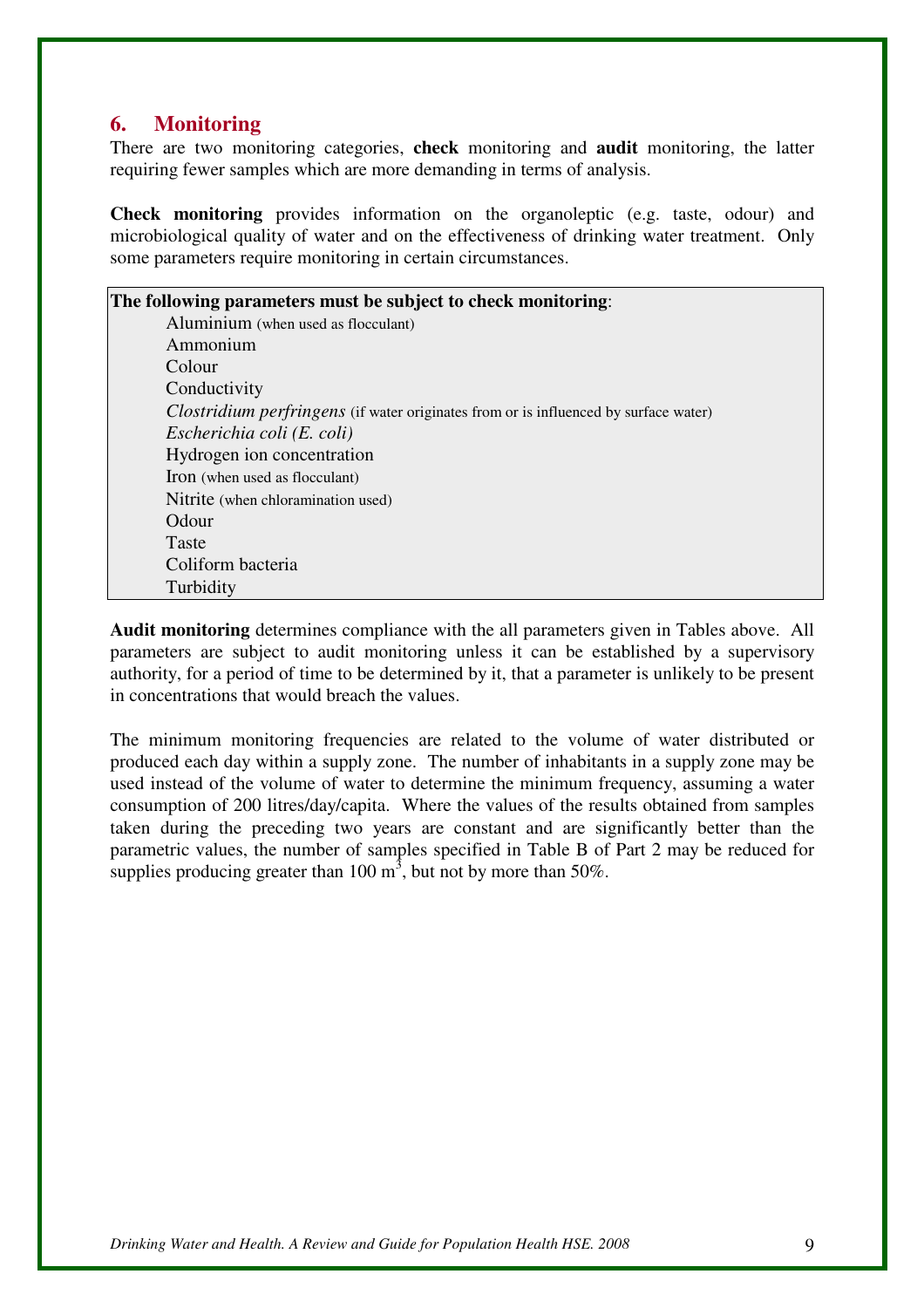**Table B: Minimum frequency of sampling and analyses for water intended for human consumption supplied from a distribution network, or from a tanker, or used in a food production undertaking (Part 2, S.I. No. 278 of 2007, p27)**

| Volume of water distributed or          | <b>Check monitoring</b>                         | <b>Audit monitoring</b>                       |
|-----------------------------------------|-------------------------------------------------|-----------------------------------------------|
| produced each day within a supply       | Number of samples per year                      | Number of samples per year                    |
| zone $(m^3)$                            |                                                 |                                               |
| < 10 where water is supplied as part of | To be determined by                             | To be determined by                           |
| a commercial or public activity         | supervisory authority                           | supervisory authority                         |
| $\geq 10 \leq 100$                      |                                                 | To be determined by                           |
|                                         |                                                 | supervisory authority                         |
| $> 100 \le 1,000$                       | $\overline{4}$                                  |                                               |
| $> 1,000 \le 10,000$                    |                                                 |                                               |
|                                         |                                                 | +1 for each 3,300 $m^3/d$ and part            |
|                                         |                                                 | thereof of the total volume                   |
| $> 10,000 \le 100,000$                  | $\overline{4}$                                  |                                               |
|                                         | +3 for each 1000 $\text{m}^3/\text{d}$ and part | +1 for each 10,000 $\text{m}^3/\text{d}$ and  |
|                                         | thereof of the total volume                     | part thereof of the total volume              |
| > 100,000                               |                                                 | 10                                            |
|                                         |                                                 | +1 for each $25,000 \text{ m}^3/\text{d}$ and |
|                                         |                                                 | part thereof of the total volume              |

For full notes see S.I. No. 278 of 2007.

## **Other Relevant Legislation**

Other relevant legislation relates to **infectious diseases**, **food hygiene, mineral and other bottled water, and fluoridation**.

## **1**. **Infectious Disease Regulations 1981 (S.I. No. 390 of 1981**)

Section XI states:-*…"on becoming aware, whether from a notification or intimation under these regulations or otherwise, of a case or a suspected case of an infectious disease or of a probable source of infection with such a disease, a Medical Officer of Health, or a Health Officer on the advice of a Medical Officer of Health, shall make such inquiries and take such steps as are necessary or desirable for investigating the nature and source of such infection and for removing conditions to such infection."*

The Medical Officer of Health is the appropriate Director of Public Health or delegated Specialist in Public Health Medicine, and, at national level, the Assistant National Director Health Protection, HSE Population Health Directorate.

## **2. Food Hygiene Legislation**

The HSE Environmental Health Departments are responsible for the food safety supervision of approximately 95% of the food premises in the country, which amounts to about 42,000 food businesses. Many other agencies such as the Department of Agriculture, Fisheries, and Food and the Sea-Fisheries Protection Agency supervise food premises that deal with certain categories of foods of animal origin, cereals, eggs and fish. Water is obviously used as a food and a food ingredient as well as for cleaning.

*"Regulation (EC) No 178/2002 of the European Parliament and of the Council of 28th Jan 2002 laying down the general principles and requirements of food law, establishing the European Food Safety Authority and laying down the procedures in matters of food safety"*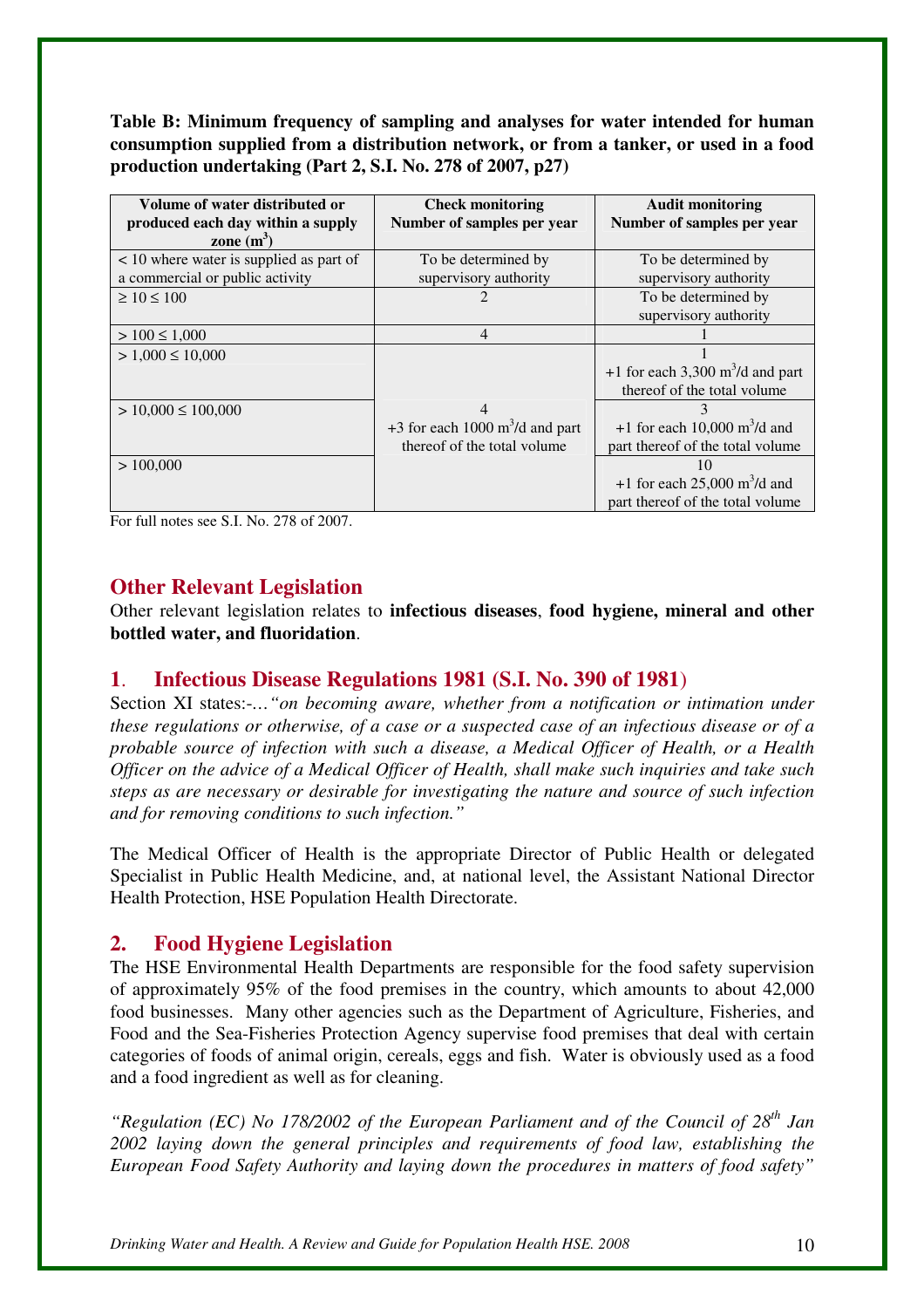defines "food" as including ".. water after the point of compliance as defined in Article 6 of Directive 80/778/EC and without prejudice to the requirement of Directives 80/778/EEC and 98/83/EC."

Under Regulation 178/2002 as above "Regulation (EC) No. 852/2004 of the European Parliament and of the Council of 29<sup>th</sup> April 2004 on the hygiene of foodstuffs" was enacted and is enshrined in Irish legislation through such statutory instruments as the EC (Hygiene of Foodstuffs) Regulations 2006 (S.I. No. 369 of 2006) and European Communities (General Food Law) Regulations 2007 (S.I. No. 747 of 2007). Annex II Chapter VII of 852/2004 above deals with "Water Supply" and Paragraph 1 (a) says that "there is to be an adequate supply of potable water supply, which is to be used whenever necessary to ensure that foodstuffs are not contaminated".

The **HSE** therefore has a **supervising responsibility for water supplied to food premises** under their control from a food safety perspective. This power exists independent of those outlined in the Drinking Water Regulations. In dealing with problems encountered with drinking water in a food premises regard must be given to whether the problems arise as a result of the internal plumbing and storage of the water or whether the quality is unsuitable when first delivered into the premises from the mains. The vast majority of food premises are on public water supplies but in rural areas of the country many are on group water schemes and a lesser number are on private supplies. In many instances food premises must provide their own in-house treatment either from the perspective of the need to assure a particular standard for a specialised food manufacturing purpose or simply to bring an unsatisfactory incoming supply up to a standard where it complies with the Drinking Water Regulations. Environmental Health Officers (EHOs) encourage food business operators to include the monitoring of water quality as part of their Hazard Analysis Critical Control Point food safety management system.

## **3. Mineral Water and Other Bottled Water**

The EU legislation which relates to mineral water include Council Directive 80/777/EEC, Directive 96/70/EC and Commission Directive 2003/40/EC. In Ireland, the European Communities (Natural Mineral Waters, Spring Waters and Other Waters in Bottles or Containers) Regulations 2007 (S.I. No. 225 of 2007) and the European Communities (Natural Mineral Waters, Spring Waters and Other Waters in Bottles or Containers) (Amendment) Regulations 2007 (S.I. No. 686 of 2007) specifies three types of water which can be bottled or packaged: **natural mineral water, spring water and all other water**.

**Natural mineral water** is microbiologically wholesome water, originating in an underground source, protected from all risk of pollution and emerging from a spring tapped at one or more natural or bore exits. It is clearly distinguished from ordinary drinking water by its nature (mineral content and trace elements) and by its original state. Only very limited treatments are permitted including, for example, natural or ozone removal of constituents such as iron and manganese. Disinfection is prohibited. For a water to be declared a mineral water it must comply with Council Directive 80/777/EEC, which defines natural mineral water, its exploitation, treatment, microbiological criteria, chemical contaminants, sales descriptions, labelling and packaging. The European Commission Directive 2003/40/EC establishes the list, concentration limits and labelling requirements for the constituents of natural mineral waters and the conditions for using ozone-enriched air for the treatment of natural mineral waters and spring waters.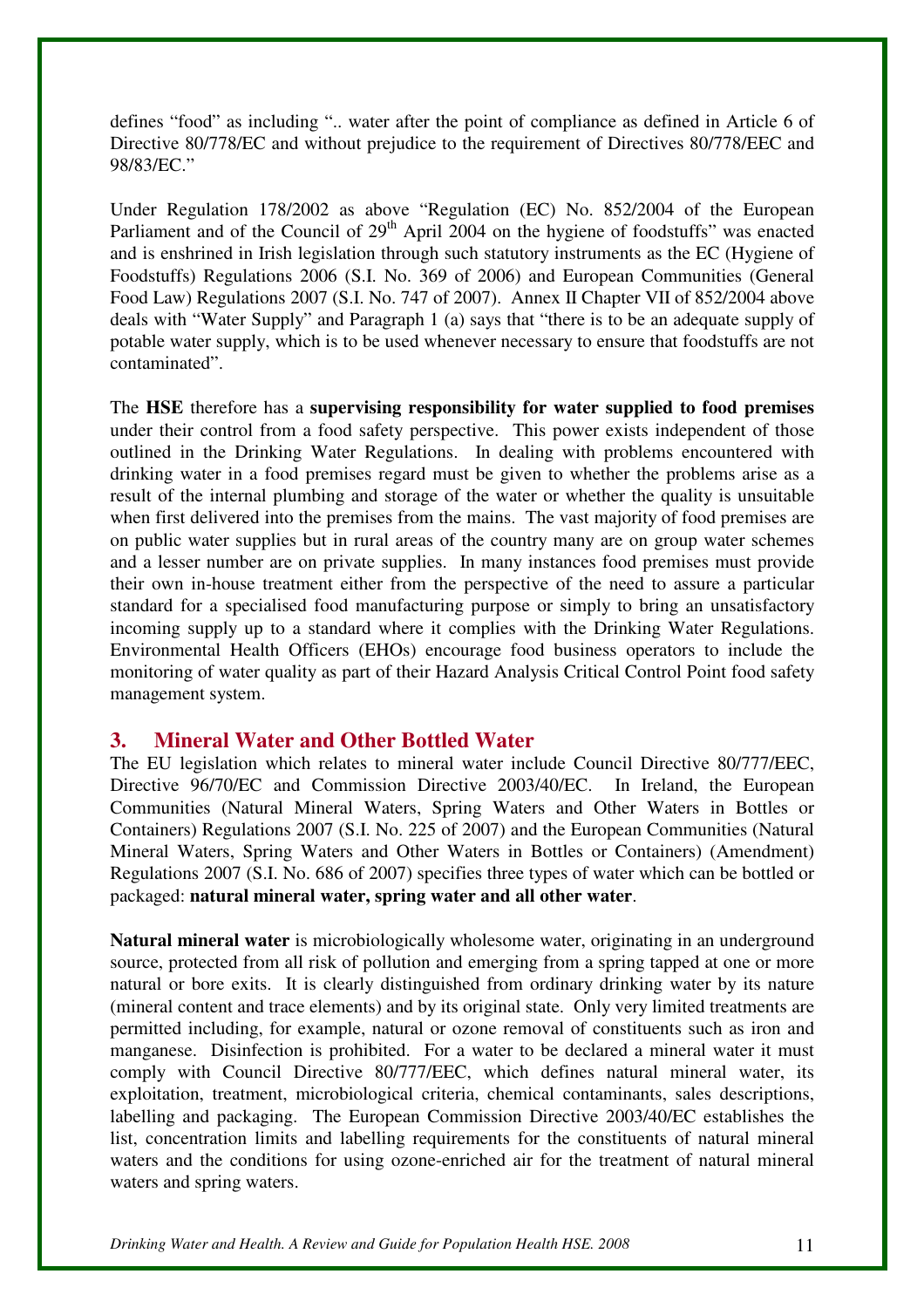To be recognised as a natural mineral water, the water and source must be assessed. In Ireland, the responsible authority for assessing and declaring a water to be a natural mineral water is the National Standards Authority of Ireland (NSAI). The NSAI has an agency arrangement with the FSAI. Currently there are three waters recognised as natural mineral waters (Glenpatrick, Kerry Spring and Tipperary).

**Spring water** is water which is intended for consumption in its natural state, comes from an underground source, is protected from all risk of pollution and is bottled at source. Only very limited treatments are permitted. Water which does not meet the requirements of a natural mineral water but is a spring water must comply with the microbiological criteria for natural mineral waters and with limit values set for various parameters set out in the European Communities (Natural Mineral Waters, Spring Waters and Other Waters in Bottles or Containers) Regulations 2007 (S.I. No. 225 of 2007).

**All other water** which is intended for human consumption and is not a natural mineral water or a spring water and is placed on the market in either bottles or containers must be free from any micro-organism and parasites and from any substances which in quantity, constitute a potential danger to human health. 'Other Waters' must meet the minimum requirements set out in the regulations.

There are no restrictions on the importation of bottled water from outside the EU, other than the bottled water must meet the legal requirements described above and must be labelled in accordance with EU legislation, including where appropriate those contained in Directive 2000/13/EC. Health certificates are not required.

## **4. Fluoridation Legislation**

In accordance with the Health (Fluoridation of Water Supplies) Act 1960 a Health Authority must arrange for the fluoridation of water supplied to the public by the Water Services Authorities. Under the fluoridation legislation monthly monitoring of fluoridated public water supplies is carried out by the Health Service Executive (see Chapter 10). Following the recommendations of the Forum on Fluoridation (2002) the Fluoridation of Water Supplies Regulations 2007 (S.I. No. 42 of 2007) specifies the amount of fluoride in drinking water in Ireland. Under Article 6 it says "The amount of fluoride which may be added to public water supplies shall be such that the water, after the addition of fluoride, shall contain **not more than 0.8 milligrams of fluoride per litre** (mg/l) of water, and **not less than 0.6 milligrams of fluoride per litre** (mg/l) of water. This brought about a reduction from the previous 0.8 – 1.0 mg/l as pertained previously.

## **References**

Commission Directive 2003/40/EC of 16 May 2003 establishing the list, concentration limits and labelling requirements for the constituents of natural mineral waters and the conditions for using ozone-enriched air for the treatment of natural mineral waters and spring waters. (Official Journal L 126, 22.05.2003, p. 0034-0039).

Council Directive 80/777/EEC of 15 July 1980 on the approximation of the laws of the Member States relating to the exploitation and marketing of natural mineral waters. (Official Journal L 229, 30.08.1980, p.001-0010).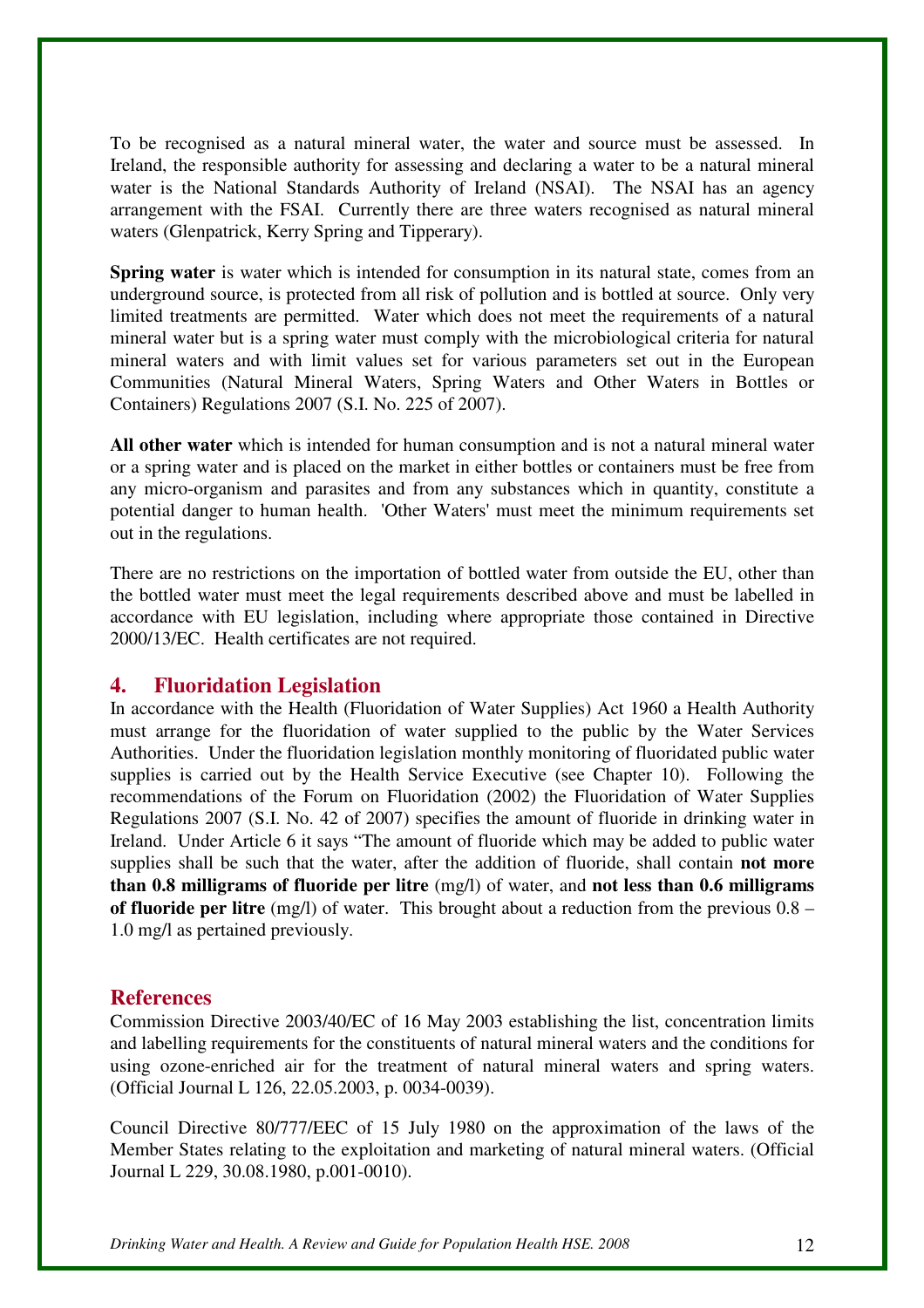Council Directive 80/778/EEC of 15 July 1980 relating to the quality of water intended for human consumption (Official Journal L 229, 30.08.1980, p.0011-0029).

Council Directive 98/83/EC of 3 November 1998 on the quality of water intended for human consumption. (Official Journal L 330, 05.12.1998, p.0032-0054).

Directive 96/70/EC of the European Parliament and of the Council of 28 October 1996 amending Council Directive 80/777/EEC on the approximation of the laws of the Member States relating to the exploitation and marketing of natural mineral waters. (Official Journal L 299, 23.11.1996, p.0026-0028).

Directive 2000/13/EC of the European Parliament and of the Council of 20 March 2000 on the approximation of the laws of the Member States relating to the labelling, presentation and advertising of foodstuffs. (Official Journal L 109, 6.5.2000, p. 0029-0042).

European Communities (Drinking Water) (No. 2) Regulations 2007 (S.I. No. 278 of 2007). The Stationery Office: Dublin.

European Communities (General Food Law) Regulations 2007 (S.I. No. 747 of 2007). The Stationery Office: Dublin.

European Communities (Hygiene of Foodstuffs) Regulations 2006 (S.I. No. 369 of 2006). The Stationery Office: Dublin.

European Communities (Natural Mineral Waters, Spring Waters and Other Waters in Bottles or Containers) Regulations 2007 (S.I. No. 225 of 2007). The Stationery Office: Dublin.

European Communities (Natural Mineral Waters, Spring Waters and Other Waters in Bottles or Containers) (Amendment) Regulations 2007 (S.I. No. 686 of 2007). The Stationery Office: Dublin.

Fluoridation of Water Supplies Regulations 2007 (S.I. No. 42 of 2007). The Stationery Office: Dublin.

Forum on Fluoridation (2002). The Stationery Office: Dublin.

Health (Fluoridation of Water Supplies) Act, 1960. No. 46 of 1960. The Stationery Office: Dublin.

Infectious Disease Regulations 1981 (S.I. No. 390 of 1981). The Stationery Office: Dublin.

Regulation (EC) No. 178/2002 of the European Parliament and of the Council of 28 January 2002 laying down the general principles and requirements of food law, establishing the European Food Safety Authority and laying down procedures in matters of food safety. Official Journal of the European Communities, L31, 1.2.2002.

Regulation (EC) No. 852/2004 of the European Parliament and of the Council of 29 April 2004 on the hygiene of foodstuffs. Official Journal of the European Communities, L226, 25.6.2004.

Water Services Act 2007. The Stationery Office: Dublin.

*Drinking Water and Health. A Review and Guide for Population Health HSE. 2008* 13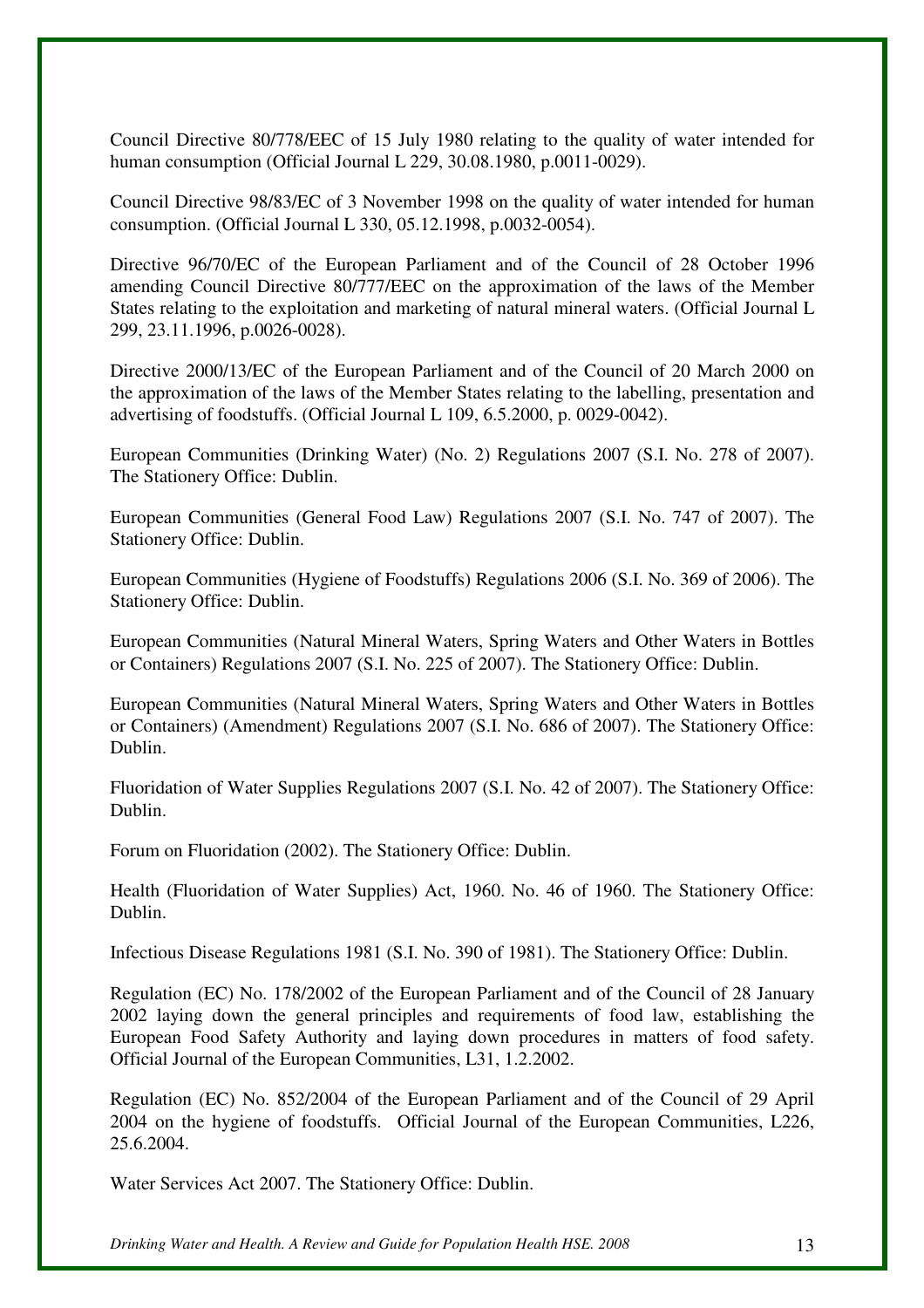## **Chapter 3** - **Roles and Responsibilities**

The responsibility for the provision of safe drinking water rests with the Local Authorities, Committees of Group Water Schemes and those who individually provide their own drinking water. Other bodies/agencies that are involved include the Department of the Environment, Heritage and Local Government, the EPA and the HSE. Respective roles and responsibilities are described below.

- **1. Water Services/Local Authorities (previously known as Sanitary Authorities)**
- **2. Group Water Schemes**
- **3. Department of the Environment, Heritage and Local Government**
- **4. Environmental Protection Agency (EPA)**
- **5. Health Service Executive (HSE)**

**1. Water Services/Local Authorities (previously known as Sanitary Authorities)**  Water Services Authorities (29 County Councils, 5 City Councils) are responsible for the quality of drinking water that they supply to consumers. This water must comply with the Drinking Water Regulations. Where a supply is found to be in breach of the regulations they must notify the EPA of the exceedance and take whatever action is necessary to inform and protect the health of consumers if the exceedance could result in a public health risk. In determining whether there is a risk to public health Water Services Authorities are obliged under the Drinking Water Regulations to **consult with the HSE** and are required to take appropriate action **"in consultation with" and "subject to agreement with the HSE".**

While the EPA has supervisory authority over the Water Services Authorities concerning the quality of the drinking water they are providing, the Water Services Authorities, on the other hand, have direct supervisory authority over the providers of other water supplies, such as group schemes and indeed even private supplies. The supervisory authority may issue a direction "subject to agreement with the HSE" and grant a departure from the parametric values "subject to the agreement of the HSE".

In fulfilling their duties a Water Services Authority must ensure that the water supplies that come under the regulations are monitored at a frequency as set out in the Drinking Water Regulations. This monitoring service is often provided through the Environmental Health Service and the HSE laboratories while in other instances this is carried out directly by the Water Services Authorities using their own or private laboratories. In some instances a combination of monitoring procedures are in place even within the same geographic area. The Water Services Authority return check and audit monitoring results to the EPA but are not required to submit results of any additional sampling which may be operational, investigative or specified in a Direction, unless the result exceeds the parametric value. This requirement to notify the EPA applies to all exceedances regardless of whether the sample taken is a regular compliance sample or an operational/investigative sample. For any results which exceed the parametric value the Water Services Authority must consult with the HSE.

Water Services Authorities are obliged to comply with directions from the EPA and must develop "action plans" for ensuring a remedy to exceedances of the regulations. Water Services Authorities must also ensure that a Major Emergency Management System is in place to deal with serious breaches of the regulations. Clearly the HSE must be an integral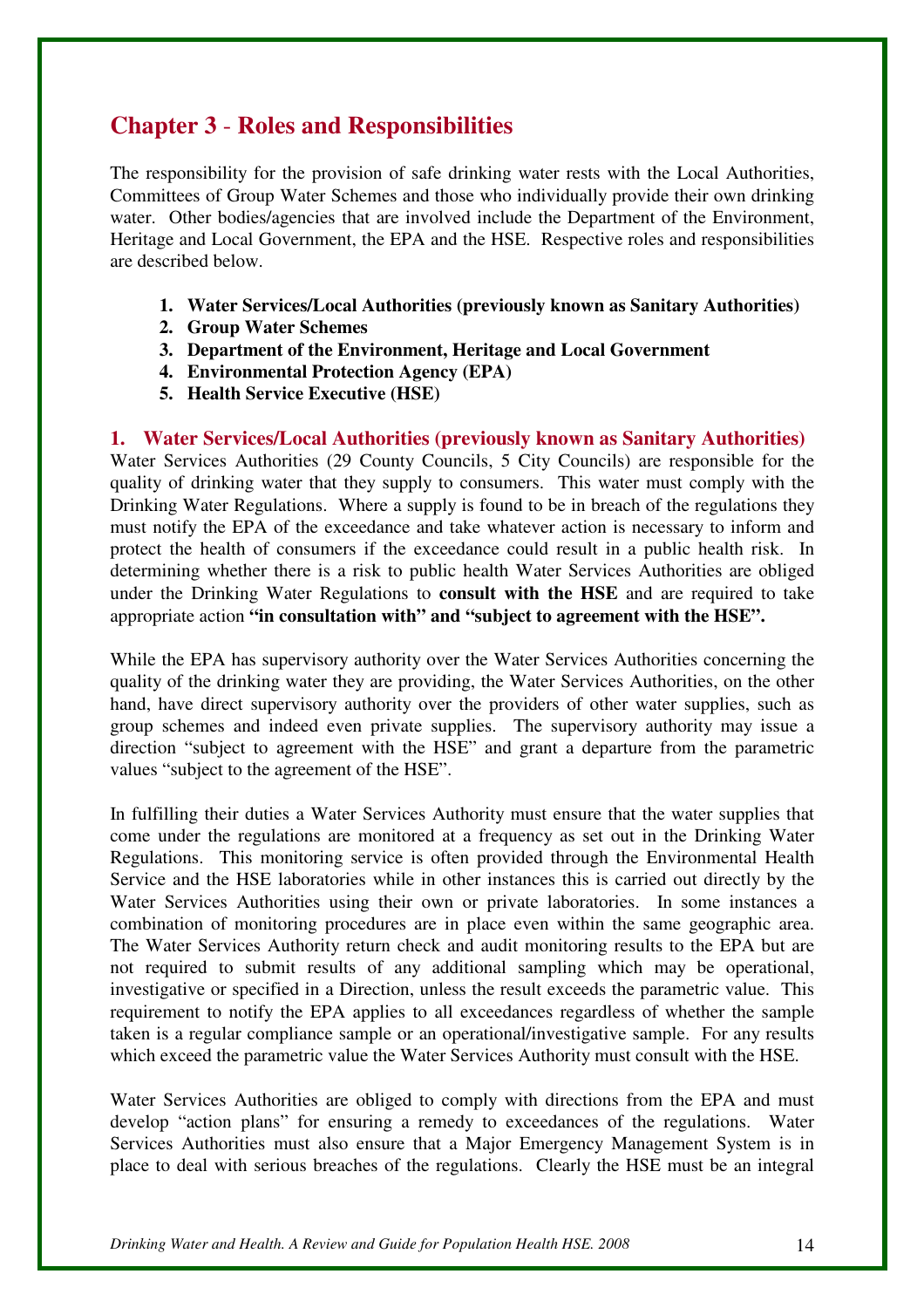part of this response through the Water Liaison Committees/Incident Response Teams that should be established in each area for the management of serious water incidents.

The Water Services Authorities ensure provision of new capital schemes and upgrading works through the Water Services Investment Programme (WSIP) and compliance of drinking water with national and EU Drinking Water Standards is a major objective of WSIP. Substantial increases in water treatment and storage capacity are key objectives in this area.

The Rural Water Programme is administered solely by the Local Authorities and is comprised of a number of measures to address water quality issues and in particular deficiencies in group water schemes, small public water and sewerage systems in rural villages, and private individual supplies where an alternative group or public supply is not available.

A Geographical Information System (GIS) database of water supply catchments and distribution systems has been mapped by some Water Services Authorities.

#### **County and City Managers' Association (CCMA)**

The association consists of all County and City Managers and assistant Managers who meet on a regular basis. Issues of national, regional and local importance are discussed particularly from a policy aspect.

The work of the CCMA itself is carried out through a series of sub-committees, each involved in a specific aspect of the work of Local Authorities. At present there are subcommittees for:

- 1. Community Social and Economic Development
- 2. The Environment
- 3. Local Government Finance
- 4. Housing
- 5. Water Services
- 6. Land Use and Transport

#### **Local Government Management Services Board**

The Local Government Management Services Board, based in Dublin, provides a range of Management Services to its clients the Local Authorities. In addition it offers comprehensive advice and support on Human Resources and Industrial Relations issues. The Board seeks to support a diverse range of skills and knowledge required by the modern manager. In doing so it focuses on training and education, research and development, public relations and law.

The Office for Local Authority Management (OLAM) is a division of the Local Government Management Services Board. It was established in 2004, at the initiative of the County CCMA, with the support of the Department of the Environment, Heritage and Local Government.OLAM is the headquarters of the CCMA and provides support to the committees of that Association.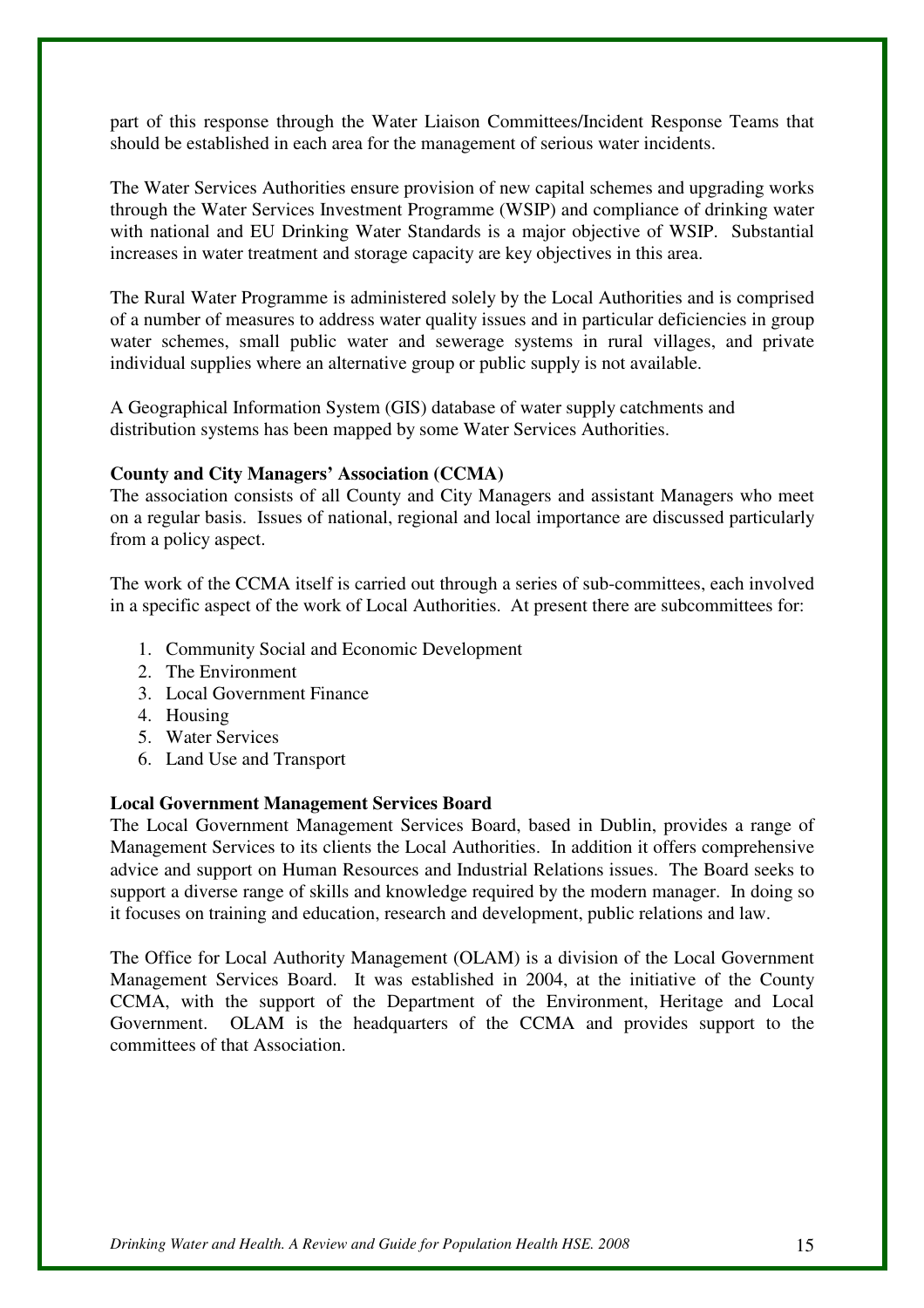## **2. Group Water Schemes**

Water services in much of rural Ireland are provided by community-owned and communityrun group water schemes. These range from schemes with two houses to the largest with approximately 1,600 households. Within this sector, there are two categories of group schemes: those that are **privately-sourced** and those that are **publicly-sourced**.

The former, incorporating some 70,000 households, take full responsibility for the abstraction, treatment and distribution of the water supply, as well as for recovering costs from their consumers. By contrast, publicly-sourced schemes (incorporating 80,000 households) receive treated water from their Local Authority at a bulk meter, but take responsibility for distributing this to their members and for recovering costs from non-domestic consumers.

Whether privately or publicly sourced, group schemes are administered by voluntary committees and it is important to remember this in dealing with them. While most were originally organised as trusteeships, the tendency in recent years has been for schemes to reorganise as Co-operative Societies. Whatever their legal structure, schemes have difficulty in recruiting new committee members. For some, this may pose a risk in terms of communicating sampling results and "boil notices" when required, as there may be no local network for communication in place with the final consumer.

Nonetheless, where committees exist the committees/trustees are responsible for the quality and safety of the drinking water under the supervisory authority of the Water Services Authority. In the absence of an organising committee, some Water Services Authorities have had to take direct responsibility for a number of schemes by default.

The **National Federation of Group Water Schemes** (**NFGWS)** is the representative and negotiating organisation for the group water scheme sector in Ireland. A crucial role of the NFGWS is to assist group water schemes in meeting the standards set out in the Drinking Water Regulations, providing training and developmental support.

The framework for achieving compliance with water quality standards was established by the National Rural Water Monitoring Committee's Action Plan for Rural Drinking Water Quality 2003-2006. As part of its remit and to improve the standard of drinking water supplies, the NFGWS has introduced a Quality Assurance System for group schemes.

As of March 2007, the Local Authority has been designated as the supervisory authority over private water supplies, including group water schemes. Guidelines in relation to compliance with the provisions of the Drinking Water Regulations 2007 will be issued by each Local Authority to the relevant Group Water Schemes in its area. These guidelines are being finalised by the Department of Environment, Heritage and Local Government in consultation with the EPA, the Local Authorities and the NFGWS.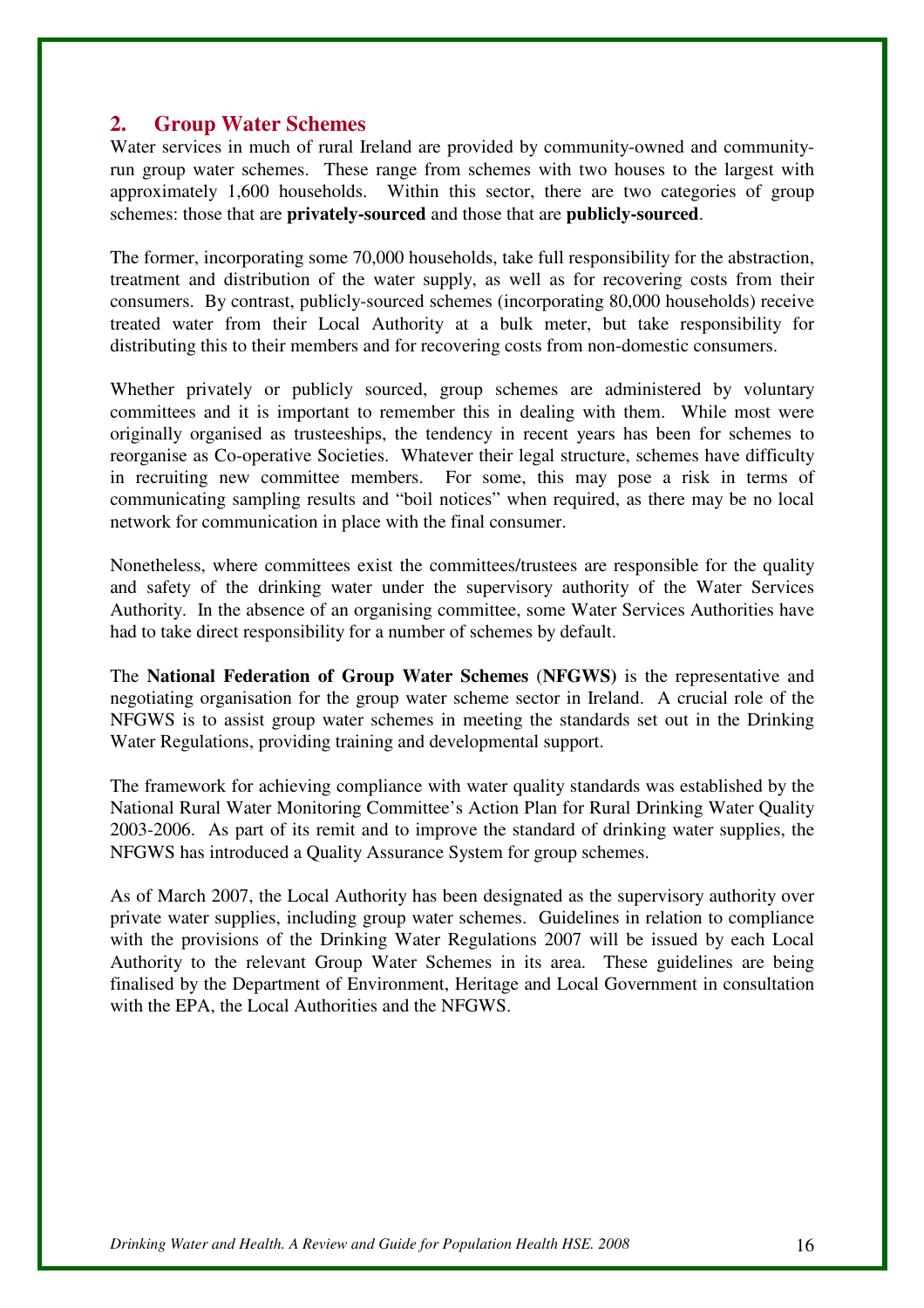## **3. Department of the Environment, Heritage and Local Government**

The Department of the Environment, Heritage and Local Government is responsible for policy and legislation in relation to water quality and, with Local Authorities, is responsible for the implementation of EU Directives relating to:

- **bathing waters**
- **dangerous substances**
- $\blacksquare$  freshwater fish
- **shellfish waters**
- groundwaters
- drinking water
- urban waste water treatment
- nitrates
- framework for community action in the field of water policy
- management of bathing water quality.

The Department funds the work of the Water Services/Local Authorities and the EPA. A centralised access database is under construction for drinking water results.

The Department has categorised the water supplies listed in the **EPA Remedial Action List** into 4 groups:

- **Category 1** those where the source has already been abandoned, works have already been carried out that have adequately addressed the cause of the problem or where operational/management improvements will be sufficient to address the issue
- **Category 2** those where small schemes funding will be sufficient to address the issue (in this regard schemes requiring additional turbidity monitors, residual chlorine monitors, dial-outs etc)
- **Category 3** schemes requiring major capital investment and a scheme is already included in WSIP 2008 – 2010 to address the issue (the question of whether advance works to address some issues immediately rather than await a new scheme which may be some years away may arise)
- **Category 4** schemes requiring major capital investment but a scheme is not included in WSIP 2008-2010 to address the issue (the question of advance works to address the immediate issue may arise in these cases).

Further details of the EPA Remedial Action List are given in the next section.

The **Water Services National Training Group (WSNTG)** organises training relevant to drinking water in five regional centres and has developed a training programme for Water Services Authorities in preparing and implementing a **Drinking Water Incident Response Plan.**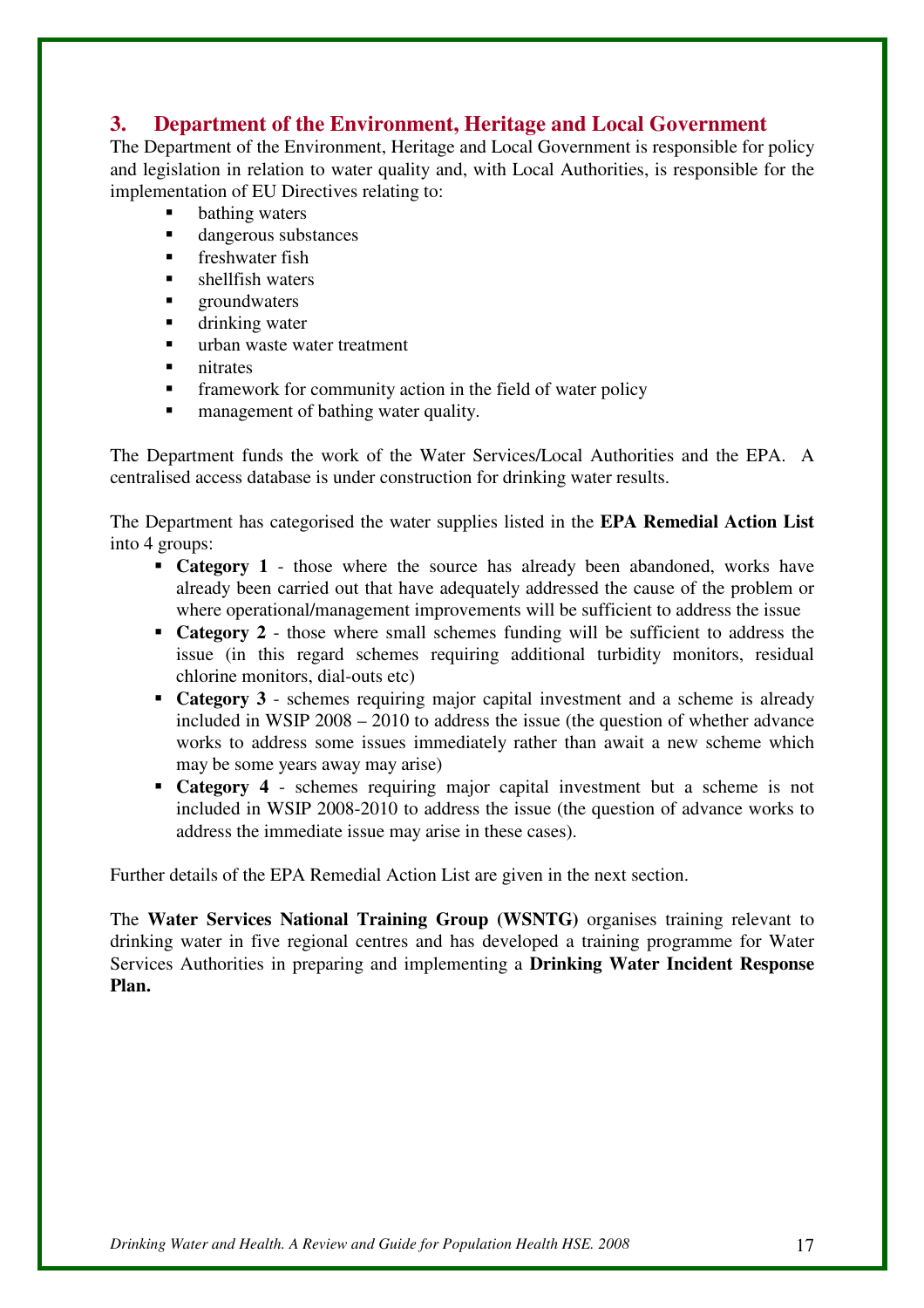## **4. Environmental Protection Agency (EPA)**

The EPA has responsibility for:

- approving monitoring programmes submitted by Water Services Authorities
- ensuring that Water Services Authorities are taking the appropriate action to ensure that public water supplies comply with the relevant quality standards
- requiring Water Services Authority to prepare an action programme to ensure failure to meet a standard does not recur and to carry out remedial action
- auditing of public water supplies
- provision of guidance on drinking water treatment and management.

The EPA has a wider role in relation to source protection, licensing of Local Authority waste water discharges and waste/industrial integrated pollution control licensing.

The EPA may grant a **departure** from the parametric values **"subject to the agreement with the HSE"** and may issue a **direction "subject to agreement with the HSE"** where water intended for human consumption constitutes, or may constitute, a risk to human health. It is an offence for a Water Services Authority not to comply with a direction. The EPA provides guidance in relation to water monitoring by Water Services Authorities and produces an annual report on Drinking Water Quality with an assessment of the results.

A handbook was published by the EPA providing guidance to Water Services Authorities for the implementation of the 2000 Drinking Water Regulations (EPA, 2004). This handbook has been supplemented by a series of four guidance booklets, pending publication of the new handbook.

- **Booklet No 1. Guidance for Local Authorities on Regulation 9 and Regulation 10 of the European Communities (Drinking Water) (No. 2) Regulations 2007 (SI No. 278 of 2007)**
- **Booklet No 2. Annual reporting of drinking water monitoring results**
- **Booklet No 3. Guidance for local authorities on the development of a remedial action list for public water supplies**
- **Booklet No 4. Risk screening methodology for** *Cryptosporidium*

The handbook and booklets are available at www.epa.ie. There is also a web resource for *Cryptosporidium* at www.enforcementnetwork.ie.

In Booklet No 1 the EPA advises that the guidelines contained in the booklet and handbook should, in turn be applied by each Local Authority in the course of its own supervision of all other water supplies over which they have supervisory authority.

The EPA annual report (2007) '**The Provision and Quality of Drinking Water in Ireland, a report for the years 2006-2007'** was the seventeenth drinking water report but the first report since the EPA was assigned supervisory and enforcement powers and responsibilities. In addition to presenting monitoring results by county it describes enforcement actions taken and identifies 339 supplies which need detailed profiling to determine whether the supply needs to be upgraded, improved in respect of operational practices or discontinued. The result of this profiling was published as the Remedial Action List for Public Drinking Water Supplies (EPA Booklet No 3) and the list is available at www.epa.ie. The EPA states that the **Remedial**  Action List will be used to focus attention on resolving any deficiencies and will be updated on an ongoing basis to include any supply where an action programme or remedial work is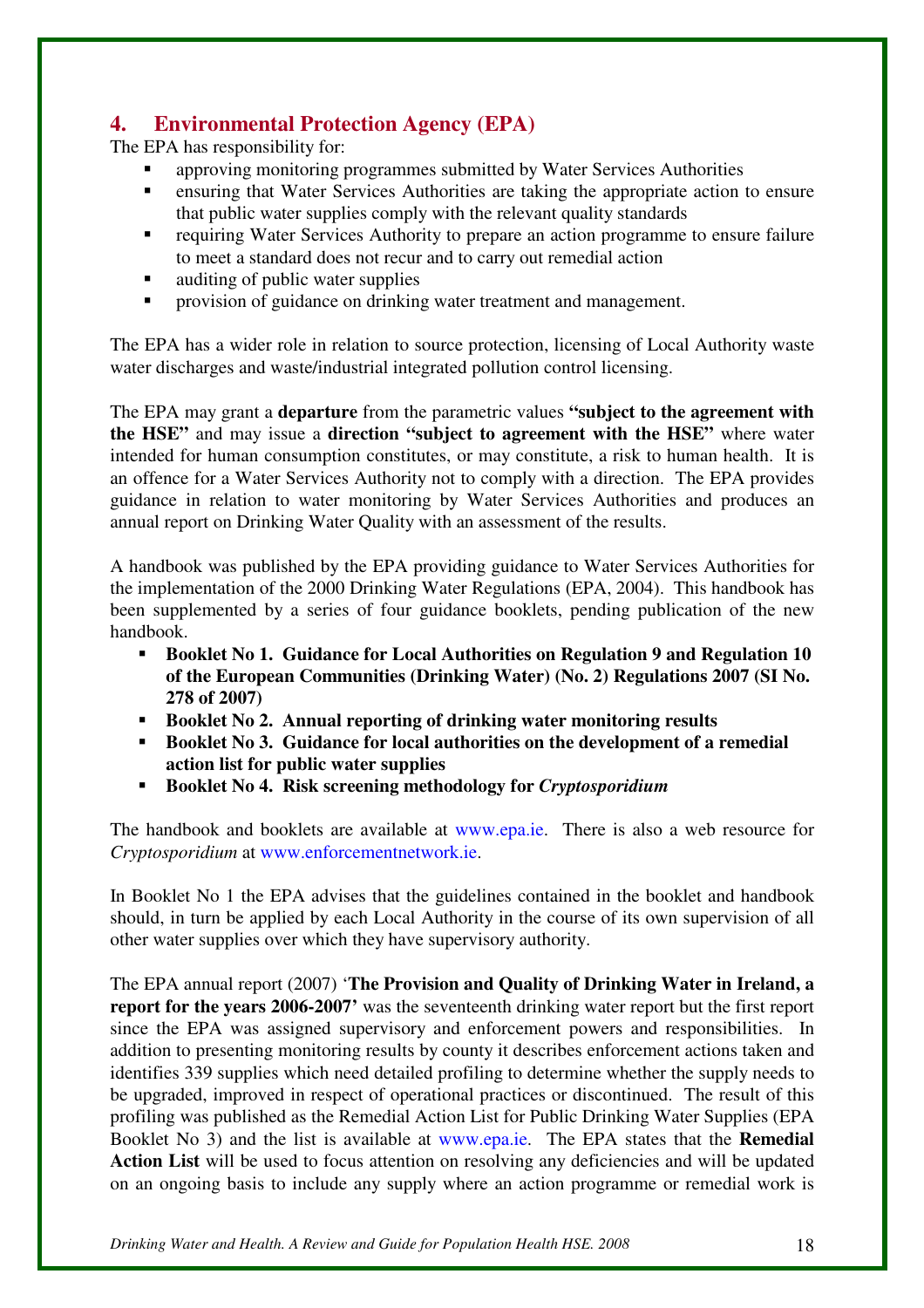required. The HSE has a role in advising the EPA whether any further supplies should be added to the Remedial Action List. The EPA requires Water Services Authorities to prepare and implement an action programme for identifying the appropriate solution for each supply on the list.

Three types of action programme are identified:

- to abandon or replace source
- $\blacksquare$  to upgrade treatment facilities
- to improve operational and maintenance arrangements.

Nominated EPA inspectors have responsibility for each Local Authority area and there is an ongoing audit programme of treatment plants.

Environmental Data Exchange Network (EDEN) will facilitate the easy exchange of drinking water sample analysis results between Local Authorities and the EPA. EDEN can be accessed through www.edenireland.ie. EDEN uses an XML data exchange template to standardise the information being exchanged. Any laboratory can exchange data with EDEN provided they follow the rules and codes set out in this template.

## **5. Health Service Executive (HSE)**

The Director of Population Health is the HSE lead on **public health aspects of drinking water**. Two of the six Assistant Directors have primary responsibility for operational issues in relation to drinking water:

- Assistant National Director for **Health Protection** through MOH/Regional **Departments of Public Health** and the **Health Protection Surveillance Centre** (HPSC),
- Assistant National Director for **Environmental Health** through **Environmental Health Departments**.

The Environmental Health Service and Public Health Departments have important complementary roles in relation to drinking water. A team approach, with sharing of information and development of protocols/guidelines, is crucial to fulfil legislative requirements for HSE.

#### **Environmental Health Service**

There are 32 Environmental Health Departments (each headed by a Principal Environmental Health Officer (PEHO)) and each of the four HSE Regions has an Area Chief EHO who reports to the Assistant National Director of Environmental Health. Some EHOs work directly or exclusively, or through a Service Level Agreement, with Water Services/Local Authorities while others do not. The monitoring of drinking water supplies similarly varies with some Environmental Health Departments being responsible for the entire Water Services Authority water monitoring programme while other Environmental Health Departments are only involved in the monitoring of water supplies through their functions under food safety legislation.

EHOs often have a high familiarity with individual water supplies including holding historical details of the water quality over many years. They also often have a great deal of information on catchment areas, treatment and challenges faced by individual supplies. They frequently have daily contact with Water Services Authority engineering and other technical staff.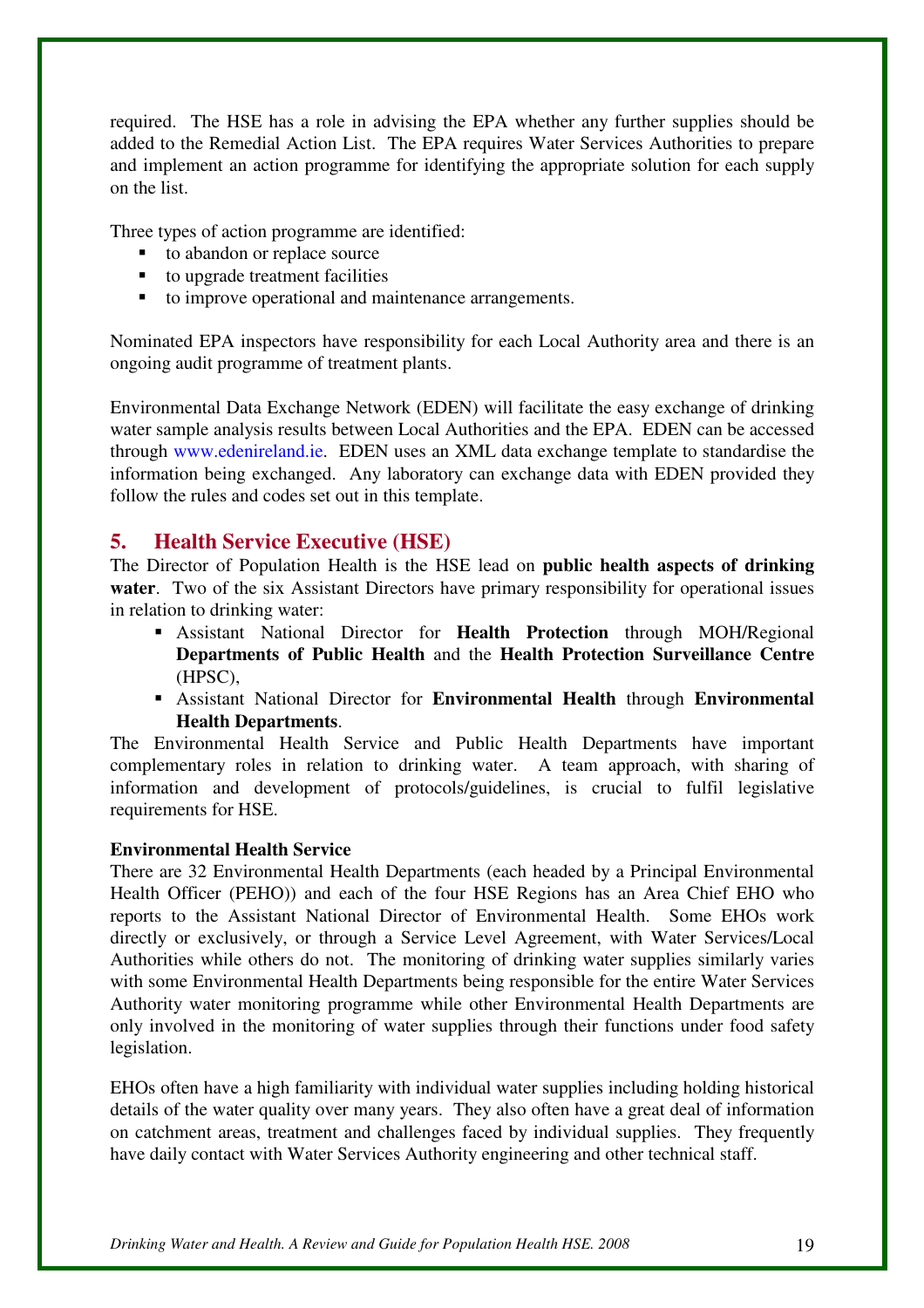The EHO is normally the **first point of contact between the HSE and the Water Services Authorities**. There is a need to build up a consistent approach regarding communications from, and to, the Water Services Authorities and the HSE. However, this approach must be cognisant of the variety of arrangements that exist in different parts of the country so as to protect existing good working relationships and foster better relationships where such need to occur.

The Environmental Health Service has a direct verification role concerning the water quality in food premises independent of drinking water legislation. Clarification concerning the exchange and sharing of vital information gained through food safety monitoring of private drinking water supplies is required.

Through Environmental Health Departments and the HSE laboratories private sampling and testing of drinking water quality for individuals and householders is frequently offered. In this situation Environmental Health Departments often provide direct advice to householders regarding the suitability of the usage of their water supply as a drinking water.

#### **Public Health Departments**

Through the responsibility vested in the role of the MOH, the eight regional Departments of Public Health have a pivotal role in the prevention and surveillance of waterborne disease and in the acute response to incidents that threaten public health. The Director of Public Health (DPH) heads the Public Health Department and is the designated MOH for the region. The MOH function may be delegated to a Specialist in Public Health Medicine (SPHM). Each Public Health Department works with several Environmental Health Departments and Water Services Authorities. Public Health Physicians fulfil their role in three recognised areas: risk assessment, risk management and risk communication. Other staff grades working in Departments of Public Health are Senior Medical Officers (SMOs), Surveillance Scientists and Communicable Disease Control Nurses.

The work of Public Health Departments includes:

- Ongoing surveillance of communicable disease (there is no system currently in place for monitoring environmental illness due to chemicals other than complaints)
- Enhanced surveillance of specific illnesses and in the event of an outbreak
- Identification and epidemiological investigation of an outbreak of waterborne illness
- Assessment of risk to public and identification of vulnerable groups
- Provision of public health medical advice to other health professionals, other agencies and the public
- Membership of water liaison committees (local and/or regional)
- Routine intra and interagency liaison on drinking water issues
- Accessing evidence and additional expertise where necessary from a variety of sources including literature reviews and published guidelines (WHO Guidelines on Drinking Water Quality, ATSDR etc). Health Protection in the Population Health Directorate is contracted to the Centre for Radiation, Chemical and Environmental Hazards of the UK Health Protection Agency for advice in relation to chemicals. The portal of entry for advice within working hours is through the Chemical Hazards and Poisons Division (Cardiff). Other sources of advice include the Food Safety Authority of Ireland (FSAI) toxicologist, National Poisons Information Unit, Public Health Laboratory, Microbiologist and HPSC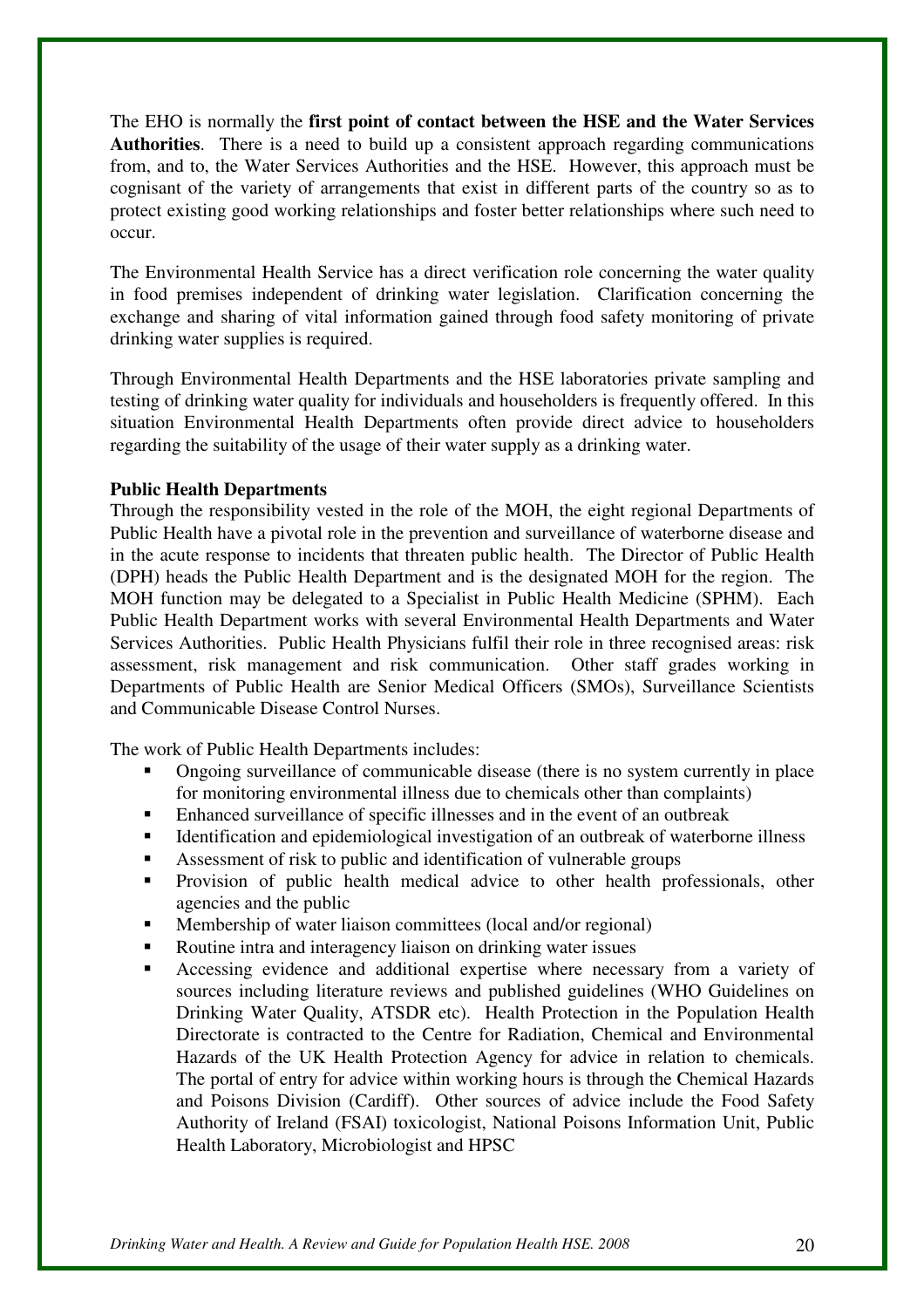- Emergency planning The DPH is a member of the HSE Crisis Management Team and Area Emergency Management Group. The DPH or SPHM is a member of the regional interagency Emergency Planning Steering and Working Groups and contributes to the External Emergency Planning Process for Seveso sites
- Media response when issues involving possible risk to public health have been identified to HSE Communications Department
- Involvement in HSE Serious Incident Management response on relevant issues.

A water incident training pack for Public Health Departments is being developed and will be available on the HSE intranet drinking water website at:

http://hsenet.hse.ie/HSE\_Central/Population\_Health/Health\_Protection/Drinking\_Water/A\_to \_Z\_Directory/

## **References**

EPA (2004). European Communities (Drinking Water) Regulations, 2000 (S.I. 439 of 2000). A Handbook on Implementation for Sanitary Authorities. EPA:Wexford.

EPA (2007). The Provision and Quality of Drinking Water in Ireland. A report for the years 2006-2007. EPA: Wexford.

EPA (2007). Drinking Water Regulations Guidance Booklet No. 1. Guidance for Local Authorities on Regulation 9 and Regulation 10 of the European Communities (Drinking Water) (No. 2) Regulations 2007 (S.I. No. 278 of 2007). Issued November 2007. EPA: Wexford.

EPA (2008). Drinking Water Regulations Guidance Booklet No. 2. Annual reporting of drinking water monitoring results. Issued January 2008. EPA: Wexford.

EPA (2008). Drinking Water Regulations Guidance Booklet No. 3. Guidance for local authorities on the development of a Remedial Action List for public water supplies. Issued February 2008. EPA: Wexford.

EPA (2008). Drinking Water Regulations Guidance Booklet No. 4. Risk screening methodology for *Cryptosporidium.* Issued January 2008. EPA: Wexford.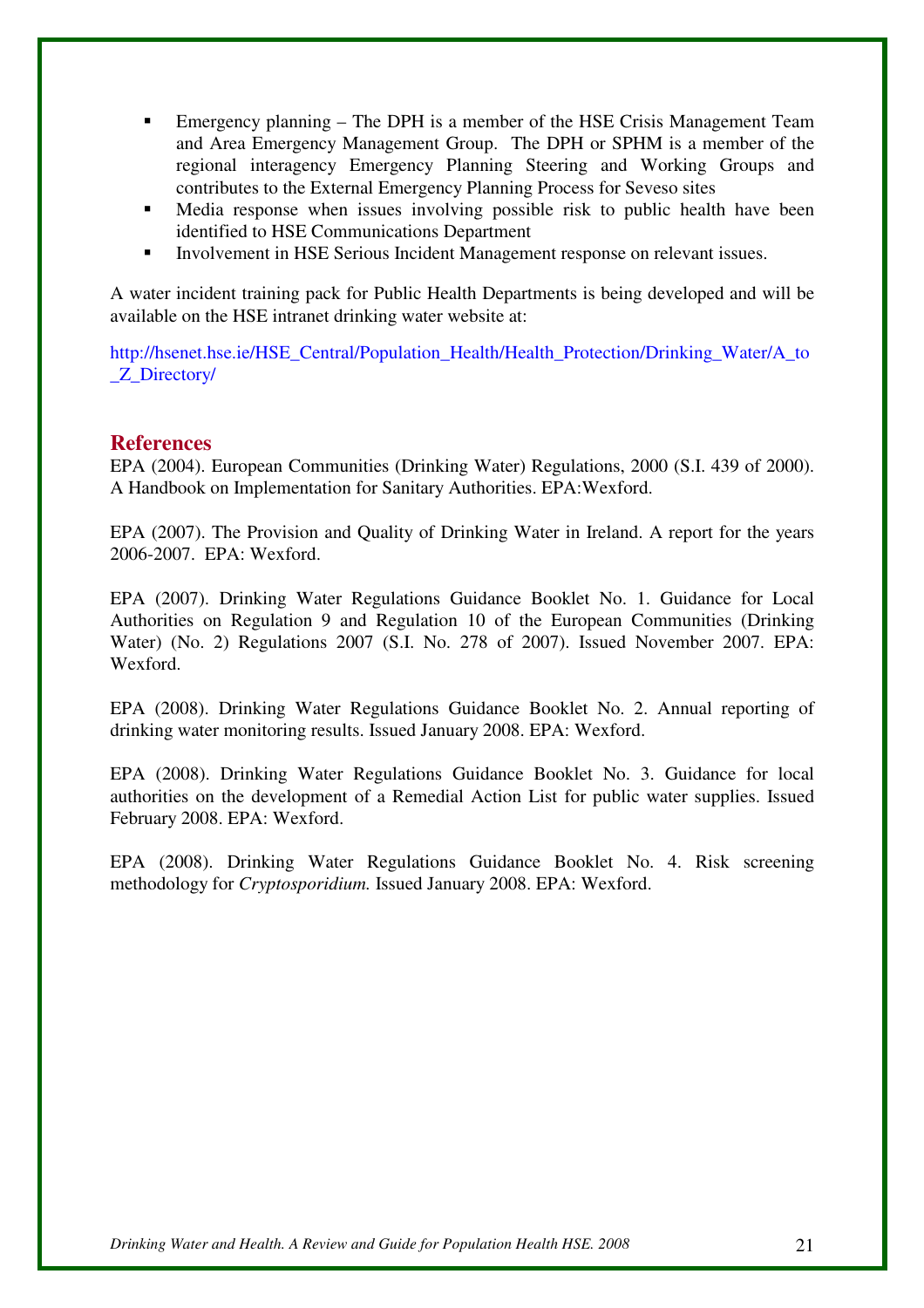## **Chapter 4** - **Communication and Information Exchange**

The range of agencies involved in the safe provision of drinking water provides a challenge in ensuring appropriate and timely information exchange at both national and local level. In addition to formal exchange there is frequent informal exchange at all levels.

The sharing of relevant information between professional colleagues within HSE and with key agencies involved in the provision of safe drinking water plays a significant role in the protection of human health. The 'need to know' principle should be observed in relation to patients/cases and to clients/customers. Relevant patient information should only be shared on a confidential basis between professional colleagues.

At **national** level various committees facilitate implementation of the 2007 Drinking Water Regulations:

- **Department of Environment, Heritage and Local Government European Communities (Drinking Water) (No.2) Regulations 2007 Implementation Group.** Chair: DoEHLG
- **EPA/HSE/CCMA/DoEHLG.** Chair: EPA
- **EPA Environmental Enforcement Network Steering Committee**. Chair: EPA
- **HSE/EPA quarterly meetings** to discuss drinking water and other issues. Chair: EPA
- **HSE Population Health Water Group**
- In 2007 the EPA convened the **Environmental Enforcement Network Cryptosporidium Working Group,** the output/advice from which is available at www.enforcementnetwork.ie

At **local** level the relevant links for HSE are between:

- **1. HSE and Local Authorities**
- **2. HSE and EPA**
- **3. Internal HSE Communication**

## **1. HSE and Local Authorities**

Communications and exchange of information between HSE and Local Authorities are facilitated by a joint document/guidelines and regular meetings/updates**.** Historically local arrangements have varied and in some areas there has been no routine exchange of information. It is important that the Water Services Authority and the HSE communicate early to alert each other of actual or potential drinking water quality problems, or of cases of disease occurring at abnormal levels in the community. When an incident/outbreak occurs an Incident Response Team (IRT) will be convened.

## **i) Joint document/guidelines**

The EPA Booklet No. 1 states that each Local Authority should have in place documented procedures for consultation with the HSE when a non-compliance is detected, including contact details, information to be supplied and details of agreed actions to be taken in the event of specific failures (e.g. crypto, *E. coli*, boil notices). The Local Authority *Drinking Water Incident Response Plan* includes/will include the joint HSE/Local Authority document/guidelines as Appendix A5.1.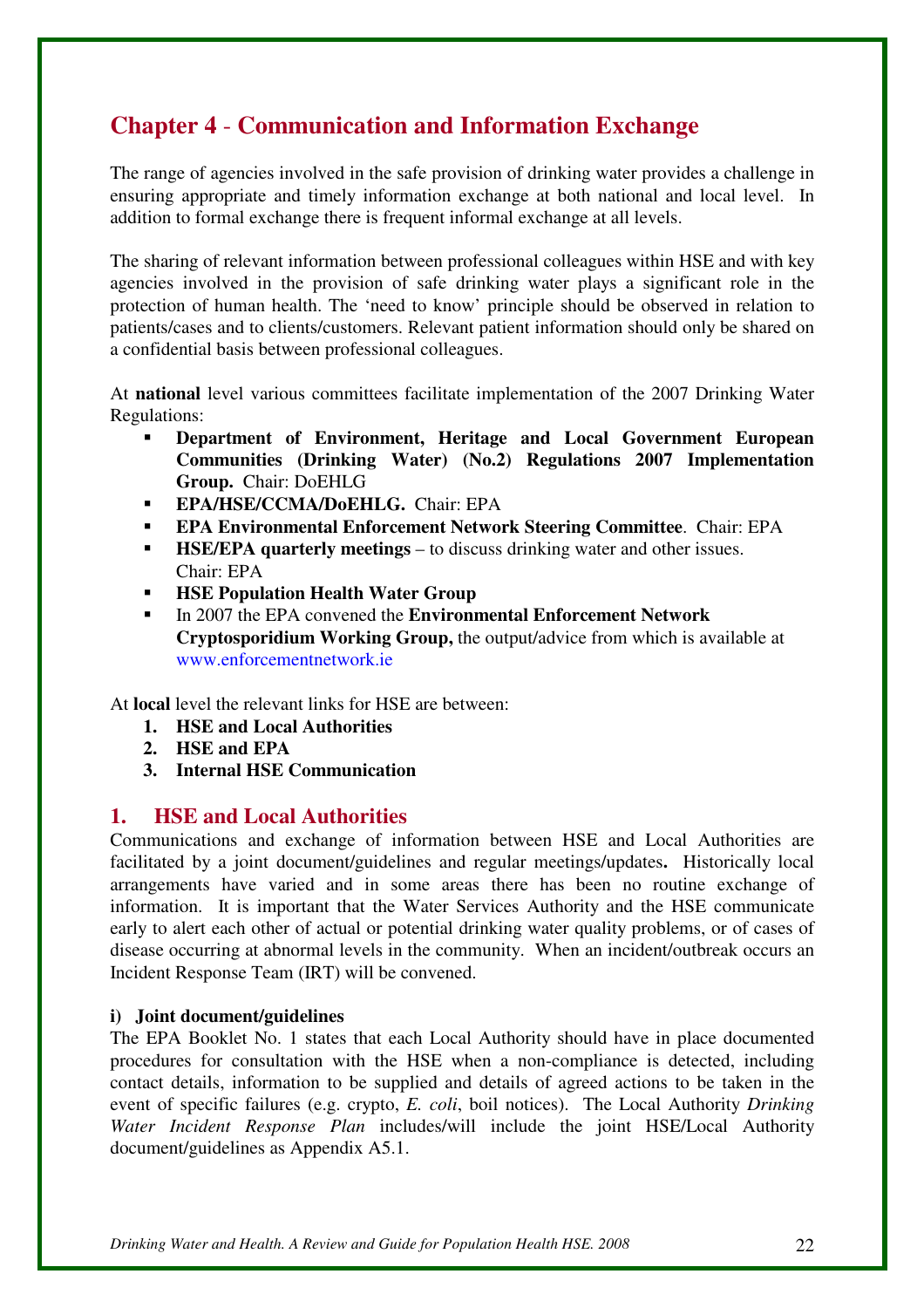A template for these guidelines is being developed by the HSE Population Health Water Group and will be available on the HSE intranet drinking water website, as a guide for those areas where there is no existing joint document.

#### **ii) Joint Meetings**

Regular Water Quality Liaison meetings were recommended by both the 1992 circular (Department of the Environment, 1992) and the Report on Waterborne Cryptosporidiosis (NDSC, 2004), with meetings at least twice a year. Membership of the Water Quality Liaison Group generally comprises Water Services and HSE staff and may include Engineers, Public Health Physician, EHO and Dentist. Topics for consideration include water quality results, waterborne disease trends, fluoridation and local guidelines. A template for summary *Cryptosporidium* data which may be provided by the HSE is available on the HSE intranet drinking water website. In some areas fluoridation is considered by a separate committee. Liaison groups should generally review sample results that show exceedances since their last meeting. They can also routinely examine various water supplies to note which schemes need improvement and progress on such improvements. These meetings also provide the opportunity to update contact details.

In addition to the Water Quality Liaison Group some areas also have Operational Group meetings regarding water quality. This is more likely to be in existence where the HSE undertake the sampling schedules on behalf of the Local Authorities. Operational groups, as the name suggests, deal with the day to day issues of frequency of sampling, communication of sample results, and general regular interaction between the HSE and the Local Authorities. Operational groups typically only have Environmental Health staff from the HSE side along with various representatives of the Local Authority.

#### **iii) Local Communication and Information Exchange**

The HSE informs Local Authorities of an exceedance where sampling is carried out by the HSE, and also of an increase in notifications of illness which may be linked to a water supply. The Local Authority informs and consults with the HSE where there is an exceedance or significant event (e.g. failure of water treatment or pollution incident).

Each Local Authority is obliged to have in place a staff member who will take overall responsibility for communication regarding drinking water with external organisations such as the EPA and the HSE. This nominated water liaison person should be the first point of contact regarding any issues that need attention. The usual first point of contact in the HSE is the Principal Environmental Health Officer.

Where a supply is found to be in breach of the regulations the Local Authority must complete **Appendix A, EPA Booklet No. 1**, and submit to the EPA before 11am the following day. In determining whether there is a risk to public health Water Services Authorities must **consult with the HSE** and are required to take appropriate action **"in consultation with"** and **"subject to agreement with the HSE".** It is not always possible or appropriate to assess risk to public health in the specified timeframe, but in all cases the EPA requires details on the consultation to be completed on the notification form.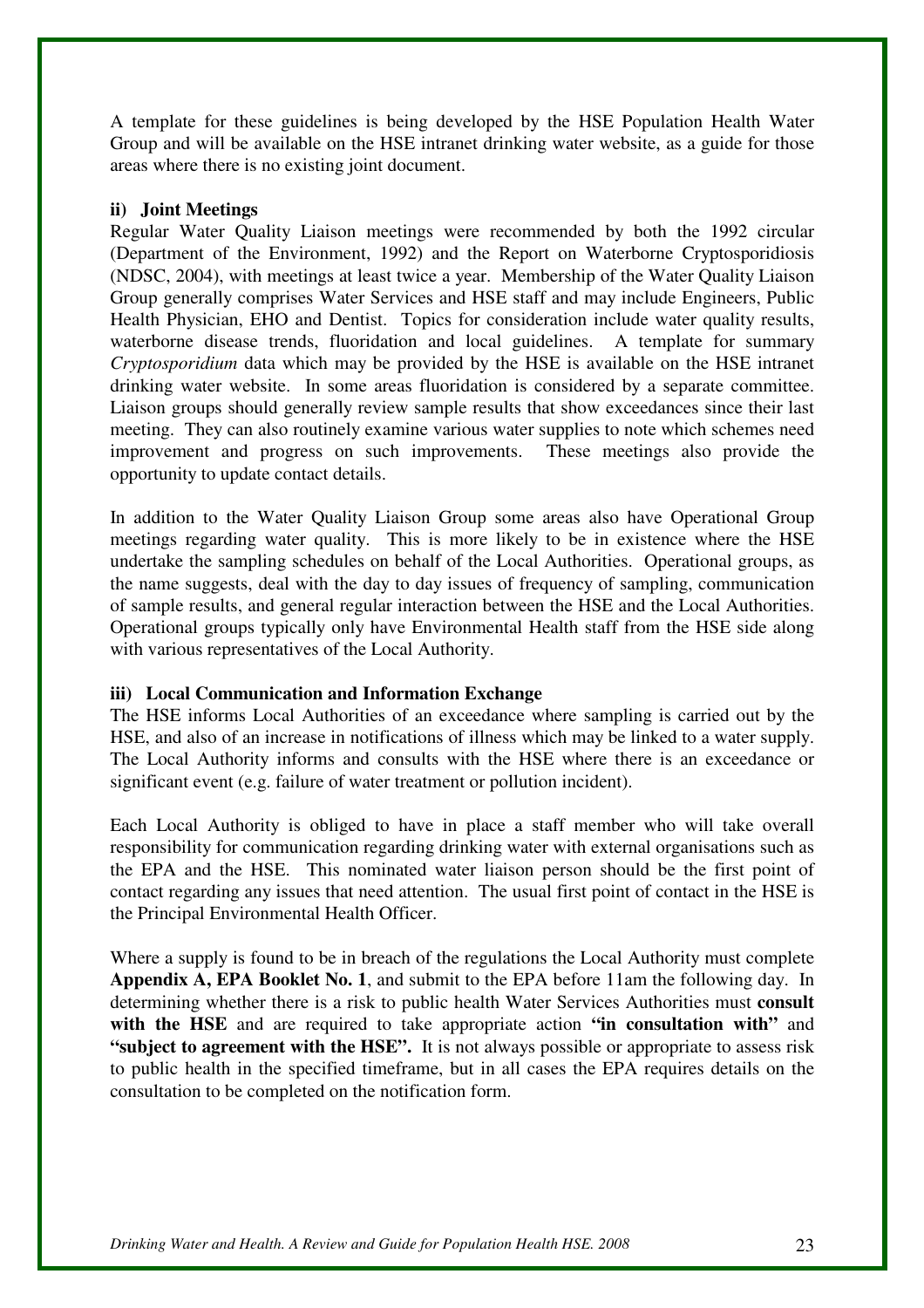Early HSE response and advice can be categorised as:

- follow-up already specified in EPA Booklet No. 1 (for *E. coli*, coliforms, lead, copper and nickel)
- $\blacksquare$  repeat sample and/or further investigations required
- $\bullet$  the timeframe does not allow for full risk assessment of risk to public health
- specific advice for informing public about restriction of use.

## **A copy of Appendix A, EPA Booklet No. 1, should be sent to the PEHO by the Local Authority.**

A Water Services Authority may apply to the EPA for a **departure** from the chemical parametric values. A departure may be granted by the EPA, **subject to the agreement of the HSE**, in relation to a water supply provided:

- no such departure constitutes a potential danger to public health
- the supply of water intended for human consumption in the area concerned cannot otherwise be maintained by any other reasonable means.

If the EPA grants a departure, it will be up to a maximum value for the parameter, for a period of not more than three years initially. The water supplier will be required to carry out the steps specified in the departure to the specified timetable and carry out the specified monitoring programme. If the Water Services Authority cannot complete the steps within the specified time, the EPA may grant a second departure and, in exceptional circumstances, a third departure, both subject to the agreement of the HSE. At the time of writing, the HSE has received applications for departures in relation to nitrates only (prior to the 2007 Drinking Water Regulations). A simplified procedure exists for considering applications for departures where the EPA considers that non-compliance with the parametric value is trivial, and that the problem can be remedied within 30 days (SI. No. 278 of 2007).

Principles for HSE risk assessment and response in relation to exceedances and applications for departures are set out in Chapter 5.

#### **iv) Interagency Incident Response Team (IRT)**

Most exceedances are managed entirely within the framework of the Water Services Authority either by adjustment of disinfection or by flushing/scouring the pipework. A minority of exceedances become an incident which requires an interagency IRT.

The process of convening an interagency IRT may be initiated by either the Water Services Authority or the HSE. An interagency IRT is convened in the event of a significant exceedance or incident which poses a risk to public health, or human illness which may be related to a water supply. The interagency IRT is normally chaired by the Local Authority. Each agency may also have an internal IRT or, for the HSE, an Outbreak Control Team  $(OCT)$ .

The interagency IRT deals with the overall management of water incidents in terms of finding the source of contamination, preventing the distribution of contaminated water to the public and, where necessary, providing an alternative water supply. If there is imminent and significant risk to public health then early risk control measures may be necessary before the IRT is formed. The results from sample analysis might not be available in time to undertake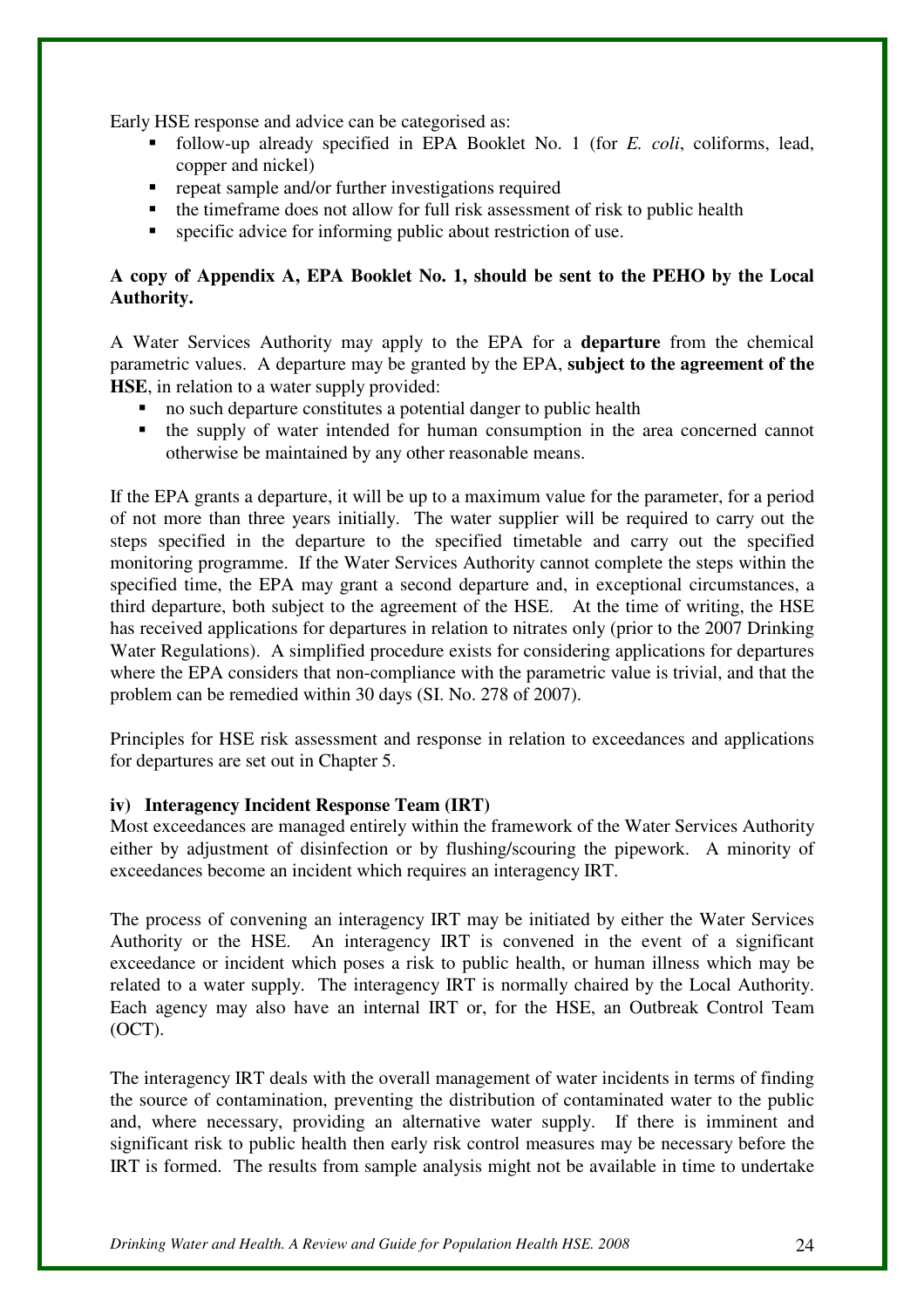an informed initial risk assessment. In such circumstances the assessment of risk will have to be taken on the basis of the best information available.

The Water Services Authority members of the IRT may include engineers, service managers, laboratory and environmental staff. The membership from HSE will normally include:

- MOH DPH/SPHM
- PEHO
- Others as appropriate e.g. SMO, surveillance scientist, microbiologist, technical services staff, communications personnel.

**Tasks for the IRT – responsibility for individual tasks will vary and should be agreed at the outset.** 

- Maintain an incident log and include dates, times, key information and actions taken;
- Consider an onsite inspection at the location of the incident;
- Collate information on the:
	- size of the water supply
	- number of people exposed
	- number of persons ill;
- Ensure advance warning is given to relevant laboratories, as increased sampling may be likely;
- Identify food establishments and plan to deal with queries from same;
- Identify vulnerable groups;
- Agree content and distribution for communication with media and public;
- Establish helpline if necessary;
- Ensure relevant national agencies are notified as appropriate (HPSC, DoHC, EPA, FSAI);
- Prepare a report on the incident.

The following should be included:

- Cause of the incident, type of water supply and treatment, population at risk;
- Investigation of the waterborne hazard, laboratory results and other influences such as weather;
- Management of the incident, including risk assessment and communication;
- Scope for preventing a recurrence of the hazard or incident;
- Conclusions and lessons learned:
- Recommendations.

The EPA has asked to be consulted prior to finalising the report if the EPA is not represented on the IRT.

In the unlikely event of lack of agreement between the Local Authority and HSE in relation to issuing a restriction of use notice, including boil advisory, the HSE may issue independent advice.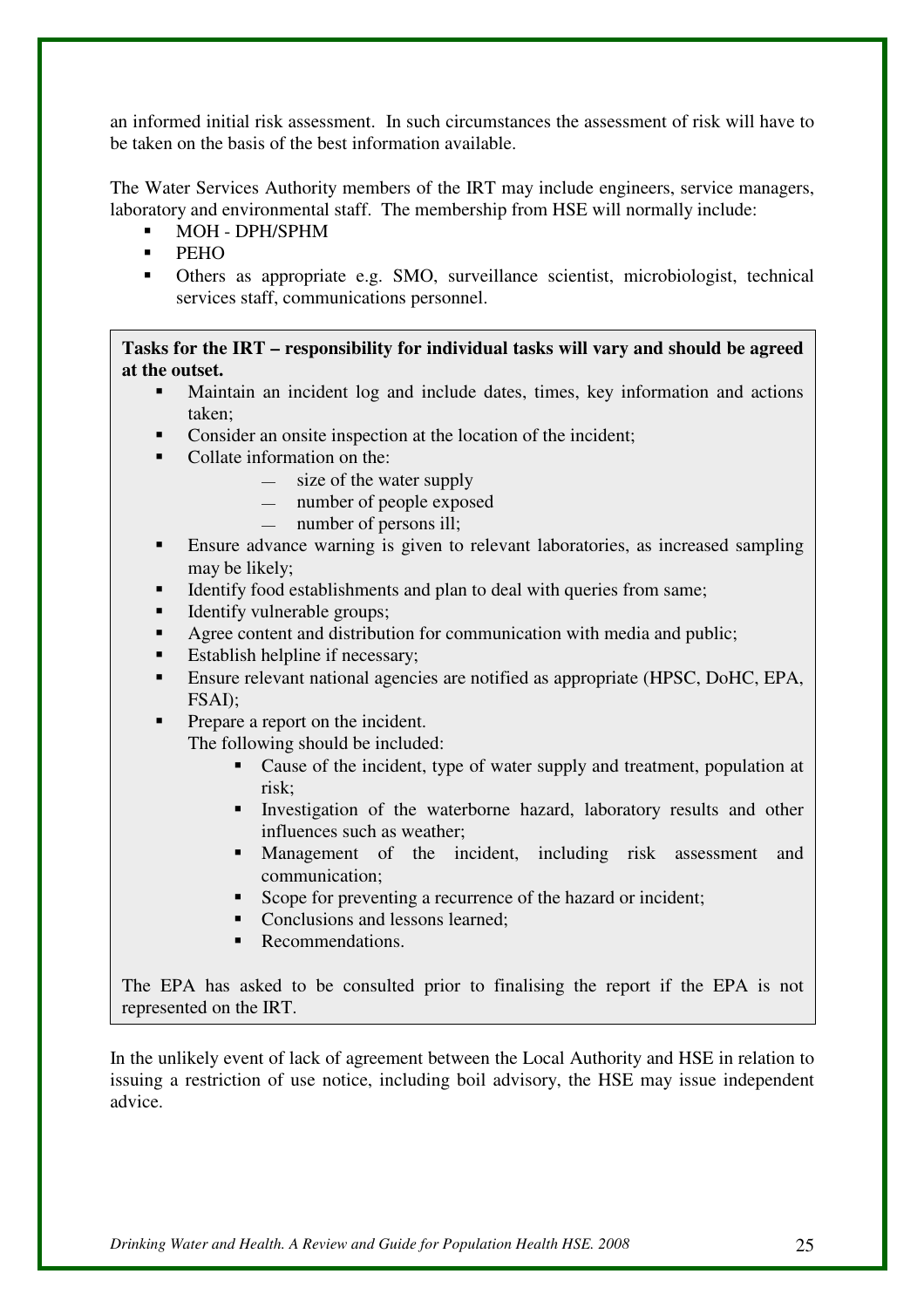## **2. HSE and EPA**

Requirements in the legislation are set out for the EPA to **consult with and obtain agreement of the HSE** in relation to **departures** and **directions** where there is potential public health effect.

Information from the EPA is sent to the Assistant National Directors Health Protection and Environmental Health and forwarded to the appropriate PEHO and DPH/MOH. HSE response to a draft direction is provided within 5 working days.

In addition:

- a **Memorandum of Understanding** has been agreed between HSE and EPA (see HSE intranet).
- **Quarterly meetings** are held between HSE Assistant National Directors and EPA to discuss a range of topics, including drinking water.

## **3. Internal HSE Communication**

Each Public Health Department has a working relationship with several Environmental Health Departments. A resource for sharing and obtaining information has been set up on the HSE intranet. Expertise may be accessed also through existing networks of PEHO and SPHM. A team approach is essential to fulfil the HSE role. Ongoing development of protocols/guidelines and sharing of information is key to the provision of appropriate health advice - this can be facilitated by shared training arrangements.

## **Environmental Health Service contacts Public Health Department:**

- To discuss significant exceedances. Consultation with the MOH for every exceedance is not practical or necessary, particularly because small exceedances may be within normal parameters on resampling
- To obtain Public Health medical advice
- To discuss and agree response to an application for departure
- To discuss HSE opinion and agree response re direction
- To discuss significant complaints from public.

## **Public Health Department contacts Environmental Health Service:**

- To obtain local information on water supply e.g. where enhanced surveillance is undertaken for VTEC or cryptosporidiosis
- To arrange sampling of private water supply
- To inform re increase in illness which may be attributed to water supply
- To discuss and agree response to an application for departure
- To discuss HSE opinion and agree response re direction
- To discuss significant complaints from public.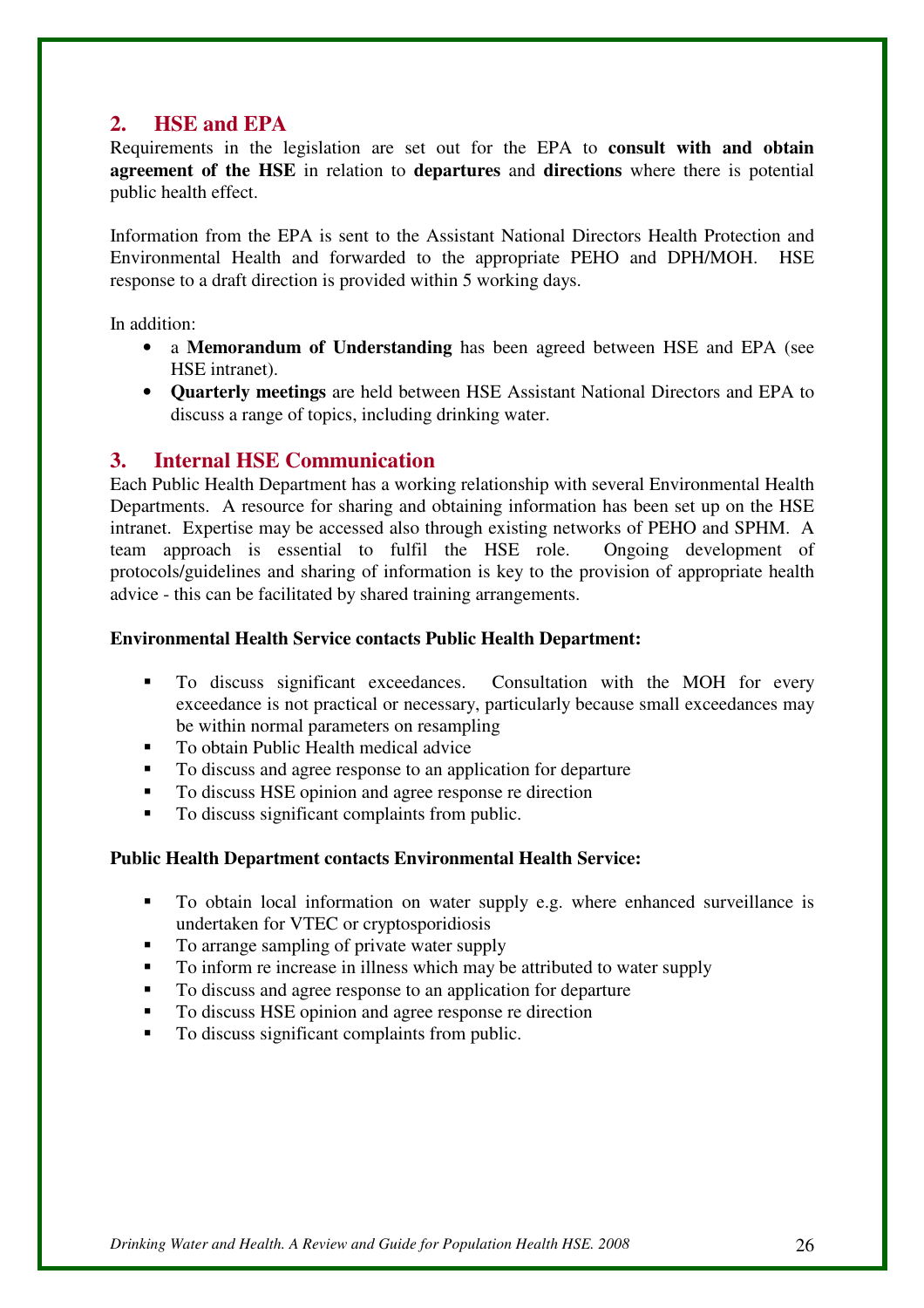### **References**

EPA (2007). Drinking Water Regulations Guidance Booklet No. 1. Guidance for Local Authorities on Regulation 9 and Regulation 10 of the European Communities (Drinking Water) (No. 2) Regulations 2007 (S.I. No. 278 of 2007). Issued November 2007. EPA: Wexford.

EPA and HSE (2006). Memorandum of Understanding. The Health Service Executive and the Environmental Protection Agency.

WSNTG (2007). Drinking Water Incident Management. Guidance on Preparing and Implementing a Drinking Water Incident Response Plan.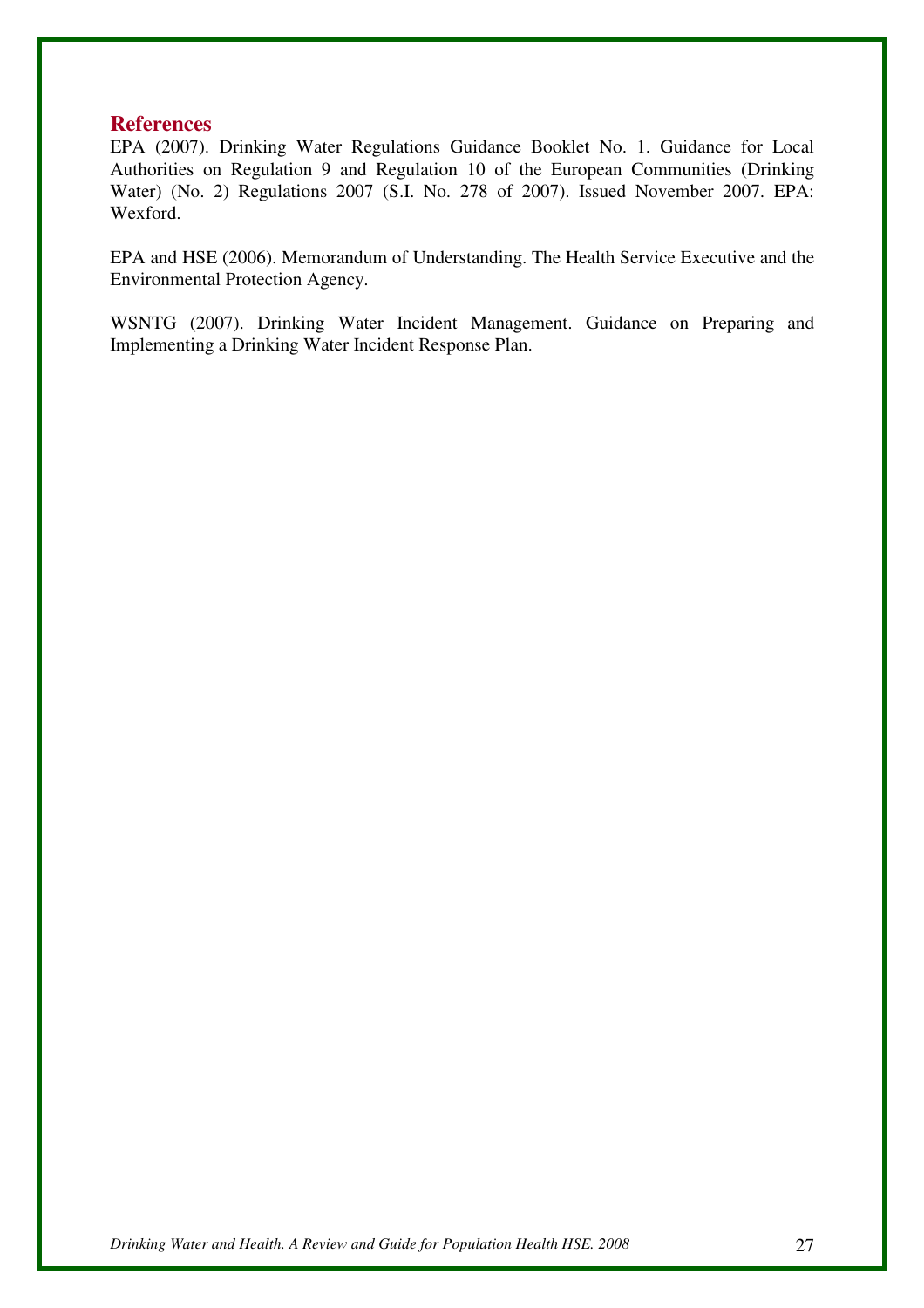## **Chapter 5** - **Risk Assessment for Exceedances, Incidents and Departures**

## **Introduction**

Water suppliers must ensure that water is wholesome and clean and meets the requirements of the Drinking Water Regulations. Adopting a multi-barrier, source-to-tap approach to safe drinking water will minimise the presence of contaminants. This approach includes the protection of source water, the use of appropriate and effective treatment methods, wellmaintained distribution systems, and routine verification of drinking water safety (Fairley *et al*, 1999).

The drinking water legislation includes regulations regarding the monitoring of water supplies; the protection of human health; and the necessary remedial action following an exceedance of a parametric value. Forty-eight parameters (see pages 7-8) are listed and for each parameter, a parametric value is given. A monitoring result which exceeds the parametric value is termed an exceedance or non-compliance.An exceedance requires investigation as to the cause and, if necessary, remedial action or the provision of an alternative supply. Indicator parameters differ from the microbiological and chemical parameters in that a single exceedance is not notified to the EPA unless it poses a risk to human health (EPA Booklet No 1). Some parametric values are health based while others are based primarily on operational, aesthetic, odour or taste considerations.

In addition to the parameters listed in the legislation, monitoring is required for substances and micro-organisms for which no parametric value has been specified, if there is reason to suspect that such substances or micro-organism may be present in amounts or numbers that constitute a potential danger to human health.

An exceedance does not necessarily mean an immediate risk to public health.

The EPA Booklet No. 1 details the investigations into non-compliances of *E. coli*, coliforms, lead, copper and nickel parameters and the actions to be taken to deal with microbiological, turbidity and other exceedances e.g. arsenic.

Most exceedances relate to microbiological parameters as they are more frequently sampled. Most exceedances are managed entirely within the framework of the Water Services Authority either by adjustment of disinfection or by flushing/scouring the pipework. A minority of exceedances become an incident which requires an interagency IRT.

A Water Services Authority may apply for a departure from the chemical parametric values. Departures are not available for failures to meet the standards for *E. coli* and Enterococci.

The principles and an algorithm for risk assessment are outlined in the following section. Where HSE risk assessment indicates a need for advice and/or action to protect the health of the public, the HSE decision should be evidence based, documented and include a qualifying statement to the effect that advice is specific in time, location and population.

Summary guidance for **HSE Drinking Water Health Advice** for individual parameters is being developed and will be available on the HSE intranet Drinking Water A-Z Directory.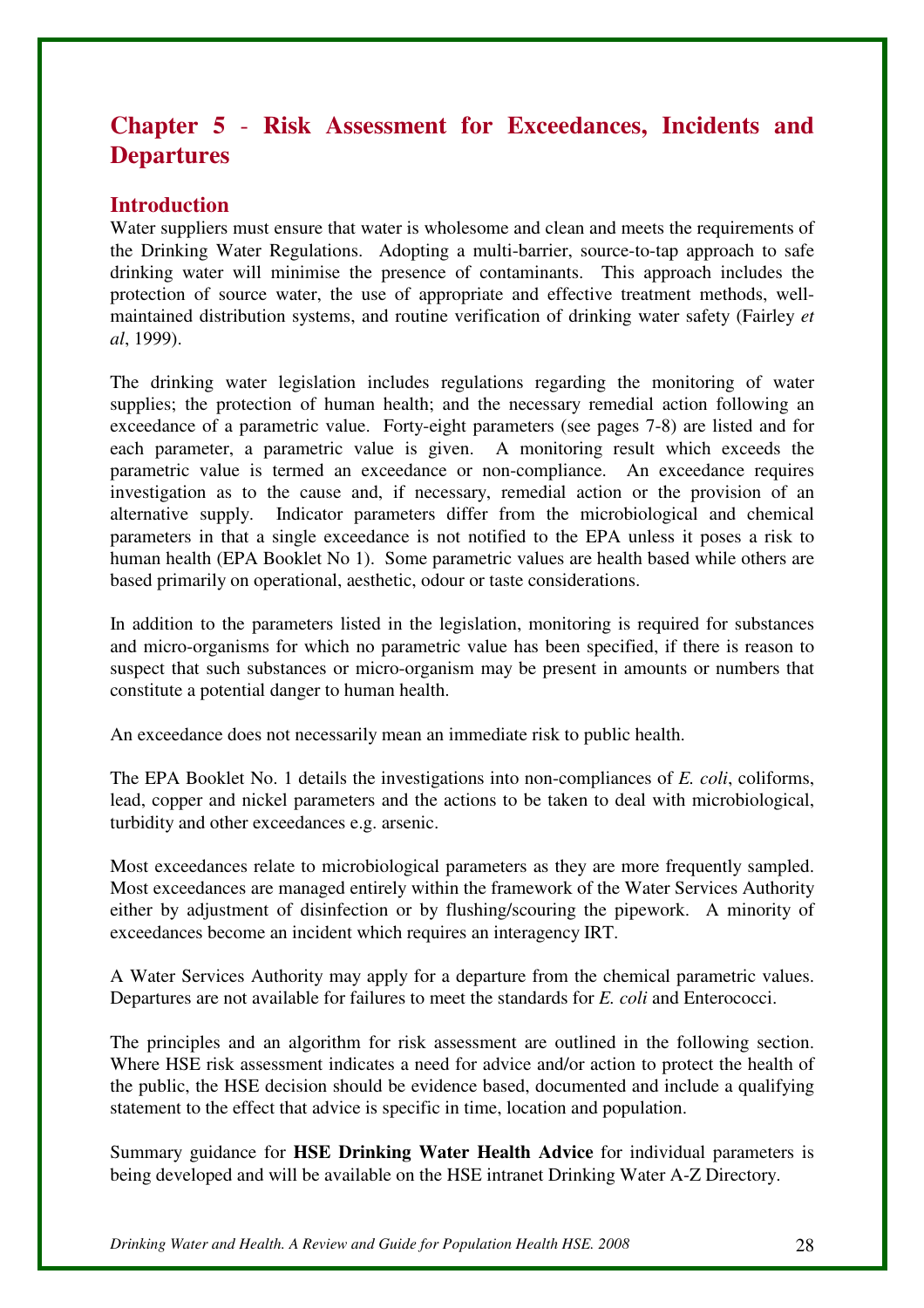## **Risk Assessment**

The nature and extent of the appropriate HSE response to an exceedance will vary according to the particular circumstances, and will be influenced by detailed knowledge of the history of the water quality in the supply and gastro-intestinal illness trends in the geographical area supplied by the water. Local knowledge will aid in the interpretation of trends in water quality indicators and determine a level for investigation and action, based on careful and thorough risk assessment. **Public health action is rarely required following a single exceedance.** Usually a repeat sample and further information are required. It is not always appropriate to specify exact levels where particular actions are required. Over emphasis on numerical guidelines can lead to compliance with the numbers becoming the primary focus.

When a water sample result exceeds a parametric value the first step is to consider whether the sample is valid and representative of the water supply (see Box 1).

## **Box 1: Parametric value exceedance: sample issues**

#### **Sample issues**

## *Is the result reliable?*

- Sample taken by person familiar with sampling procedures, storage and transport?
- Any potential for mislabelling of sample?
- Consider reliability of sampling point (has it been used before?)
- Type of tap/abstraction point

## *Laboratory/test issues*

- Accredited test method/accredited laboratory?
- Typographical error?
- Any pattern of abnormal results from other supplies on the same day?
- Availability of concurrent samples from other agencies/laboratories?

## *Other factors*

- Does the result make sense i.e. is it plausible in view of profile of supply?
- Abnormally low free chlorine residual detected?
- Recent plumbing alterations at/near sampling point?
- Possibility of cross-connections or mixing of supplies?

If the sample is not considered valid then a repeat sample is required.

If the sample is considered to be a valid sample of the water supply at the sampling point, then there are a number of *supply issues* that should be considered (see Box 2).

## **Box 2: Sample is a valid sample of the water supply at the sampling point**

#### **Supply issues**

- Is the water at this point representative of the supply as a whole?
- Source of water groundwater, surface water, natural well
- Type of supply public mains supply, private personal well, private supply
- Water treatment process type of treatment
- History of water quality on the supply
- Volume of water and number of hours from source to tap
- Geographical area of distribution and any sensitive populations in the area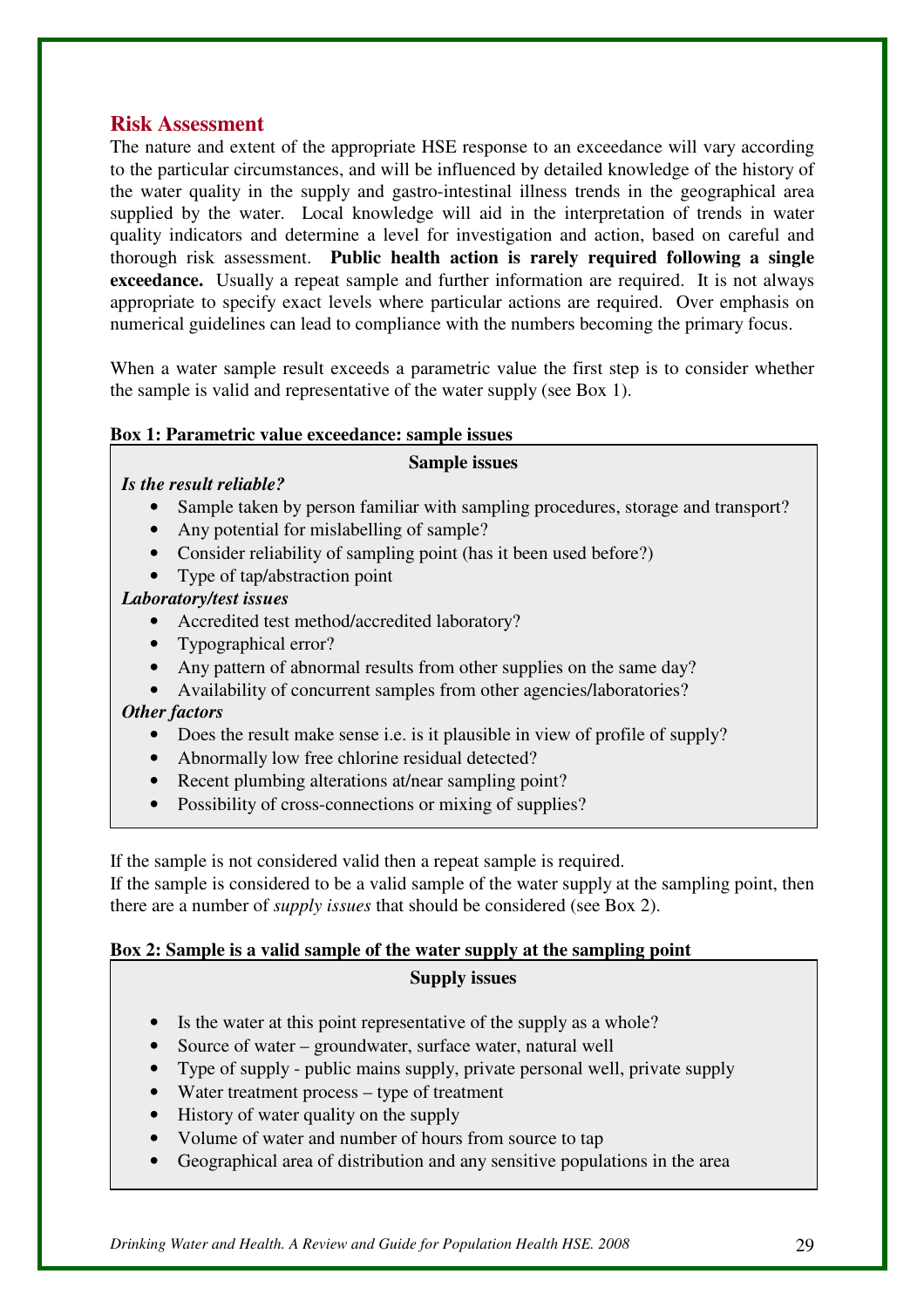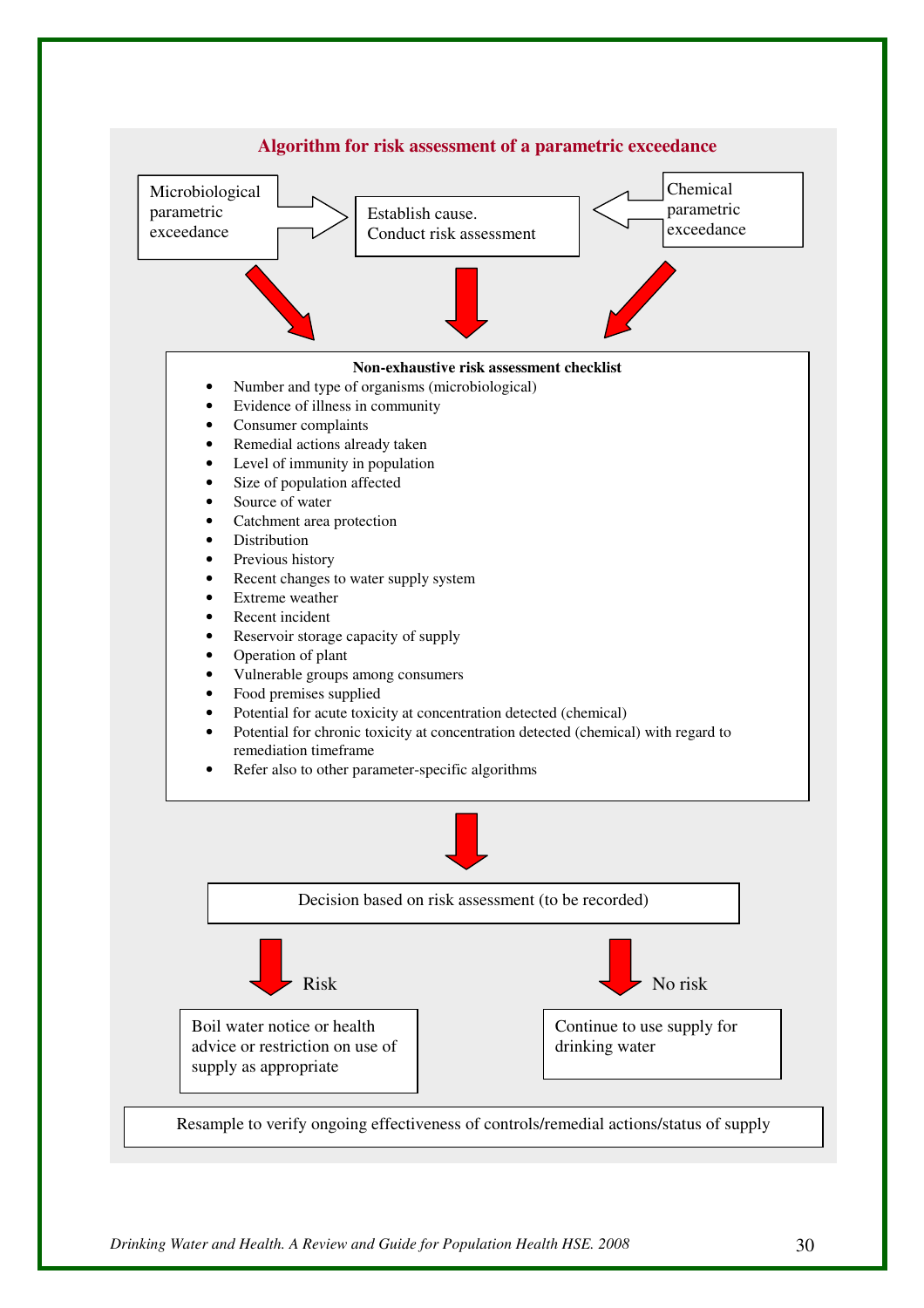## **Microbiological Exceedances**

Where a microbiological exceedance results in human illness there may be a considerable time lag between the ingestion of contaminated water and onset and notification of illness. However, relative to chemical contamination, microbiological exceedances are likely to have an early rather than delayed impact on health.

A potential problem with the water supply may not be detected until a number of cases of human illness have been notified to the MOH. A contaminated water event may have happened 1-14 days before cases of the disease appear. Incubation periods of 4-24 hours point to waterborne diseases such as salmonellosis, shigellosis or norovirus; incubation periods of 1-2 weeks suggest illnesses such as giardiasis, cryptosporidiosis, hepatitis or typhoid fever.

The presence of certain bacteria such as total coliforms or *Clostridium perfringens* may not necessarily mean an actual risk to human health but does provide a warning of a failure in water treatment or in the integrity of the distribution system.

For details on individual microbiological parameters see;

- Appendix 3: Total coliforms
- Appendix 4: *E. coli*
- Appendix 5: *Clostridium perfringens*
- Appendix 6: *Cryptosporidia*.

Microbiological exceedances may also present as:

- **high turbidity**, or variation in turbidity or rapid rate of increase. Turbidity adversely affects the efficiency of chlorination;
- **low residual chlorine** level  $(< 0.1$  mg/L) in chlorinated drinking water (indicates an insufficient level of disinfection at the sampling location which may be due to insufficient chlorination at the treatment plant or in the distribution system).

Problems with high turbidity, or low chlorine residuals in treated water are early indications of a possible problem, which may result in cases of waterborne disease in the community after a few days or weeks (AWWA, 2001).

It is necessary to know the **pH** of water, because more alkaline water requires a longer contact time or higher free residual chlorine level for adequate disinfection. The optimum pH required is in the range 6.5 to 9.5. Chlorination may be ineffective above pH 9 while very low values may be corrosive.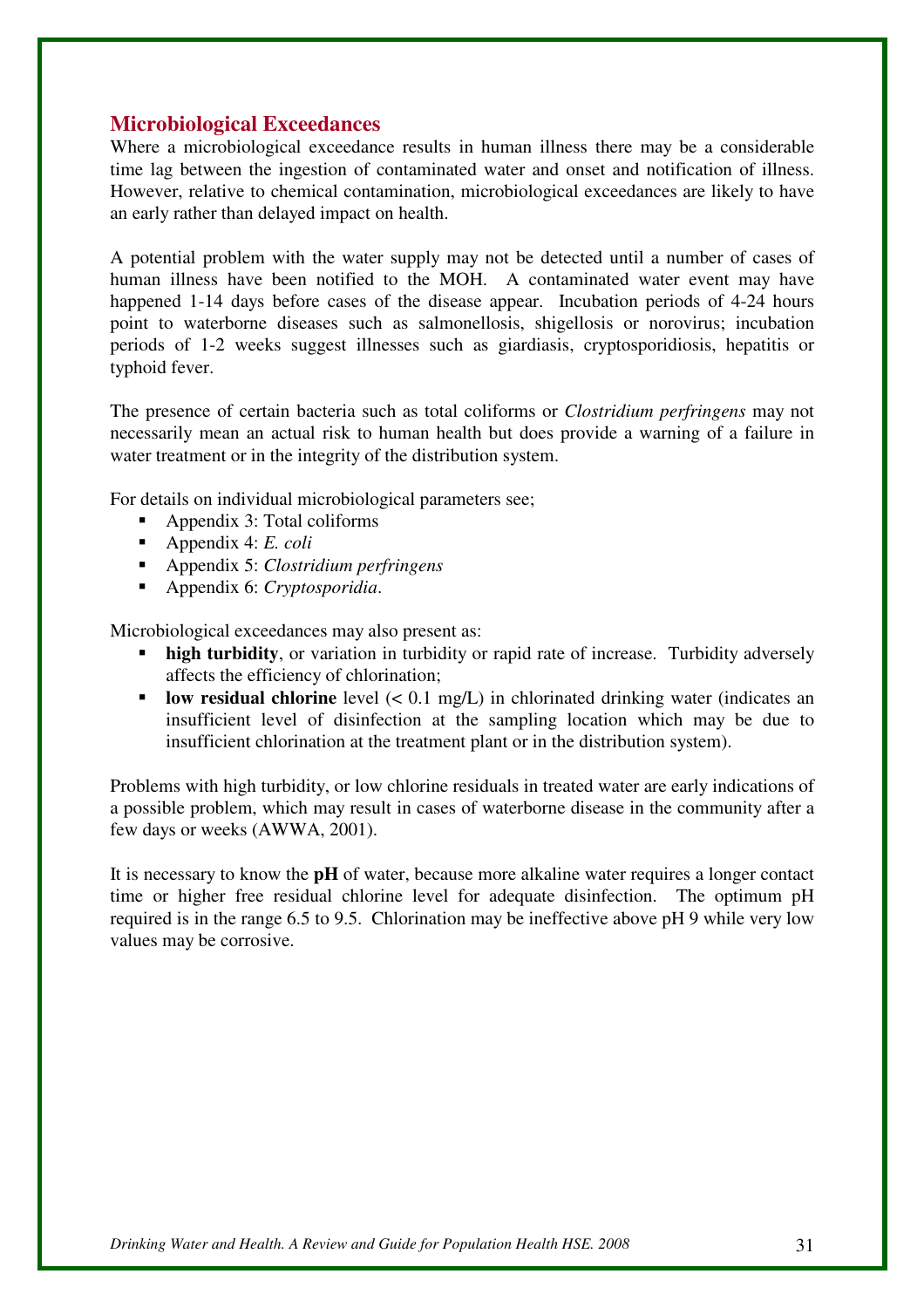## **Chemical Contamination**

Chemical contamination of drinking water differs from microbiological contamination in a number of ways:

- Over a million chemicals exist, many synthetically produced, compared with a relatively small number of infectious agents
- Many chemicals are not named in the legislation as parameters (with parametric values). The rationale for inclusion and exclusion of chemical parameters is listed in the chemical summary tables (Annex 4) in WHO 2006
- Information on toxicity for humans is limited for many chemicals
- Chemical exposure may come from multiple sources and exposure from drinking water is only one component of the total individual exposure risk (to a particular chemical) which must be assessed
- Infectious agents usually have a short-term risk associated with a defined incubation period while chemicals in drinking water are more likely to have long-term effects which may involve carcinogenesis
- Most guideline values for chemicals are precautionary to protect the most vulnerable section of the population; they include a safety factor and are based on lifetime consumption of drinking water. Thus, although most guideline values are health based, a single or short term exceedance does not always equate to immediate health risk. Health risk depends on the nature of the chemical, magnitude and duration of exceedance, safety factor built into the guidelines and the vulnerability of population/sub population. For short term exposure additional exposure guideline values may be more appropriate for risk assessment.

The identity of a chemical may be obvious because of the situation e.g. water treatment chemical, lorry spillage or industrial source. Where this is the case, information on the chemical can be obtained from the company involved. If the chemical is unknown, consult with the laboratory undertaking the investigation. If their range of test facilities is not sufficient it may be necessary to arrange for samples to be sent to a specialist accredited laboratory. If the chemical(s) are identified on a screening system which gives qualitative data only, then quantification should be requested.

Most guideline values for chemical parameters are derived by allocating a proportion of the TDI or ADI to drinking water and making an allowance for exposure from other sources, particularly food. This allocation is often 10%, but may vary from 1% to 80% - allocation factors are given in WHO background documents. When rapid decision making is required it may be possible to allow 100% of the TDI to come from drinking water for a short period (e.g. a few days).

For some chemicals, guideline values are derived from studies in humans and, in most cases (e.g. benzene), relate to long term exposure. For such chemicals, short term exposure to concentrations higher than the guideline value are unlikely to be of significant concern, but this needs to be confirmed by expert advice. In other cases guideline values are based on acute health effects in a vulnerable subgroup. For example, the guideline value for nitrate relates to the risk of methaemoglobinaemia in bottle-fed infants and is more than adequately protective for older children and adults.

Exposure to chemicals in drinking water is calculated on the assumption of an average daily intake of 2 litres per day for adults and 1 litre per day for children. Interpretation of health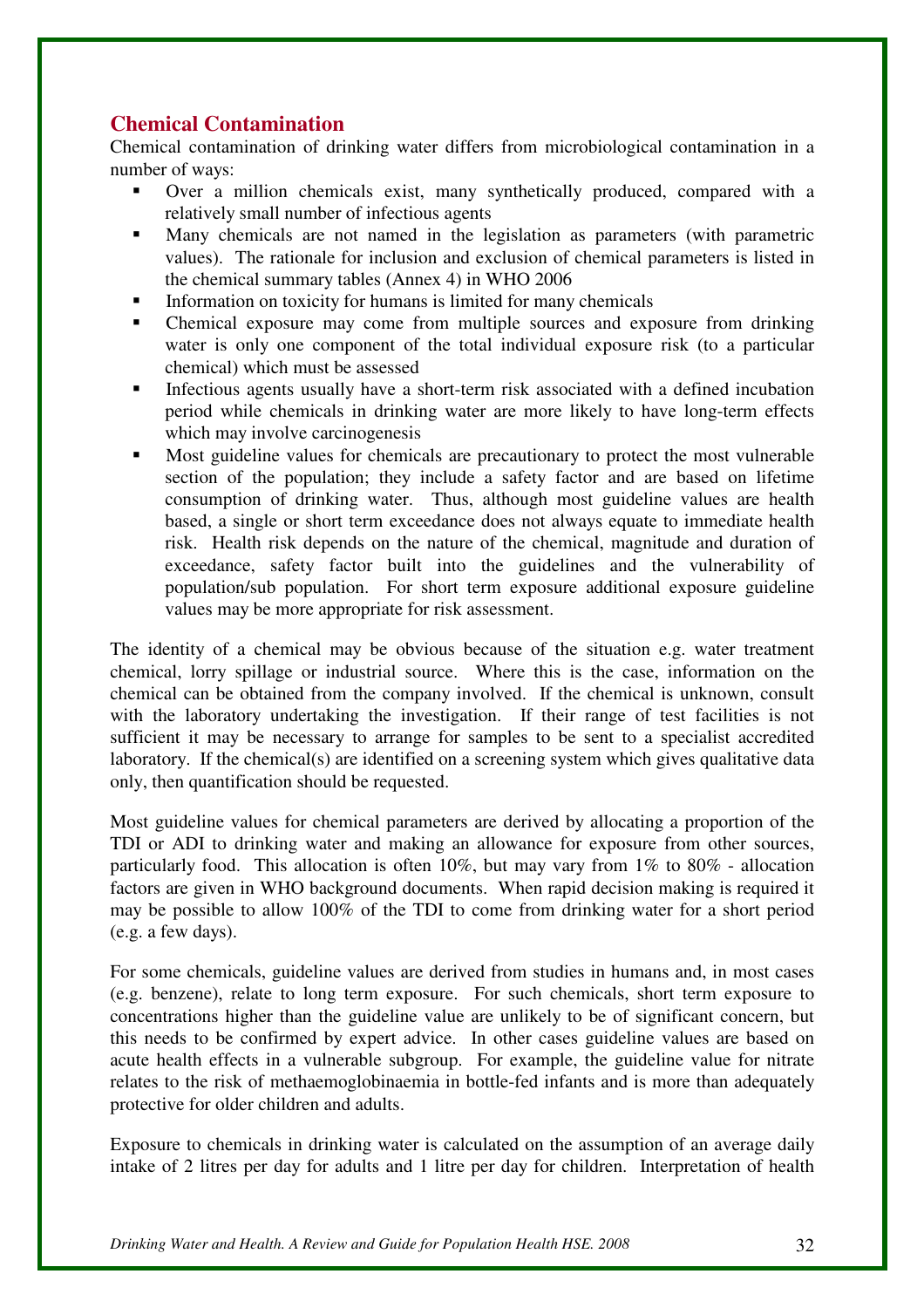risk in a particular incident may be complex and require additional expert public health advice. There is no national advisory centre on chemical hazards in the Republic of Ireland, similar to the HPSC for communicable diseases. Public Health Departments are contracted to the Chemical Hazards and Poisons Division, Health Protection Agency in the UK for advice. Additional sources of advice include the Public Analyst, EPA, DoHC, FSAI toxicologist and other specialist agencies e.g. toxicology units, laboratories, advisory services and toxicology databases.

An algorithm for the consideration of a chemical contaminant (or chemical parameter exceedance) in drinking water and a checklist for water related chemical incidents are available in Appendix 7 and 8 respectively. An algorithm for nitrate exceedance is available in Appendix 9.

## **References**

AWWA Research Foundation. (2001). Waterborne Gastrointestinal Disease Outbreak Detection #447. Available for subscribers at

www.awwarf.org/research/TopicsAndProjects/projectSnapshot.aspx?pn=447

EPA (2007). Drinking Water Regulations Guidance Booklet No. 1. (Guidance for Local Authorities on Regulation 9 and Regulation 10 of the European Communities (Drinking Water) (No. 2) Regulations 2007 (S.I. No. 278 of 2007). Issued November 2007. EPA: Wexford.

European Communities (Drinking Water) (No. 2) Regulations 2007 (S.I. No. 278 of 2007). The Stationery Office: Dublin.

Fairley CK, Sinclair MI, Rizak S (1999). Monitoring drinking water: the receding zero. *The Medical Journal of Australia*; **171** (8): 397-398.

FSAI (2008). Cryptosporidium, Protecting your food business.

Hunter PR (2000). Advice on the response from public health and environmental health to the detection of cryptosporidial oocysts in treated drinking water. *Communicable Disease and Public Health*; **3**: 24-27.

National Disease Surveillance Centre. (2004). Report of the Waterborne Cryptosporidiosis Subcommittee of the Scientific Advisory Committee. NDSC: Dublin.

Scottish Executive (2003). Guidance on public health action following the detection of raised concentrations of cryptosporidium in public drinking water supplies in Scotland.

WHO (2001). Water Quality - Guidelines, Standards and Health: Assessment of risk and risk management for water-related infectious disease. IWA Publishing: London.

WHO (2003). Assessing Microbial Safety of Drinking Water: Improving Approaches and Methods. WHO Drinking Water Quality Series.

WHO (2006). Guidelines for Drinking Water Quality, First Addendum to 3<sup>rd</sup> Edition, Vol 1 Recommendations. WHO: Geneva.

WHO (2007). Chemical safety of drinking water: Assessing priorities for risk management. WHO: Geneva.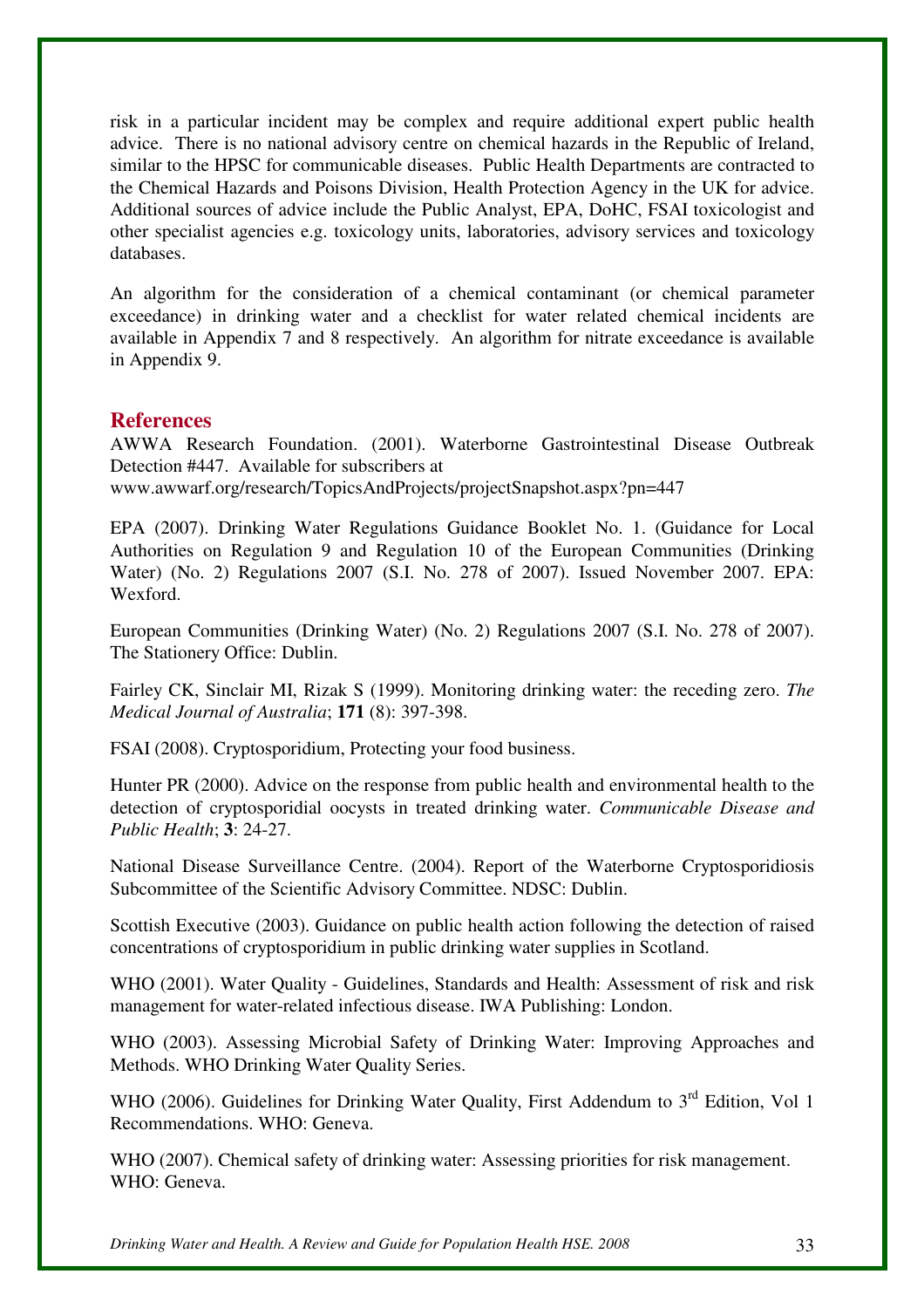## **Chapter 6** - **Surveillance of Waterborne Illness**

Surveillance and control of infectious diseases is the responsibility of the MOH, i.e. the Director of Public Health (DPH) or designee. National surveillance of infectious diseases is the responsibility of the HPSC. The situation is less clear in relation to illness caused by chemical contamination. A list of possible waterborne pathogens is given below. Most of these pathogens can be transmitted by other means, as well as by water.

| <b>Known Waterborne Pathogens</b>      |                             |
|----------------------------------------|-----------------------------|
| <b>Bacteria</b>                        | <b>Enterovirus</b>          |
| $\blacksquare$ Campylobacter           | Hepatitis A<br>п            |
| Leptospira interrogans                 | Hepatitis $E^*$<br>п        |
| Shigella<br>٠                          | Norovirus<br>$\blacksquare$ |
| <i>Salmonella</i> species<br>٠         | Polio<br>٠                  |
| $\blacksquare$ Salmonella typhi        | Rotavirus<br>٠              |
| Salmonella paratyphi                   |                             |
| Vibrio species<br>٠                    | Protozoa                    |
| <b>VTEC</b> (e.g. <i>E. coli</i> O157) | Blue-Green Algae*<br>п      |
| Yersinia                               | Cryptosporidia<br>п         |
|                                        | Entamoeba histolytica*<br>٠ |
|                                        | Giardia<br>▪                |
|                                        | Legionella<br>п             |

\* not currently notifiable

The most common waterborne pathogens are those that have high infectivity and either can proliferate in water or possess high resistance to decay outside the body. Most waterborne pathogens are introduced into drinking water supplies in human or animal faeces, do not grow in water and initiate infections in the gastrointestinal tract following ingestion. However, some organisms can grow in water distribution systems e.g. *Legionella*. Other possible routes of transmission are inhalation and contact.

The effects of exposure to pathogens are not the same for all individuals or populations. Some organisms may cause illness only in people with impaired immune systems (Glasmacher *et al*, 2003) or in vulnerable groups such as the elderly and very young.

Repeated exposure to a pathogen may be associated with a lower probability or severity of illness because of acquired immunity. For some pathogens (e.g. hepatitis A virus) immunity is lifelong, whereas for others the protective effects may be restricted to a few months (e.g. *Campylobacter*).

## **Legal Background for Infectious Diseases**

- **The Health Act, 1947**, entitles the Minister for Health and Children to specify by regulation the diseases that are infectious diseases and covered by legislation.
- The principal current regulations regarding notification of infectious diseases are contained in the **1981 Infectious Disease Regulations (S.I. No 390 of 1981)**. The list of notifiable diseases was revised in 1985, 1988 and 1996 and 2004.
- The **Infectious Diseases (Amendment) (No. 3) Regulations 2003 (S.I. No 707 of 2003**), which came into effect on January  $1<sup>st</sup>$  2004 establishes a revised list of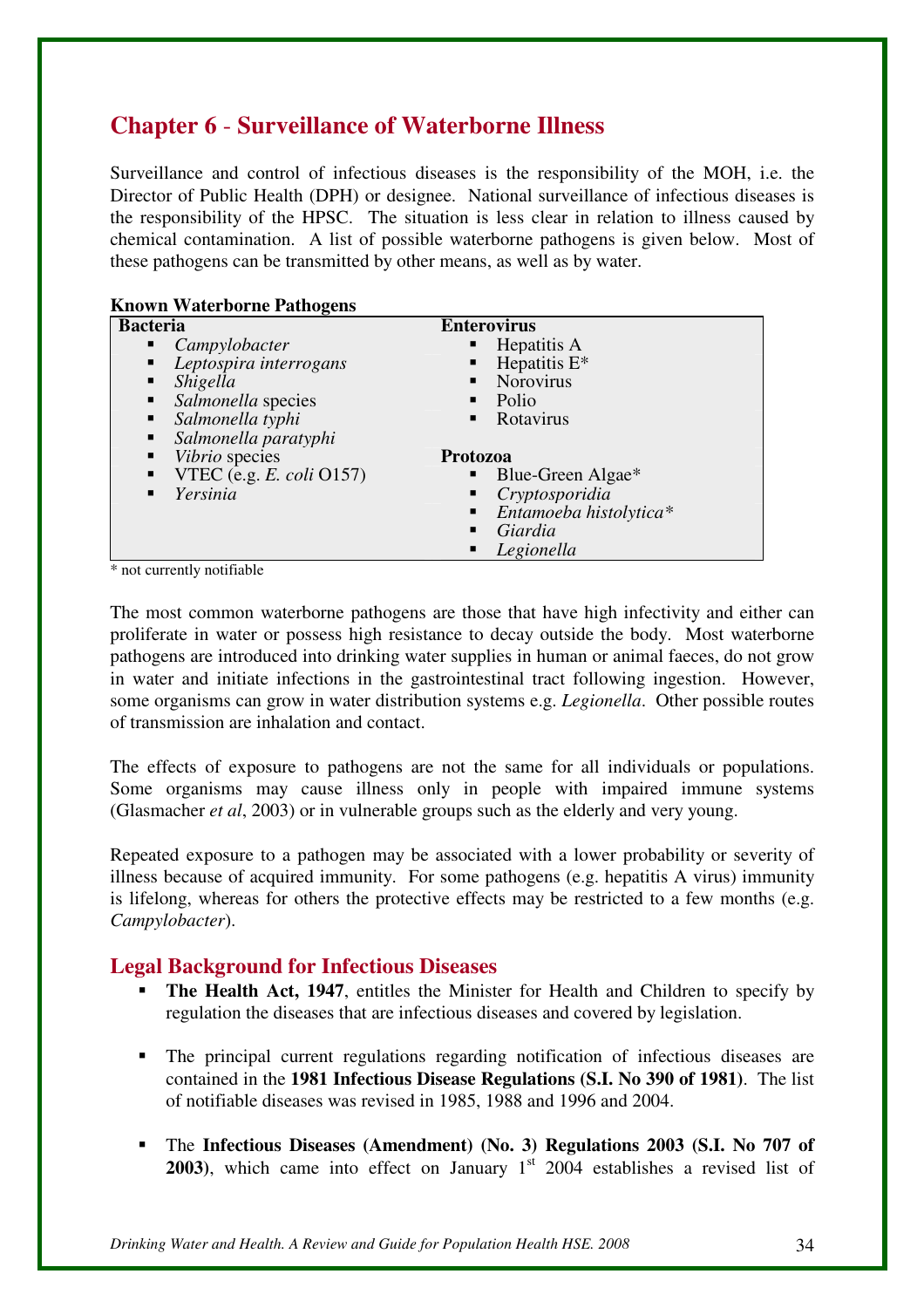notifiable diseases and introduces a requirement for laboratory directors to report infectious diseases.

The 2003 amendment introduces case definitions for infectious diseases, for the first time in Ireland and has added cryptosporidiosis to the list of notifiable diseases. A set of case definitions has been drawn up, in line with standardised European case definitions. Under the amended regulations, outbreaks, unusual clusters or changing patterns of illness that may be of public health concern must also be reported. The amendment also states that a standard form for the purpose of returning infectious disease notifications shall be compiled and circulated by the NDSC (now HPSC).

- The **Infectious Diseases (Amendment) Regulations 2000 (S.I. No 151 of 2000)** requires the MOH to make weekly returns of infectious diseases notifications to the Director of the NDSC, rather than to the Minister for Health and Children. It also provided for the provision by health boards (now HSE) to the Minister or to the Director of the NDSC of a detailed report on each case of such infectious diseases as may be specified from time to time.
- **Infectious Diseases (Amendment) Regulations 2004 (S.I. No 865 of 2004)** reflect structural changes in the Health Service and provides for the notification of infectious diseases to the HPSC which has taken over the functions of the NDSC. It also defines the MOH as an appropriately qualified registered medical practitioner who is an employee of the HSE and is designated in writing by the HSE to perform the functions of the MOH under the Health Acts 1947-1953.

## **Surveillance Information**

Surveillance information on waterborne, or suspect waterborne, illness in humans comes from three sources:

- **clinical** notification of infectious diseases;
- **-** laboratory notification of pathogens;
- **outbreak** surveillance information.

An agreed dataset of information is collected on each case of infectious disease clinically notified or reported from laboratories. This enables analysis of cases by time, place and person and early identification of outbreaks. Enhanced surveillance is carried out for some pathogens e.g. VTEC, meningitis and more detailed information is collected. There is some variation in the level of routine data collection around the country depending on resources and prioritisation. Notification forms and enhanced surveillance forms are available at www.hpsc.ie.

CIDR is an information system developed to manage the surveillance and control of infectious diseases in Ireland. Clinical and laboratory based information is entered and linked at local level by laboratories and Public Health Departments. CIDR is a shared national information system for the CIDR partners - all HSE regions, HPSC, FSAI, *safe*food and the Department of Health and Children. National implementation was commenced in 2005.

Routine mapping of cases by water supply zone is not carried out, but such mapping constitutes an important aspect of investigating a potential cluster of cases in time or place.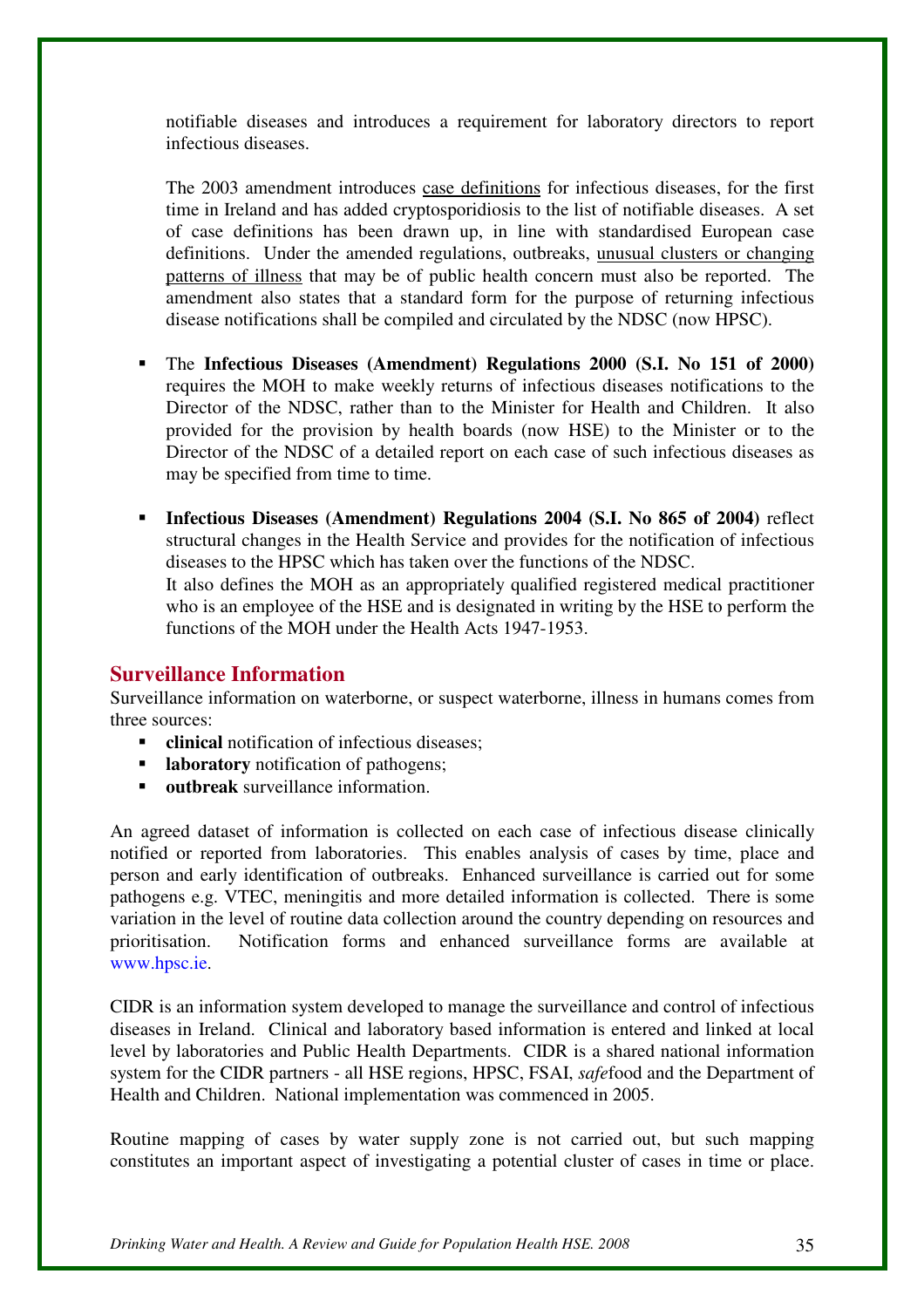The first indication of a problem in water quality may be observed as a rise in cases of acute infectious gastroenteritis or cryptosporidiosis in a particular supply zone.

If water quality indicators suggest a threat to human health, surveillance should be enhanced and case finding optimised. This may include infections that are not normally notifiable.

#### **Enhanced surveillance may include:**

- contacting GPs/GP co-ops and hospitals (incl. A&E Depts) to identify additional cases
- monitoring symptoms in congregate settings (e.g. nursing homes and schools)
- monitoring antidiarrhoeal sales in pharmacies
- requesting laboratories to increase testing for the relevant organism/pathogen, if not routinely sought
- identifying school absence rates
- monitoring weekly returns of cases of gastroenteritis in sentinel GP practices
- monitoring hospital admissions, A&E consultations etc.

Uses of routine surveillance information

- 1. provides baseline levels of illness against which trends can be measured both at local level by MOH/Public Health Departments and at national level by HPSC
- 2. detects outbreaks of illness with potential links to drinking water where routine water monitoring programmes may not be sensitive enough to establish contamination or treatment failure (e.g. *Cryptosporidium*, VTEC)
- 3. may identify emerging pathogens
- 4. forms an important element of a shared approach by Water Services Authorities and HSE to evaluating drinking water treatment programmes
- 5. can provide reassurance to the public, in situations where water contamination has been confirmed, that the impact of incident on human health has not been significant
- 6. provides data for epidemiology.

There is no routine surveillance for illness caused by chemical exposure.However surveillance may be established for potential effects of chemical exposure, for example by contacting local GPs, Pharmacists, Hospital A&E Departments concerning any unusual patterns of illness. The need for a special investigation or study may be considered. A "**Protocol for the investigative approach to serious animal/human health problems**" was devised in 1997 following the Askeaton investigation (EPA *et al*, 1997).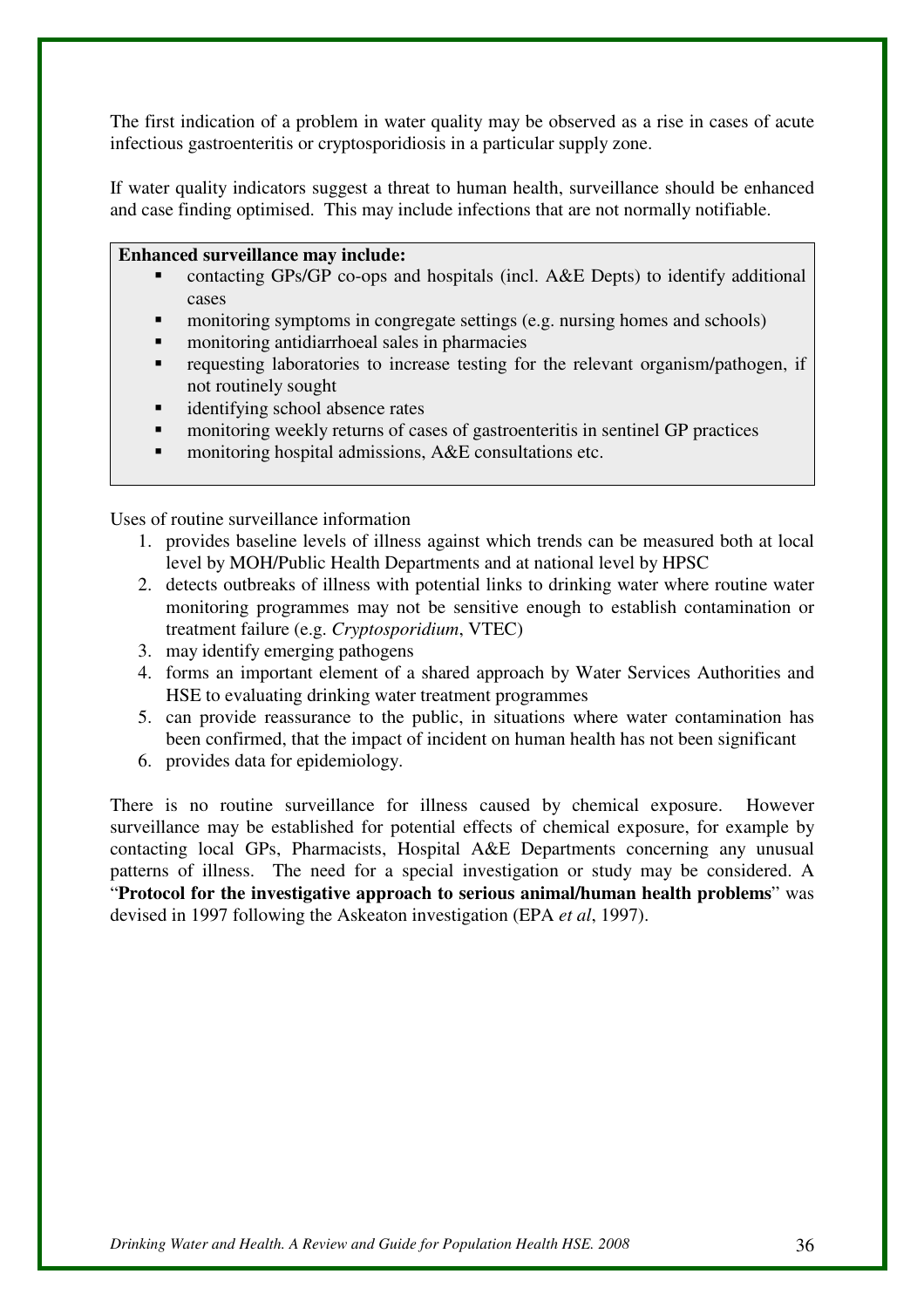### **References**

Bouchier I. (1998). Crytposporidium in water supplies. Third Report of the Group of Experts to the Department of the Environment, Transport and the Regions and Department of Health.

EPA and Departments of Agriculture and Food, Health, Environment, Heritage and Local Government. (1997). Protocol for the investigative approach to serious animal/human health problems. Kelleher K *et al* (1997). Disease Cluster Investigation Protocol.

Glasmacher A, Engelhart S and Exner M. (2003). Infections from HPC organisms in drinkingwater amongst the immunocompromised. In: Bartram J, Cotruvo J, Exner M, Fricker C, Glasmacher A (Eds). Heterotrophic plate counts and drinking-water safety: the significance of HPCs for water quality and human health. WHO, IWA Publishing: London. pp 137-145.

Health Act, 1947. No. 28 of 1947. The Stationery Office: Dublin.

Infectious Diseases Regulations 1981 (S.I No 390 of 1981). The Stationery Office: Dublin.

Infectious Diseases (Amendment) Regulations 2000 (S.I. No 151 of 2000). The Stationery Office: Dublin.

Infectious Diseases (Amendment) (No. 3) Regulation 2003 (S.I. No 707 of 2003). The Stationery Office: Dublin.

Infectious Diseases (Amendment) Regulations 2004 (S.I. No 865 of 2004). The Stationery Office: Dublin.

Nichols *et al* (2006). Cryptosporidiosis: A report on the surveillance and epidemiology of Cryptosporidiium infection in England and Wales. Drinking Water Directorate Contract Number DWI 70/2/201.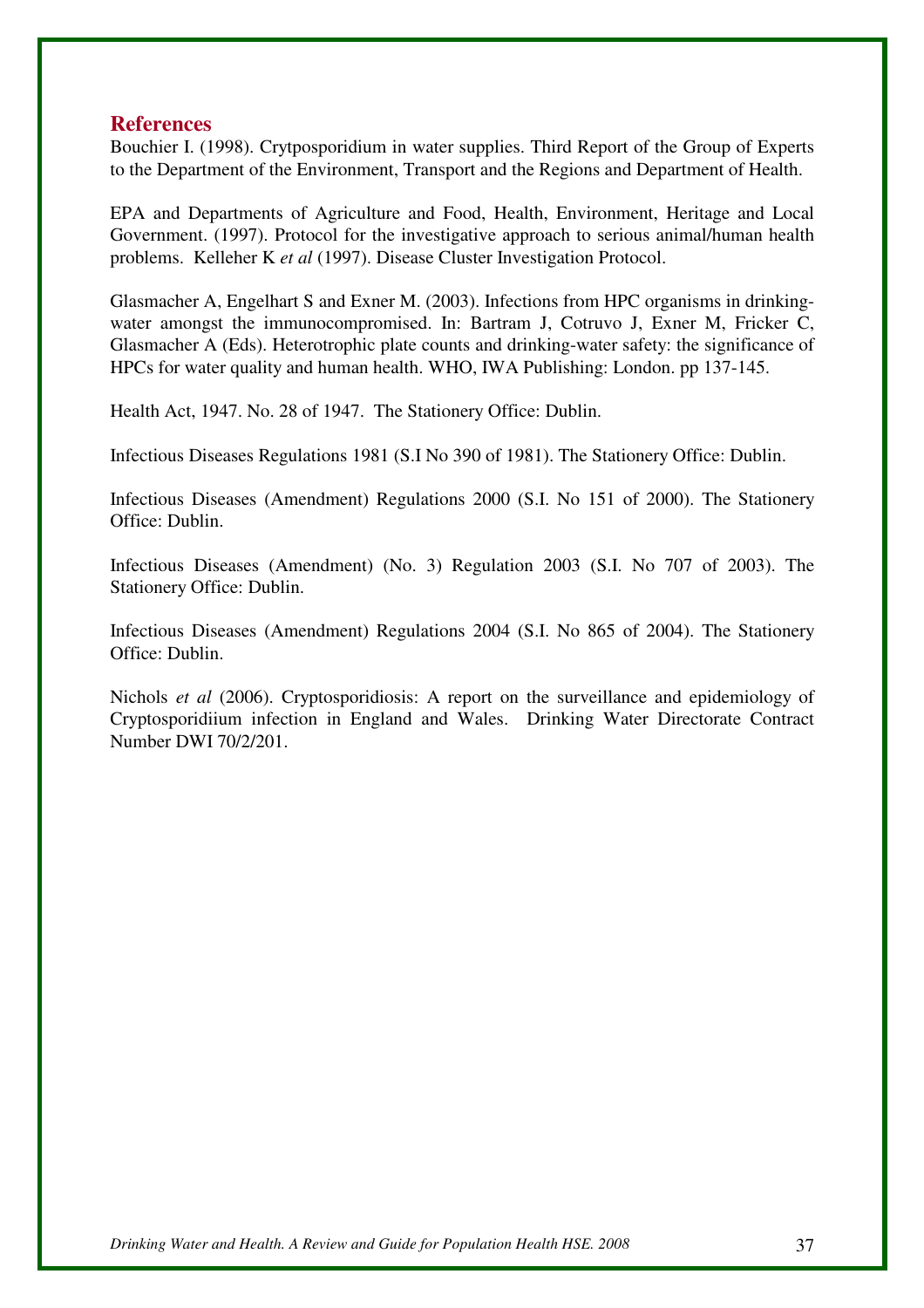## **Chapter 7** - **Outbreaks**

When drinking water is associated, or suspected to be associated, with actual illness in the exposed population, an outbreak investigation may be triggered.

Specific objectives include:

- control of outbreak
- identification of factors that contributed to outbreak
- identification of populations at risk of disease
- acquisition of epidemiological data for risk assessment
- fulfil legal obligations and duty of care
- improve knowledge of disease transmission, microbial ecology, host factors promoting disease development and spread, and control measures
- evaluation of effectiveness of public health programmes
- provision of training opportunities for staff
- dissemination of knowledge/findings to relevant stakeholders by publication/ presentation of outbreak investigation
- stimulation of research that will help in the prevention of similar outbreaks.

The scale of an outbreak may range from a local outbreak to a more general one. Localised outbreaks may be confined to one household, a number of neighbouring houses, or the occupants of a larger building, and are usually related to a source external to the distribution system. General outbreaks are usually related to a water quality problem in the source water or at the water treatment facility. Such outbreaks are characterised by major public concern, in-depth media investigations, extreme pressure to quickly identify the cause, and to explain treatment practices and results (AWWA, 2001).

National documents give guidance for the specific management of outbreaks of cryptosporidiosis and legionnaires' disease (www.hpsc.ie). Local guidelines have been developed in many HSE areas. Currently there are no nationally agreed outbreak management guidelines. Reports from various outbreaks/incidents are available on the HSE intranet Drinking Water A-Z Directory.

A framework for assessing factors suggestive of a waterborne source for an outbreak is summarised on the following page.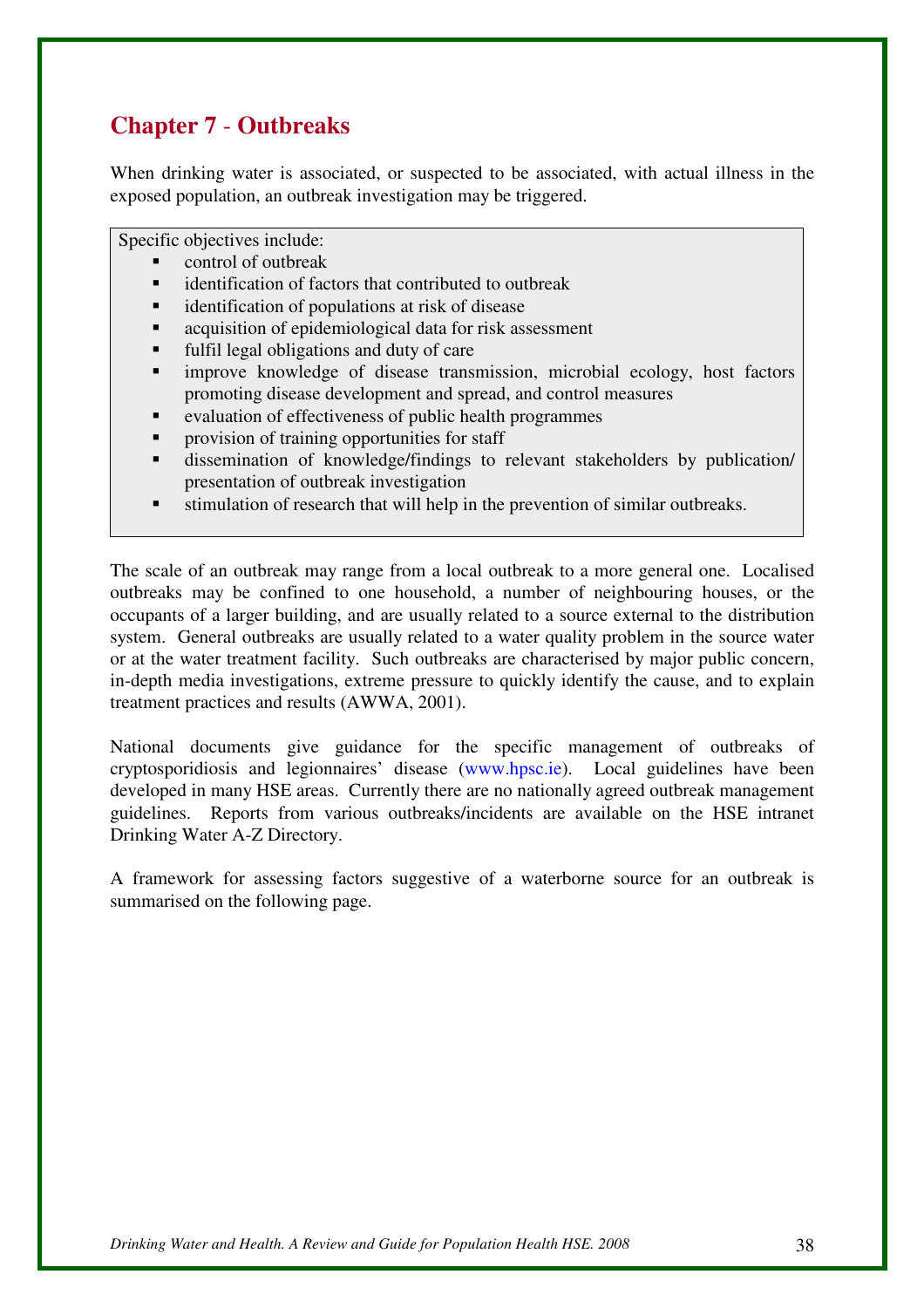### **Factors suggestive of waterborne source for an outbreak**

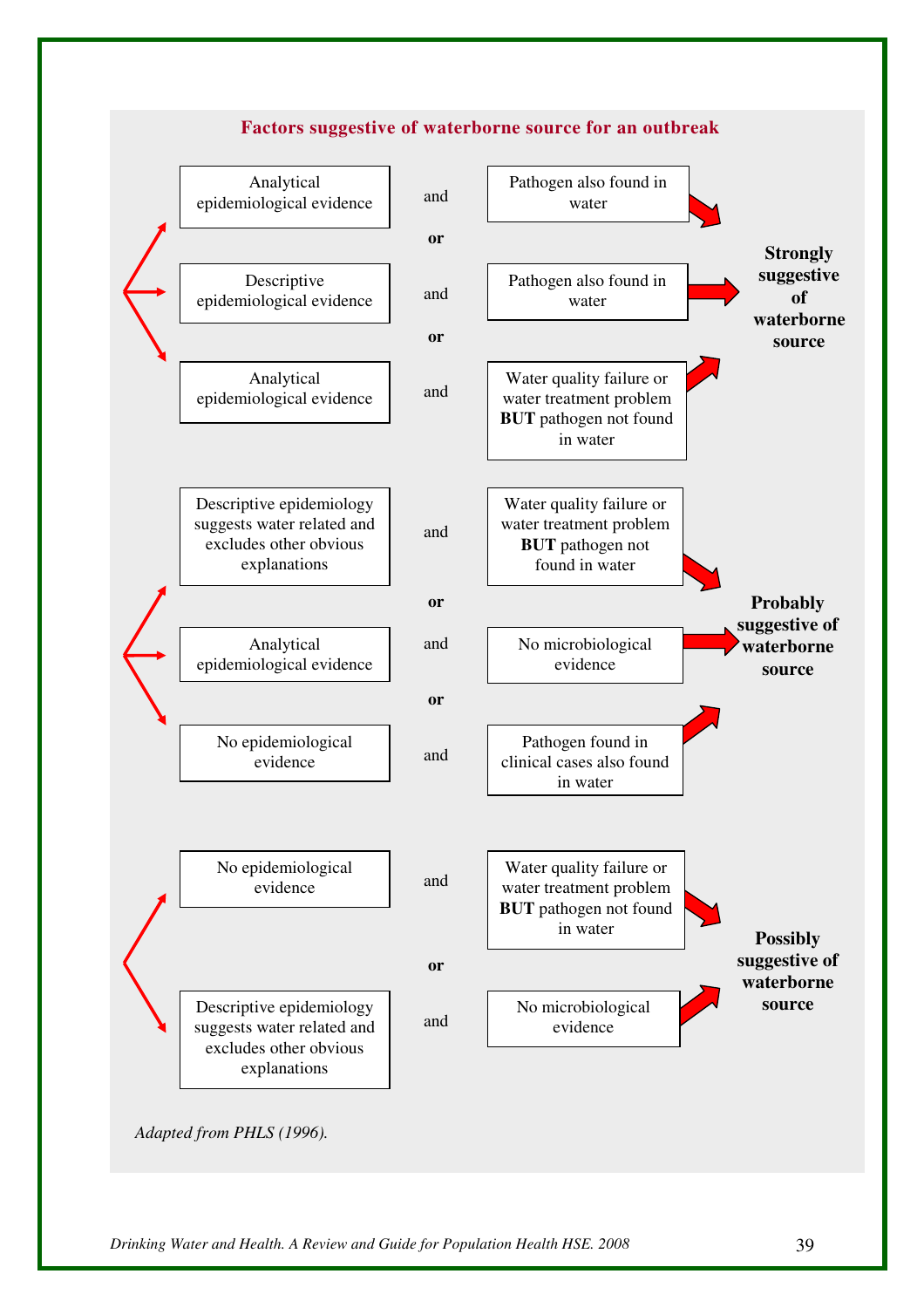When investigating the likely cause of an outbreak three levels of evidence may be considered.

- 1. **Microbiological Evidence**: This can often provide the strongest evidence of a chain of infection between a possible vehicle of infection and cases of human disease. The greater the degree of definitive identification (for example strain typing using PCR technology or molecular typing identification using Pulsed Field Gel Electrophoresis) of the isolate obtained from the vehicle and from the patient, the greater the degree of certainty that the vehicle was responsible for the human illness.
- 2. **Epidemiological Evidence**: Even in the absence of definitive microbiological evidence it is possible, using descriptive and analytical epidemiological techniques (for example by means of cohort or case-control studies), to demonstrate an epidemiological association between exposure to an implicated vehicle and the likelihood of development of disease. In most outbreaks, while it is often fairly straightforward to isolate pathogens responsible for the human illness, isolation of pathogens from environmental samples (including food and water) is often much more difficult given the lag period between exposure and investigation. In such cases, epidemiological evidence becomes crucial in demonstrating an association between the suspect vehicle and likelihood of disease. Analytical studies will often allow this association to be quantified.
- 3. **Circumstantial Evidence**: In epidemiology, as in law, circumstantial evidence is indirect evidence. Circumstantial evidence may provide important corroborative evidence when combined with microbiological or epidemiological evidence. In the absence of strong microbiological and epidemiological evidence a number of separate pieces of circumstantial evidence may provide sufficient grounds to suspect a potential source of infection and be sufficient to intervene and impose control measures.

#### **Communication Aspects**

The importance of inter-agency collaboration, so that a clear message can be delivered to the public, cannot be over-emphasised. Press releases/fact sheets/boil water notices/public health guidelines on waterborne illness/advice for vulnerable groups etc.

There should be a designated spokesperson(s) for any media event or public announcement. It should be decided beforehand whether media releases or appearances are to be joint (Local Authority and HSE) or separate but coordinated. It is crucial that each group sends out the same messages and interpretations.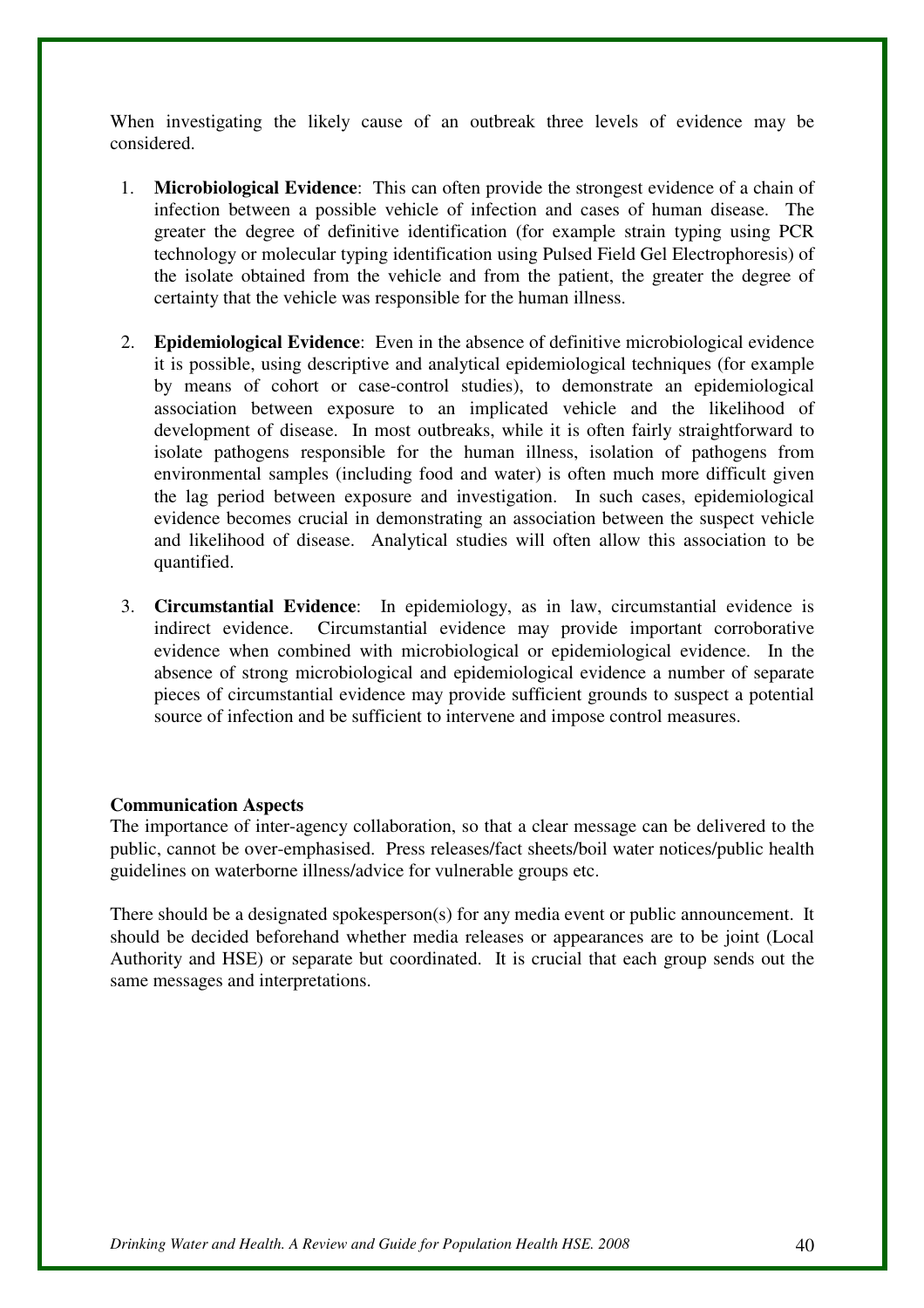#### **Management of waterborne outbreak**

*Note: Should an incident develop into an outbreak, the members of the Incident Response Team (or subset thereof) may then become members of the Outbreak Control Team (OCT).* 

- Any suspicion of a waterborne outbreak or a water-related cluster of human cases should be discussed by the DPH/SPHM, PEHO and Water Services Authority (Senior Engineer)
- An OCT should be convened as appropriate according to HSE procedures Key members include:
	- DPH/SPHM, SMO, Surveillance Scientist, PEHO, Consultant Microbiologist, and others as required (e.g. Infectious Disease Consultant, Veterinary Officer, Technical Services, Senior Administrator/Manager, Communications Officer)
	- Designated members of IRT if already in place (dual membership of IRT and OCT by key representatives).
	- A detailed log of events should be maintained
- The outbreak investigation includes:
	- preliminary investigation (including case definition)
	- early control measures (as applicable)
	- examination of descriptive epidemiology of cases (including mapping of cases to water catchment area)
	- hypothesis generation re source(s), route(s) of exposure, incidence and prevalence of disease in the community
	- in-depth investigations (including environmental sampling from suspected source(s) and clinical samples). Early referral of stool samples to a Reference Laboratory for typing may help focus the investigation if, for example, an outbreak of cryptosporidiosis is suspected (animal or human source)
	- identification of special needs and sensitive communities (e.g. hospitals, long-term care facilities, hospices, day care facilities, schools, residential institutional facilities, etc)
	- identification of food establishments/plan to deal with queries from same
	- notification of neighbouring HSE areas as appropriate
	- notification of relevant national agencies *vis* HPSC, EPA, DoHC, FSAI
	- consultation with relevant national/international expertise as appropriate
	- data analysis and interpretation (cohort/case control study may be indicated)
	- later control measures (as applicable)
	- communication
	- final outbreak report
	- debriefing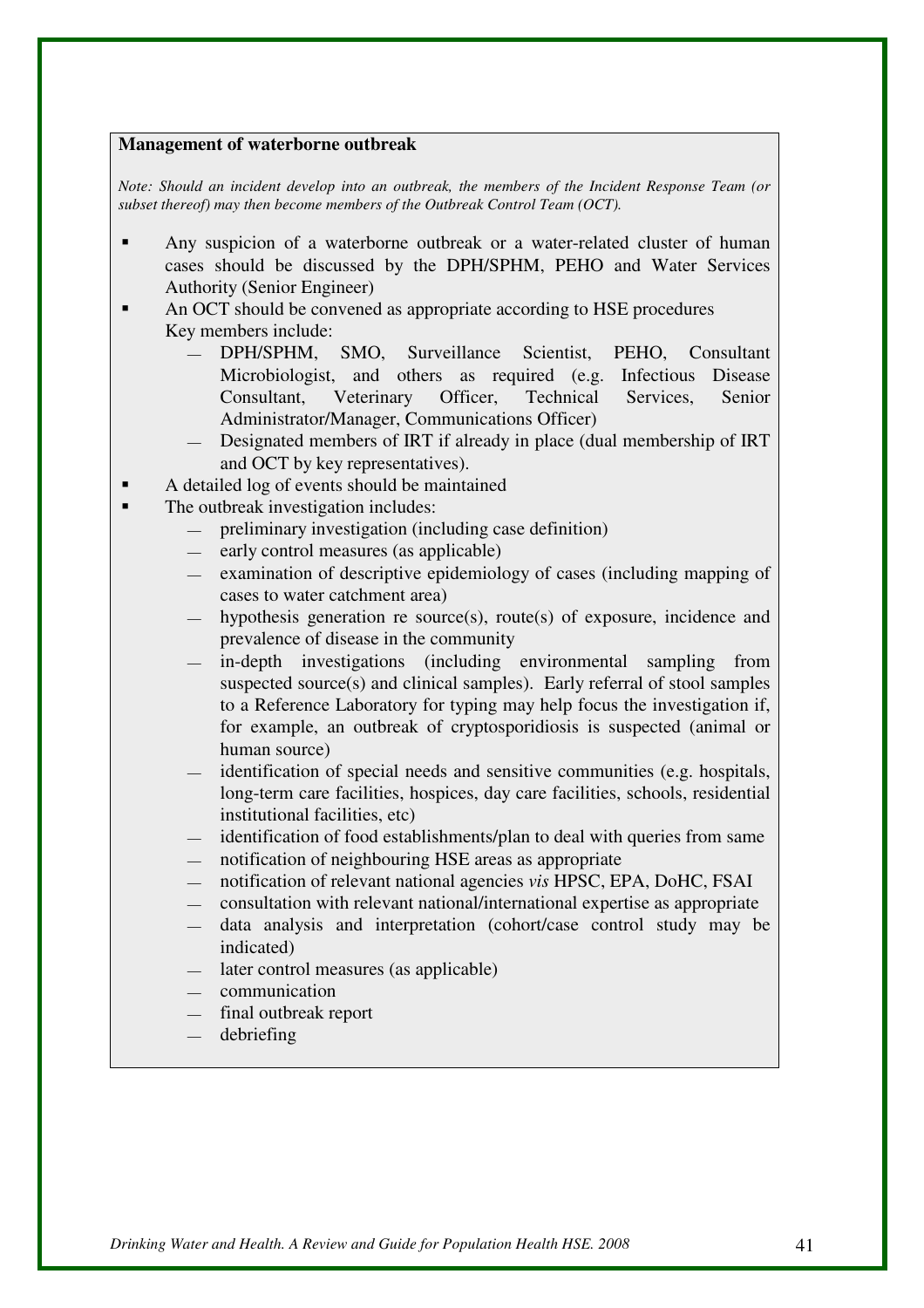#### **References**

AWWA Research Foundation. (2001). Waterborne Gastrointestinal Disease Outbreak Detection #447. Available for subscribers at www.awwarf.org/research/TopicsAndProjects/projectSnapshot.aspx?pn=447

Collins *et al* (2008). The Impact of a contaminated city water supply on an Emergency Department. *Irish Medical Journal*, 101 (3): 78-9.

PHLS (1996) Strength of association between human illness and water: revised definitions for use in outbreak investigations. *CDR Weekly*; 6(8).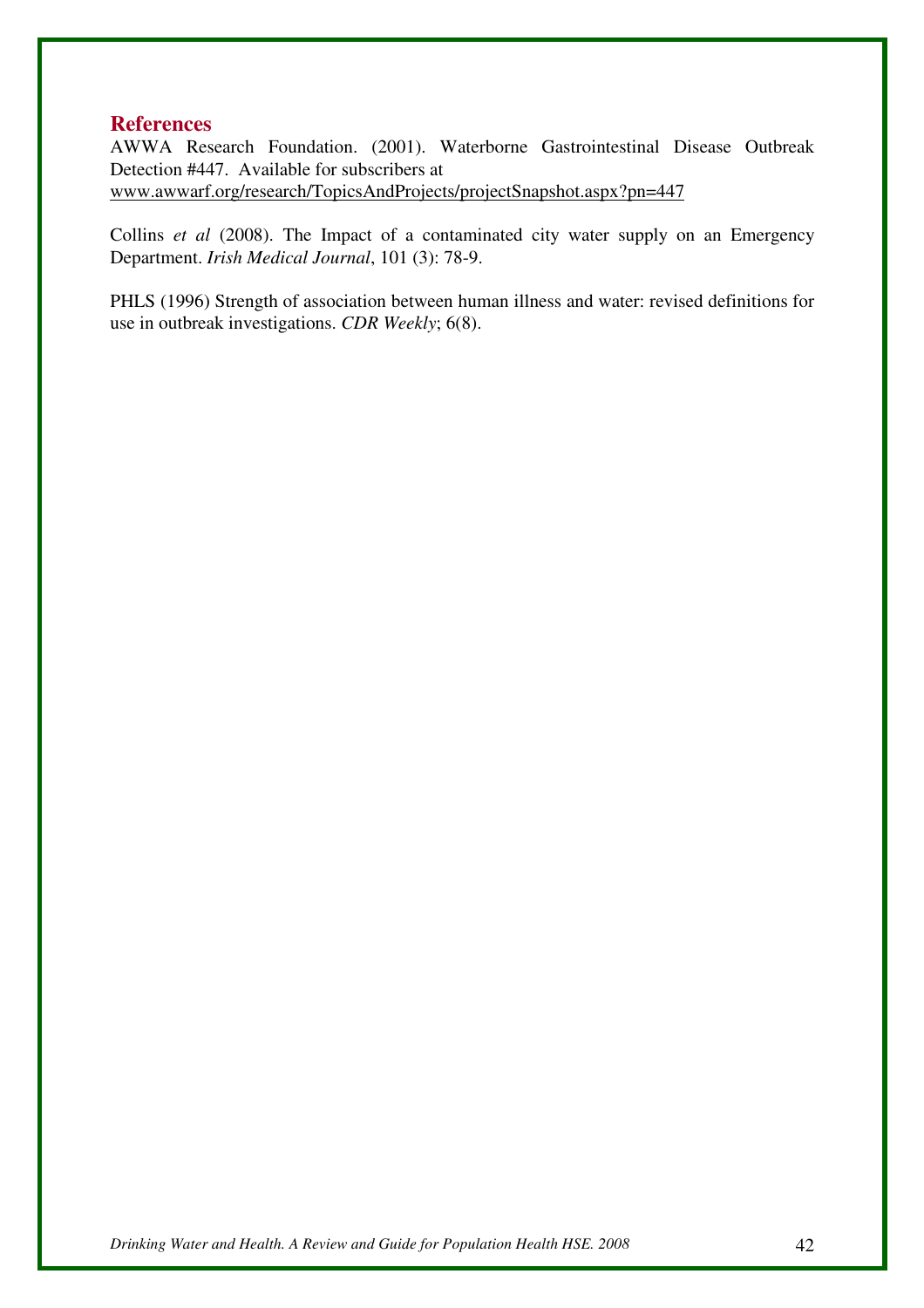## **Chapter 8** - **Deliberate Release**

Water quality may be affected by chemical or biological agents, and since the events of September  $11<sup>th</sup>$  2001, there has been increasing concern regarding the possibility of a deliberate release of such agents. While some of the agents that have been developed as weapons can be used to contaminate food and water, significant threats are also posed by toxic pesticides and industrial chemicals, as well as microbiological pathogens, such as those that are often inadvertent contaminants of food and water. In addition, certain highly toxic pharmaceuticals could be diverted for terrorist use.

The effects of deliberate contamination of water supply systems are usually limited by dilution, disinfection, filtration, non-specific inactivation (hydrolysis, sunlight, and microbial degradation/predation) and the relatively small amount of water to which individuals are usually exposed compared with the total supply (WHO, 2006). Contamination can have not only the direct effects of injury or illness, but also the indirect effects of denial of the supply of drinking water.

Early detection of contamination or attempted contamination is essential in reducing the likelihood or magnitude of human exposure. The effects of pathogens are often delayed, so that exposure to contaminated products will continue until the contamination or the outbreak is detected. Monitoring for contamination in all drinking water systems should be an integral part of routine quality control.

Activities carried out in response to outbreaks of illness associated with waterborne pathogens are also appropriate to the identification of outbreaks associated with deliberate chemical and biological contamination. In general, separate systems should not be developed specifically for dealing with terrorism or other concerns, such as food safety (WHO, 2006).

Many aspects of the response to deliberate releases are similar to those of accidental contamination incidents and as such much about planning and preparedness is common to both. However, incidents of deliberate release may differ in terms of presentation, composition of the IRT and the decision making process. The IRT may need to consider that water samples may become evidence and the management of these samples will have to be agreed/overseen by the Gardaí. Composition of the IRT will differ in that Gardaí and Army would be involved.

Presentation may be by three main routes:

- **complaints**
- **clusters** of unusual symptoms
- **claims** of deliberate release.

Individual consumers have a significant role to play in detecting both deliberate and inadvertent contamination. Consumers are often the first to detect differences in water quality, e.g. in taste, odour, or colour, and to become aware of health problems caused by water.

International experience suggests that in relation to the decision making process the first decision concerns the credibility of a threat. A waterborne hazard might become apparent to a variety of organisations via different routes. The priority at the initial stage is to decide, in as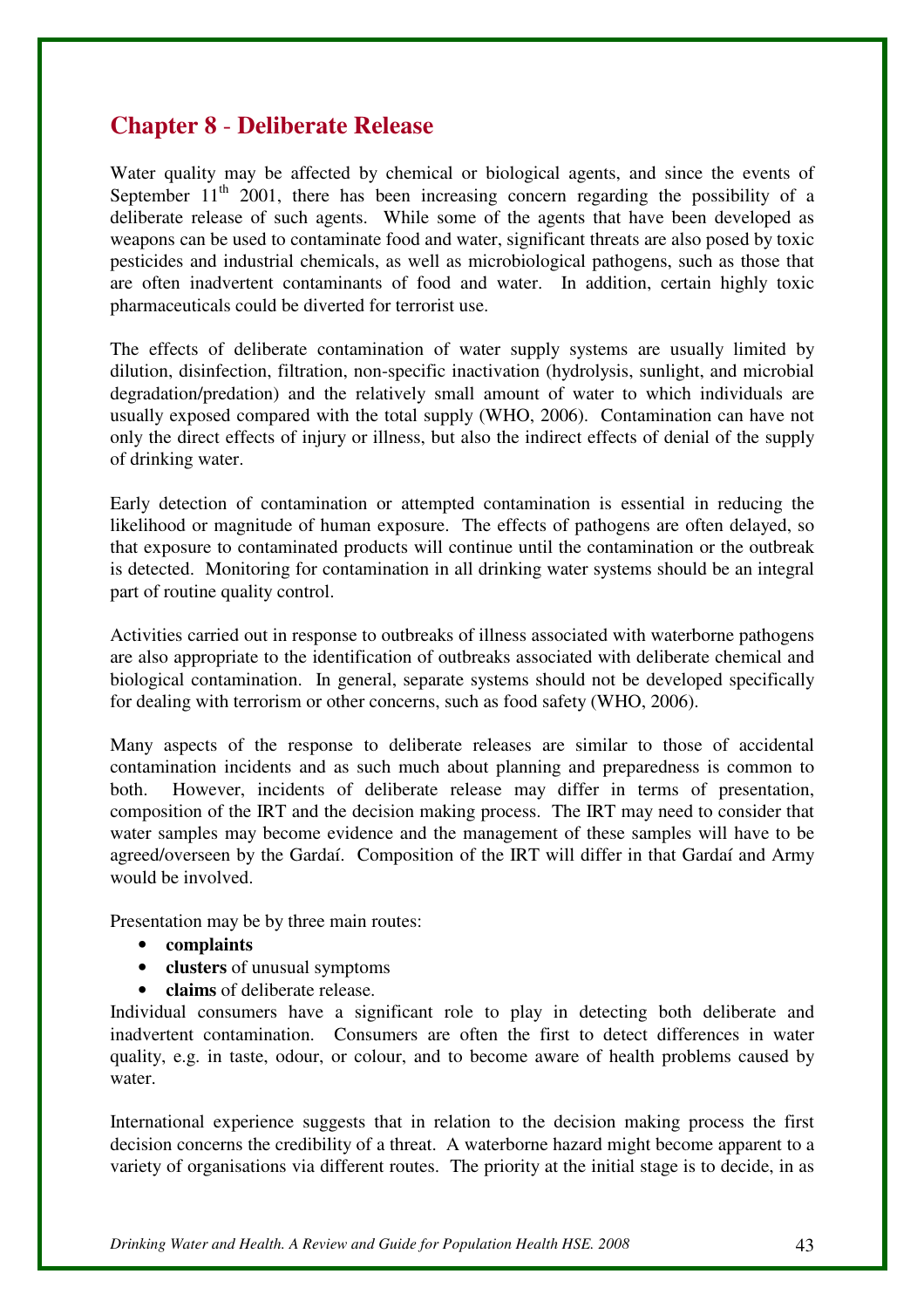short a time as is practicable, whether there is sufficient information to assess if there is a credible threat to public health. Initial communication between agencies should be by telephone and not rely on email or fax. Any decisions made during telephone conversations, together with the underlying rationale, should be recorded by each of the parties at the time. The Gardaí should be alerted if the hazard could have resulted from criminal activity. Where it is clear, at this point that there is no credible threat to public health, then no further formal action need be taken. However the relevant parties may continue to monitor data from routine or appropriately enhanced surveillance and may choose to maintain contact informally.

The WHO Guidelines  $3<sup>rd</sup>$  edition (WHO, 2006) recommend that Water Services Authorities should develop water safety plans which will be invoked in the event of an emergency or unplanned event. These plans should consider potential natural disasters (e.g. floods), accidents (e.g. spills), damage to treatment plants and distribution systems, and human actions (e.g. strikes, sabotage).

The guidelines state that emergency plans should clearly specify responsibilities for coordinating measures to be taken, a communication plan to alert and inform users of the drinking water supply and plans for providing and distributing emergency supplies of drinking water. Plans should be developed in consultation with relevant regulatory authorities and other key agencies and should be consistent with national and local emergency response arrangements.

Key areas to be addressed in emergency response plans include:

- response actions, including increased monitoring;
- responsibilities and authorities internal and external to the organisation;
- plans for emergency drinking water supplies;
- an evaluation of the basis for issuing water avoidance and boil water notices;
- communication protocols and strategies, including notification procedures (internal, regulatory body, media and public);
- mechanisms for enhanced public health surveillance.

In Ireland the WSNTG (2007) provides "Guidance on Preparing and Implementing a **Drinking Water Incident Response Plan** (DWIRP)". This guidance proposes that a DWIRP is developed by Water Services Authorities to set out the authority's strategy for responding to contamination incidents or other emergencies, and that **Water Safety Plans** are developed at scheme level to ensure safety of a drinking water supply from catchment to consumer.

The framework for major emergency management, effective from September 2008, provides the basis for emergency planning and response in Ireland. Regional and local risk assessments are carried out in the eight major emergency management regions to include risks which may involve drinking water.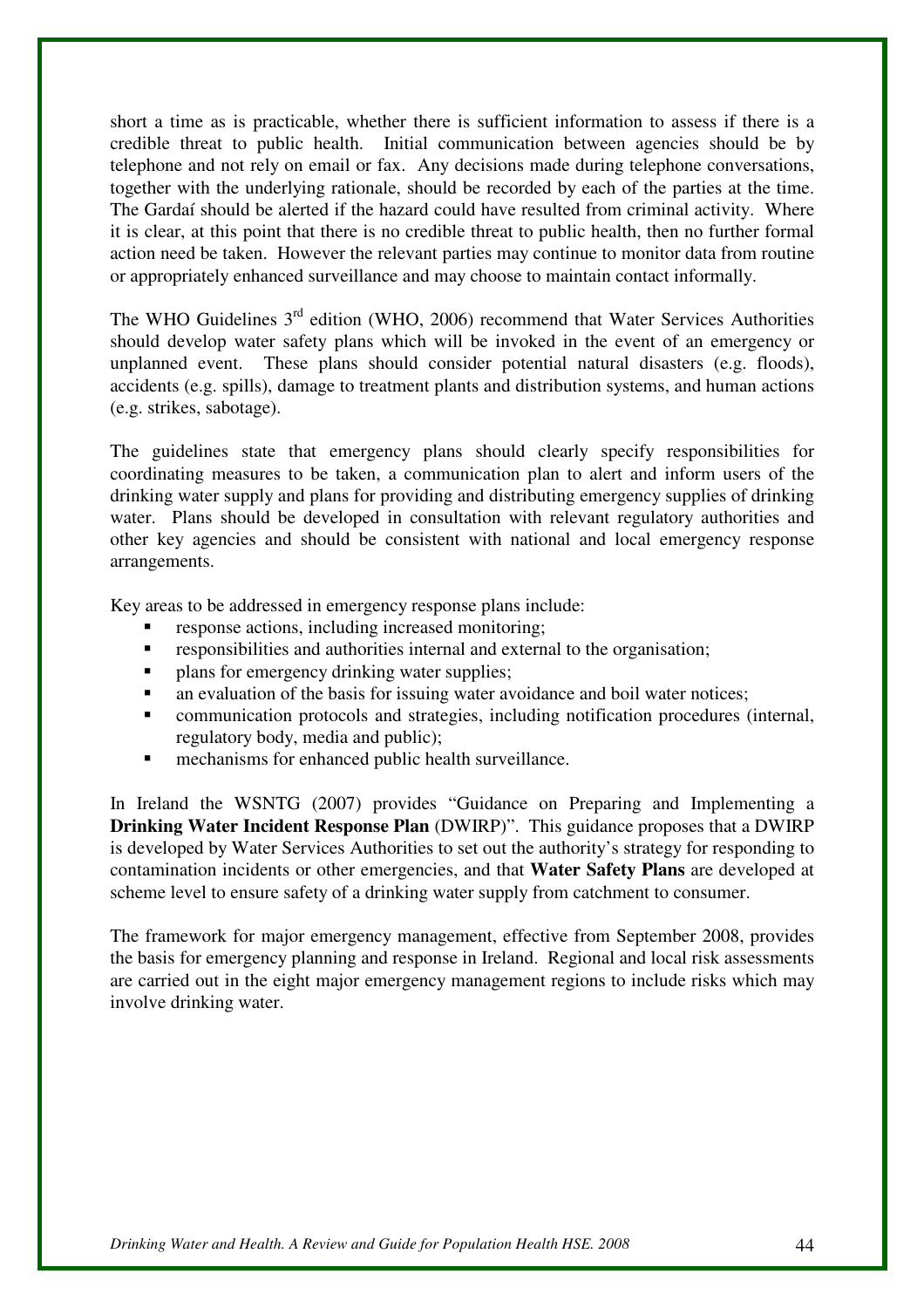#### **References**

US EPA (2006). A Water Security Handbook: Planning for and Responding to Drinking Water Contamination Threats and Incidents. Chapter 5. Public Health Response Guide, pp 39- 44.

WHO (2006). Guidelines for Drinking Water Quality, First Addendum to 3<sup>rd</sup> Edition, Vol 1 Recommendations. WHO: Geneva.

WSNTG (2007). Drinking Water Incident Management. Guidance on Preparing and Implementing a Drinking Water Incident Response Plan.

Major Emergency Management. www.mem.ie

Physician Preparedness for Acts of Water Terrorism – online readiness guide for health care practitioners. Available at www.waterhealthconnection.org

Recognising Waterborne Disease and the Health Effects of Water Pollution – physician online reference guide. Available at www.waterhealthconnection.org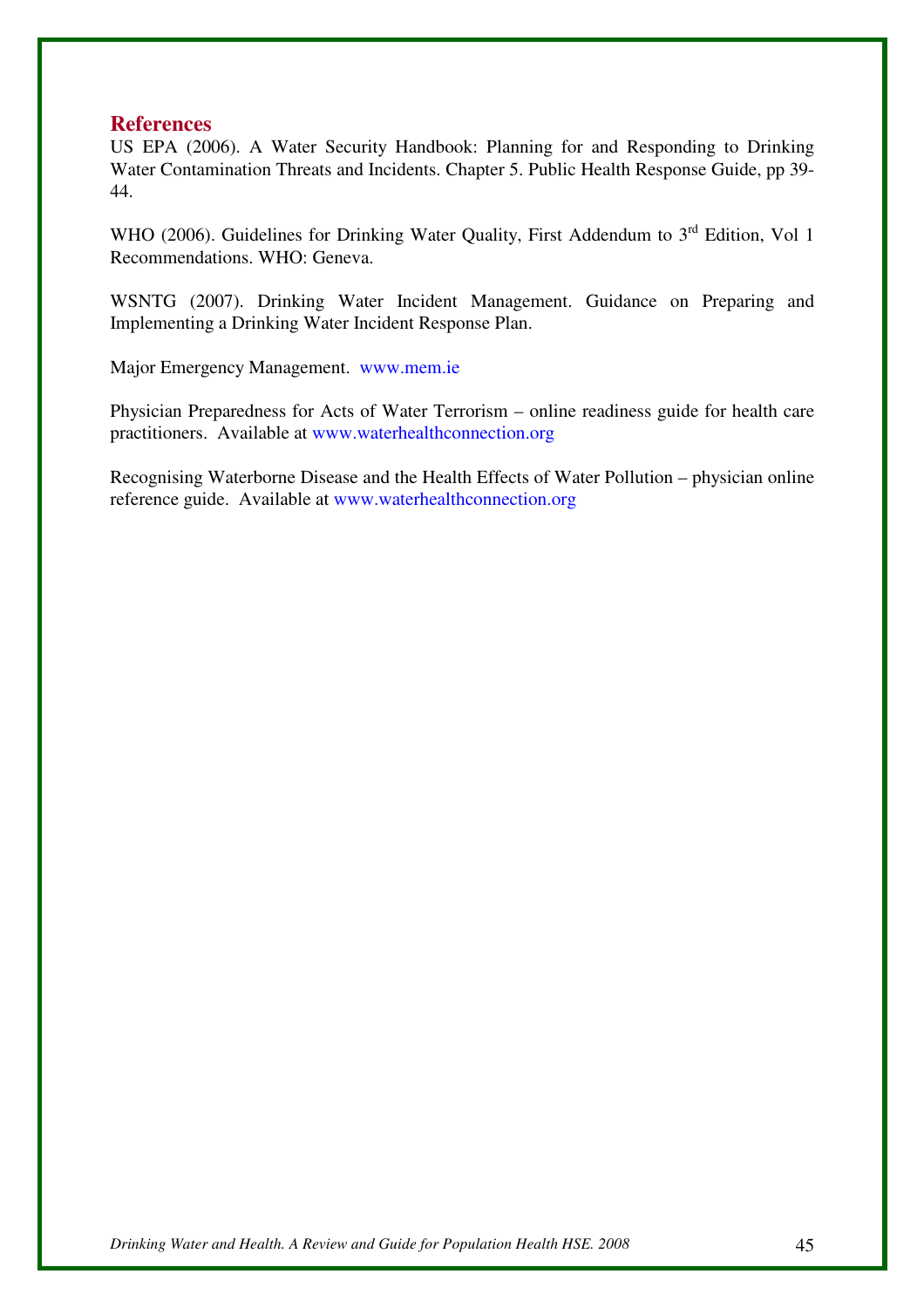# **Chapter 9** - **When Normal Water Supply Cannot Be Maintained**

A decision to close a drinking water supply carries an obligation to provide an alternative safe supply and is very rarely justifiable because of the adverse effects, especially to health, of restricting access to water.

A range of control measures may be employed to minimise the risk of harm occurring in a population served by an affected water supply. Although it is not feasible to stipulate in advance which control measures will be appropriate for all individual situations, there are a limited number of options in terms of risk management. If the risk assessment indicates that there is a significant probability of harm occurring, or where there is insufficient evidence to decide with confidence and a precautionary approach is favoured, one or more of the following control measures could be put in place:

- Re-routing of the water supplies to provide an alternative source of safe drinking water;
- Reiterating existing advice to vulnerable patient groups only, regarding the safe use of drinking water (e.g. infants should always drink **boiled and cooled** tap water)
- Issuing general advice to the public on action to ensure the safe use of existing water supplies and to major consumers such as food/drinks manufacturers. For example:
	- boil tap water for consumption,
		- do not use for drinking, cooking but can use for washing,
	- do not use for drinking, cooking or washing.
- Issuing specific advice to haemodialysis patients if required (chemical incidents) or immunocompromised (e.g. suspected *Cryptosporidium*). Measures to prevent drinking-waterborne infections in immunocompromised patients are discussed by Glasmacher *et al* (2003) and NDSC (2004);
- Provision of alternative supplies when necessary (e.g. bowsers and bottled water).

When deciding which option is appropriate in a given situation the IRT should take into account the size and scale of the incident and impact on the community.

When normal water supply cannot be maintained, interruptions in supply may result and the quality of the water may deteriorate. Microbiological contamination may occur due to backsiphonage or the disturbance of biofilms in the water mains. A change in pressure or flow within the water mains may cause disturbance of sediments containing, for example, iron, manganese or aluminium. Particles in suspension may reduce efficacy of disinfection of the water supply and the quality of water supplied may be unreliable. Water contamination may also affect those parts of the supply zone that are protected from cuts. The use of standpipes or bowsers will not guarantee that water supplied is potable. If restriction of supply is unavoidable, non-essential use of water should be reduced to conserve supply.

Cuts to water supply may have other effects. For example, there may be an increased demand for hospital beds due to the admission of patients unable to cope in the community and inability to discharge others in the normal manner. If inadequate water is available for hygiene purposes there may be an increased risk of gastrointestinal illness and infections of the skin or wounds.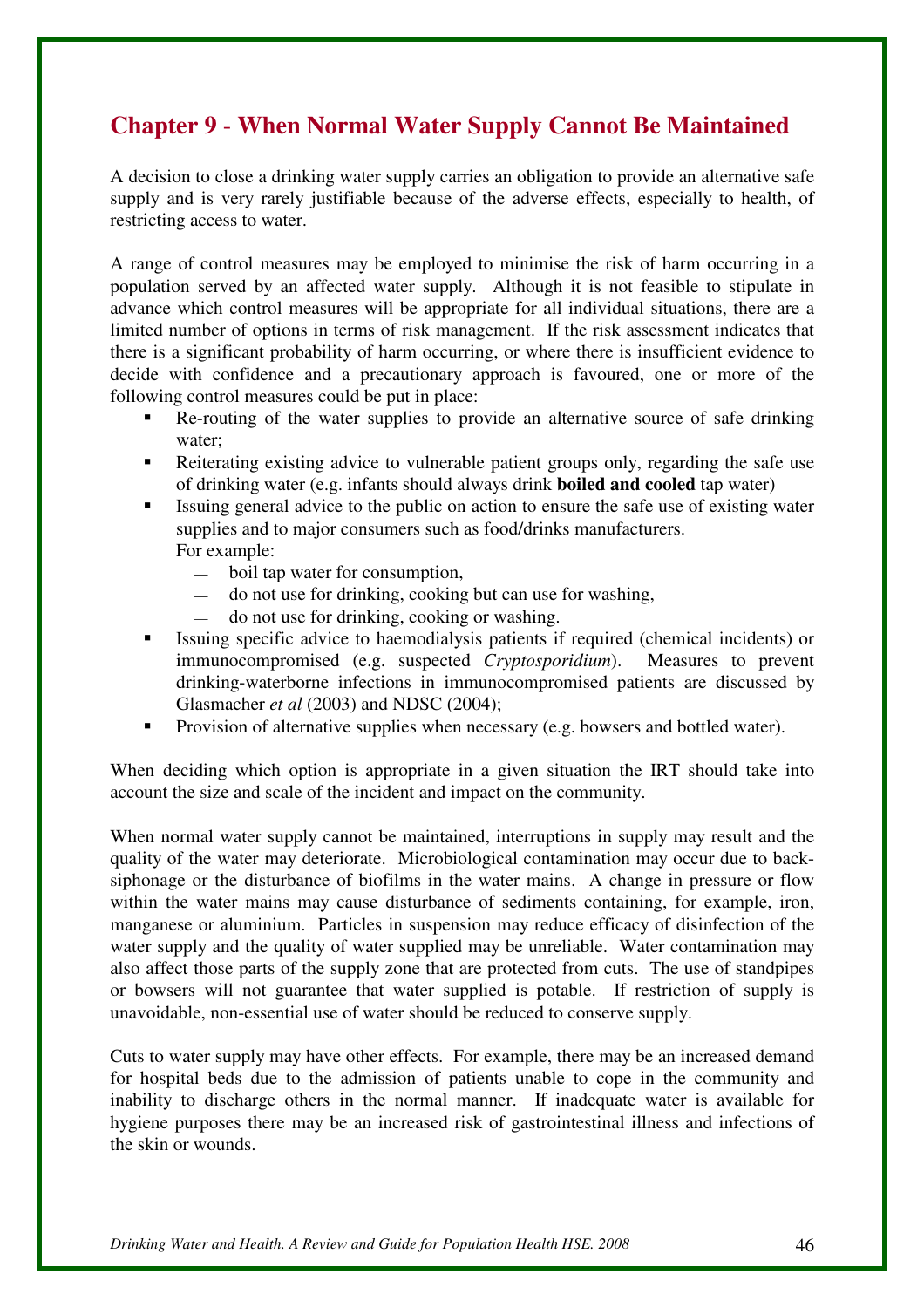**Sample boil water notices** from Scottish Water are given in Appendix G of WSNTG Guidance on Preparing and Implementing a Drinking Water Incident Response Plan (notices for *Cryptosporidium*, boil, don't drink/cook, don't drink/cook/wash and all clear. Also examples of notices may be included in local HSE/Local Authority communication protocols/guidelines, reports of recent incident/outbreak and a template for a boil water notice is given in the cryptosporidiosis document (NDSC, 2004).

## **The Decision to Boil**

A boil water notice may be considered where there is a danger to public health from biological contamination. In some instances (e.g. *Cryptosporidium*) epidemiological evidence of illness may be the basis for advice, in the absence of laboratory evidence of contamination.

## **Issuing a boil water notice is a serious measure that should be undertaken only when there is an ongoing risk to public health which outweighs any risk from the boil water notice itself.**

The public interest is not always best served by boil water notices, which can have negative public health consequences through scalds and anxiety. In addition, if boil water notices are issued frequently or are left in place for long periods, the public response will decrease. If a notice is issued, advice must be clear and easy to understand, or it may be ignored because of confusion over what to do.

Prior to issuing a boil water notice, it is good practice to establish criteria for removing the notice (see page 49). But this is not always possible. Sometimes it is necessary to issue a boil water notice before lifting criteria can be agreed.

## **Communicating the Risk**

It is the statutory role of the **Water Services Authority to advise consumers** if a public supply becomes a potential danger to human health. However, the **importance of interagency collaboration**, so that a clear message can be delivered to the public, cannot be overemphasised. The IRT agrees the content and method(s) of information dissemination. Communication to the public may include:

- briefing of public representatives
- house to house distribution of boil water notice
- $\blacksquare$  press releases
- public notices e.g. church, schools
- fact sheets/FAOs
- public health information leaflet on waterborne illnesses, including specific advice for vulnerable groups where appropriate
- radio and television interviews
- $\blacksquare$  website
- helpline.

If possible advance notice of the cut schedule should be provided. If the incident is prolonged regular updates may help to allay public concerns.

**While the Water Services Authority has a responsibility to advise all consumers, additional advice may be provided directly by the HSE.** For example, the Environmental Health Departments may give specific advice to food premises, crèches and health care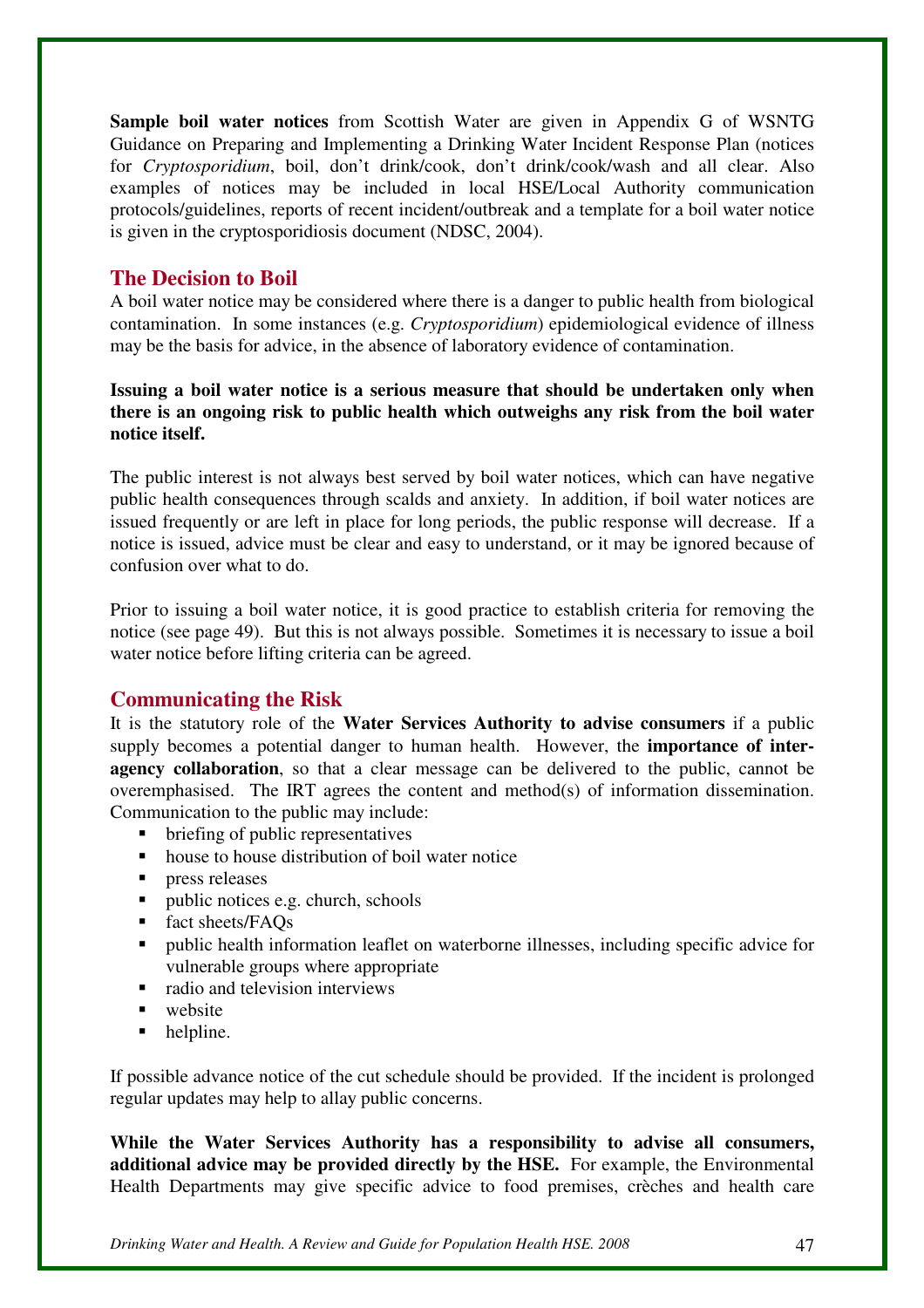facilities, while Public Health Department may contact GPs, Consultants, schools and colleges. Notification arrangements may be outlined in local protocols/guidelines. Other agencies with an enforcement food role may need to be informed e.g. Department of Agriculture, FSAI, Local Authority Veterinary Officers.

When interruptions to water supply occur special consideration should be given to key settings and vulnerable groups where the interruption poses a greater than average risk. Key settings and vulnerable groups should be identified and their supply protected and maintained if at all possible.

#### **Key Settings**:

- Hospitals
- **Hospices**
- Nursing and residential homes
- Schools, pre-schools, colleges
- Day-care centres
- Health Centres, GP and Dental surgeries
- Food production premises and pharmaceutical industries

Health and other care premises require a continuous water supply for a number of purposes, including: personal hygiene, hygiene in operating theatres, sterilisers, cooling of powered instruments in dentistry, food preparation and domestic cleaning. If satisfactory arrangements cannot be made to maintain supplies sufficient to guarantee a satisfactory level of hygiene the temporary closure of establishments such as schools, nurseries and offices may be warranted.

Food businesses including milk producers merit special consideration and advice because of the vulnerability of their product. Food businesses and pharmaceutical industries may need to consider whether they can continue to operate safely.

Hairdressers, swimming pools and spas may need special consideration in the event of algal contamination when direct skin effects may be problematic.

#### **Vulnerable groups for consideration**:

- Infants
- Elderly
- Visitors to the area
- Home haemodialysis patients
- Immunocompromised patients

Local arrangements may be needed to ensure that home haemodialysis patients may dialyse in hospital if their domestic water supply is interrupted. In addition, those with mobility problems due to age, disablement or disease, who cannot fetch water from standpipes or fill buckets from their taps to cope with periods of interrupted supply, may also be vulnerable. Local health workers including GPs should be able to identify those at risk.

In relation to infants the FSAI (1999 and personal communication 2008) recommends that infant feeds should be prepared with tap water that has been brought to the boil once and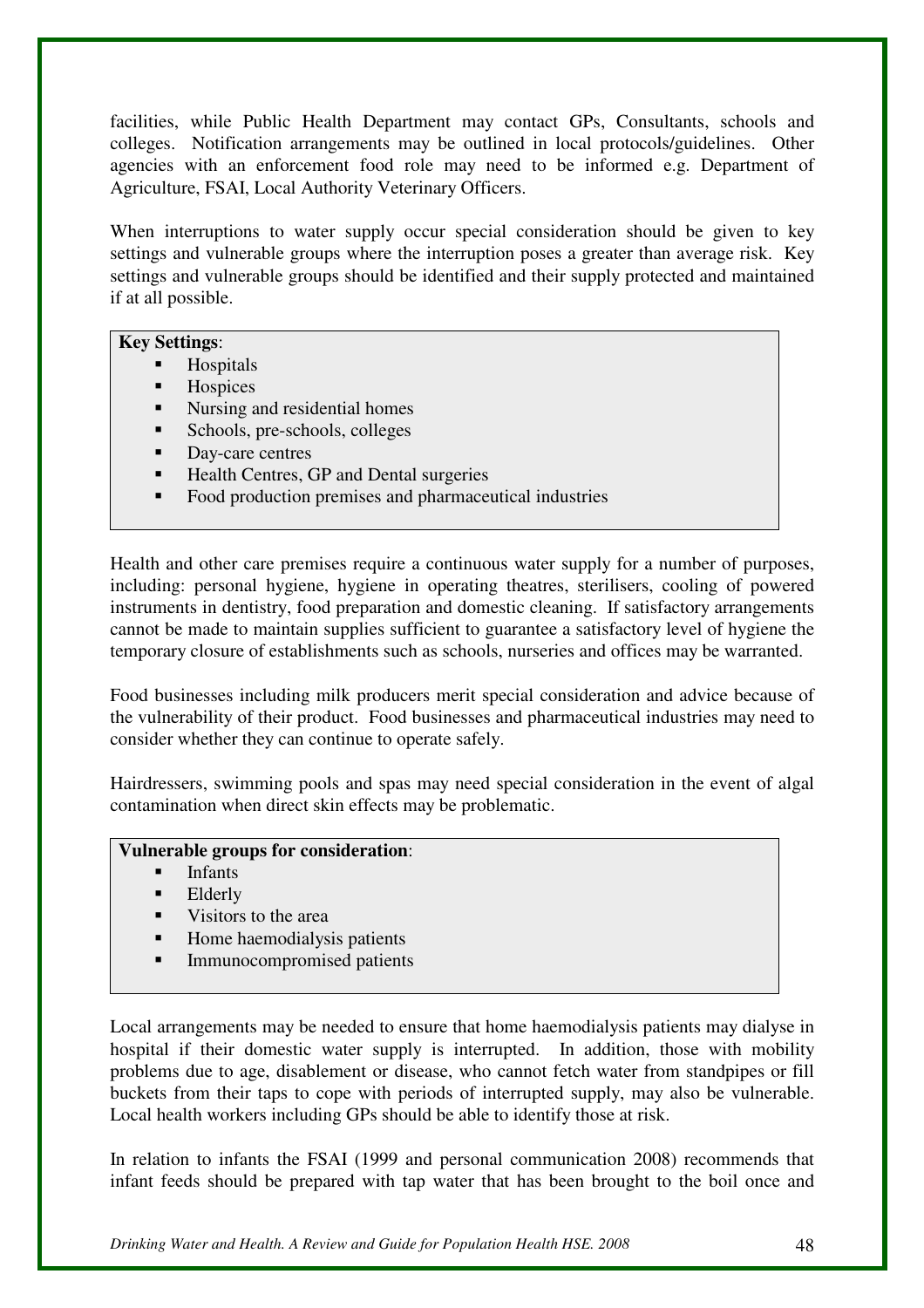cooled. Water that has been reboiled several times should not be used. There are some concerns regarding the use of bottled water that has high concentrations of sodium when reconstituting infant feeds. However, the maximum level of sodium permitted in tap water is 200 mg/litre and it would be extremely rare that tap water had any concentrations near this limit. Almost all bottled water is well below this 200 mg/litre level.

If a commercial bottled water meets suitability criteria for use for preparation of infant feeds it will need to be boiled in the same manner as tap water. Ready-to-use formula that does not require re-constitution with water can also be used.

## **Ending the Incident**

Ideally, the criteria for lifting a control measure should be agreed by the IRT at the same time as the decision is taken to impose the measures. However, circumstances often make this difficult. In this situation, action to protect public health should not be delayed and the criteria for lifting control measures should be decided by the IRT as soon as practical thereafter.

The criteria for standing down an incident will be set by the IRT on the basis of best available evidence and advice. These criteria should take into consideration the balance of risks associated with continuing any restrictions, against the health risk associated with the waterborne hazard. Criteria may include concentration of the contaminant, remedial action, cases of human illness and timescale involved. In some instances, e.g. chemical and algal contamination, it may be necessary to flush storage tanks. This may involve running a hot tap for 30-60 minutes, depending on tank capacity, to release stored water. The water treatment should not be such that other parameters are exceeded, for example elevated trihalomethanes resulting for increased chlorination.

#### **Lifting criteria agreed by HSE and EPA**

- Water monitoring results satisfactory/indicate compliance
- Treatment is effective and commissioned (commissioning statement)
- **Epidemiological evidence that the outbreak is over/return to background levels of** human illness
- The treatment is sustainable

The decision to declare the incident over will be taken when the IRT is satisfied that the hazard is adequately controlled.

Following control of a hazard, resumption of the normal public water supply and completion of all investigations, a debriefing meeting of the IRT should be held and a report compiled and distributed to relevant organisations.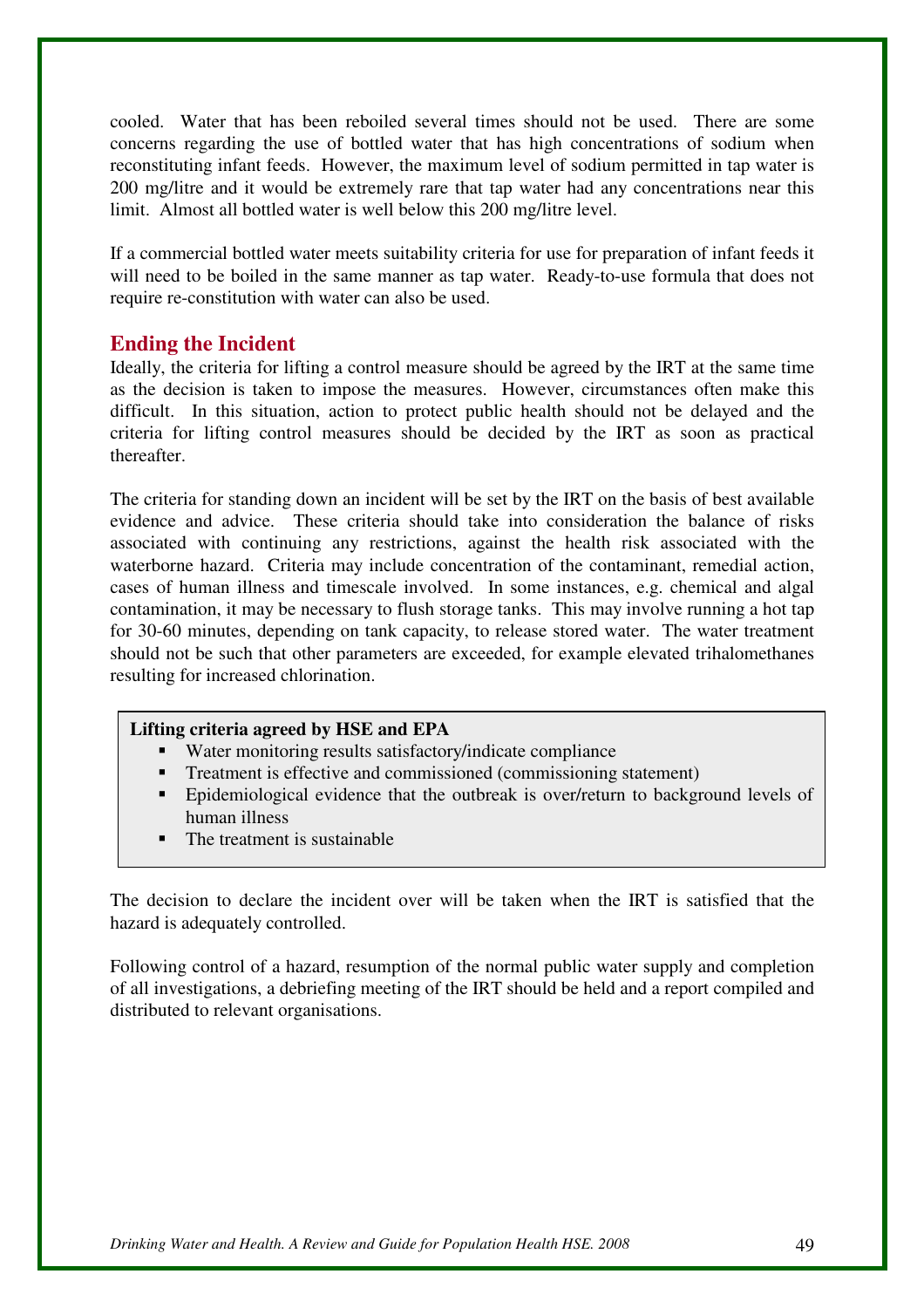#### **References**

Food Safety Authority of Ireland. (1999). Recommendations for a national infant feeding policy. FSAI: Dublin.

Glasmacher A, Engelhart S and Exner M. (2003). Infections from HPC organisms in drinkingwater amongst the immunocompromised. In: Bartram J, Cotruvo J, Exner M, Fricker C, Glasmacher A (Eds). Heterotrophic plate counts and drinking-water safety: the significance of HPCs for water quality and human health. WHO, IWA Publishing: London. pp 137-145.

National Disease Surveillance Centre. (2004). Report of the Waterborne Cryptosporidiosis Subcommittee of the Scientific Advisory Committee. NDSC: Dublin.

WSNTG (2007). Drinking Water Incident Management. Guidance on Preparing and Implementing a Drinking Water Incident Response Plan.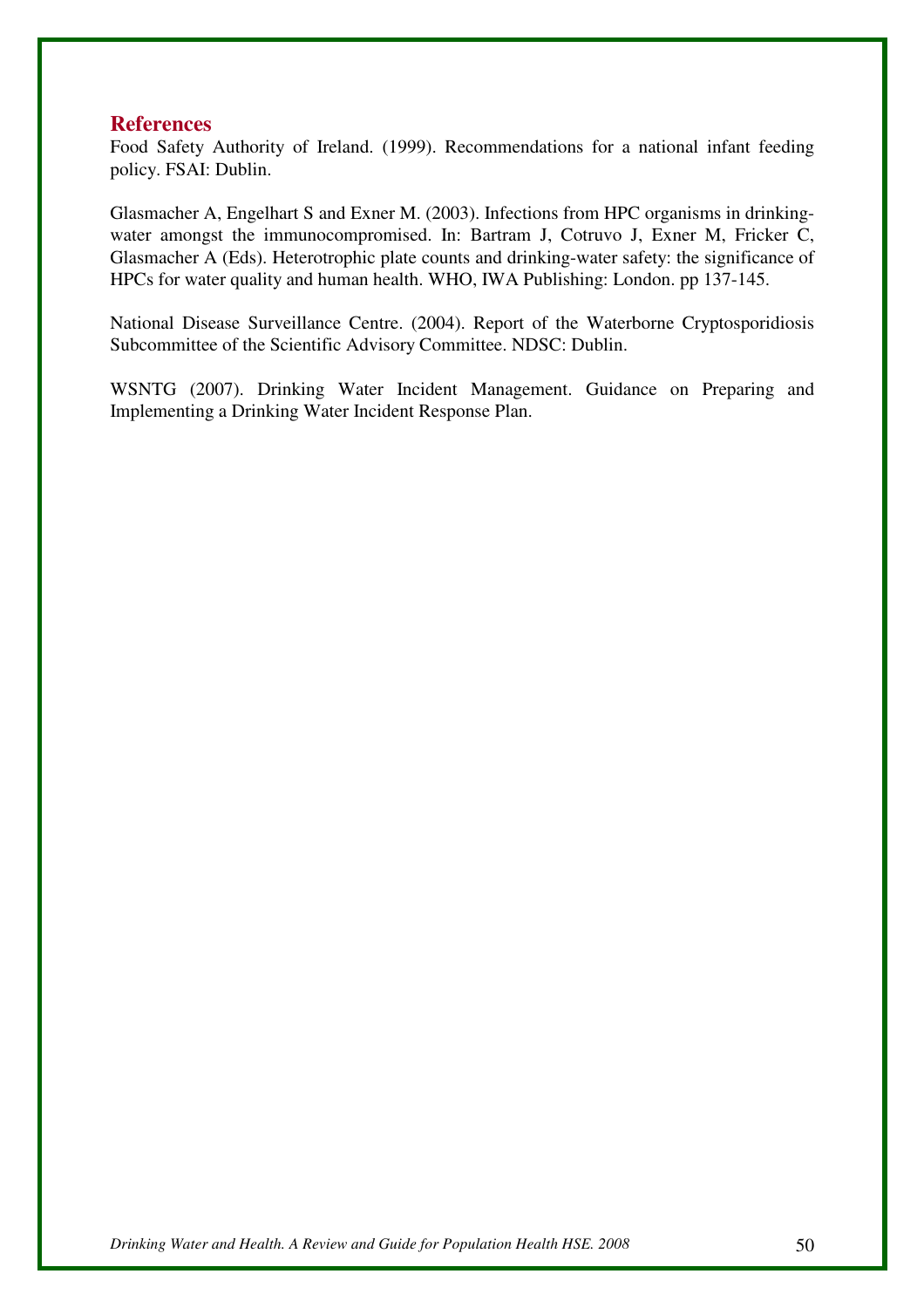## **Chapter 10** - **Fluoridation**

## **Legislation**

In accordance with the Health (Fluoridation of Water Supplies) Act 1960 a Health Authority must arrange for the fluoridation of water supplied to the public by the Water Services Authorities. Under the fluoridation legislation monthly monitoring of fluoridated public water supplies is carried out, usually by the Health Service Executive through Environmental Health Departments. Following the recommendations of the Forum on Fluoridation (2002) the Fluoridation of Water Supplies Regulations 2007 (S.I. No. 42 of 2007) was enacted and specifies the amount of fluoride permitted in drinking water in Ireland. Under Article 6 it says "The amount of fluoride which may be added to public water supplies shall be such that the water, after the addition of fluoride, shall contain **not more than 0.8 milligrams of fluoride per litre** (mg/l) of water, and **not less than 0.6 milligrams of fluoride per litre** (mg/l) of water". This brought about a reduction from the previous  $0.8 - 1.0$  mg/l.

### **Benefits and Risks of Water Fluoridation**

Current evidence shows that water fluoridation at the optimal level recommended in Ireland is a safe and effective public health measure in the prevention of dental decay. There is a substantial body of literature comparing the prevalence and severity of dental decay among populations living in communities with differing levels of fluoride in the water supply.

Prior to water fluoridation national surveys were conducted in the period 1961 to 1963 which provided baseline information on dental decay levels. During the following 30 years local and national surveys have monitored the effectiveness of water fluoridation in the control of dental decay. A National Survey of children's dental health in 1984 found that the level of dental decay in 5, 8, 12 and 15 year old children was substantially lower in those who had been lifetime residents of fluoridated communities when compared with those residing in nonfluoridated communities (O'Mullane *et al*, 1986).

A national survey of adult dental health was conducted in 1990. It was found that residents who lived in fluoridated communities for many years had better dental health than those who were resident in non-fluoridated communities (O'Mullane and Whelton, 1992).

Concerns have been expressed both in Ireland and in other countries about possible health effects from fluoridation. One concern is dental fluorosis which is a cosmetic condition resulting from excessive fluoride exposure during dental development that causes teeth to become discoloured and the enamel of teeth to look spotted, pitted, or stained. There is some evidence that the prevalence of dental fluorosis is increasing in Ireland (Forum on Fluoridation, 2002). Dental fluorosis occurs in Ireland at almost the very mild to mild level characterised by faint white flecks on the surface of the teeth. It is often only detectable by a dentist. It is hoped that the lowering of the level of fluoride that is now added to water under the Flouridation of Water Supplies Regulations 2007 will go some way to addressing this issue.

In 2002 the Food Safety Authority of Ireland carried out a risk assessment of the fluoride intake of infants under four months as a result of the consumption of infant formula reconstituted with fluoridated water. It concluded that there is no significant evidence to suggest that the ingestion of infant formula reconstituted with fluoridated water is a risk factor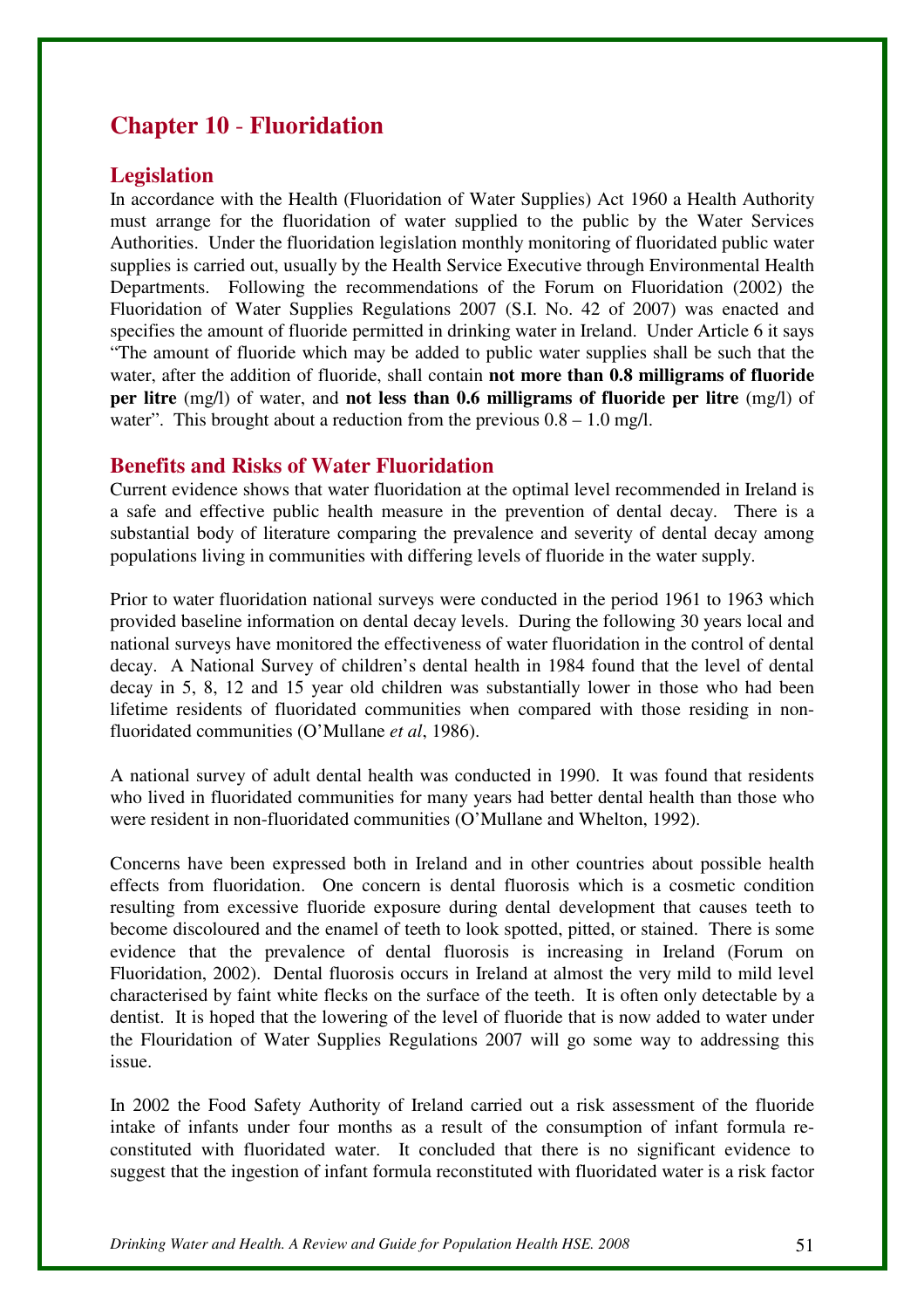for any condition other than dental fluorosis of the permanent teeth. The risk of moderate fluorosis is very low in exclusively formula-fed infants aged 0-4 months residing in areas in which the level of fluoride does not exceed the statutory limit. In areas where the limit is consistently exceeded the risk is also considered to be very low, but the safety margin is reduced. It is recommended that parents should continue to reconstitute infant formula with boiled tap water in accordance with manufacturers' instructions (Anderson *et al*, 2004).

The FSAI risk assessment has been validated by the study 'Fluoride intake in Infants', (Whelton *et al*, not yet published) which concluded that the results of the study were similar to the results of the risk assessment undertaken by the FSAI. It further concluded that the Fluoridation of Water Supplies Regulations, amended in early 2007 to redefine the optimal level of fluoride in tap water from 1ppm to a range of 0.6 - 0.8ppm with an optimal target of 0.7ppm, will decrease the fluoride intake of infants consuming formula reconstituted with fluoridated water and further lower the risk of dental fluorosis.

In 2000, the Faculty of Public Health Medicine of the Royal College of Physicians of Ireland published a report which endorsed the safety and effectiveness of water fluoridation.

### **Forum on Fluoridation**

In 2000 the Minister for Health and Children established the Forum on Fluoridation due to increased public interest and concern over water fluoridation. The Forum recommended that the fluoridation of piped public water supplies should continue as a public health measure (Forum on Fluoridation, 2002). In the light of the best available scientific evidence, the Forum recommended the lowering of the fluoride level in drinking water from the present level of 0.8 to 1.0 mg/l to a range of 0.6 to 0.8 mg/l, with a target value of 0.7 mg/l. This recommendation is now enshrined in Irish legislation through the 2007 Regulations. In the opinion of the Forum this lower level of fluoride would be sufficient, together with the continued use of fluoride toothpaste, to maintain reductions in dental decay rates and reduce the occurrence of dental fluorosis. The recommended level takes into account the multiple sources of fluoride to which the population is exposed.

## **Irish Expert Body on Fluorides and Health**

Among the recommendations of the Forum was the establishment of an Expert Group to implement the recommendations of the Forum and to advise the Minister for Health and Children on an ongoing basis on all aspects of fluoride and its delivery methods. In 2004 the Irish Expert Body on Fluorides and Health was established (chair: Dr. Seamus O'Hickey), with representatives from the Environmental Health Service and Public Health Physicians.

#### **Monitoring Arrangements**

A wide variety of fluoride dosing and monitoring technologies are in current use, and are largely dependent on the age, site and size of the water treatment plant. The Fluoridation of Water Act, 1960, requires that a daily colorimetric test is carried out to determine the fluoride level in the water. The aim is to maintain a level of free fluoride ion between 0.6 and 0.8 mg/l. The sample for fluoride measurement is generally taken below the injection point at the waterworks by the engineering staff of the Local Authority, and at intervals at other points in the distribution system, such that the whole system is tested over a period of time. A report summarising the results of the colorimetric tests carried out by the Local Authority should be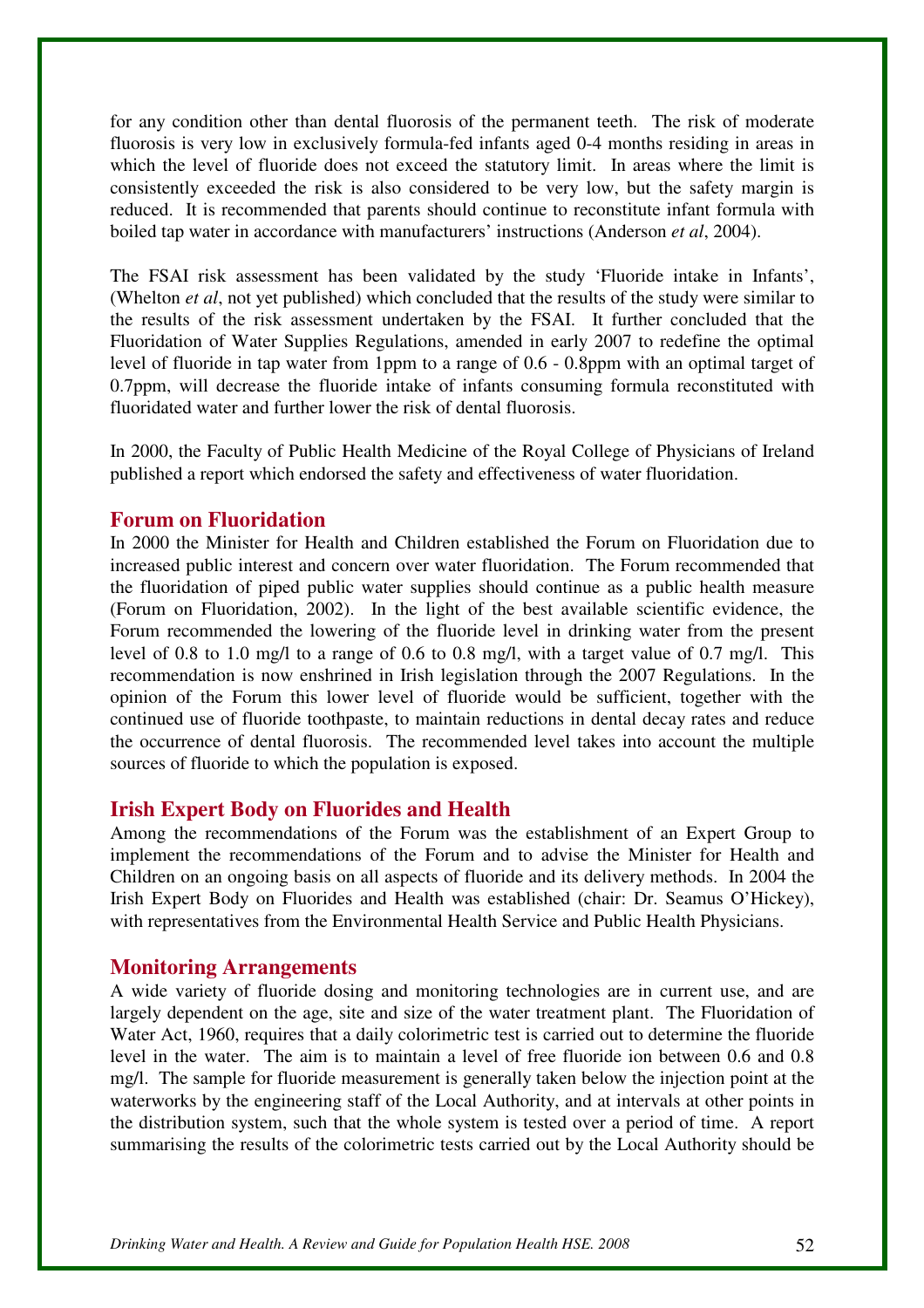forwarded to the HSE each month, with a copy also forwarded to the Department of Health (Department of Health, 1969).

The regulations also require that fluoride levels are determined in the distribution system using the distillation test, at intervals not exceeding four weeks, from different points in the distribution system. This is arranged through the Public Analyst Laboratories, and is intended to be an independent check on the fluoride content of the water. EHOs carry out this monthly monitoring of fluoride levels and make quarterly returns to the DoHC. Monitoring Committees meet at least twice a year or fluoridation may be included in the work of the Water Liaison Committees. Since 1977 Local Principal Dental Surgeons have overall responsibility for fluoridation, however the National Expert Group is considering a revised and clearer line of responsibility.

The Forum on Fluoridation made recommendations on the need to update monitoring, analytical and reporting procedures to reflect modern technologies and to facilitate timely reporting of drinking water fluoride levels. In 2007 the Irish Expert Body on Fluorides and Health issued a code of practice on the fluoridation of drinking water (see Appendix 2). During 2008 a structured programme of independent auditing of all fluoridated water supplies in the country was undertaken to assess compliance with the code of practice.

## **References**

Anderson WA, Pratt I, Ryan MR, Flynn A (2004). A probabilistic estimation of fluoride intake by infants up to the age of 4 months from infant formula reconstituted with tap water in the fluoridated regions of Ireland. *Caries Research*, 38 (5), 421-429.

Department of Health. (1969). Fluoridation of Public Water Supplies. Department of Health, Circular 18/69.

Fluoridation of Water Supplies Regulations 2007 (S.I. No. 42 of 2007). The Stationery Office: Dublin.

Forum on Fluoridation (2002). The Stationery Office: Dublin.

Health (Fluoridation of Water Supplies) Act, 1960. No. 46 of 1960. The Stationery Office: Dublin.

O'Connor M, Fitzpatrick P, Johnson H, Thornton L, on behalf of the Faculty of Public Health Medicine, RCPI (2000). Water Fluoridation and Public Health. Dental Health Foundation and Faculty of Public Health Medicine: Dublin.

O'Mullane D, Clarkson J, Holland T, O'Hickey S, Whelton H. (1986). Children's dental health in Ireland 1984. The Stationery Office: Dublin.

O'Mullane D, Whelton H. (1992). Oral Health of Irish Adults 1989-1990. The Stationery Office: Dublin.

The Irish Expert Body on Fluorides and Health (2007). Code of Practice on the Fluoridation of Drinking Water 2007.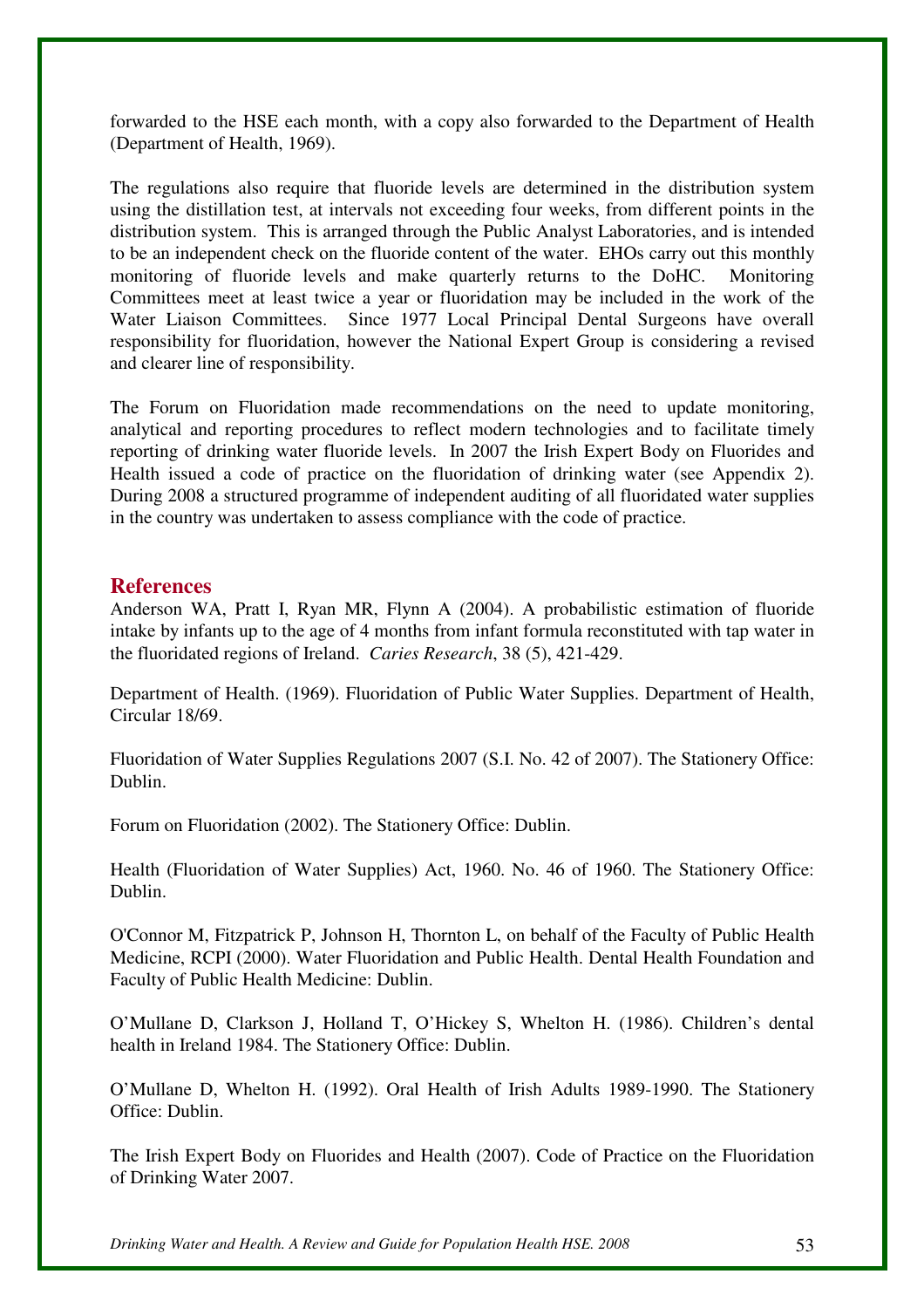# **Appendices**

- Appendix 1: Relevant Websites
- Appendix 2: Drinking Water Legislation and Regulations
- Appendix 3: Algorithm for Total Coliforms
- Appendix 4: Algorithm for *Escherichia coli*
- Appendix 5: *Clostridium perfringens*
- Appendix 6: Algorithm for *Cryptosporidia*
- Appendix 7: Algorithm for Exceedance of Chemical Parameter or Chemical Contamination of Water
- Appendix 8: Chemical Incident Checklist: Water Incidents
- Appendix 9: Algorithm for Nitrate Exceedance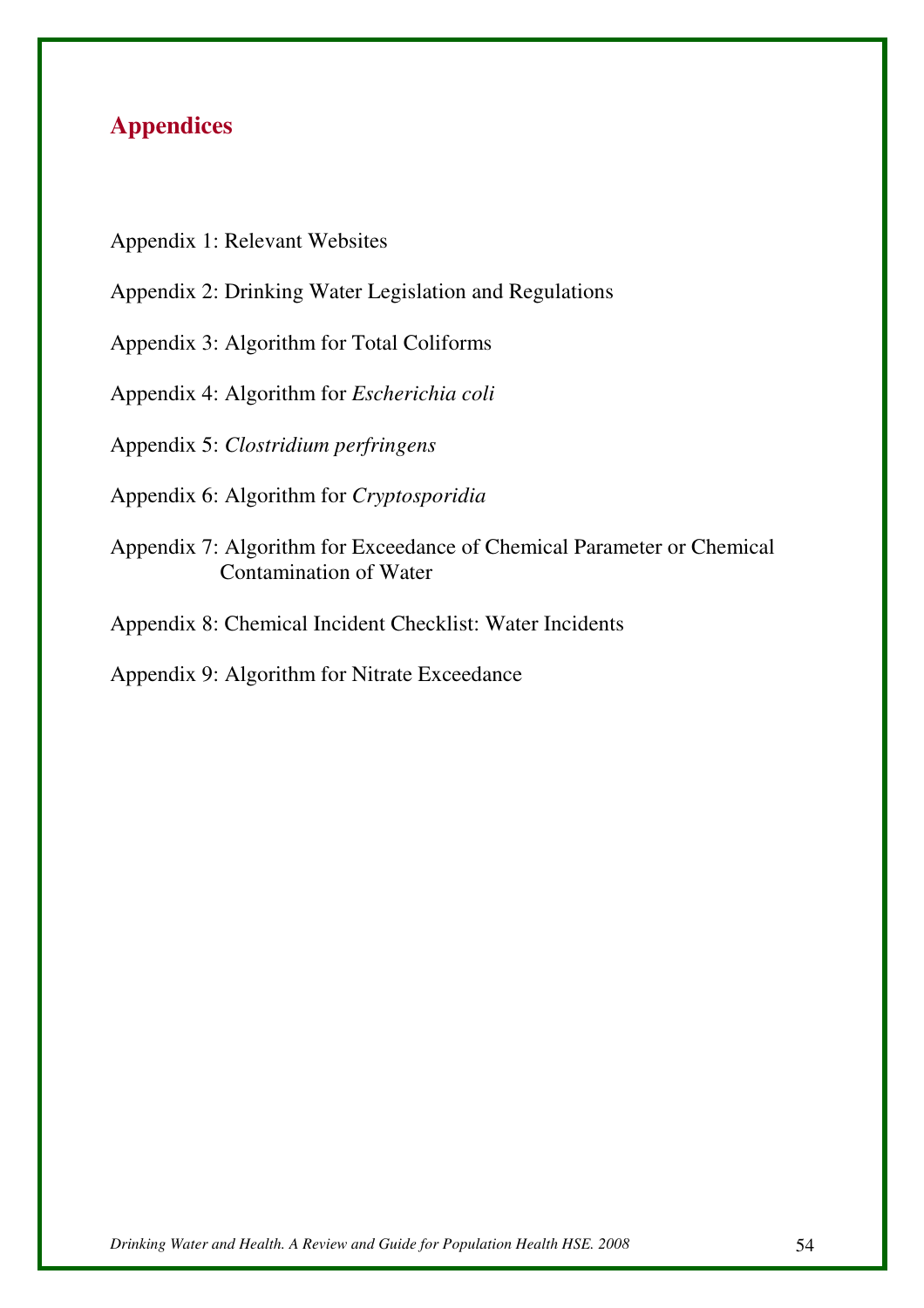## **Appendix 1** - **Relevant Websites**

Agency for Toxic Substances and Disease Registry (ATSDR) (Public Health Statements, Toxicological Profiles, ToxFAQs and Medical Management Guidelines) www.atsdr.cdc.gov

Department of the Environment, Heritage and Local Government www.environ.ie

Drinking Water Inspectorate www.dwi.gov.uk

Environmental Protection Agency www.epa.ie

EPA Office of Environmental Enforcement www.enforcementnetwork.ie

Food Safety Authority of Ireland www.fsai.ie

Health Protection Agency www.hpa.org.uk

Health Protection Surveillance Centre www.hpsc.ie

Health Service Executive Intranet – Drinking Water http://hsenet.hse.ie/HSE\_Central/Population\_Health/Health\_Protection/Drinking\_Water/

http://hsenet.hse.ie/HSE\_Central/Population\_Health/Environmental\_Health/

Irish Expert Body on Fluorides and Health www.fluoridesandhealth.ie

Irish Statute Book www.irishstatutebook.ie

National Federation of Group Water Schemes www.nfgws.ie

Safefood www.safefoodonline.com

Water Services National Training Group www.wsntg.ie

WHO Drinking Water Quality www.who.int/water\_sanitation\_health/dwq/en/

and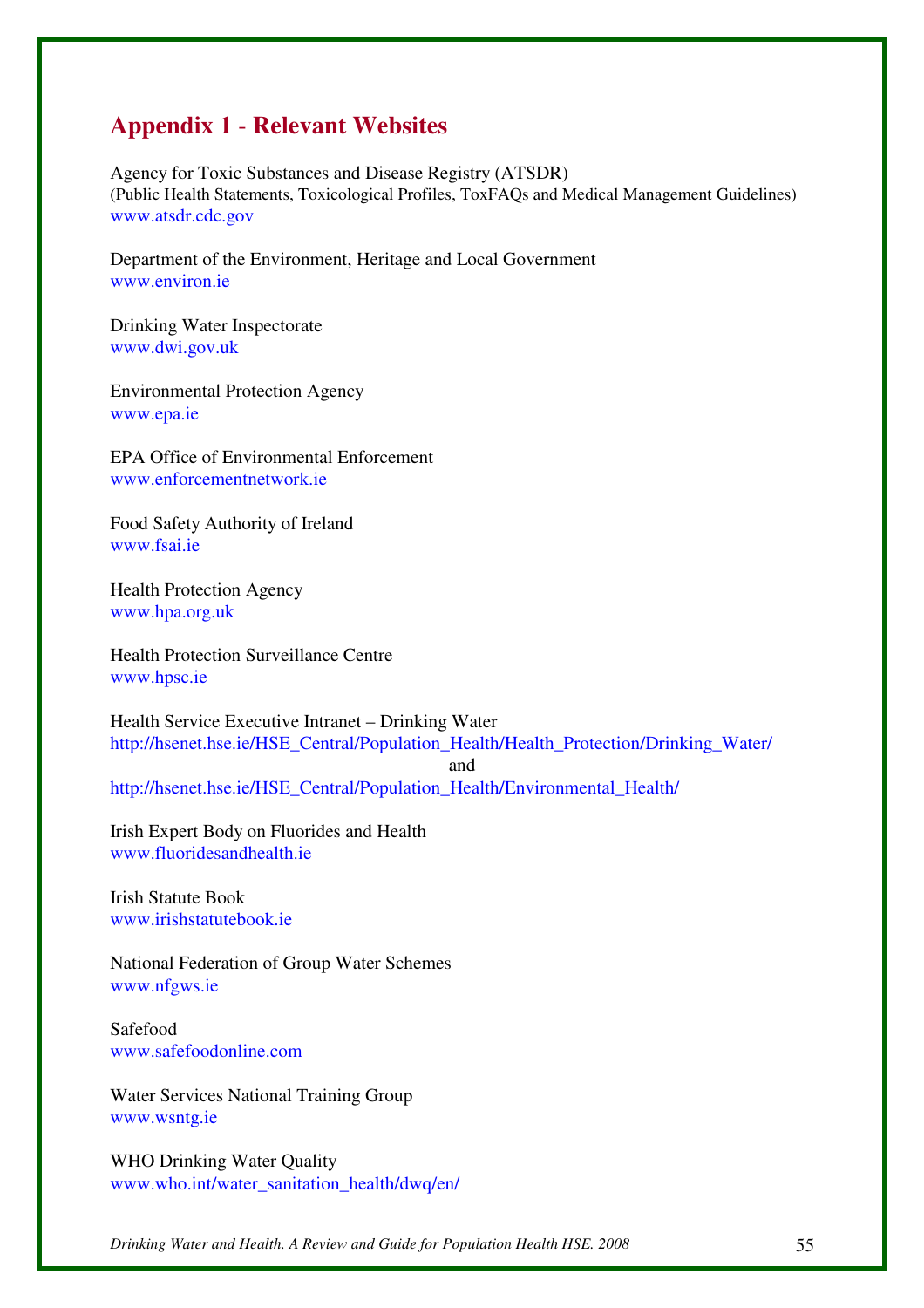## **Appendix 2** - **Drinking Water Legislation and Regulations**

## **Local Government (Sanitary Services) Acts**

The primary statute law relating to the abstraction of water, provision of water supplies and the disposal and treatment of sewage by Local Authorities is contained in the Local Government (Sanitary Services) Acts, 1878–1964. The Code includes the following Acts.

#### **The Waterworks Clauses Act, 1847**

This Act specifically prohibits contamination of any stream or reservoir used as a public water supply or any aqueduct or any part of supply system. This Act is fully repealed by the Water Services Act 2007.

#### **The Waterworks Clauses Act, 1863**

This Act makes it an offence for any person negligently to allow pipes etc to be out of repair so that water is wasted or contaminated or impurities are allowed enter the supply system. Section 13 to 15 and 18 to 21 are repealed by the Water Services Act 2007. Sections 16 and 17 will be repealed when Section 56 WSA 2007 (Water Conservation) is commenced.

#### **Public Health (Ireland) Act, 1878**

Under Section 61, 65 and 74, Sanitary Authorities are empowered to provide a district with a supply of water which is both proper and sufficient for both public and private purposes and must provide and keep in their waterworks a supply of pure and wholesome water.

#### **Public Health Acts Amendment Act 1907**

Under Section 35, any system used for the supply of water for domestic purposes which is so kept as to render the water liable to contamination and a possible danger to health is regarded as a statutory nuisance.

#### **Local Government (Sanitary Services) Act, 1948 (No. 3 of 1948)**

Under Section 27 a Sanitary Authority may take a sample of water from any supply (public and private) serving any inhabitants of their sanitary districts for the purpose of analysis. Sections 10, 11, 18 and 26 to 29 are repealed by the Water Services Act 2007.

#### **Local Government (Sanitary Services) Act, 1962 (No. 26 of 1962)**

Section 8 enables the Sanitary Authority in certain circumstances to require the owner of a premises within their district to connect the premises to the public sewage system, or to the public water supply system. Sections 1, 8, 9 and 11 to 15 are repealed by the Water Services Act 2007.

#### **Local Government Water Pollution Acts 1977 and 1990**

The Acts provide for licensing requirements in relation to discharges to water courses. A person shall not discharge or permit the discharge of any trade effluent or sewage effluent to any waters except under or in accordance with a licence.

"Trade effluent" means effluent from any works, apparatus, plant or drainage pipe used for the disposal of waters or to a sewer of any liquid (whether treated or untreated), either with or without particles of matter in suspension therein, which is discharged from premises used for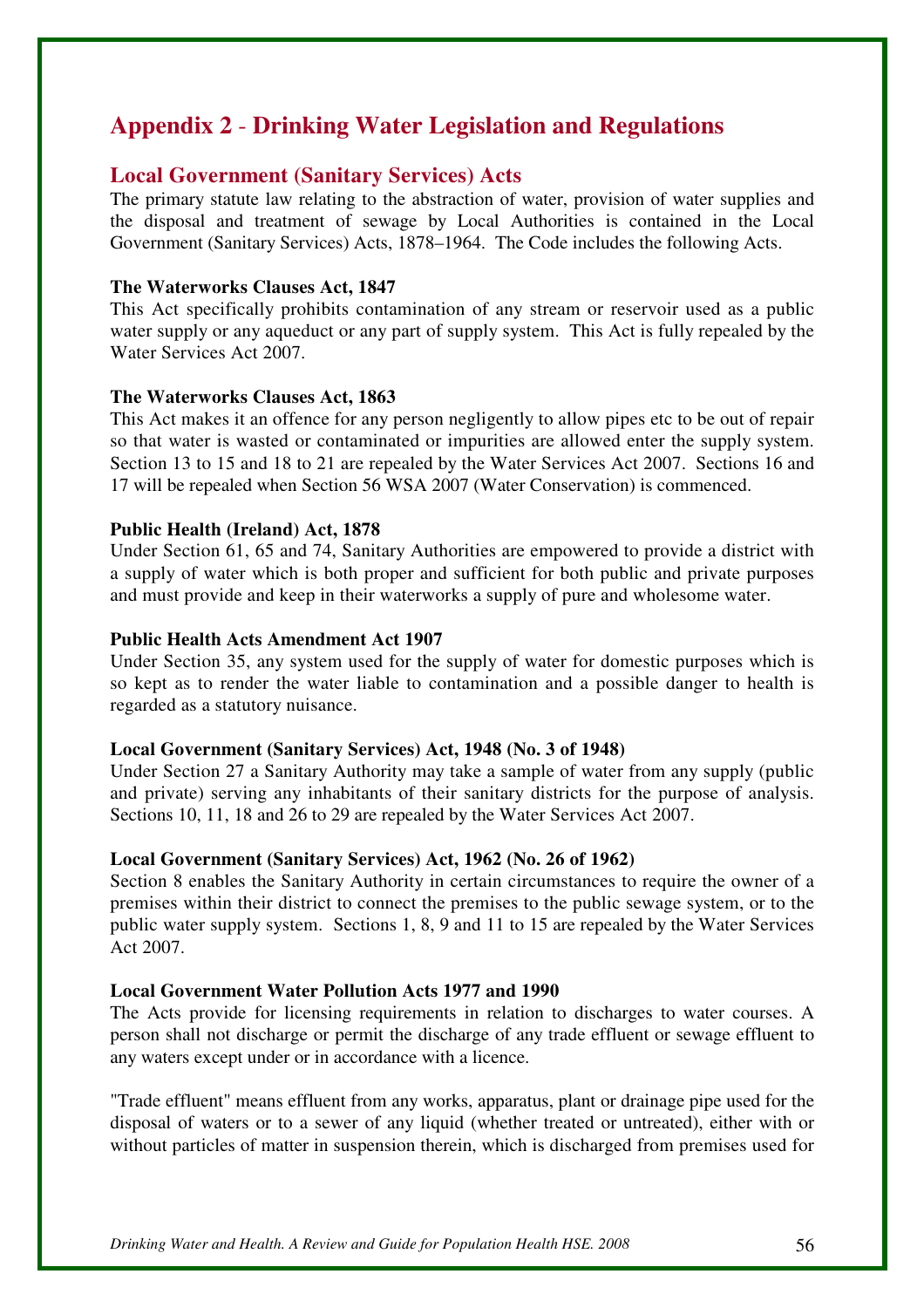carrying out any trade or industry (including mining), but does not include domestic sewage or storm water.

"Sewage effluent" means effluent from any works, apparatus, plant or drainage pipe used for the disposal of waters of sewage, whether treated or untreated.

Sections 24 and 25 of the 1990 Act are repealed by the Water Services Act 2007.

#### **Water Services Act 2007 (No. 30 of 2007)**

The Act incorporates a comprehensive review, update and consolidation of all existing water services legislation, and facilitates the establishment of a comprehensive supervisory regime to ensure compliance with specified performance standards. It includes provision to:

- consolidate water services law into a single modern code, for ease of access and application,
- **introduce a licensing system to regulate the operations of group water services schemes,**
- amend the Environmental Protection Act 1992 to assign responsibility for supervision of sanitary authority water supplies to the Agency.
- strengthen administrative arrangements for planning the delivery of water services at national and local level, and
- place duties of care on users of water services in relation to water conservation, protection of collection and distribution networks, and prevention of risk to public health and the environment.

The Act replaces the term Sanitary Authorities with Water Services Authorities.

The Water Services Act 2007 repealed some of the older legislation, as follows;

- The Waterworks Clauses Act 1847 is fully repealed,
- The Waterworks Clauses 1863 Sections 13 to 15 and 18 to 21 repealed. When Section 56 WSA 2007 (Water Conservation) is commenced, Sections 16 and 17 will be simultaneously repealed,
- Local Government (Sanitary Services) Act 1948 Sections 10, 11, 18 and 26 to 29 are repealed,
- Local Government (Sanitary Services) Act 1962 Sections 1, 8, 9 and 11 to 15 are repealed,
- Local Government Water Pollution Act 1990 Sections 24 and 25 are repealed.

#### **Water Services Act 2007 (Commencement) Order 2007 (S.I. No. 846 of 2007)**

The first Commencement Order for the Water Services Act 2007 brings most of the key operational provisions of the Act (such as provisions relating to connections to services, metering, installation of infrastructure and related duties of care) into force, with effect from 31<sup>st</sup> December 2007. It provides for the commencement of some 85 of the 116 sections in the Act. The remaining provisions will be rolled out over a number of phases as many of these require further consultation with stakeholders and the preparation of regulations and guidelines before they are commenced.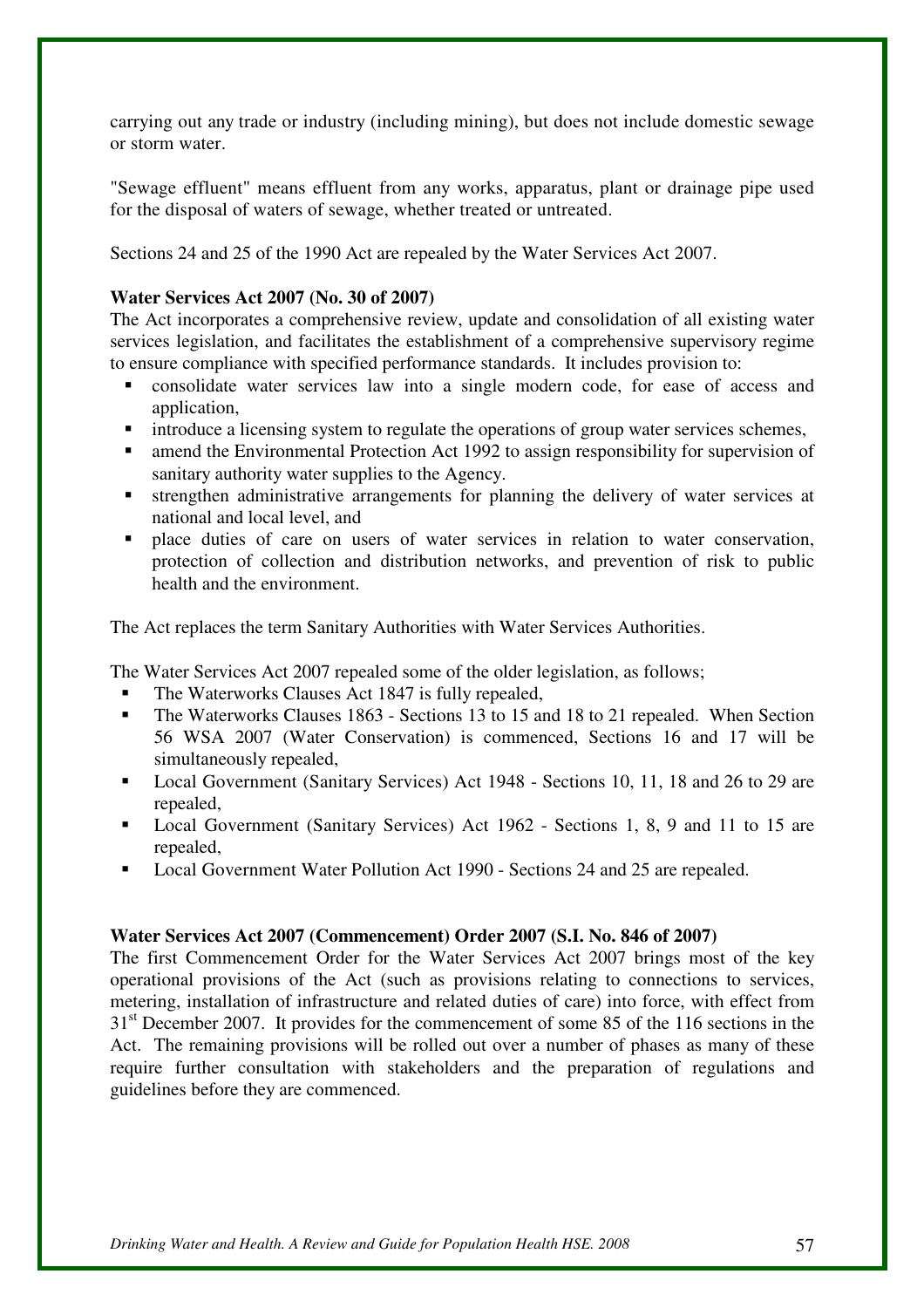#### **Fluoridation**

#### **Health (Fluoridation of Water Supplies) Act, 1960 (No. 46 of 1960)**

The Act gave health authorities general responsibility for the fluoridation of water supplies specified in regulations made by the Minister in pursuance of the Act. The responsibility for fluoridation of water supplies was transferred to Health Boards from April 1st 1971, under the Health Act of 1970, with the Sanitary Authority continuing to be responsible for the operation of fluoridation on an agency basis. Under this legislation monthly monitoring of fluoridated public water supplies is carried out by the Health Authorities (see Chapter 10).

#### **Fluoridation of Water Supplies Regulations 2007 (S.I. No. 42 of 2007)**

These Regulations specify the amount of fluoride in drinking water in Ireland. Article 6 holds that *"The amount of fluoride which may be added to public water supplies shall be such that the water, after the addition of fluoride, shall contain not more than 0.8 milligrams of fluoride per litre (mg/l) of water, and not less than 0.6 milligrams of fluoride per litre (mg/l) of water."* This brought about a reduction from the previous 0.8 – 1.0 mg/l.

#### **Code of Practice on the Fluoridation of Drinking Water 2007**

The Code of Practice on Fluoridation was compiled by the Irish Expert Body on Fluorides and Health and was forwarded to all Local Authorities with responsibility for provision of drinking water. The Expert Body was set up by the Department of Health and Children in line with recommendations made by the Forum on Fluoridation Report 2002. The Code deals with a description of the process of fluoridation including managing critical control points, site security, bulk delivery and storage of hydrofluosilicic, dosing, monitoring, auditing the system, training of personnel and Health and Safety considerations. The Code supersedes previous circulars on Fluoridation from the DoHC.

## **Health Acts**

#### **Health Act 1970**

This Act established the Health Boards in Ireland. Section 25 of the Act deals with arrangements between Health Boards and Local Authorities –

**25. (1)** *Where (a) a Local Authority is of opinion that it would be more convenient that any power, function or duty which may be exercised or performed by it should be exercised or performed, whether generally or in a particular case, by a Health Board, and* 

> *(b) The Health Board is able and willing so to exercise or perform the power, function or duty,*

*the authority and the board may, with the consent of the Minister for Local Government, make an arrangement for the power, function or duty to be exercised or performed on behalf of the Authority by the Board, and it shall thereupon become so exercisable or performable by the Board.* 

*(2) The making of an arrangement under section (1) shall be a reserved function of the Local Authority.* 

*(3) Where a Local Authority is of the opinion that it would be convenient for the duties in relation to its powers and functions to be performed by an officer of the health board, that duty may be assigned by the chief executive officer of the health board in the same way as duties relating to the powers and functions of the board.*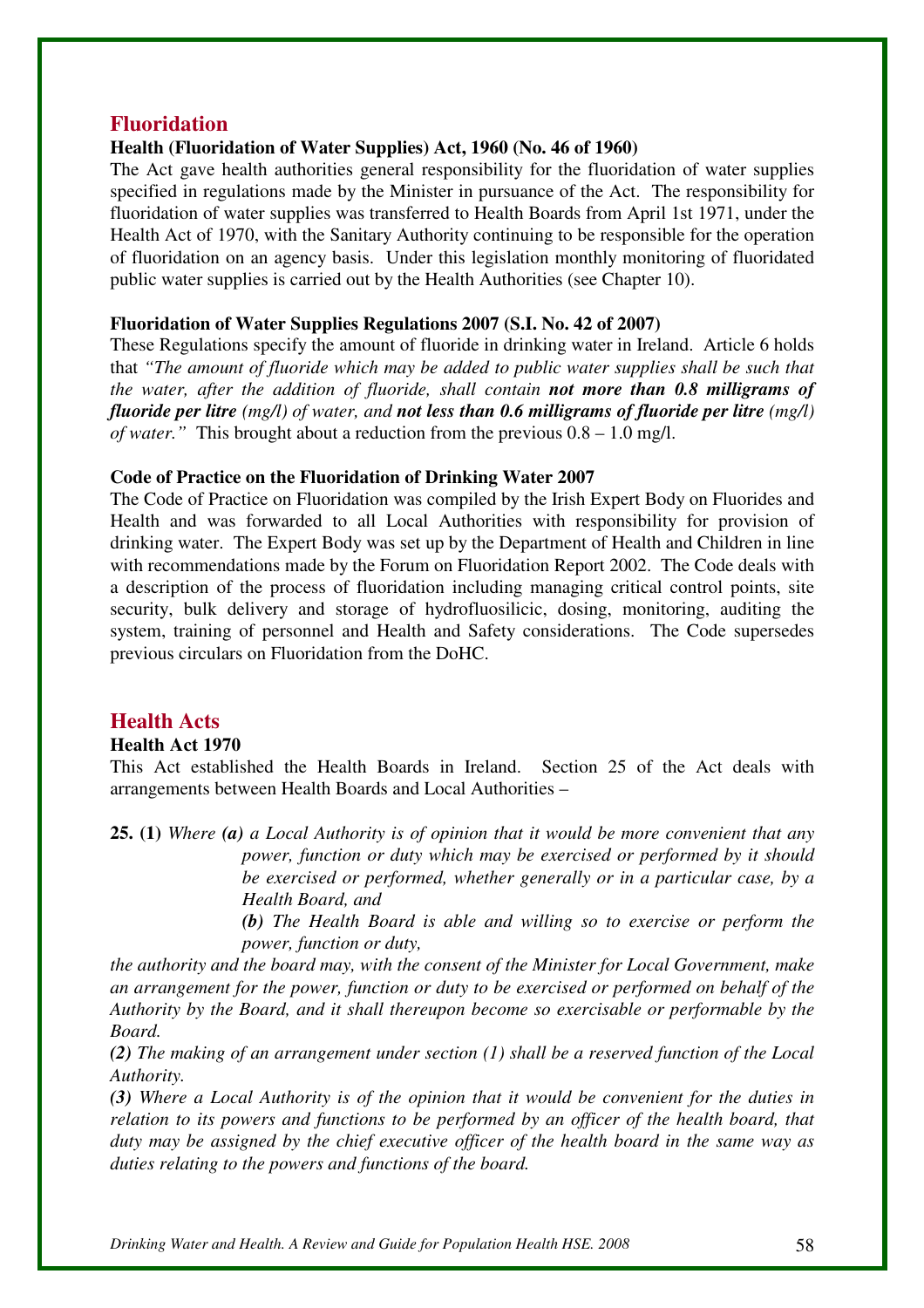*(4) Where the chief executive officer of a health board is of opinion that it would be convenient that duties relating to any of the powers or functions of the board or its officers should be assigned to an officer of a Local Authority, those duties may be assigned to such an officer by the Local Authority in the same way as duties under the Local Authority.* 

#### **Health Act 2004**

The Health Service Executive was established on January  $1<sup>st</sup>$  2005 and replaced the ERHA and Health Boards.

#### **Infectious Diseases (Amendment) Regulations, 2004 (S.I. No. 865 of 2004)**

Infectious Disease (Amendment) Regulations 2004 reflect structural changes in the Health Service and provides for the notification of infectious diseases to the HPSC which has taken over the functions of the NDSC. It also defines the MOH as an appropriately qualified registered medical practitioner who is an employee of the HSE and is designated in writing by the HSE to perform the functions of the MOH under the Health Acts 1947-1953.

#### **International Health Regulations (2005)**

The International Health Regulations (IHR) 2005 came into force on  $15<sup>th</sup>$  June 2007. The purpose and scope of these Regulations are to prevent, protect against, control and provide a public health response to the international spread of diseases in ways that are commensurate with and restricted to public health risks, and which avoid unnecessary interference with international traffic and trade.

The regulations require States Parties to notify a potentially wide range of events to WHO on the basis of defined criteria indicating that the event may constitute a *public health emergency of international concern*. Each country is required to establish a National IHR Focal Point and corresponding contact persons or officials. The National IHR Focal Point means "the national centre, designated by each State Party, which shall be accessible at all times for communications with WHO IHR Contact Points under these Regulations". HPSC has been established as Ireland's National Focal Point for communicable disease: Dr Darina O'Flanagan and Dr Kevin Kelleher are the 2 named contact points.

In the event of a Public Health Emergency of International Concern, information will need to be circulated to relevant personnel rapidly within the health system. Information from the health system will also need to be gathered, collated and reported internationally to WHO.

Countries have two years to assess their capacity and develop national action plans followed by three years to meet the requirements of the regulations regarding their national surveillance and response systems as well as the requirements at designated airports, ports and certain ground crossings.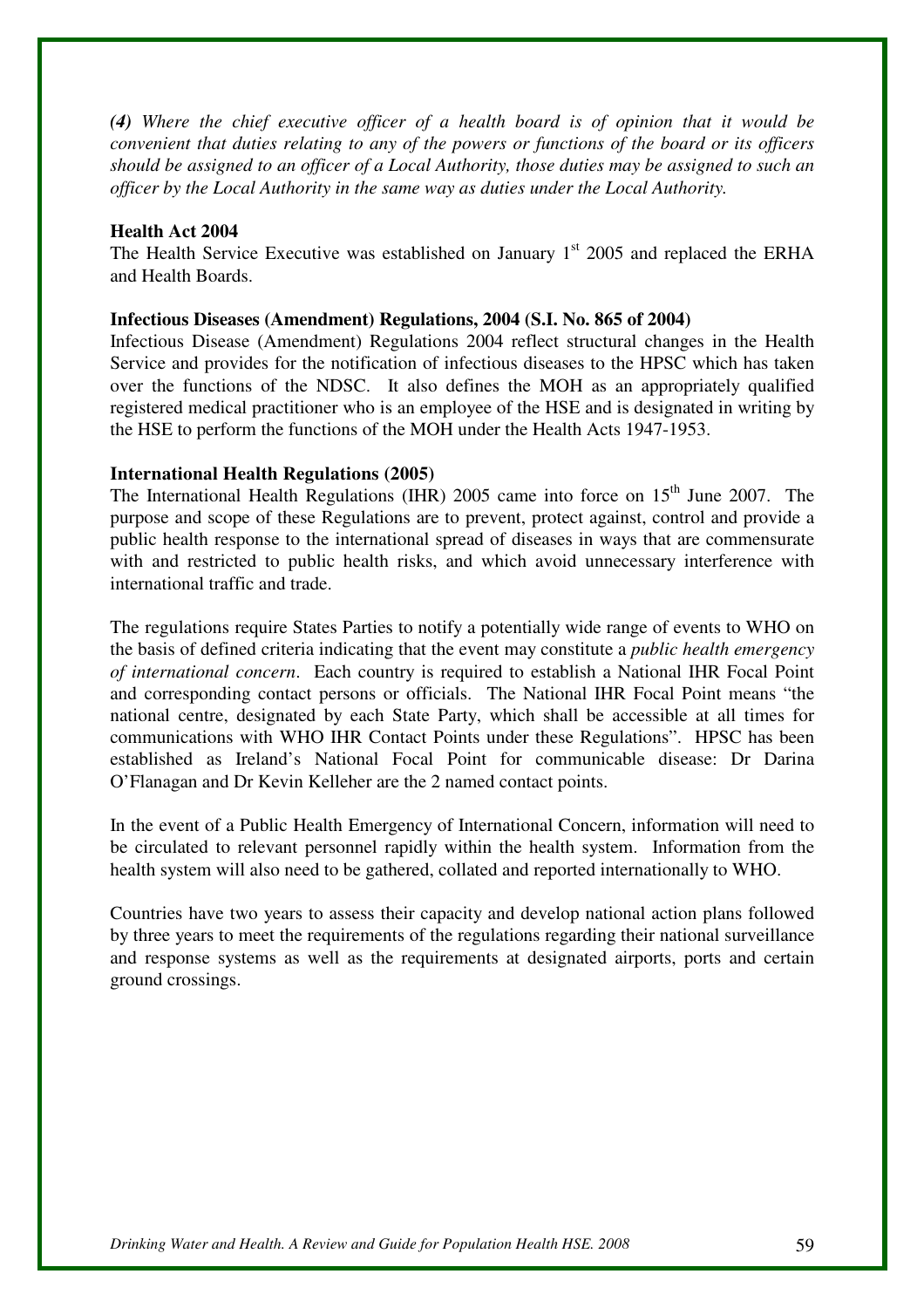## **Water Legislation**

## **European Community Regulations**

Currently the Quality of Bathing Waters Regulations, 1992 (S.I. No. 155 of 1992) are in place and set out the standards for bathing water. However, Bathing Water Quality Regulations 2008 (S.I. No. 79 of 2008) transpose EU Bathing Water Directive 2006 (Directive 2006/7/EC of 15 February 2006) and come in to effect from the beginning for 2015. These latter Regulations aim to:

- improve health protection for bathers
- establish a more pro-active approach to management of bathing waters, and
- **•** promote increased public involvement and dissemination of information to the public.

The 2008 Regulations establish a new classification system for bathing water quality based on four classifications "poor", "sufficient", "good" and "excellent" and generally require that a classification of at least "sufficient" be achieved by 2015 for all bathing waters. Local Authorities must take appropriate measures with a view to improving waters which are classified as "poor" and increasing the number of bathing waters classified as "good" or "excellent". A permanent advice against bathing must be issued in a case where bathing water is classified as "poor" for five consecutive years. Local Authorities are required annually to identify bathing waters, establish a monitoring calendar, carry out the specified monitoring, report the results to the EPA, carry out appropriate management measures where necessary and provide information to the public. There must be public participation in the identification of waters and the general implementation of the Regulations. The EPA is required by the Regulations to classify bathing waters, generally on the basis of the monitoring results for the four preceding bathing seasons, and to publish an annual report in relation to bathing water quality. Monitoring by Local Authorities is to commence not later than 2011 with a view to ensuring that a classification is assigned to bathing waters not later than 2015. Private controllers of access lands may be required to contribute towards the costs incurred by a Local Authority or the EPA.

## **The 1992 Regulations set out the following water quality standards;**

The parameter total coliforms standard is (a)  $\leq$  5,000/100 ml, (b)  $\leq$  10,000/100 ml. (To be confirmed with (a) by 80% or more of samples and, in the case of (b), by 95% or more of samples. Standard not to be exceeded by any two consecutive samples in any case.)

The parameter faecal coliform standard is (a)  $\leq 1,000/100$  ml, (b)  $\leq 2,000/100$  ml. (To be confirmed with (a) by 80% or more of samples and, in the case of (b), by 95% or more of samples. Standard not to be exceeded by any two consecutive samples in any case).

These parameters provide helpful guidelines when deciding on appropriate advice for the public concerning use of water for personal hygiene during a water alert.

## **European Communities (Quality of Surface Water Intended for the Abstraction of Drinking Water) Regulations 1989 (S.I. No. 294 of 1989)**

These regulations relate to surface water sources used or intended for use in public water supplies, are concerned with the quality of raw water and the appropriate treatment methods to produce drinking water. The following responsibilities are placed on Local Authorities to:

 classify surface waters used or intended for abstractions in accordance with specified quality standards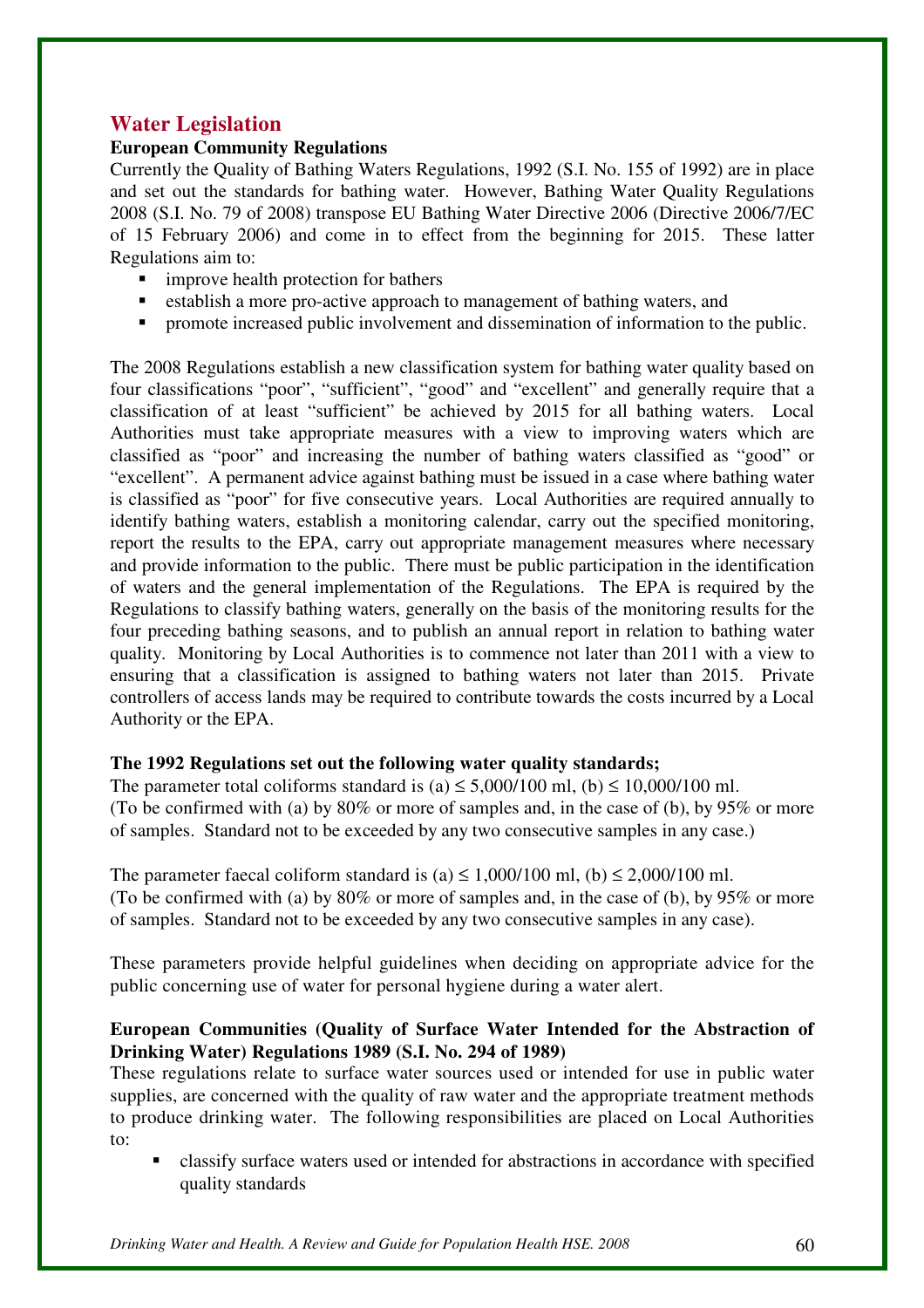- prepare action programmes, where appropriate for improvement of water quality
- monitor the quality of surface water.

They do not apply to private water supplies or to either public or private supplies abstracted from groundwater sources.

#### **European Communities (Drinking Water) Regulations 2007 (S.I. 106 of 2007)**

These Regulations prescribe quality standards to be applied, and related supervision and enforcement procedures in relation to supplies of drinking water, including requirements as to sampling frequency, methods of analysis, the provision of information to consumers and related matters. The Regulations also provide for supervision of sanitary authority supplies by the EPA. Sanitary authorities will continue to be responsible for supervising group scheme supplies, but all monitoring programmes will in future be subject to approval by the Agency. The Agency will in turn be required to supervise the performance by sanitary authorities of their monitoring functions and supervisory authorities will have powers of direct intervention if necessary to ensure compliance with their instructions. The Regulations revoke the European Communities (Drinking Water) Regulations 2000 (S.I. No. 439 of 2000).

#### **European Communities (Drinking Water) (No.2) Regulations 2007 (S.I. 278 of 2007)**

These Regulations prescribe quality standards to be applied, and related supervision and enforcement procedures in relation to supplies of drinking water, including requirements as to sampling frequency, methods of analysis, the provision of information to consumers and related matters. The Regulations update the European Communities (Drinking Water) Regulations 2007 (S.I. No. 106 of 2007), which are revoked, to provide for indictable offences. These Regulations further strengthen the Drinking Water Regulations by increasing penalties for non-compliance with the requirements of the Regulations. Refer to Chapter 2 for further details.

### **European Communities (Natural Mineral Waters, Spring Waters and Other Waters in Bottles or Containers) Regulations 2007 (S.I. No. 225 of 2007)**

The EU legislation which relates to mineral water include Council Directive 80/777/EEC, Directive 96/70/EC and Commission Directive 2003/40/EC. In Ireland, the European Communities (Natural Mineral Waters, Spring Waters and Other Waters in Bottles or Containers) Regulations 2007 (S.I. No. 225 of 2007) and the **European Communities (Natural Mineral Waters, Spring Waters and Other Waters in Bottles or Containers) (Amendment) Regulations 2007 (S.I. No. 686 of 2007)** specifies three types of water which can be bottled or packaged: natural mineral water, spring water and all other water. Refer to Chapter 2 for further details.

## **Environmental Protection Agency**

#### **Environmental Protection Agency Act, 1992**

The EPA was set up in 1992 and has a supervising role over Sanitary Authorities monitoring of drinking water -

**Section 58. (1) (a)** *The Agency may require a sanitary authority to submit to it in such manner and at such times as it may direct, such information as the Agency may specify about the monitoring of the quality of water intended for human consumption pursuant to the European Communities (Quality of Water intended for Human Consumption) Regulations, 1988, or any enactment amending or replacing those regulations or any other enactment relating to drinking water as may be prescribed.*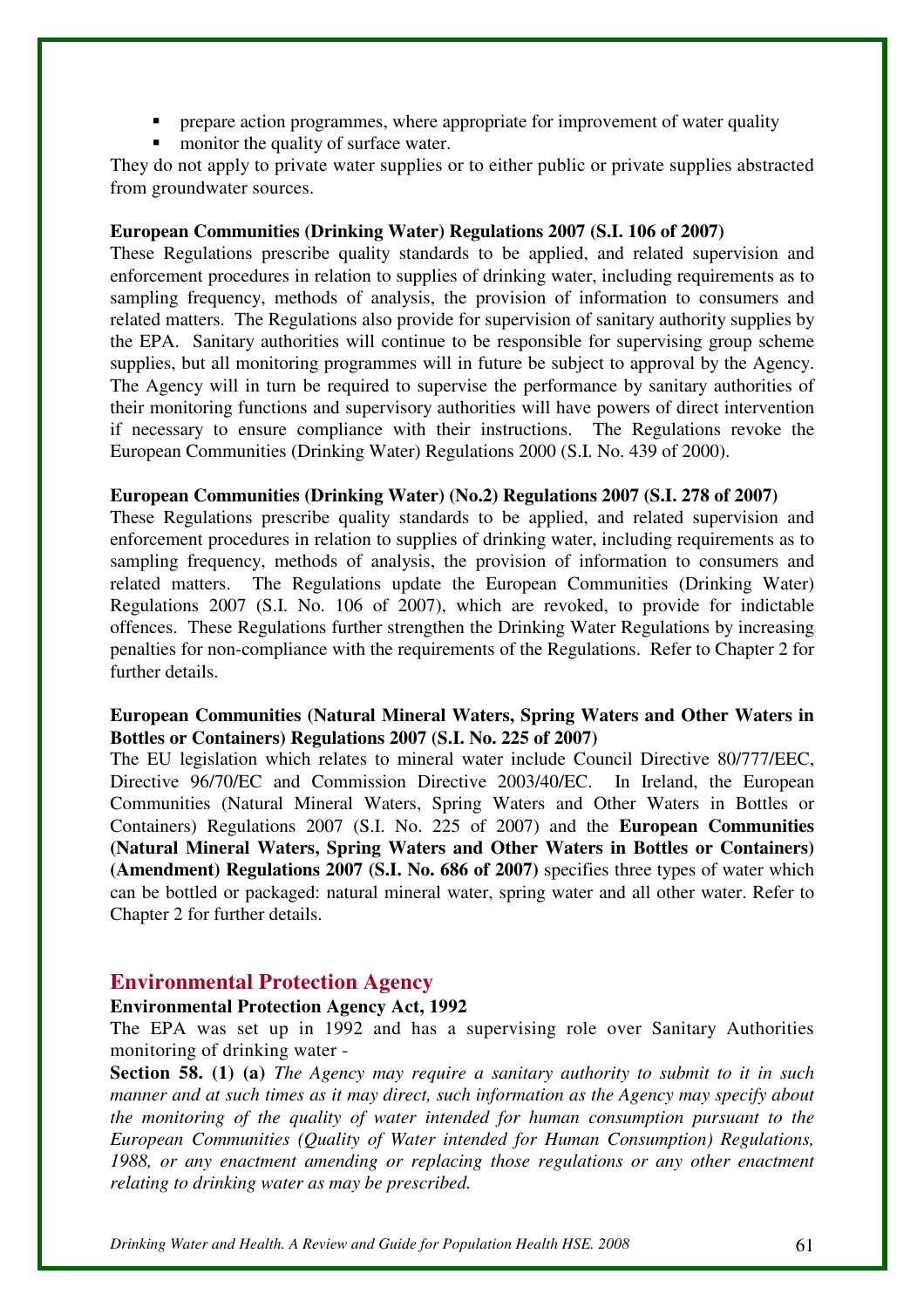**(b)** *The Agency shall carry out, cause to be carried out, or arrange for, such monitoring as it considers necessary to verify information (including monitoring results) transmitted to it under paragraph (a).* 

**(2)** *The Agency shall, in relation to each year, prepare and submit to the Minister a report on the monitoring, and an assessment of the results, referred to in subsection (1), and shall include in the report such recommendations as seem to it to be appropriate.* 

**(3)** *Each report under subsection (2) shall be laid by the Minister before each House of the Oireachtas and shall be published by the Agency.* 

Section 58 of the EPA Act 1992 requires the Agency to prepare and submit to the Minister for the Environment, Heritage and Local Government a report each year on the monitoring by Water Services Authorities of drinking water supplies and an assessment of the results.

#### **Urban Waste Water Treatment Regulations 2001 (S.I. No 254 of 2001***)*

These Regulations revoke and generally re-enact in consolidated form the Environmental Protection Agency Act 1992 (Urban Waste Water Treatment Regulations, 1994, as amended) and prescribe a further 30 water bodies as sensitive areas. The Regulations*:*

- prescribe requirements in relation to the provision of collection systems and treatment standards and other requirements for urban waste water treatment plants, generally and in sensitive areas,
- provide for monitoring procedures in relation to treatment plants and make provision for pre-treatment requirements in relation to industrial waste water entering collection systems and urban waste water treatment plants, and
- give effect to provisions of Council Directive 91/271/EEC of 21 May 1991, as amended, concerning urban waste water treatment, and Directive 2000/60/EC of 23 October 2000 - the Water Framework Directive.

#### **Food Safety Legislation**

EC (Hygiene of Foodstuffs) Regulations 2006 (S.I. 369 of 2006) and **European Communities (General Food Law) Regulations 2007 (S.I. No. 747 of 2007)** 

*"Regulation (EC) No 178/2002 of the European Parliament and of the Council of 28th Jan. 2002 laying down the general principles and requirements of food law, establishing the European Food Safety Authority and laying down the procedures in matters of food safety"* defines "food" as including ".. water after the point of compliance as defined in Article 6 of Directive 80/778/EC and without prejudice to the requirement of Directives 80/778/EEC and 98/83/EC."

Under Regulation 178/2002 as above "Regulation (EC) No. 852/2004 of the European Parliament and of the Council of 29<sup>th</sup> April 2004 on the hygiene of foodstuffs" was enacted and is enshrined in Irish Legislation through such statutory instruments as the "European Communities (General Food Law) Regulations 2007 (S.I. No. 747 of 2007).

Annex II Chapter VII of 852/2004 above deals with "Water Supply" and Paragraph 1 (a) says that "There is to be an adequate supply of potable water supply, which is to be used whenever necessary to ensure that foodstuffs are not contaminated".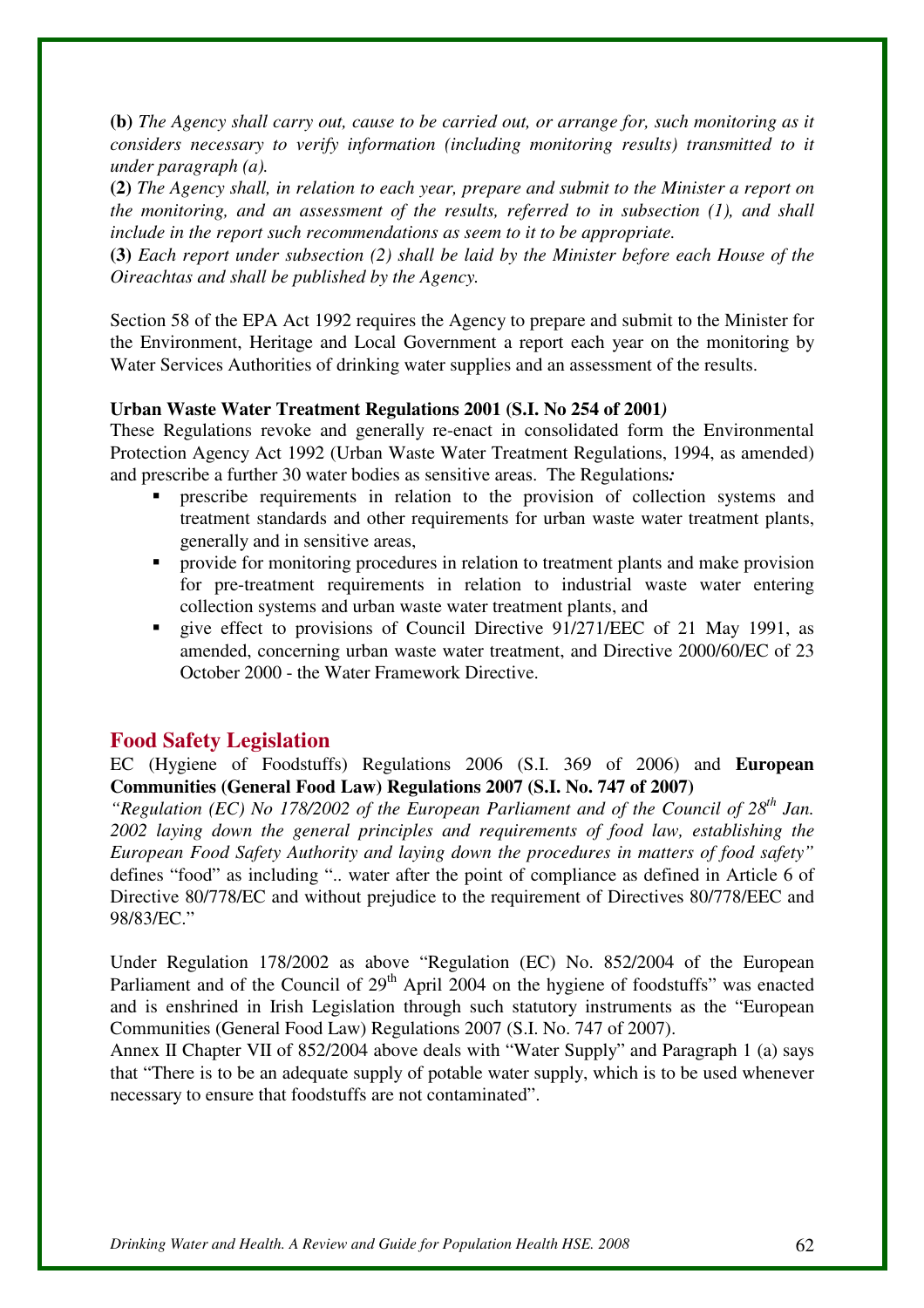# **Appendix 3** - **Algorithm for Total Coliforms**

Total coliforms are an indicator parameter in the drinking water legislation with a parametric value of 0 per 100mls of water. This parameter is subject to *check monitoring*.

#### **Total Coliforms**

- Include a wide range of genera not specific to faecal contamination
- Not necessarily useful as an indicator of faecal contamination
- Can be used as an indicator of treatment effectiveness, to assess cleanliness and integrity of distribution system, and to assess potential presence of biofilms.

Total coliforms belong within the family Enterobacteriaceae. They contain various species of the genera *Escherichia*, *Klebsiella*, *Enterobacter*, *Citrobacter*, *Serratia* and many others. While *E. coli* is the only member of the total coliform group that is found exclusively in faeces, other members of the group are found naturally in water, soil and vegetation, as well as in faeces.

Although the presence of total coliforms is not a reliable indicator of the presence of faecal contamination, the cause of their presence should be investigated and further action taken if necessary (See Algorithm for Coliform Exceedance).

As operational indicators, total coliforms provide information on the adequacy of drinking water treatment and on the microbial condition of the distribution system:

- Total coliform bacteria are easily destroyed during disinfection. Effective treatment including disinfection should yield water free of any coliform organisms, no matter how polluted the source water may have been. The presence of any total coliform bacteria in treated water leaving a plant therefore suggests inadequate treatment and disinfection, is unacceptable and should be corrected immediately (Health Canada, 2006). [Note: treated water should contain residual chlorine at a concentration of 0.5 mg/l for at least 30 minutes contact time prior to supply to consumers to ensure that the disinfection is complete (EPA, 2007)].
- If total coliforms are found in the distribution system, but water tested immediately post-treatment is free of total coliforms, this suggests that regrowth or post-treatment contamination has occurred (Health Canada, 2006). Post-treatment contamination could result from numerous problems such as pipe leaks with negative pressure events, pipe breaks, inadequate cleaning and disinfection after repairs, and cross-connections (including backflow) with non-potable water. In addition, surges in water mains from activities such as hydrant tests and fire-fighting may result in the sloughing of biofilm and a subsequent rise in total coliform bacterial counts (Health Canada, 2006). Microbiological parameters, such as *E. coli* or coliform bacteria, may also be influenced by the design and hygienic status of the consumer's tap (EPA, 2007).

In a distribution system, public health decisions should not be based solely on the presence of total coliforms, in the absence of *E. coli*, unless the investigation indicates a problem that results in a threat to public health (Health Canada, 2006).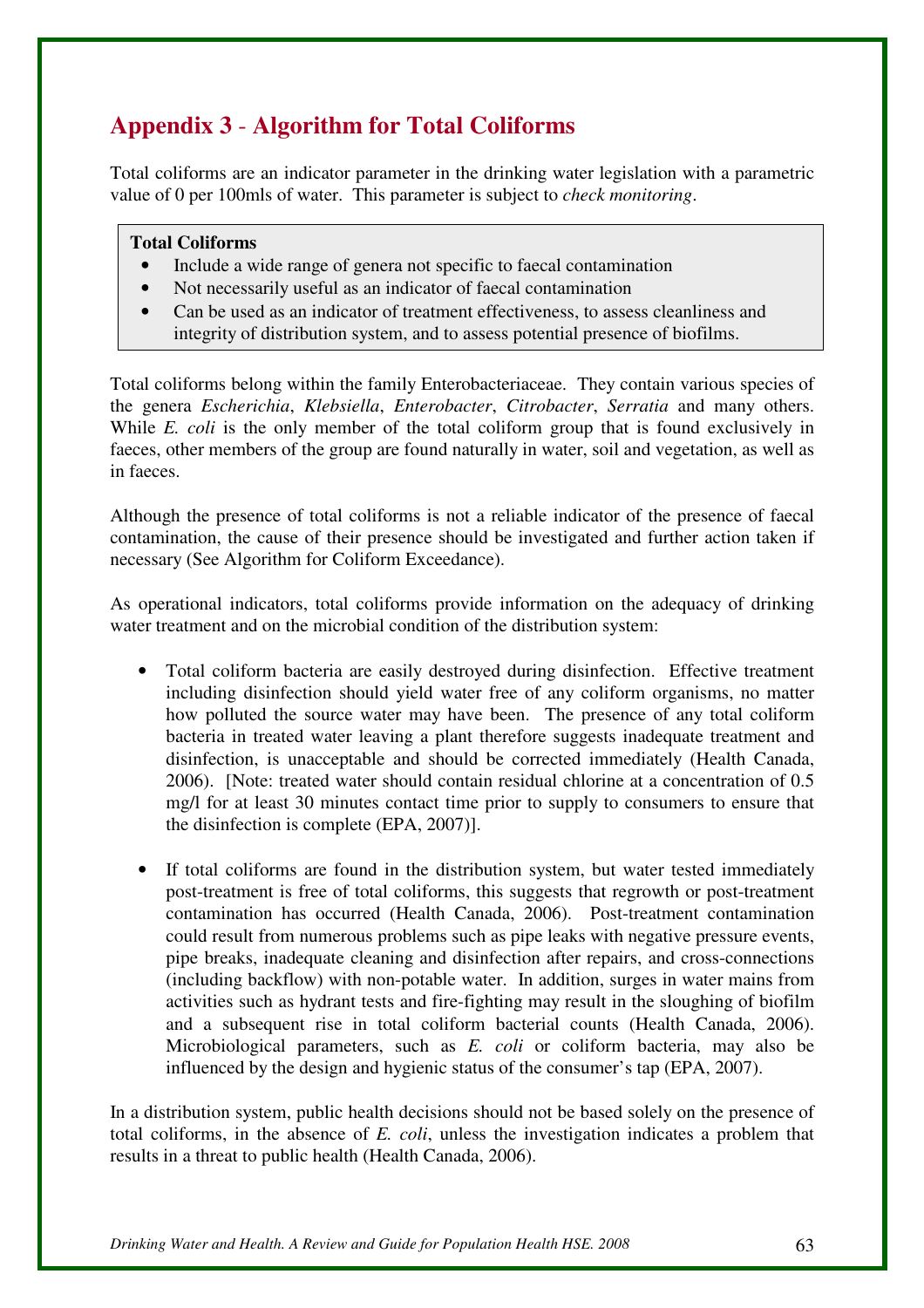If enhanced health surveillance indicates that a waterborne outbreak may be occurring, or if conditions exist that could result in a waterborne outbreak, then the necessity of issuing a boil water notice should be immediately discussed. In the event that an incident that may have contaminated the distribution system or interfered with treatment is known, consumers may be notified immediately to boil the drinking water.

If total coliforms (in the absence of *E. coli*) are confirmed, some or all of the corrective actions listed below may be necessary. The degree of response will depend on the history of the quality of raw water supply, the historical effectiveness of treatment process and integrity of distribution system, and an assessment of the significance and extent of problem.

If corrective actions are deemed necessary, they may include:

- Verification of integrity of treatment process and distribution system
- Verification of required disinfectant residual throughout distribution system
- Increase in chlorine dosage, flushing of water mains, cleaning of treated water storage tanks and checking for presence of cross-connections and pressure losses
- Sample and test sites adjacent to the site(s) of the positive sample(s). Tests performed should include total coliforms, *E. coli*, disinfectant residual and turbidity
- Investigation to identify problem and prevent recurrence
- Continue selected sampling and testing (e.g. bacteriological, disinfectant residual and turbidity) of all identified sites during the investigative phase to confirm the extent of the problem and to verify the success of the corrective actions.

This parameter is being examined as part of the revision of the EC Drinking Water Directive.

#### **References**

EPA (2007). Drinking Water Regulations Guidance Booklet No. 1. (Guidance for Local Authorities on Regulation 9 and Regulation 10 of the European Communities (Drinking Water) (No. 2) Regulations 2007 (S.I. No. 278 of 2007). Issued November 2007. EPA: Wexford.

Health Canada (2006). Guidelines for Canadian Drinking Water Quality: Guideline Technical Document - Total Coliforms. Water Quality and Health Bureau, Healthy Environments and Consumer Safety Branch, Health Canada, Ottawa, Ontario.

MMWR Weekly (1985). Detection of Elevated Levels of Coliform Bacteria in a Public Water Supply - Connecticut. MMWR Weekly, March 15, 1985, 34(10); 142-4.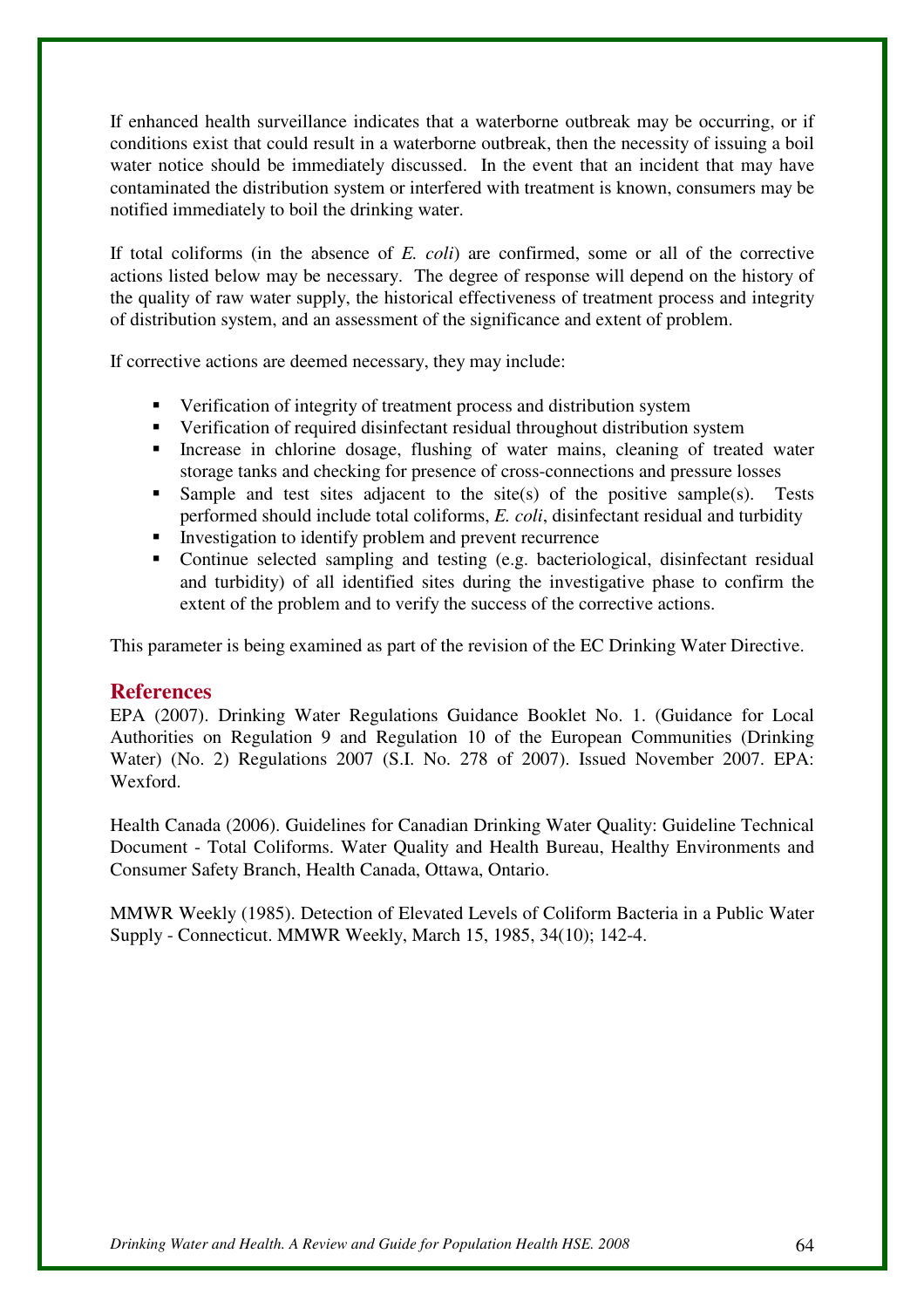

- - $\rightarrow$  recommend boil water notice or alternative supply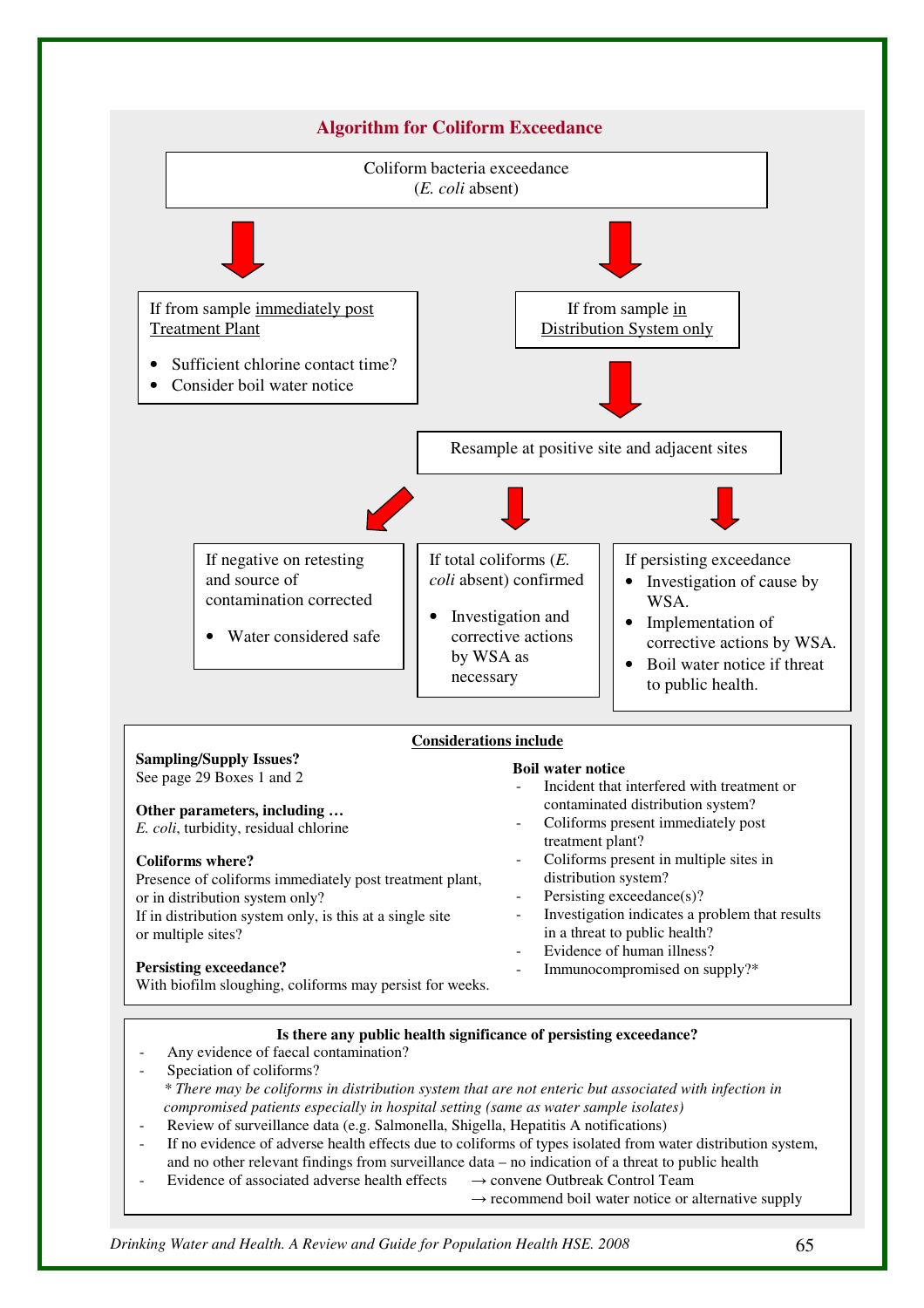# **Appendix 4** - **Algorithm for** *Escherichia coli*

*Escherichia coli* is a microbiological parameter in the drinking water legislation with a parametric value of 0 per 100mls of water. This parameter is subject to *check monitoring*.

## *E. coli*

- The use of pointer bacteria, in particular *E. coli* and coliform bacteria, as a means of assessing the potential presence of waterborne pathogens, has been paramount to protecting public health.
- *E. coli* is a coliform bacterium that has historically been regarded as the primary indicator of the presence of human or animal faeces. It is sensitive to disinfection and therefore not a good indicator of presence of more resistant organisms.
- There is no absolute correlation between the number of pointer organisms and (a) the actual presence or numbers of enteric pathogens or (b) the risk of illness occurring.

*E. coli* is a member of the coliform group, part of the family Enterobacteriaceae, and is described as a facultative anaerobic, Gram-negative, non-spore forming, rod-shaped bacterium that possesses the enzyme ß-glucuronidase. It is the only member of the coliform group that is found exclusively in the faeces of humans and other animals. Of the coliforms, *E. coli* is generally the most sensitive to environmental stresses. It rarely grows outside the human or animal gut. Its presence in water indicates not only recent faecal contamination but also the possible presence of intestinal disease-causing bacteria, viruses and protozoa.

The detection of *E. coli* in any drinking water system is unacceptable (Health Canada, 2006). Conversely, the absence of *E. coli* in drinking water generally indicates that the water is free of intestinal disease-causing bacteria. However, because *E. coli* is not as resistant to disinfection as intestinal viruses and protozoa, its absence does not necessarily indicate that intestinal viruses and protozoa are also absent.

If *E. coli* is detected in a public drinking water system, and if resampling and testing of the positive site(s) confirm the presence of *E. coli*, a boil water notice should be advised and corrective actions carried out by the Water Services Authority as necessary. Surveillance for possible waterborne disease cases should be conducted. See Algorithm for *E. coli* Exceedance.

Depending on the extent of *E. coli* contamination in the first sampling *e.g.* positive sample results from more than one location in the distribution system, a boil water notice may be advised immediately and corrective actions initiated without waiting for confirmation.

If the presence of *E. coli* in drinking water is confirmed, corrective actions may include the following:

- Verification of integrity of treatment process and distribution system
- Verification of required disinfectant residual throughout distribution system
- **Increase in chlorine dosage, flushing of water mains, cleaning of treated water** storage tanks and checking for presence of cross-connections and pressure losses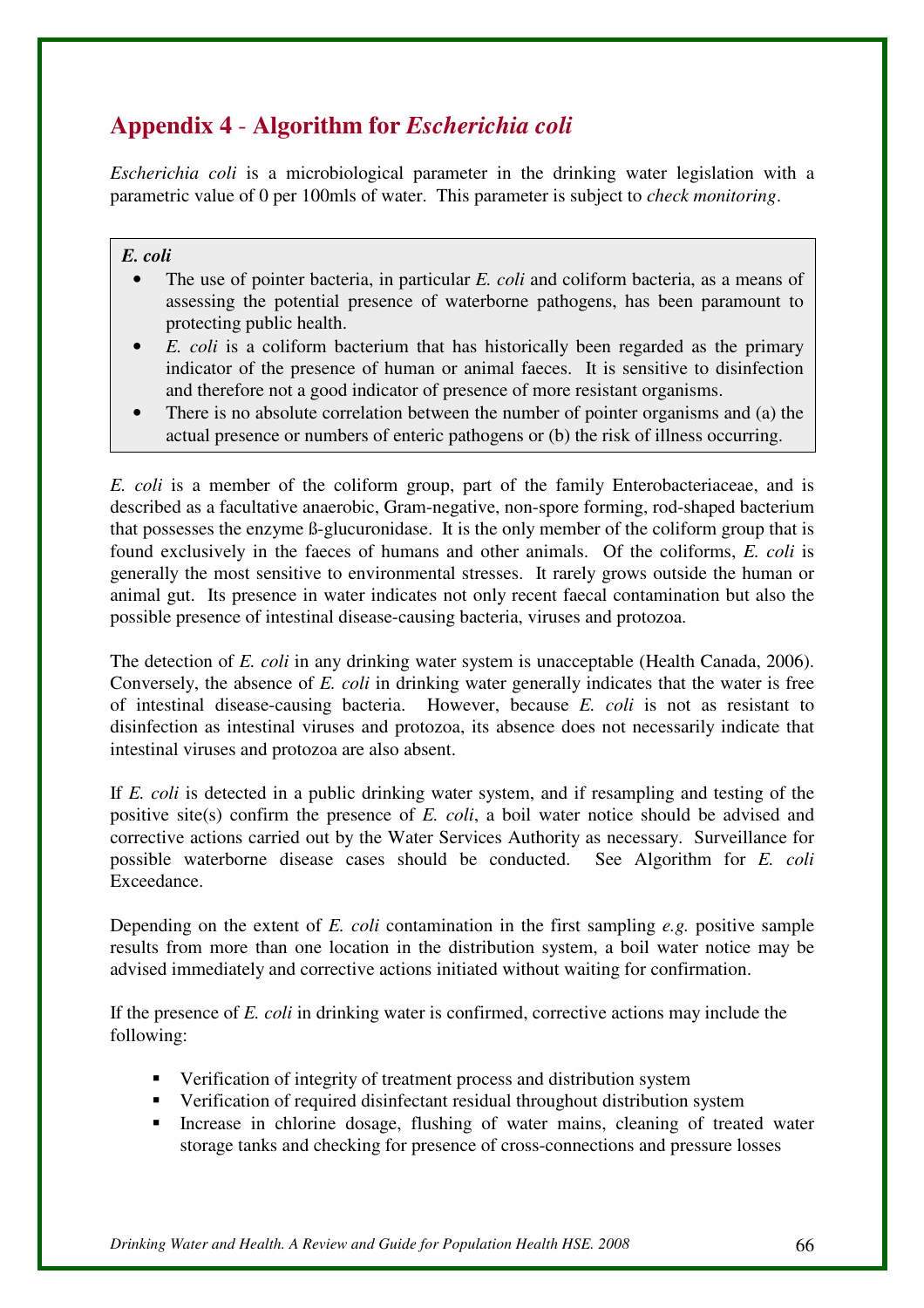- Sample and test sites adjacent to the site(s) of the positive sample(s). Tests performed should include *E. coli*, total coliforms, disinfectant residual and turbidity
- Investigation to identify problem and prevent recurrence
- Continue selected sampling and testing (e.g. bacteriological, disinfectant residual and turbidity) of all identified sites during the investigative phase to confirm the extent of the problem and to verify the success of the corrective actions.

## **References**

Health Canada (2006). Guidelines for Canadian Drinking Water Quality: Guideline Technical Document - Total Coliforms. Water Quality and Health Bureau, Healthy Environments and Consumer Safety Branch, Health Canada, Ottawa, Ontario.

*Drinking Water and Health. A Review and Guide for Population Health HSE. 2008* 67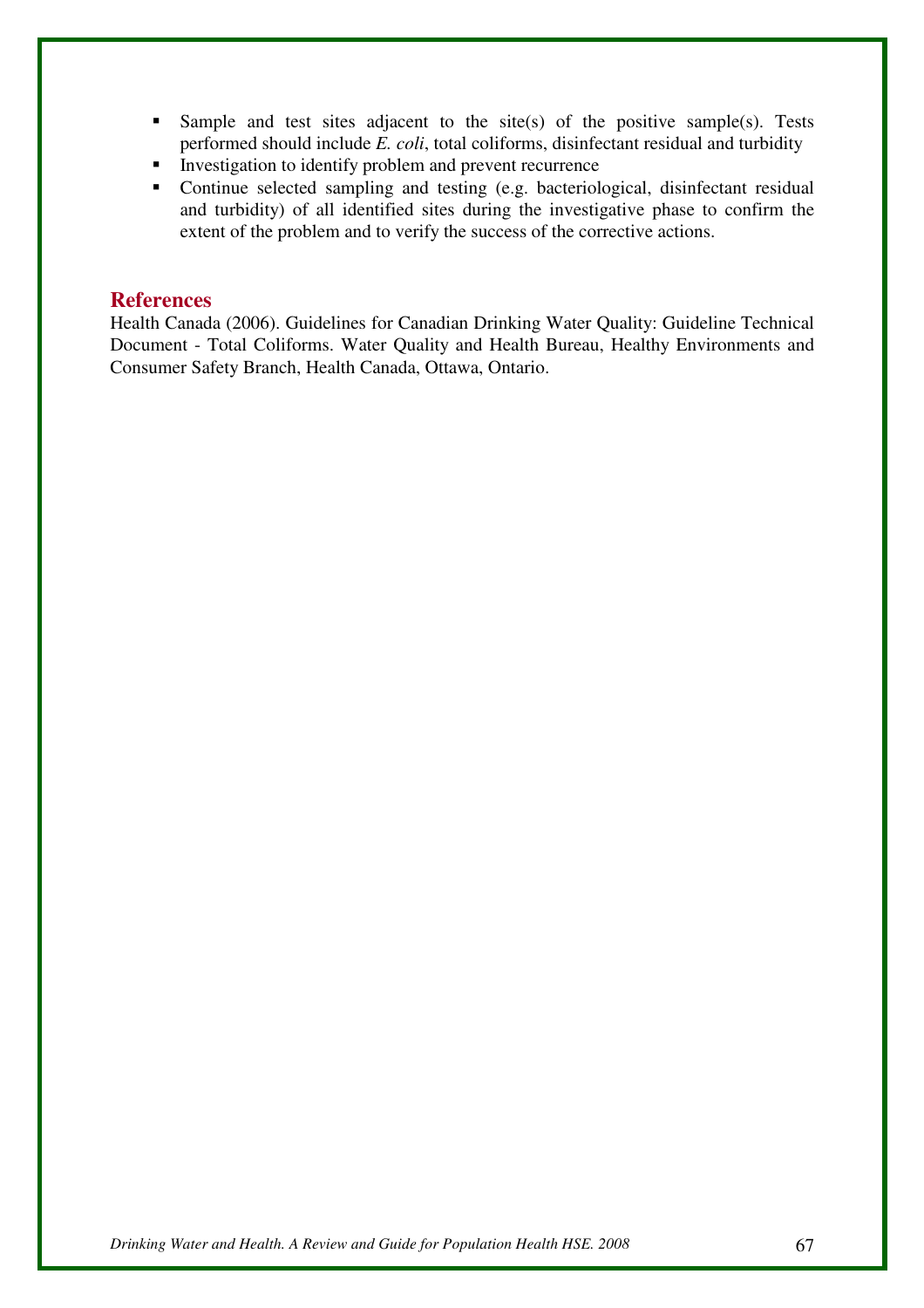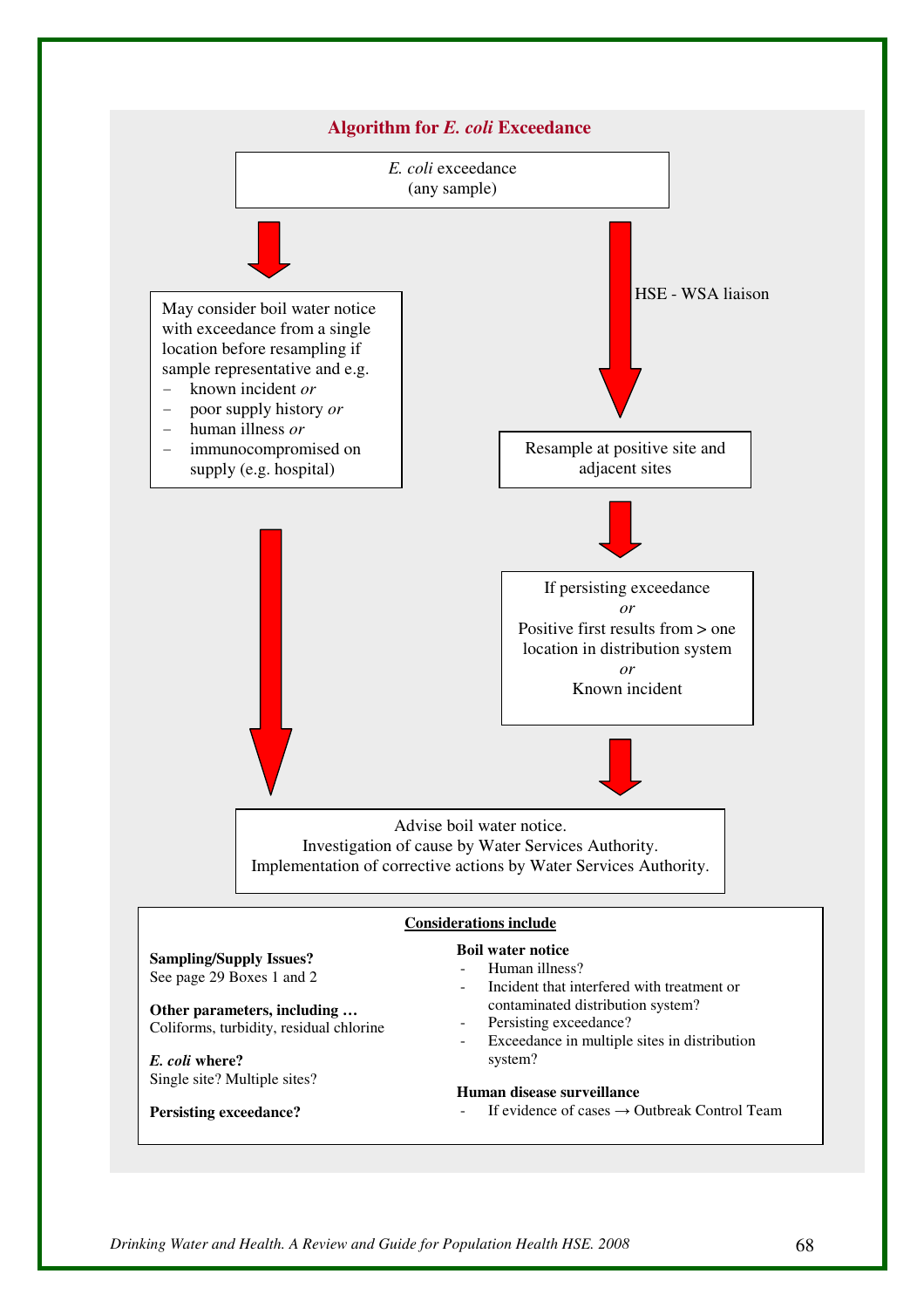# **Appendix 5** - *Clostridium perfringens*

*Clostridium perfringens* is an indicator parameter but need not be measured unless the water originates from or influenced by surface water. The legislation requires that in the event of non-compliance with this parametric value, the supply shall be investigated to ensure that there is no potential danger to human health arising from the presence of pathogenic microorganisms e.g. *Cryptosporidium*.

*Clostridium perfringens* is normally present in faeces. They are not recommended for routine monitoring of distribution systems because they can survive a long time after (and far from) a pollution event, leading to possible alarms. The presence of *Clostridium perfringens* in ground waters in the absence of *E. coli* and enterococci points to pollution at some time in the past and suggests the source may be liable to intermittent contamination. The spores are relatively resistant to disinfection and must be removed by some form of filtration. Their presence in treated water suggests deficiencies in treatment filtration processes. It may indicate the potential for protozoan cysts (such as *Cryptosporidia* or *Giardia*) to have passed through the treatment process (WHO, 2003). The absence of *Clostridium perfringens* does not necessarily mean that *Cryptosporidium* is also absent.

When there is an exceedance of *Clostridium perfringens*, the Water Services Authority will assess the need to test for *Cryptosporidium.* If *Clostridium perfringens or Cryptosporidium* is detected the HSE should be informed.

This parameter may be examined as part of the revision of the EC Drinking Water Directive. The EPA Drinking Water Report 2006-2007 mentions that although *Clostridium perfringens* is a useful indicator of faecal pollution (particularly groundwater) it should not be relied upon exclusively as an indicator for *Cryptosporidium*. The European Microbiological Advisory Group (EMAG), which was set-up as an advisory group to the Drinking Water Directive, has advised that the evidence for a relationship between the occurrence of *Clostridium perfringens*  and *Cryptosporidium* is inconclusive and recommended consideration of its removal from the Directive.

### **References**

WHO (2003). Assessing Microbial Safety of Drinking Water: Improving Approaches and Methods. WHO Drinking Water Quality Series.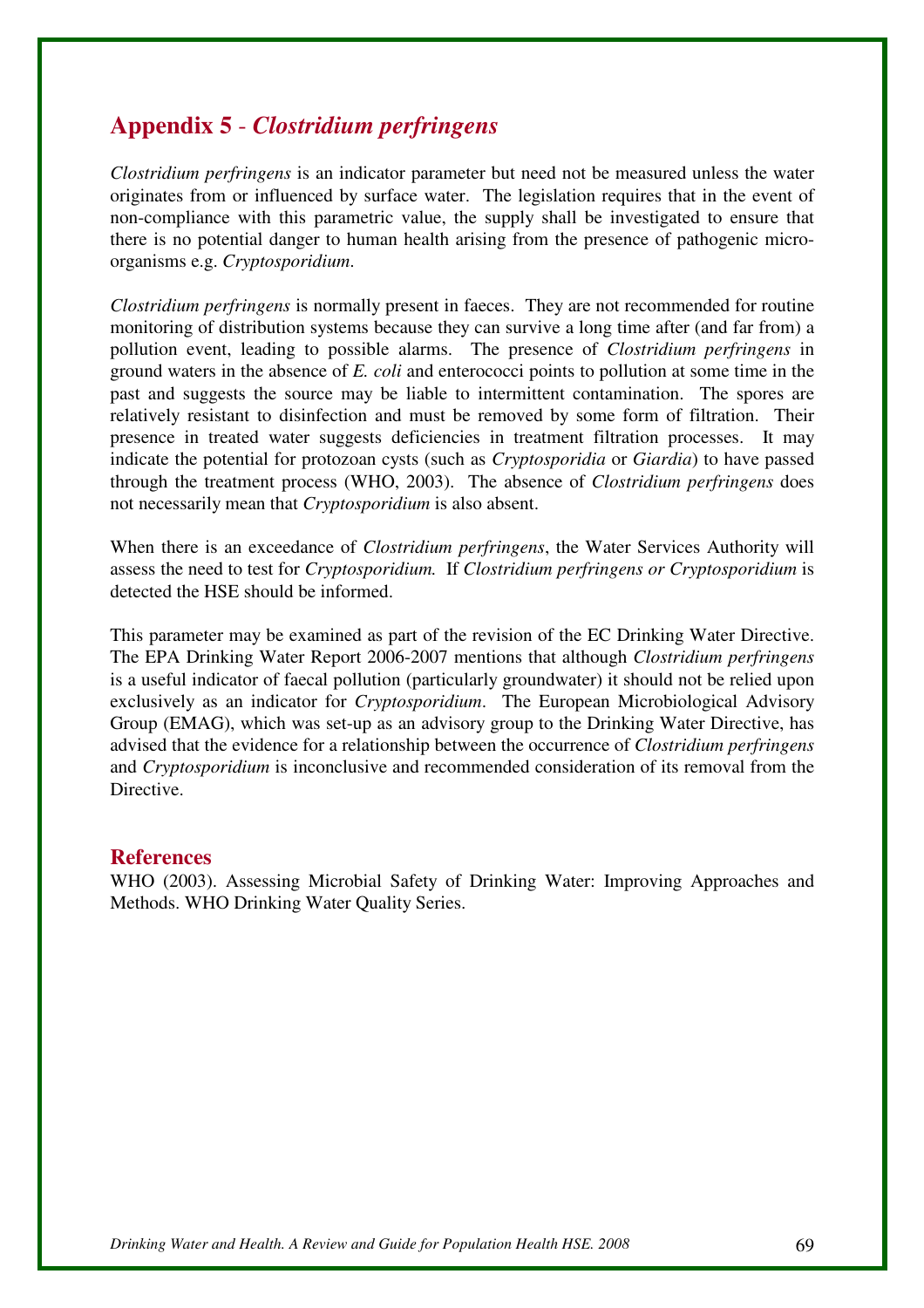# **Appendix 6** - **Algorithm for** *Cryptosporidia*

A drinking water supply may become contaminated with substances or micro-organisms for which there is no specified parametric value listed in the legislation.Monitoring is required (by the legislation) for such substances and micro-organisms if there is reason to suspect that they may be present in amounts or numbers that constitute a potential danger to human health.

There is no direct relationship between levels of *Cryptosporidium* detected and human illness. Outbreaks of human illness have occurred in the absence of *Cryptosporidium* identified in a water supply and conversely *Cryptosporidium* has been detected in water supplies in the absence of associated human illness. Therefore, interpretation of *Cryptosporidium* monitoring results and implications for human health depend on a number of factors including adequacy of sample, pathogenicity of species, viability of oocysts, vulnerability of individuals on the supply and the level of community immunity. Other factors to be considered are the source of the water, the treatment process and the history of monitoring results on the supply. An assessment of the potential to public health is laid out in the "Algorithm for *Cryptosporidia* in treated drinking water" on the next page.

*Clostridium perfringens* is listed as an indicator parameter and monitoring is required if the water originates from or is influenced by surface water. In the event of non-compliance with the parametric value of 0/100ml, the supply should be investigated to ensure that there is no potential danger to human health arising from the presence of pathogenic micro-organisms e.g. *Cryptosporidium*.

As cryptosporidiosis may be a severe illness the decision to give advice to vulnerable groups may be considered e.g. infants, immunocompromised, elderly and visitors to area. The procedures to be followed in the event of an outbreak of cryptosporidiosis are set out in the cryptosporidiosis report (NDSC, 2004). Output from the 2007 EPA Cryptosporidium group is available at www.enforcementnetwork.ie.

### **References**

Hunter PR (2000). Advice on the response from public health and environmental health to the detection of cryptosporidial oocysts in treated drinking water. *Communicable Disease and Public Health*; **3**: 24-27.

National Disease Surveillance Centre. (2004). Report of the Waterborne Cryptosporidiosis Subcommittee of the Scientific Advisory Committee. NDSC: Dublin.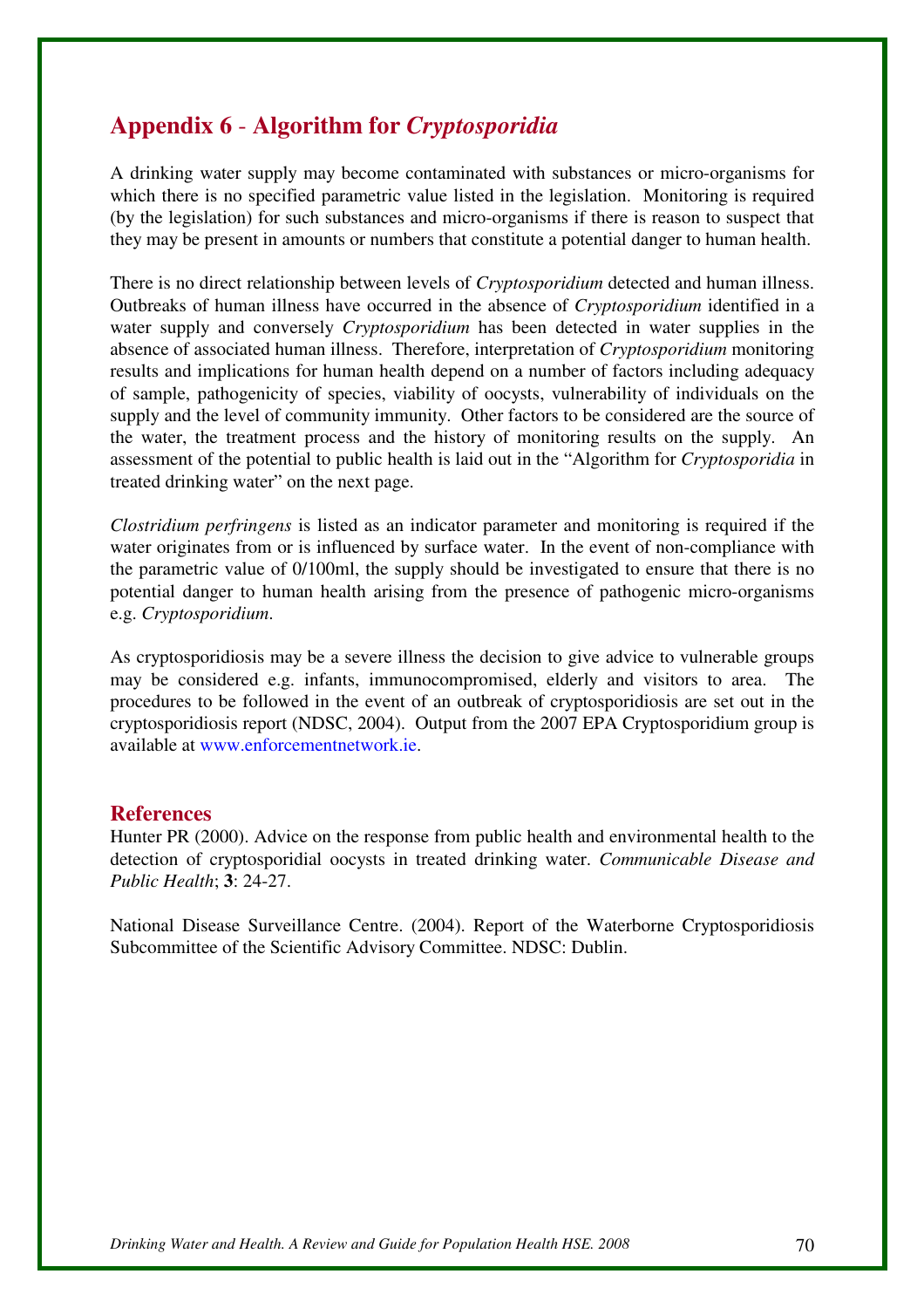

*Drinking Water and Health. A Review and Guide for Population Health HSE. 2008* 71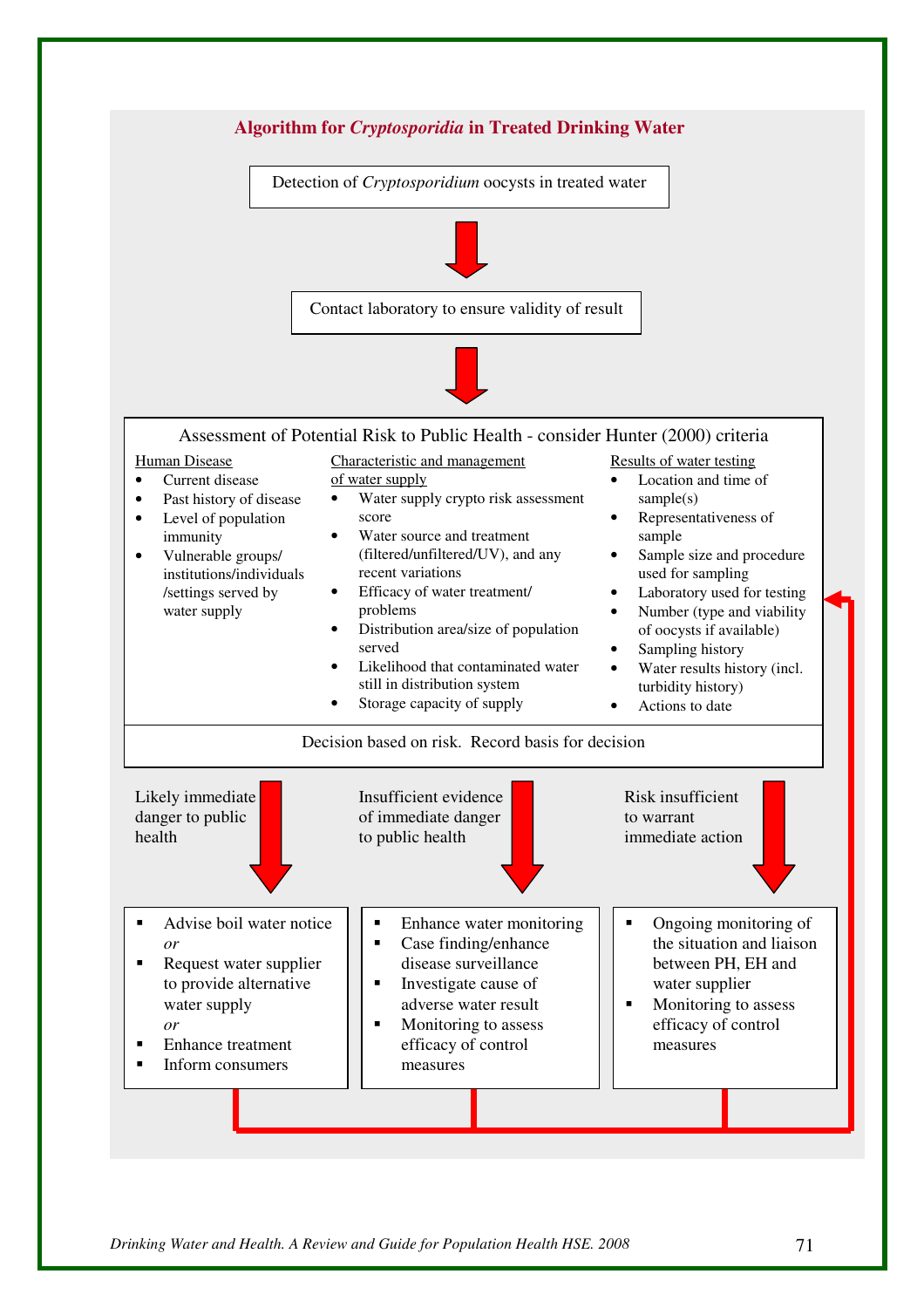# **Appendix 7** - **Algorithm for Exceedance of Chemical Parameter or Chemical Contamination of Water**

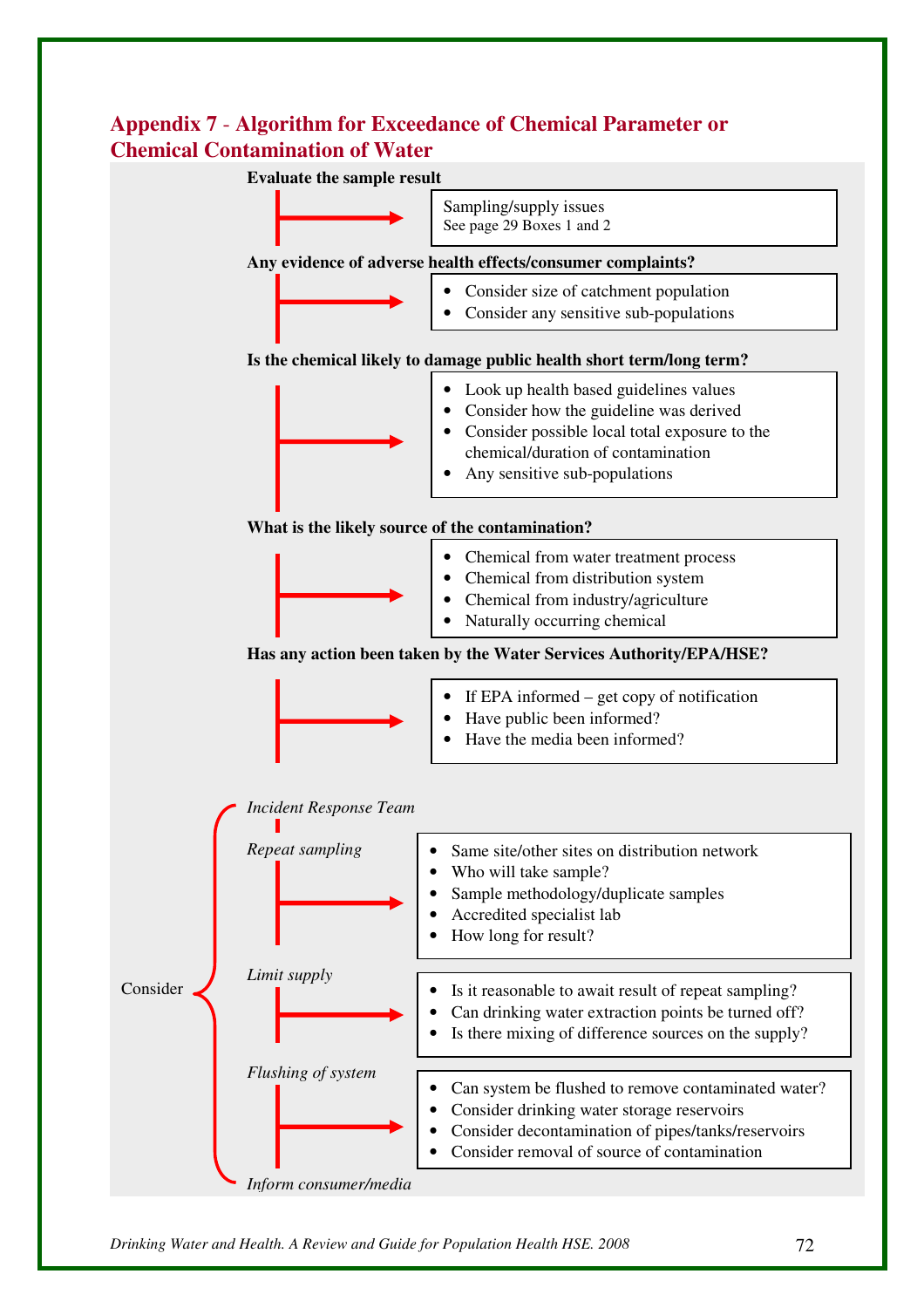# **Appendix 8** - **Chemical Incident Checklist: Water Incidents**

(From Public Health Emergency Planning. Guidance for Departments of Public Health Medicine. 2005. Appendix 8. Chemical Incident Emergencies. Guidance for Public Health Physicians.)

#### **Which water supply has been affected?**

- Description of the supply network, reservoirs, treatment plants etc
- Is water from different sources mixed in the supply?
- Any other relevant information regarding facilities with vulnerable population or industry on the supply network e.g. pre-schools/crèches, hospitals, nursing homes, food processing, food premises, home dialysis patients' homes etc.

#### **What is the contaminant involved?**

#### **How much contaminant is involved?**

#### **When did contamination occur?**

- Description of the contamination
- How long did the contamination last?
- How was the incident discovered?
- Was remediation undertaken?
- What is the nature of remediation?
- What testing has been done?
- What was and is the pH of the water?

#### **What population was exposed?**

### **Have the public been notified? If yes how have they been notified?**

#### **Have there been public complaints or queries?**

Describe complaints - number, nature and location

#### **Has there been a response by the Water Services Authority to these complaints?**

Do you anticipate further communication with the public?

#### **Are there plans to set up an Incident Response Team?**

#### **Expertise that the Department of Public Health might offer**

- Determination of the human health effects of the contamination
- Risk communication

*Adapted from: HPA Checklist: Water Incidents. Consult the HPA Checklist for more information to aid risk assessment in A-Z at www.hpa.org.uk*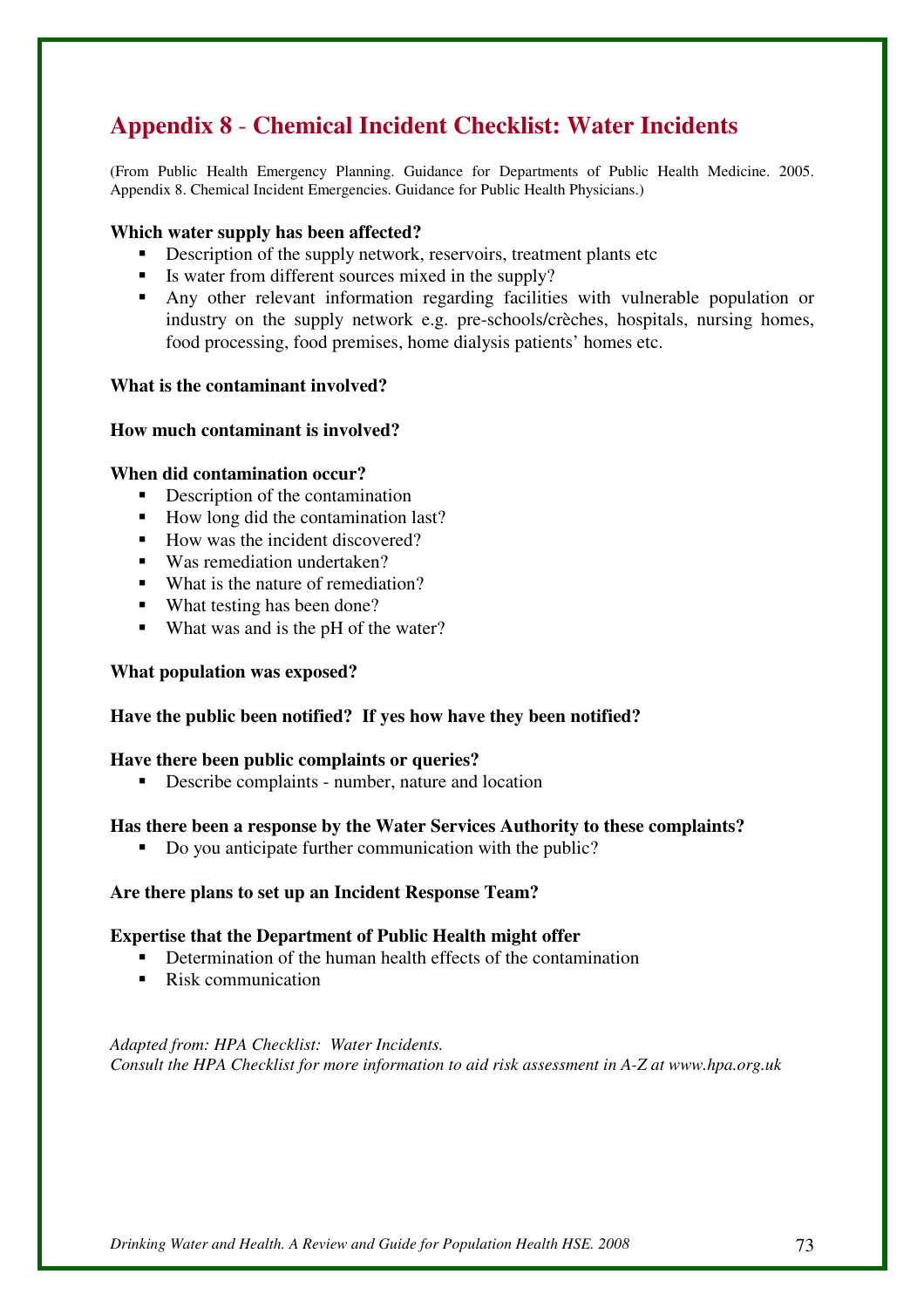

# **Appendix 9** - **Algorithm for Nitrate Exceedance**